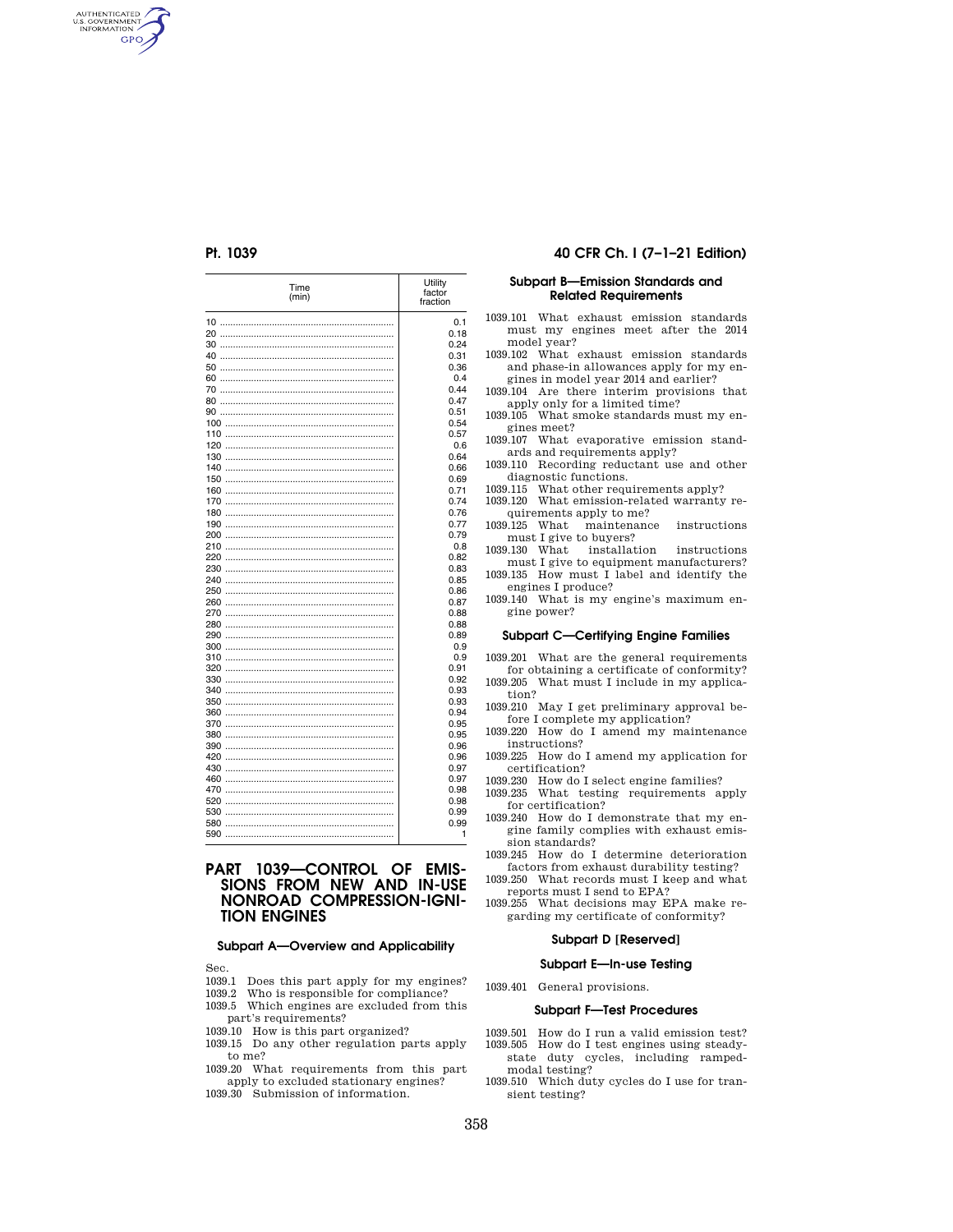- 1039.515 What are the test procedures related to not-to-exceed standards?
- 1039.520 What testing must I perform to establish deterioration factors?
- 1039.525 How do I adjust emission levels to account for infrequently regenerating aftertreatment devices?

#### **Subpart G—Special Compliance Provisions**

- 1039.601 What compliance provisions apply? 1039.605 What provisions apply to engines certified under the motor-vehicle program?
- 1039.610 What provisions apply to vehicles certified under the motor-vehicle program?
- 1039.615 What special provisions apply to engines using noncommercial fuels?
- 1039.620 What are the provisions for exempting engines used solely for competition?
- 1039.625 What requirements apply under the program for equipment-manufacturer flexibility?
- 1039.626 What special provisions apply to equipment imported under the equipment-manufacturer flexibility program?
- 1039.627 What are the incentives for equipment manufacturers to use cleaner engines?
- 1039.630 What are the economic hardship provisions for equipment manufacturers?
- 1039.635 What are the hardship provisions for engine manufacturers?
- 1039.645 What special provisions apply to engines used for transportation refrigeration units?
- 1039.650 [Reserved]
- 1039.655 What special provisions apply to engines sold in Guam, American Samoa, or the Commonwealth of the Northern Mariana Islands?
- 1039.665 Special provisions for use of engines in emergency situations.
- 1039.670 Approval of an emergency equipment field modification (EEFM).
- 1039.699 Emission standards and certification requirements for auxiliary power units for highway tractors.

#### **Subpart H—Averaging, Banking, and Trading for Certification**

- 1039.701 General provisions.
- 1039.705 How do I generate and calculate emission credits?
- 1039.710 How do I average emission credits?
- 1039.715 How do I bank emission credits?
- 1039.720 How do I trade emission credits?
- 1039.725 What must I include in my applica-
- tion for certification?
- 1039.730 What ABT reports must I send to EPA?
- 1039.735 What records must I keep?
- 1039.740 What restrictions apply for using emission credits?

1039.745 What can happen if I do not comply with the provisions of this subpart?

## **Subpart I—Definitions and Other Reference Information**

- 1039.801 What definitions apply to this part? 1039.805 What symbols, acronyms, and abbreviations does this part use?
- 1039.815 What provisions apply to confidential information?
- 1039.820 How do I request a hearing?
- 1039.825 What reporting and recordkeeping requirements apply under this part?
- APPENDIX I TO PART 1039—SUMMARY OF PRE-VIOUS EMISSION STANDARDS
- APPENDIX II TO PART 1039—STEADY-STATE DUTY CYCLES
- APPENDIX III TO PART 1039 [RESERVED]
- APPENDIX IV TO PART 1039 [RESERVED]
- APPENDIX V TO PART 1039 [RESERVED]
- APPENDIX VI TO PART 1039—NONROAD COM-PRESSION-IGNITION COMPOSITE TRANSIENT CYCLE

AUTHORITY: 42 U.S.C. 7401–7671q.

SOURCE: 69 FR 39213, June 29, 2004, unless otherwise noted.

# **Subpart A—Overview and Applicability**

#### **§ 1039.1 Does this part apply for my engines?**

(a) The regulations in this part 1039 apply for all new, compression-ignition nonroad engines (defined in §1039.801), except as provided in §1039.5.

(b) This part 1039 applies as follows:

(1) This part 1039 applies for all engines subject to the emission standards specified in subpart B of this part starting with the model years noted in the following table:

# TABLE 1 OF § 1039.1—PART 1039 APPLICABILITY BY MODEL YEAR

| Power category | Model year |
|----------------|------------|
|                | 12008      |
|                | 22008      |
|                | 2012       |
|                | 2011       |
|                | 2011       |

1As described in § 1039.102, some engines below 19 kW may not be subject to the emission standards in this part until

the 2010 model year.<br><sup>2</sup> As described in § 1039.102, some engines in the 19–56<br>kW power category may not be subject to the emission stand-<br>ards in this part until the 2012 model year.

(2) If you use the provisions of §1039.104(a) to certify an engine to the emission standards of this part before the model years shown in Table 1 of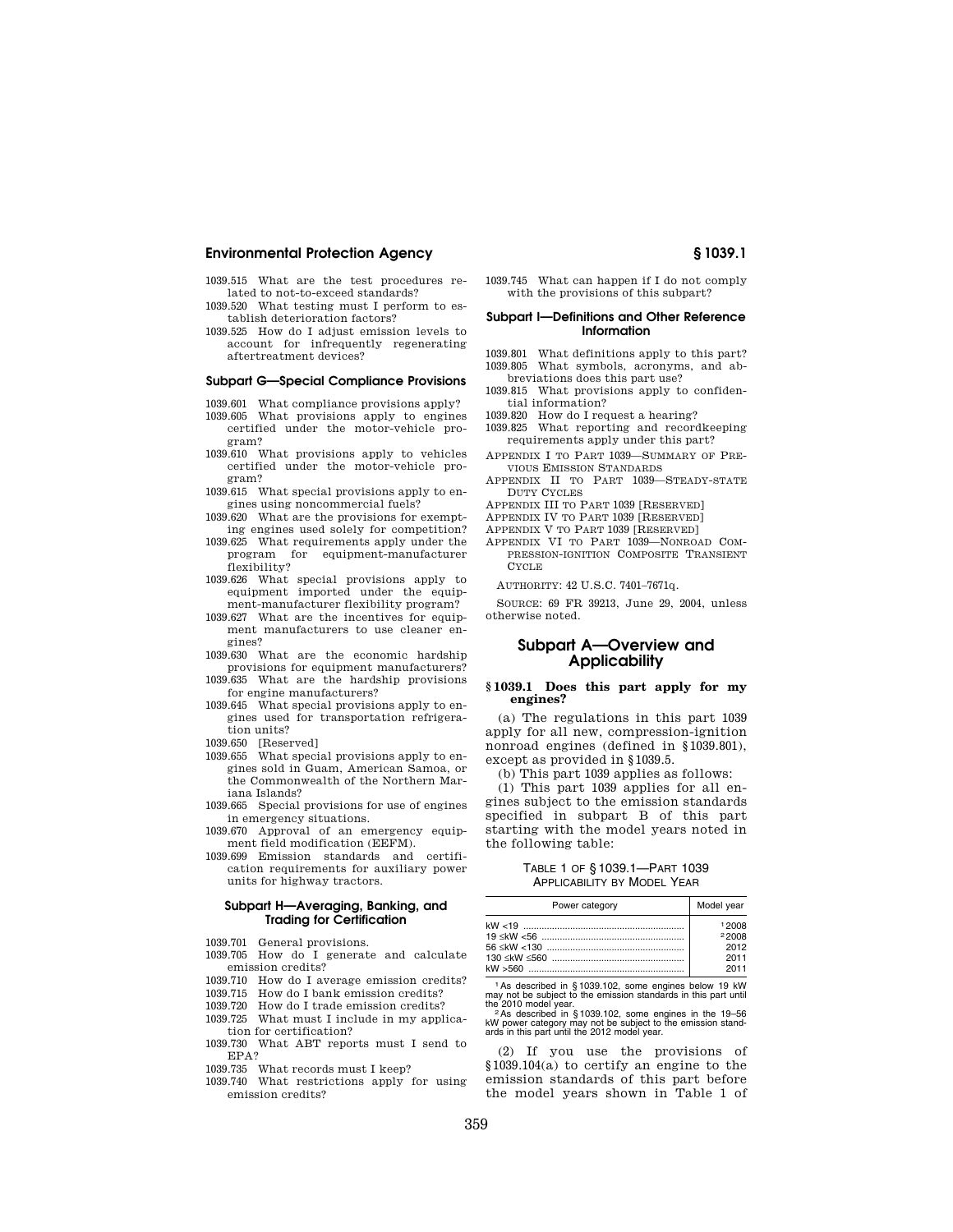# **§ 1039.2 40 CFR Ch. I (7–1–21 Edition)**

this section, all the requirements of this part apply for those engines.

(3) See 40 CFR part 89 for requirements that apply to engines not yet subject to the requirements of this part 1039.

(4) This part 1039 applies for other compression-ignition engines as follows:

(i) The provisions of paragraph (c) of this section and §1039.801 apply for stationary engines beginning January 1, 2006.

(ii) The provisions of §1039.620 and §1039.801 apply for engines used solely for competition beginning January 1, 2006.

(c) The definition of nonroad engine in 40 CFR 1068.30 excludes certain engines used in stationary applications. These engines may be required by subpart IIII of 40 CFR part 60 to comply with some of the provisions of this part 1039; otherwise, these engines are only required to comply with the requirements in §1039.20. In addition, the prohibitions in 40 CFR 1068.101 restrict the use of stationary engines for nonstationary purposes unless they are certified under this part 1039, or under the provisions of 40 CFR part 89 or 40 CFR part 94, to the same standards that would apply to nonroad engines for the same model year.

(d) In certain cases, the regulations in this part 1039 apply to engines at or above 250 kW that would otherwise be covered by 40 CFR part 1048. See 40 CFR 1048.620 for provisions related to this allowance.

[69 FR 39213, June 29, 2004, as amended at 70 FR 40462, July 13, 2005; 71 FR 39184, July 11, 2006]

EFFECTIVE DATE NOTE: At 86 FR 34499, June 29, 2021, §1039.1 was amended, effective July 29, 2021.

## **§ 1039.2 Who is responsible for compliance?**

The regulations in this part 1039 contain provisions that affect both manufacturers and others. However, the requirements of this part are generally addressed to the manufacturer. The term ''you'' generally means the manufacturer, as defined in §1039.801, especially for issues related to certification. Note that for engines that become new after being placed into service (such as engines converted from highway or stationary use), the requirements that normally apply for manufacturers of freshly manufactured engines apply to the importer or any other entity we allow to obtain a certificate of conformity.

[81 FR 74133, Oct. 25, 2016]

#### **§ 1039.5 Which engines are excluded from this part's requirements?**

This part does not apply to certain nonroad engines, as follows:

(a) *Locomotive engines.* (1) The following locomotive engines are not subject to the provisions of this part 1039:

(i) Engines in locomotives certified under 40 CFR part 1033.

(ii) Engines in locomotives that are exempt from the standards of 40 CFR part 92 or 1033 pursuant to the provisions of 40 CFR part 1033 or 1068 (except for the provisions of 40 CFR  $1033.150(e)$ .

(2) The following locomotive engines are subject to the provisions of this part 1039:

(i) Engines in locomotives exempt from 40 CFR part 1033 pursuant to the provisions of 40 CFR 1033.150(e).

(ii) Locomotive engines excluded from the definition of locomotive in 40 CFR 1033.901.

(iii) Locomotive engines produced under the provisions of 40 CFR 1033.625.

(b) *Marine engines.* (1) The following marine engines are not subject to the provisions of this part 1039:

(i) Engines subject to the standards of 40 CFR part 94.

(ii) Engines not subject to the standards of 40 CFR part 94 only because they were produced before the standards of 40 CFR part 94 started to apply.

(iii) Engines that are exempt from the standards of 40 CFR part 94 pursuant to the provisions of 40 CFR part 94 (except for the provisions of 40 CFR 94.907 or 94.912). For example, an engine that is exempt under 40 CFR 94.906 because it is a manufacturer-owned engine is not subject to the provisions of this part 1039.

(iv) Engines with rated power below 37 kW.

(v) Engines on foreign vessels.

(2) Marine engines are subject to the provisions of this part 1039 if they are exempt from 40 CFR part 94 based on the engine-dressing provisions of 40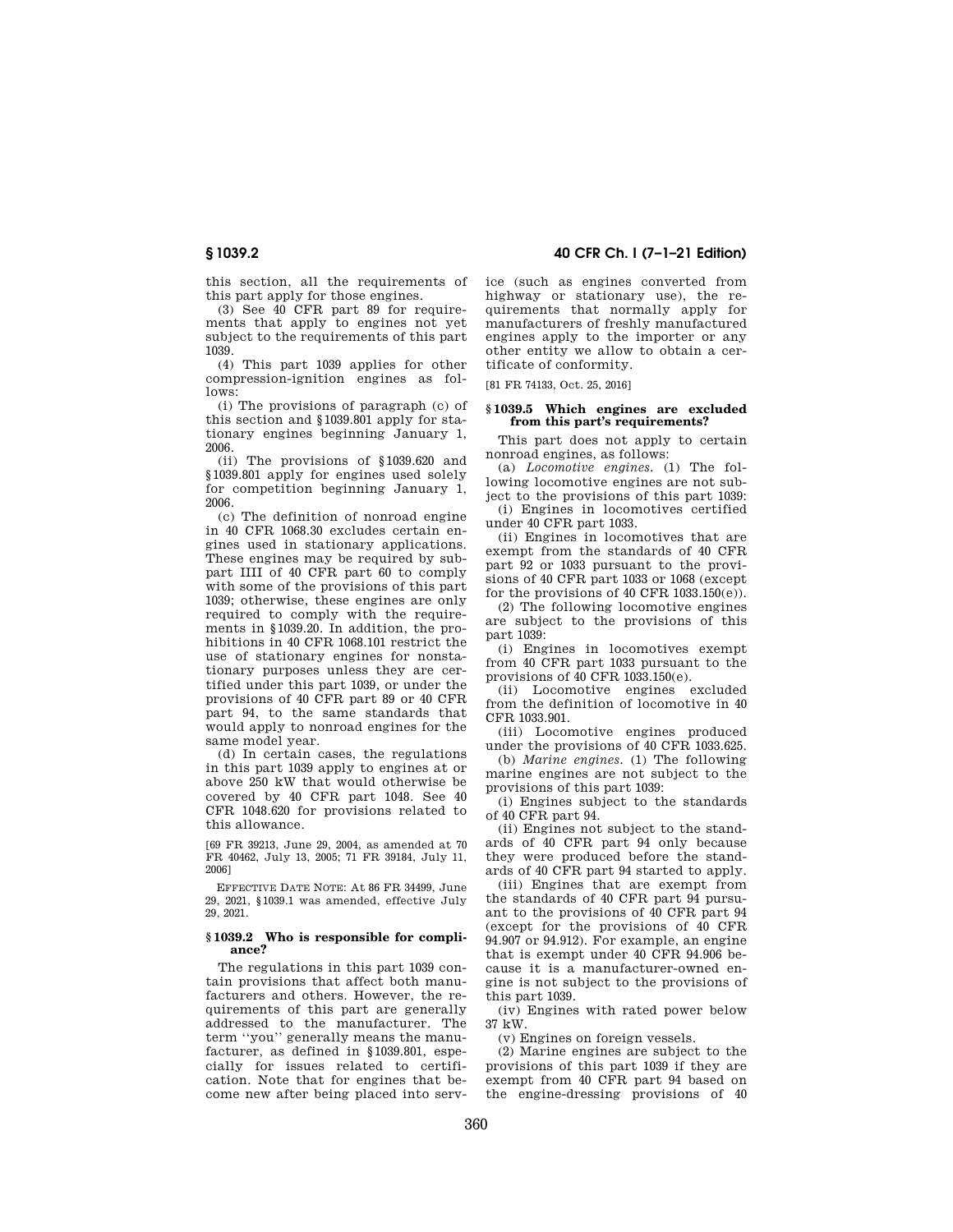CFR 94.907 or the common-family provisions of 40 CFR 94.912.

(c) *Mining engines.* Engines used in underground mining or in underground mining equipment and regulated by the Mining Safety and Health Administration in 30 CFR parts 7, 31, 32, 36, 56, 57, 70, and 75 are not subject to the provisions of this part 1039.

(d) *Hobby engines.* Engines installed in reduced-scale models of vehicles that are not capable of transporting a person are not subject to the provisions of this part 1039.

(e) *Engines used in recreational vehicles.* Engines certified to meet the requirements of 40 CFR part 1051 are not subject to the provisions of this part 1039.

[69 FR 39213, June 29, 2004, as amended at 70 FR 40462, July 13, 2005; 73 FR 59191, Oct. 8, 2008; 75 FR 22988, Apr. 30, 2010; 81 FR 74133, Oct. 25, 2016]

### **§ 1039.10 How is this part organized?**

This part 1039 is divided into the following subparts:

(a) Subpart A of this part defines the applicability of part 1039 and gives an overview of regulatory requirements.

(b) Subpart B of this part describes the emission standards and other requirements that must be met to certify engines under this part. Note that §1039.102 and §1039.104 discuss certain interim requirements and compliance provisions that apply only for a limited time.

(c) Subpart C of this part describes how to apply for a certificate of conformity.

(d) [Reserved]

(e) Subpart E of this part describes general provisions for testing in-use engines.

(f) Subpart F of this part describes how to test your engines (including references to other parts of the Code of Federal Regulations).

(g) Subpart G of this part and 40 CFR part 1068 describe requirements, prohibitions, and other provisions that apply to engine manufacturers, equipment manufacturers, owners, operators, rebuilders, and all others.

(h) Subpart H of this part describes how you may generate and use emission credits to certify your engines.

(i) Subpart I of this part contains definitions and other reference information.

[69 FR 39213, June 29, 2004, as amended at 70 FR 40462, July 13, 2005; 72 FR 53129, Sept. 18, 2007]

## **§ 1039.15 Do any other regulation parts apply to me?**

(a) Part 1065 of this chapter describes procedures and equipment specifications for testing engines to measure exhaust emissions. Subpart F of this part 1039 describes how to apply the provisions of part 1065 of this chapter to determine whether engines meet the exhaust emission standards in this part.

(b) The requirements and prohibitions of part 1068 of this chapter apply to everyone, including anyone who manufactures, imports, installs, owns, operates, or rebuilds any of the engines subject to this part 1039, or equipment containing these engines. Part 1068 of this chapter describes general provisions, including these seven areas:

(1) Prohibited acts and penalties for engine manufacturers, equipment manufacturers, and others.

(2) Rebuilding and other aftermarket changes.

(3) Exclusions and exemptions for certain engines.

(4) Importing engines.

(5) Selective enforcement audits of your production.

(6) Defect reporting and recall.

(7) Procedures for hearings.

(c) Other parts of this chapter apply if referenced in this part.

[69 FR 39213, June 29, 2004, as amended at 75 FR 22988, Apr. 30, 2010]

### **§ 1039.20 What requirements from this part apply to excluded stationary engines?**

The provisions of this section apply for engines built on or after January 1, 2006.

(a) You must add a permanent label or tag to each new engine you produce or import that is excluded under §1039.1(c) as a stationary engine and is not required by 40 CFR part 60, subpart IIII, to meet the requirements of this part 1039, or the requirements of 40 CFR parts  $89, 94$  or  $1042$ , that are equivalent to the requirements applicable to marine or land-based nonroad engines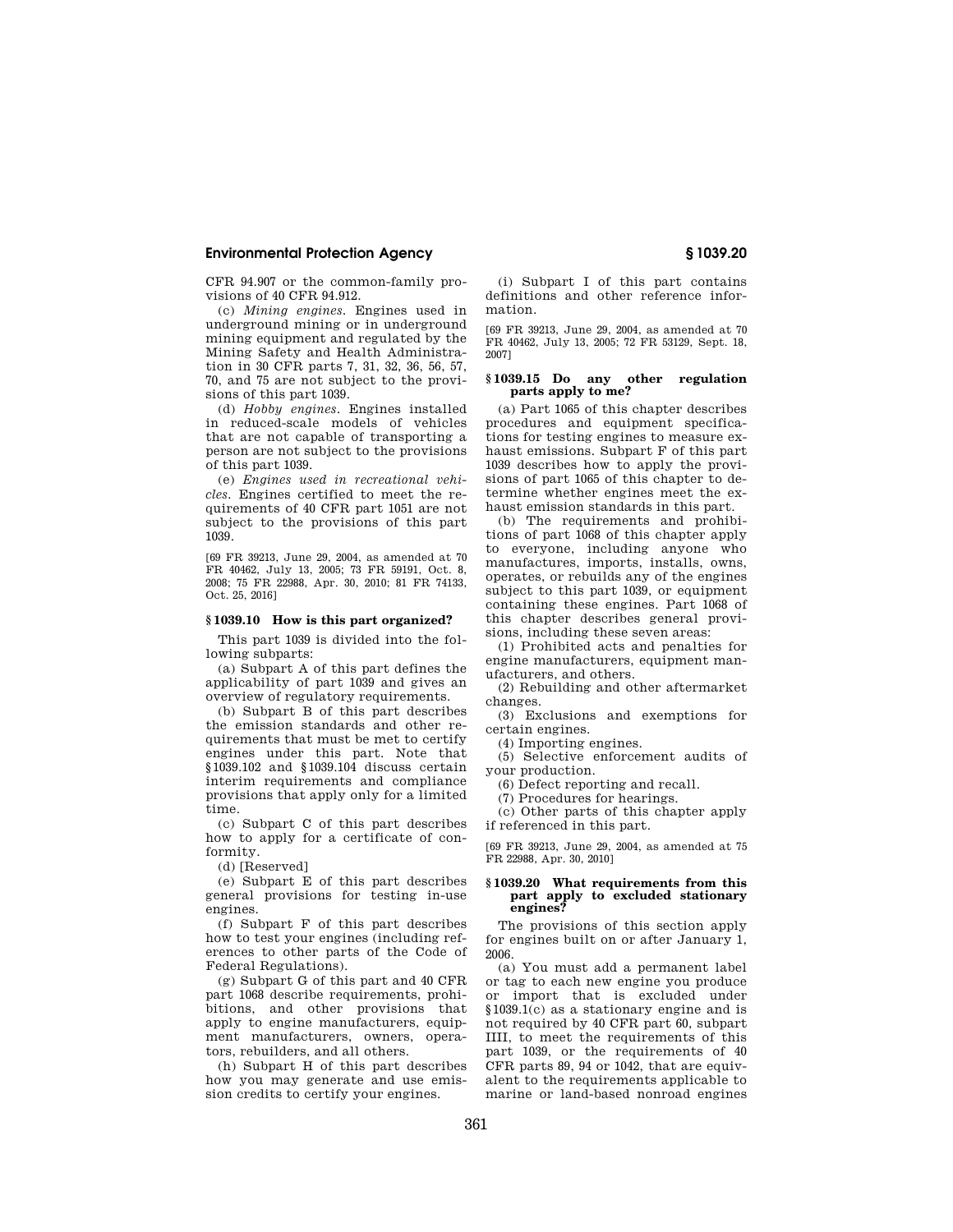for the same model year. To meet labeling requirements, you must do the following things:

(1) Attach the label or tag in one piece so no one can remove it without destroying or defacing it.

(2) Secure it to a part of the engine needed for normal operation and not normally requiring replacement.

(3) Make sure it is durable and readable for the engine's entire life.

(4) Write it in English.

(5) Follow the requirements in §1039.135(g) regarding duplicate labels if the engine label is obscured in the final installation.

(b) Engine labels or tags required under this section must have the following information:

(1) Include the heading ''EMISSION CONTROL INFORMATION.''

(2) Include your full corporate name and trademark. You may instead include the fill corporate name and trademark of another company you choose to designate.

(3) State the engine displacement (in liters) and maximum engine power (or in the case of fire pumps, NFPA nameplate engine power).

(4) State: ''THIS ENGINE IS EX-EMPTED FROM THE REQUIRE-MENTS OF 40 CFR PARTS 89 AND 1039 AS A ''STATIONARY ENGINE.'' IN-STALLING OR USING THIS ENGINE IN ANY OTHER APPLICATION MAY BE A VIOLATION OF FEDERAL LAW SUBJECT TO CIVIL PENALTY.''

(c) Stationary engines required by 40 CFR part 60, subpart IIII, to meet the requirements of this part 1039, or part 89, 94 or 1042, must meet the labeling requirements of 40 CFR 60.4210.

[69 FR 39213, June 29, 2004, as amended at 71 FR 39185, July 11, 2006; 76 FR 37977, June 28, 2011]

EFFECTIVE DATE NOTE: At 86 FR 34499, June 29, 2021, §1039.20 was amended, effective July 29, 2021.

# **§ 1039.30 40 CFR Ch. I (7–1–21 Edition)**

## **§ 1039.30 Submission of information.**

Unless we specify otherwise, send all reports and requests for approval to the Designated Compliance Officer (see §1039.801). See §1039.825 for additional reporting and recordkeeping provisions.

[81 FR 74133, Oct. 25, 2016]

# **Subpart B—Emission Standards and Related Requirements**

#### **§ 1039.101 What exhaust emission standards must my engines meet after the 2014 model year?**

The exhaust emission standards of this section apply after the 2014 model year. Certain of these standards also apply for model year 2014 and earlier. This section presents the full set of emission standards that apply after all the transition and phase-in provisions of §1039.102 and §1039.104 expire. See §1039.102 and 40 CFR 89.112 for exhaust emission standards that apply to 2014 and earlier model years. Section 1039.105 specifies smoke standards.

(a) *Emission standards for transient testing.* Transient exhaust emissions from your engines may not exceed the applicable emission standards in Table 1 of this section. Measure emissions using the applicable transient test procedures described in subpart F of this part. The following engines are not subject to the transient standards in this paragraph (a):

(1) Engines above 560 kW.

(2) Constant-speed engines.

(b) *Emission standards for steady-state testing.* Steady-state exhaust emissions from your engines may not exceed the applicable emission standards in Table 1 of this section. Measure emissions using the applicable steady-state test procedures described in subpart F of this part.

TABLE 1 OF § 1039.101—TIER 4 EXHAUST EMISSION STANDARDS AFTER THE 2014 MODEL YEAR, G/ KW-HR 1

| Maximum engine power | Application    | PM    | $NO_{x}$ | <b>NMHC</b> | $NOx +NMHC$ | CO   |
|----------------------|----------------|-------|----------|-------------|-------------|------|
|                      |                | 20.40 |          |             | 7.5         | 36.6 |
|                      |                | 0.03  |          |             |             | 45.0 |
|                      |                | 0.02  | 0.40     | 0.19        |             | 5.0  |
|                      |                | 0.02  | 0.40     | 0.19        |             | 3.5  |
|                      | Generator sets | 0.03  | 0.67     | 0.19        |             | 3.5  |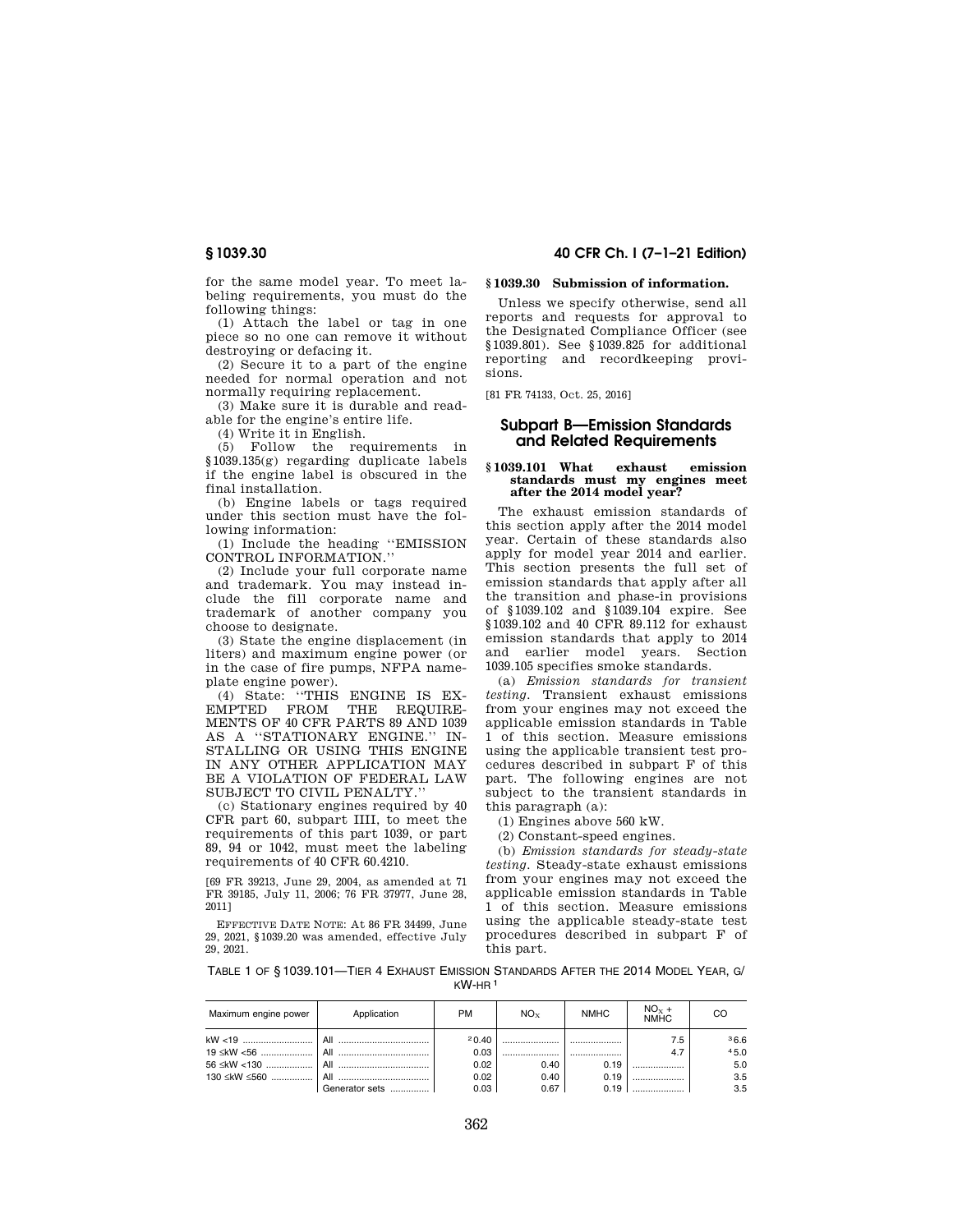TABLE 1 OF § 1039.101—TIER 4 EXHAUST EMISSION STANDARDS AFTER THE 2014 MODEL YEAR, G/ KW-HR 1—Continued

| Maximum engine power | Application               | PM   | $NO_{X}$ | <b>NMHC</b> | $NOx +$<br><b>NMHC</b> | CС  |
|----------------------|---------------------------|------|----------|-------------|------------------------|-----|
| kW >560              | All except generator sets | 0.04 | 3.5      | 0.19        |                        | 3.5 |

<sup>1</sup> Note that some of these standards also apply for 2014 and earlier model years. This table presents the full set of emission standards that apply after all the transition and phase-in provisions related to an optional P

(c) *Optional PM standard for engines below 8 kW.* You may certify handstartable, air-cooled, direct injection engines below 8 kW to an optional Tier 4 PM standard of 0.60 g/kW-hr. The term hand-startable generally refers to engines that are started using a hand crank or pull cord. This PM standard applies to both steady-state and transient testing, as described in paragraphs (a) and (b) of this section. Engines certified under this paragraph (c) may not be used to generate PM or  $NO<sub>X</sub>$  + NMHC emission credits under the provisions of subpart H of this part. These engines may use PM or  $NO<sub>x</sub>$  + NMHC emission credits, subject to the FEL caps in paragraph  $(d)(1)$  of this section. (d) *Averaging, banking, and trading.* 

You may generate or use emission

scribed in subpart H of this part. This requires that you specify a family emission limit (FEL) for each pollutant you include in the ABT program for each engine family. These FELs serve as the emission standards for the engine family with respect to all required testing instead of the standards specified in paragraphs (a) and (b) of this section. The FELs determine the not-to-exceed standards for your engine family, as specified in paragraph (e) of this section.

credits under the averaging, banking, and trading (ABT) program, as de-

(1) *Primary FEL caps.* The FEL may not be higher than the limits in Table 2 of this section, except as allowed by paragraph  $(d)(2)$  of this section or by §1039.102:

| Maximum engine power | Application | <b>PM</b>                                    | $NO_{Y}$                    | $NOx +NMHC$ |
|----------------------|-------------|----------------------------------------------|-----------------------------|-------------|
|                      |             | 0.80<br>0.05<br>0.04<br>0.04<br>0.05<br>0.07 | 0.80<br>0.80<br>1.07<br>6.2 | 19.5<br>7.5 |

TABLE 2 OF § 1039.101—TIER 4 FEL CAPS AFTER THE 2014 MODEL YEAR, G/KW-HR

<sup>1</sup> For engines below 8 kW, the FEL cap is 10.5 g/kW-hr for  $NO<sub>X</sub> + NMHC$  emissions.

(2) *Alternate FEL caps.* For a given fied in paragraph  $(d)(1)$  of this section power category, you may use the alternate FEL caps shown in Table 3 of this section instead of the FEL caps identi-

for up to 5 percent of your U.S.-directed production volume in a given model year.

|  |  |  | TABLE 3 OF § 1039.101—ALTERNATE FEL CAPS, G/KW-HR |  |  |  |
|--|--|--|---------------------------------------------------|--|--|--|
|--|--|--|---------------------------------------------------|--|--|--|

| Maximum engine power | Starting                      | PM FEL                        | NO <sub>x</sub> FEL |
|----------------------|-------------------------------|-------------------------------|---------------------|
|                      | model year <sup>1</sup>       | cap                           | cap                 |
|                      | 22016<br>2016<br>2015<br>2019 | 0.30<br>30.30<br>0.20<br>0.10 | 33.8<br>3.8<br>43.5 |

1See § 1039.104(g) for alternate FEL caps that apply in earlier model years. 2For manufacturers certifying engines under Option #1 of Table 3 of § 1039.102, these alternate FEL caps apply starting with the 2017 model year.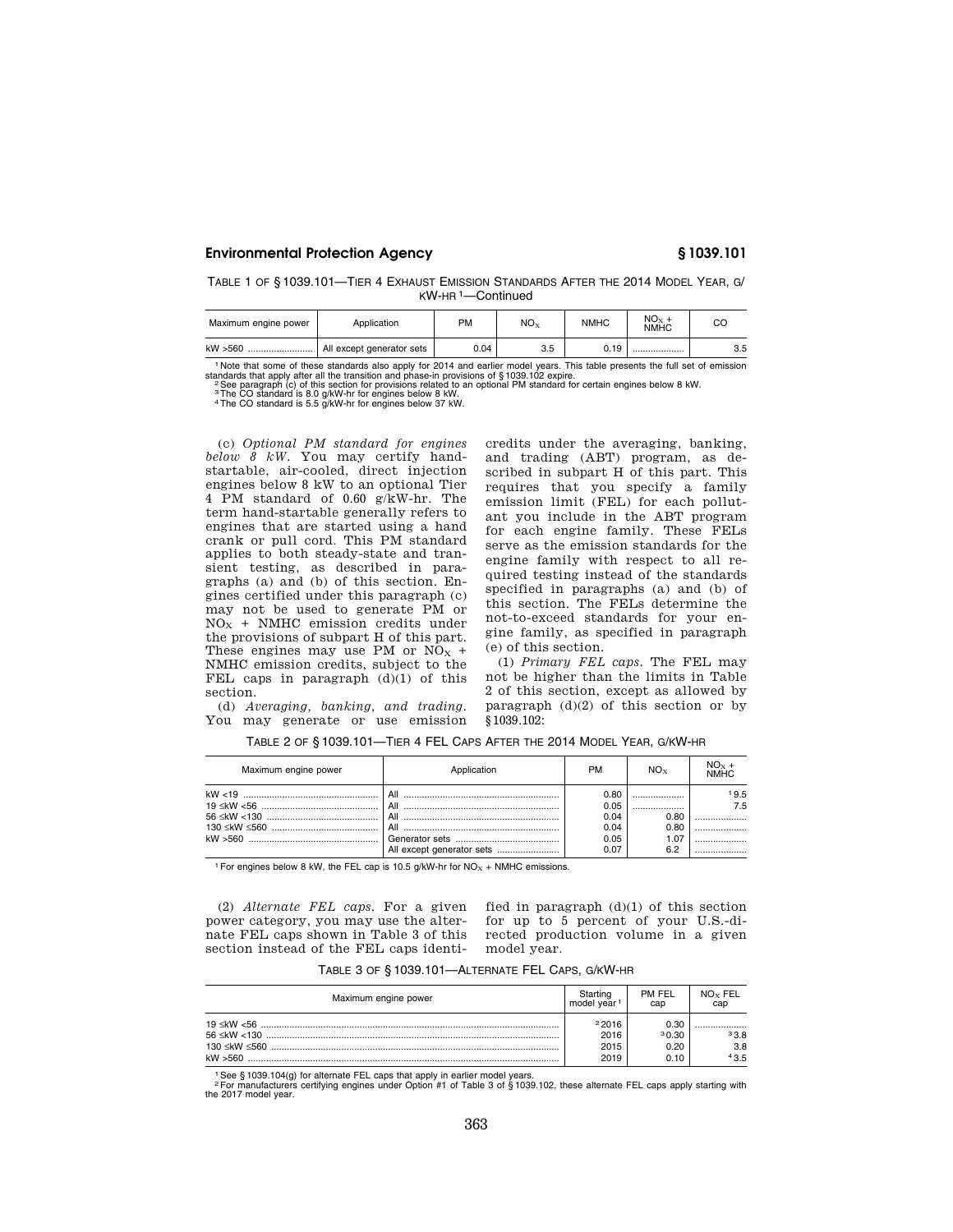# **§ 1039.101 40 CFR Ch. I (7–1–21 Edition)**

<sup>3</sup> For engines below 75 kW, the FEL caps are 0.40 g/kW-hr for PM emissions and 4.4 g/kW-hr for NO<sub>X</sub> emissions.<br><sup>4</sup> For engines above 560 kW, the provision for alternate NO<sub>X</sub> FEL caps is limited to generator-set engines  $NO<sub>x</sub>$  FEL caps.

(e) *Not-to-exceed standards.* Exhaust emissions from your engines may not exceed the applicable not-to-exceed (NTE) standards in this paragraph (e).

(1) Measure emissions using the procedures described in subpart F of this part.

(2) Except as noted in paragraph (e)(7) of this section, the NTE standard, rounded to the same number of decimal places as the applicable standard in Table 1 of this section, is determined from the following equation:

NTE standard for each pollutant =  $(STD) \times (M)$ 

Where:

- STD = The standard specified for that pollutant in Table 1 of this section (or paragraph (c) of this section) if you certify without using ABT for that pollutant; or the FEL for that pollutant if you certify using ABT.
- M = The NTE multiplier for that pollutant, as defined in paragraph (e)(3) of this section.

(3) The NTE multiplier for each pollutant is 1.25, except in the following cases:

| If $\ldots$                                                                                                                                                       | Or.                                                                                                                                                                                                                                                                                                                                                                                 | Then              |
|-------------------------------------------------------------------------------------------------------------------------------------------------------------------|-------------------------------------------------------------------------------------------------------------------------------------------------------------------------------------------------------------------------------------------------------------------------------------------------------------------------------------------------------------------------------------|-------------------|
| standard less than 2.50 g/kW-hr without<br>using ABT.<br>(ii) The engine family is certified to a PM $ $<br>standard less than 0.07 g/kW-hr without<br>using ABT. | (i) The engine family is certified to a NO <sub>x</sub>   The engine family is certified to a NO <sub>x</sub>   The multiplier for NO <sub>x</sub> , NMHC, and NO <sub>x</sub><br>FEL less than 2.50 g/kW-hr or a NO <sub>x</sub>  <br>+ NMHC FEL less than 2.70 q/kW-hr.<br>The engine family is certified to a $PM$ The multiplier for PM is 1.50.<br>FEL less than 0.07 g/kW-hr. | $+$ NMHC is 1.50. |

(4) There are two sets of specifications of ambient operating regions that will apply for all NTE testing of engines in an engine family. You must choose one set for each engine family and must identify your choice of ambient operating regions in each application for certification for an engine family. You may choose separately for each engine family. Choose one of the following ambient operating regions:

(i) All altitudes less than or equal to 5,500 feet above sea level during all ambient temperature and humidity conditions.

(ii) All altitudes less than or equal to 5,500 feet above sea level, for temperatures less than or equal to the temperature determined by the following equation at the specified altitude:

 $T = -0.00254 \times A + 100$ 

Where:

- T = ambient air temperature in degrees Fahrenheit.
- $A =$  altitude in feet above sea level  $(A \text{ is } n \text{e}$ ative for altitudes below sea level).

(5) Temperature and humidity ranges for which correction factors are al-

lowed are specified in 40 CFR 86.1370– 2007(e).

(i) If you choose the ambient operating region specified in paragraph  $(e)(4)(i)$  of this section, the temperature and humidity ranges for which correction factors are allowed are defined in 40 CFR 86.1370–2007(e)(1).

(ii) If you choose the ambient operating region specified in paragraph  $(e)(4)(ii)$  of this section, the temperature and humidity ranges for which correction factors are allowed are defined in 40 CFR 86.1370–2007(e)(2).

(6) For engines equipped with exhaust-gas recirculation, the NTE standards of this section do not apply during the cold operating conditions specified in 40 CFR 86.1370–2007(f).

(7) For engines certified to a PM FEL less than or equal to 0.01 g/kW-hr, the PM NTE standard is 0.02 g/kW-hr.

(f) *Fuel types.* The exhaust emission standards in this section apply for engines using the fuel type on which the engines in the engine family are designed to operate, except for engines certified under §1039.615. For engines certified under §1039.615, the standards of this section apply to emissions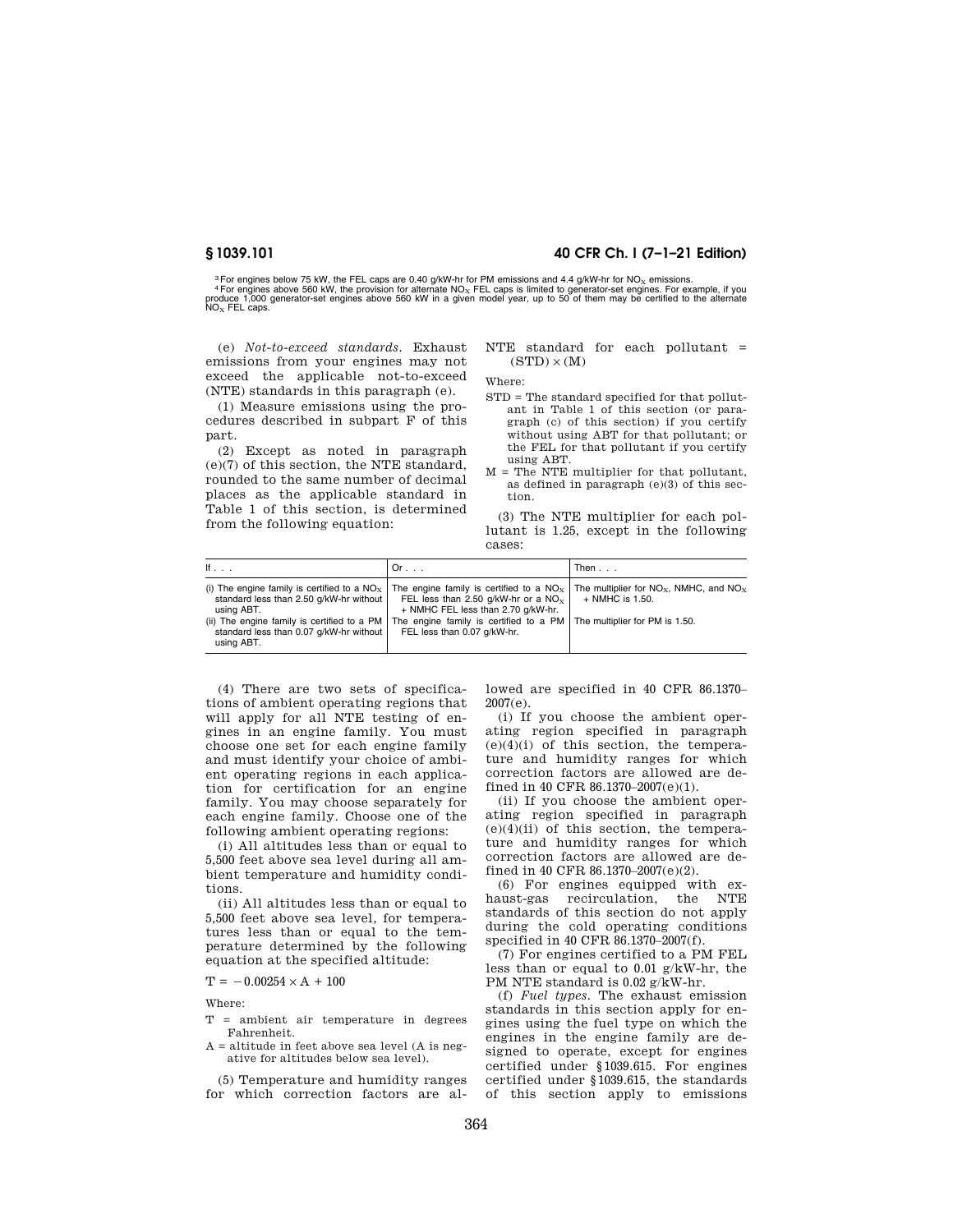measured using the specified test fuel. You must meet the numerical emission standards for NMHC in this section based on the following types of hydrocarbon emissions for engines powered by the following fuels:

(1) Alcohol-fueled engines: THCE emissions.

(2) Gaseous-fueled engines: Nonmethane-nonethane hydrocarbon emissions.

(3) Other engines: NMHC emissions.

(g) *Useful life.* Your engines must meet the exhaust emission standards in paragraphs (a) through (e) of this section over their full useful life.

(1) The useful life values are shown in the following table, except as allowed by paragraph (g)(2) of this section:

| If your engine is certified as<br>.      | And its maximum power is<br>$\cdots$ | And its rated speed is | Then its useful life is                               |
|------------------------------------------|--------------------------------------|------------------------|-------------------------------------------------------|
| (i) Variable speed or constant<br>speed. |                                      | Any Speed              | 3,000 hours or five years,<br>whichever comes first.  |
| (ii) Constant speed                      | 19 ≤kW <37                           | 3,000 rpm or higher    | 3,000 hours or five years,<br>whichever comes first.  |
| (iii) Constant speed    19 ≤kW <37       |                                      | Less than 3,000 rpm    | 5,000 hours or seven years,<br>whichever comes first. |
| (iv) Variable    19 ≤kW <37              |                                      | Any Speed              | 5,000 hours or seven years,<br>whichever comes first. |
| (v) Variable speed or constant<br>speed. |                                      |                        | 8,000 hours or ten years,<br>whichever comes first.   |
|                                          |                                      |                        |                                                       |

TABLE 4 OF § 1039.101—USEFUL LIFE VALUES

(2) You may request in your application for certification that we approve a shorter useful life for an engine family. We may approve a shorter useful life, in hours of engine operation but not in years, if we determine that these engines will rarely operate longer than the shorter useful life. If engines identical to those in the engine family have already been produced and are in use, your demonstration must include documentation from such in-use engines. In other cases, your demonstration must include an engineering analysis of information equivalent to such in-use data, such as data from research engines or similar engine models that are already in production. Your demonstration must also include any overhaul interval that you recommend, any mechanical warranty that you offer for the engine or its components, and any relevant customer design specifications. Your demonstration may include any other relevant information. The useful life value may not be shorter than any of the following:

(i) 1,000 hours of operation.

(ii) Your recommended overhaul interval.

(iii) Your mechanical warranty for the engine.

(h) *Applicability for testing.* The emission standards in this subpart apply to all testing, including certification, selective enforcement audits, and in-use testing. For selective enforcement audits, we will require you to perform duty-cycle testing as specified in §§1039.505 and 1039.510. The NTE standards of this section apply for those tests. We will not direct you to do additional testing under a selective enforcement audit to show that your engines meet the NTE standards.

[69 FR 39213, June 29, 2004, as amended at 70 FR 40462, July 13, 2005; 81 FR 74133, Oct. 25, 2016]

EFFECTIVE DATE NOTE: At 86 FR 34499, June 29, 2021, §1039.101 was amended, effective July 29, 2021.

### **§ 1039.102 What exhaust emission standards and phase-in allowances apply for my engines in model year 2014 and earlier?**

The exhaust emission standards of this section apply for 2014 and earlier model years. See §1039.101 for exhaust emission standards that apply to later model years. See 40 CFR 89.112 for exhaust emission standards that apply to model years before the standards of this part 1039 take effect.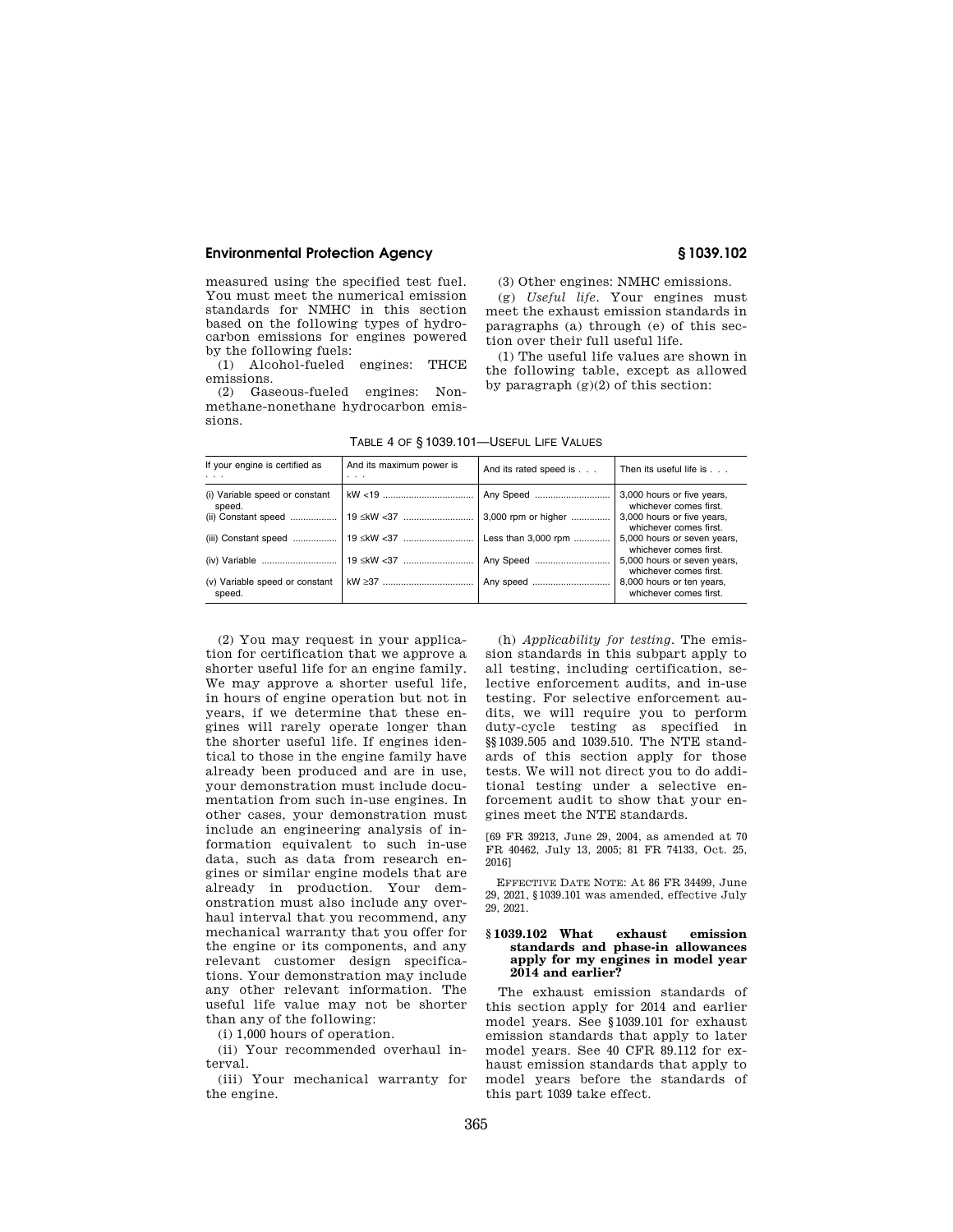(a) *Emission standards for transient testing.* Transient exhaust emissions from your engines may not exceed the applicable emission standards in Tables 1 through 6 of this section. Measure emissions using the applicable transient test procedures described in subpart F of this part. See paragraph (c) of this section for a description of provisions related to the phase-in and phase-out standards shown in Tables 4 through 6 of this section. The emission standards for transient testing are limited for certain engines, as follows:

(1) The transient standards in this section do not apply for the following engines:

(i) Engines below 37 kW for model years before 2013.

(ii) Engines certified under Option #1 of Table 3 of this section. These are the small-volume manufacturer engines certified to the Option #1 standards for model years 2008 through 2015 under §1039.104(c), and other engines certified to the Option #1 standards for model years 2008 through 2012.

(iii) Engines certified to an alternate FEL during the first four years of the Tier 4 standards for the applicable power category, as allowed in §1039.104(g). However, you may certify these engines to the transient stand-

**§ 1039.102 40 CFR Ch. I (7–1–21 Edition)** 

ards in this section to avoid using temporary compliance adjustment factors, as described in §1039.104(g)(2). Note that in some cases this four-year period extends into the time covered by the standards in §1039.101.

(iv) Constant-speed engines.

(v) Engines above 560 kW.

(2) The transient standards in this section for gaseous pollutants do not apply to phase-out engines that you certify to the same numerical standards (and FELs if the engines are certified using ABT) for gaseous pollutants as you certified under the Tier 3 requirements of 40 CFR part 89. However, except as specified by paragraph (a)(1) of this section, the transient PM emission standards apply to these engines.

(b) Emission standards for steadystate testing. Steady-state exhaust emissions from your engines may not exceed the applicable emission standards in Tables 1 through 7 of this section. Measure emissions using the applicable steady-state test procedures described in subpart F of this part. See paragraph (c) of this section for a description of provisions related to the phase-in and phase-out standards shown in Tables 4 through 6 of this section.

TABLE 1 OF § 1039.102—TIER 4 EXHAUST EMISSION STANDARDS (G/KW-HR): KW <19

| Maximum engine power         | Model years            | PM            | $NO_{x}$ +<br><b>NMHC</b> | CC         |
|------------------------------|------------------------|---------------|---------------------------|------------|
| kW < 8<br>$8 \leq$ kW $< 19$ | 2008-2014<br>2008-2014 | 10.40<br>0.40 | .5<br>.5                  | 8.0<br>6.6 |

<sup>1</sup> For engines that qualify for the special provisions in § 1039.101(c), you may delay certifying to the standards in this part 1039 until 2010. In 2009 and earlier model years, these engines must instead meet the applica

TABLE 2 OF § 1039.102—INTERIM TIER 4 EXHAUST EMISSION STANDARDS (G/KW-HR): 19 >KW <37

| Model years | <b>PM</b> | $NO_{Y}$<br>NMHC |     |
|-------------|-----------|------------------|-----|
|             | 0.30      | ه.               | 5.5 |
|             | 0.03      | 4.,              | 5.5 |

## TABLE 3 OF § 1039.102—INTERIM TIER 4 EXHAUST EMISSION STANDARDS (G/KW-HR): 37 >KW <56

| Dption               | Model years       | <b>PM</b>    | $NO_{X}$<br><b>NMHC</b> |            |
|----------------------|-------------------|--------------|-------------------------|------------|
| # <sup>1</sup><br>#2 | 2008-2012<br>2012 | 0.30<br>0.03 | 4.,<br>-                | 5.0<br>5.0 |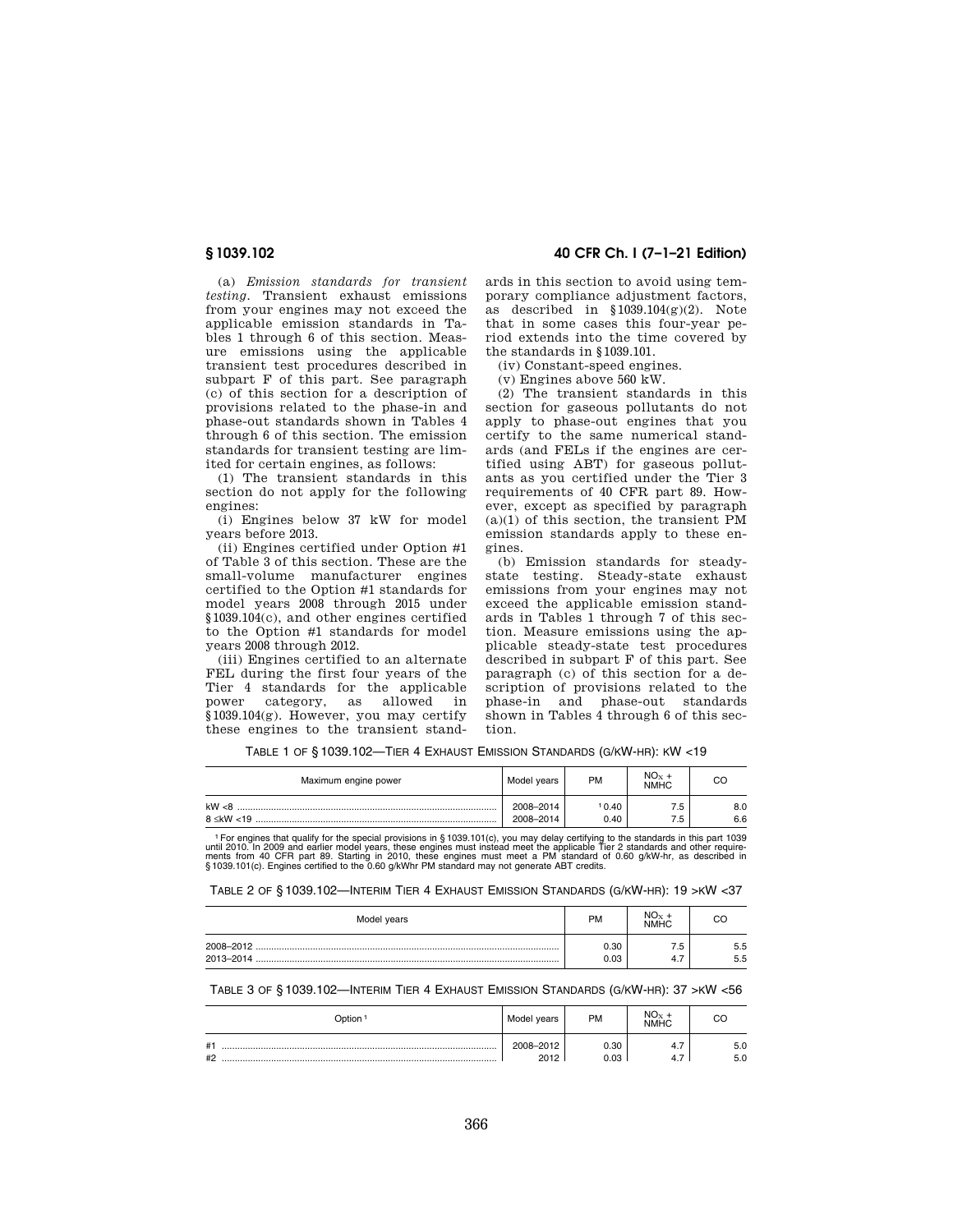### TABLE 3 OF § 1039.102—INTERIM TIER 4 EXHAUST EMISSION STANDARDS (G/KW-HR): 37 >KW <56—Continued

| ⊃ption <sup>-</sup> | Model years | PM   | $NO_{X}$<br>NMHC |     |  |
|---------------------|-------------|------|------------------|-----|--|
| All                 | 2013-2014   | 0.03 | 4.1              | 5.0 |  |

<sup>11</sup>You may certify engines to the Option #1 or Option #2 standards starting in the listed model year. Under Option #1, all engines at or above 56 kW produced before the 2013 model year in ust is the may in this table. The

| TABLE 4 OF §1039.102—INTERIM TIER 4 EXHAUST EMISSION STANDARDS (G/KW-HR): 56 > KW < 75 |  |  |
|----------------------------------------------------------------------------------------|--|--|
|----------------------------------------------------------------------------------------|--|--|

| Model years <sup>1</sup> | Phase-in option | <b>PM</b> | NO <sub>x</sub> | <b>NMHC</b> | $NOx +NMHC$ | CO  |
|--------------------------|-----------------|-----------|-----------------|-------------|-------------|-----|
| 2012-2013                | Phase-in        | 0.02      | 0.40            | 0.19        |             | 5.0 |
|                          | Phase-out       | 0.02      |                 |             | 4.7         | 5.0 |
| 2014                     | All engines     | 0.02      | 0.40            | 0.19        |             | 5.0 |

1See paragraph (d)(2) of this section for provisions that allow for a different phase-in schedule than that specified in paragraph (c)(1) of this section.

| TABLE 5 OF § 1039.102—INTERIM TIER 4 EXHAUST EMISSION STANDARDS (G/KW-HR): 75 > KW < 130 |  |  |  |  |
|------------------------------------------------------------------------------------------|--|--|--|--|
|------------------------------------------------------------------------------------------|--|--|--|--|

| Model years <sup>1</sup> | Phase-in option | <b>PM</b> | $NO_{x}$ | <b>NMHC</b> | $NOx +NMHC$ | CO  |
|--------------------------|-----------------|-----------|----------|-------------|-------------|-----|
|                          | Phase-in        | 0.02      | 0.40     | 0.19        |             | 5.0 |
|                          | Phase-out       | 0.02      |          |             | 4.0         | 5.0 |
|                          | All engines     | 0.02      | 0.40     | 0.19        |             | 5.0 |

1See paragraph (d)(2) of this section for provisions that allow for a different phase-in schedule than that specified in paragraph (c)(1) of this section.

TABLE 6 OF § 1039.102—INTERIM TIER 4 EXHAUST EMISSION STANDARDS (G/KW-HR): 130 >KW <560

| Model years <sup>1</sup> | Phase-in option | <b>PM</b> | NO <sub>x</sub> | <b>NMHC</b> | $NOx +NMHC$ | CO  |
|--------------------------|-----------------|-----------|-----------------|-------------|-------------|-----|
| 2011-2013                | Phase-in        | 0.02      | 0.40            | 0.19        |             | 3.5 |
|                          | Phase-out       | 0.02      |                 |             | 4.0         | 3.5 |
| 2014                     | All engines     | 0.02      | 0.40            | 0.19        |             | 3.5 |

TABLE 7 OF § 1039.102—INTERIM TIER 4 EXHAUST EMISSION STANDARDS (G/KW-HR): KW >560

| Model years | Maximum engine power                                                                           | Application               | <b>PM</b> | $NO_{Y}$ | <b>NMHC</b> | CO  |
|-------------|------------------------------------------------------------------------------------------------|---------------------------|-----------|----------|-------------|-----|
| 2011-2014   | 560 <kw <="" td="" ≤900=""><td>All</td><td>0.10</td><td>3.5</td><td>0.40</td><td>3.5</td></kw> | All                       | 0.10      | 3.5      | 0.40        | 3.5 |
|             | kW >900                                                                                        | Generator sets            | 0.10      | 0.67     | 0.40        | 3.5 |
|             |                                                                                                | All except generator sets | 0.10      | 3.5      | 0.40        | 3.5 |

(c) *Phase-in requirements.* The following phase-in provisions apply for engines in 56–560 kW power categories meeting the interim Tier 4 standards in paragraphs (a) and (b) of this section:

(1) For each model year before 2014 noted in Tables 4 through 6 of this section, you must certify engine families

representing at least 50 percent of your U.S.-directed production volume for each power category to the applicable phase-in standards, except as allowed by paragraph  $(c)(3)$ ,  $(d)(2)$ , or  $(e)$  of this section. Any engines not certified to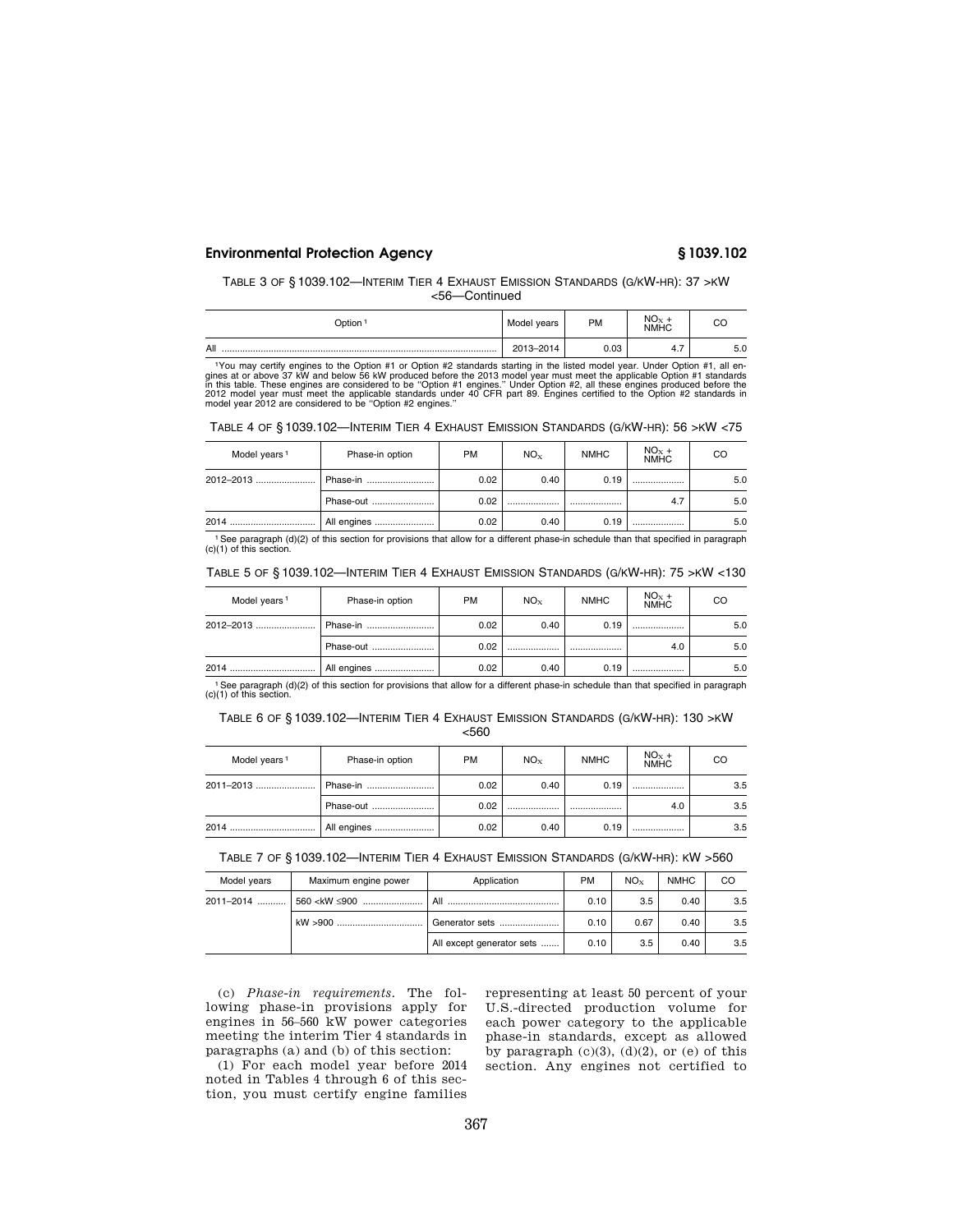the phase-in standards must be certified to the corresponding phase-out standards.

(2) Engines certified to the phase-out standards in Tables 4 through 6 of this section must comply with all other requirements that apply to Tier 4 engines, except as otherwise specified in this section.

(3) At the time of certification, show how you intend to meet the phase-in requirements of this paragraph (c) based on projected U.S.-directed production volumes. If your actual U.S. directed production volume fails to meet the phase-in requirements for a given model year, you must make up the shortfall (in terms of number of engines) by the end of the model year representing the final year of the phase-in period. For example, if you plan in good faith to produce 50 percent of a projected 10,000 engines in the 56–130 kW power category (*i.e.*, 5,000 engines) in 2012 in compliance with the Tier 4 phase-in standards for  $NO<sub>X</sub>$  and NMHC in Table 4 of this section, but produce 4,500 such engines of an actual 10,000 engines, you must produce 500 engines in model year 2013 (*i.e.*, the final year of the phase-in for this power category) that meet the Tier 4 phase-in standards above and beyond the production otherwise needed to meet the 50-percent phase-in requirement for model year 2013. If any shortfall exceeds the applicable limit of paragraph  $(c)(3)(i)$  or  $(ii)$ of this section, that number of phaseout engines will be considered not covered by a certificate of conformity and in violation of §1068.101(a)(1). The shortfall allowed by this paragraph (c)(3) may not exceed a certain number of engines, as follows:

(i) For engine families certified according to the alternate phase-in schedule described in paragraph  $(d)(2)$ of this section, for model years prior to the final year of the phase-in, 5 percent of your actual U.S.-directed production volume for that power category in that model year.

(ii) For all other engine families, for model years prior to the final year of the phase-in, 25 percent of your actual U.S.-directed production volume for that power category in that model year.

**§ 1039.102 40 CFR Ch. I (7–1–21 Edition)** 

(iii) No shortfall is allowed in the final year of the phase-in.

(4) Engines you introduce into commerce beyond the limits described in paragraphs (c)(3) of this section will be considered not covered by a certificate of conformity and in violation of  $$1068.101(a)(1)$ .

(5) For the purposes of this part, the term ''phase-in'' means relating to a standard that is identified in this section as a phase-in standard and the term ''phase-out'' means relating to a standard that is identified in this section as a phase-out standard. For example, a 200–kW engine from the 2012 model year that is certified to the 4.0 g/  $kW-hr\stackrel{\cdot}{N}O_X + NMHC$  standard in Table 6 of §1039.102 is a phase-out engine.

(d) *Banked credits and alternate phasein for 56–130 kW engines.* For engines in the 56–130 kW power category, you may use only one of the following additional provisions:

(1) For model years 2012 through 2014, you may use banked  $NO<sub>x</sub> + NMIC$  credits from any Tier 2 engine at or above 37 kW certified under 40 CFR part 89 to meet the  $NO<sub>x</sub>$  phase-in standards or the  $NO<sub>x</sub>$  + NMHC phase-out standards under paragraphs (b) and (c) of this section, subject to the additional ABT provisions in §1039.740.

(2) Instead of meeting the phase-in requirements of paragraph (c)(1) of this section, you may certify engine families representing at least 25 percent of your U.S.-directed production volume for each model year from 2012 through 2014 to the applicable phase-in standards in Tables 4 and 5 of this section, except as allowed by paragraph (c)(3) or (e) of this section. Any engines not certified to the phase-in standards must be certified to the corresponding phaseout standards. Engines certified under this paragraph  $(d)(2)$  may generate  $NO<sub>x</sub>$ emission credits only for averaging within the same power category during the same model year. For engines certified under this paragraph  $(d)(2)$ , the 2014 model year may not extend beyond December 30, 2014.

(e) *Alternate NO<sup>X</sup> standards.* For engines in 56–560 kW power categories during the phase-in of Tier 4 standards, you may certify engine families to the alternate  $NO<sub>X</sub>$  or  $NO<sub>X</sub>$  + NMHC standards in this paragraph (e) instead of the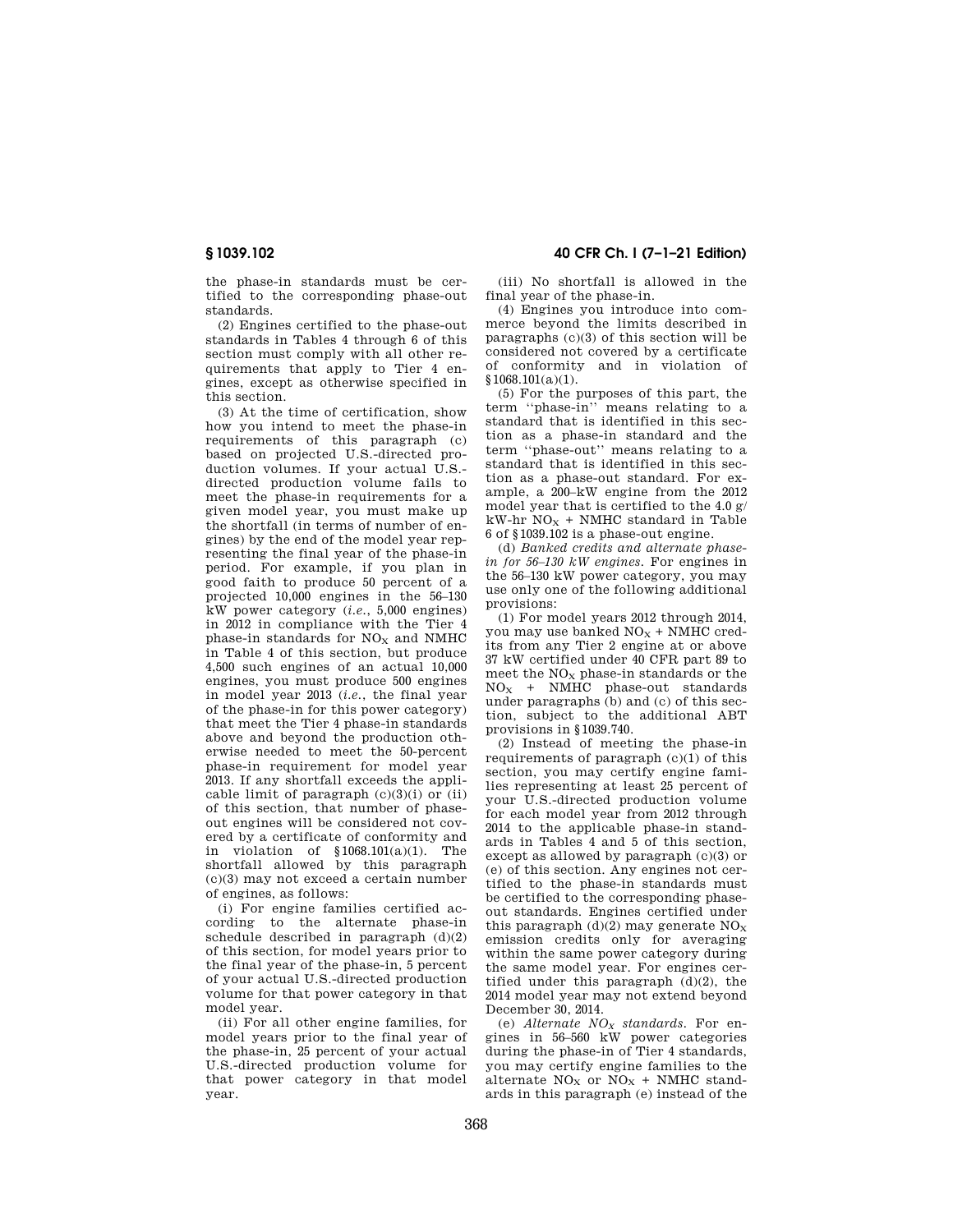phase-in and phase-out  $NO<sub>X</sub>$  and  $NO<sub>X</sub>$  + NMHC standards described in Tables 4 through 6 of this section. Engines certified to an alternate  $NO<sub>X</sub>$  standard under this section must be certified to an NMHC standard of 0.19 g/kW-hr. Do not include engine families certified under this paragraph (e) in determining whether you comply with the percentage phase-in requirements of paragraphs (c) and  $(d)(2)$  of this section. Except for the provisions for alternate FEL caps in §1039.104(g), the NO<sub>x</sub> and  $NO<sub>X</sub>$  + NMHC standards and FEL caps under this paragraph (e) are as follows:

(1) For engines in the 56–130 kW power category, apply the following alternate  $NO<sub>x</sub>$  standards and FEL caps:

(i) If you use the provisions of paragraph  $(d)(1)$  of this section, your alternate  $NO<sub>x</sub>$  standard for any engine family in the 56–130 kW power category is 2.3 g/kW-hr for model years 2012 and 2013. Engines certified to this standard may not exceed a  $NO<sub>X</sub>$  FEL cap of 3.0 g/ kW-hr.

(ii) If you use the provisions of paragraph (d)(2) of this section, your alternate  $NO<sub>x</sub>$  standard for any engine family in the 56–130 kW power category is 3.4 g/kW-hr for model years 2012 through 2014. Engines below 75 kW certified to this standard may not exceed a NO<sub>x</sub> FEL cap of 4.4  $g/kW-hr$ ; engines at or above 75 kW certified to this standard may not exceed a NO<sub>x</sub> FEL cap of  $3.8 \frac{\text{g}}{\text{K}}\text{W-hr}$ .

(iii) If you do not use the provisions of paragraph (d) of this section, you may apply the alternate  $NO<sub>x</sub>$  standard and the appropriate FEL cap from either paragraph  $(e)(1)(i)$  or  $(ii)$  of this section.

(2) For engines in the 130–560 kW power category, the alternate  $NO<sub>x</sub>$ standard is 2.0 g/kW-hr for model years 2011 through 2013. Engines certified to this standard may not exceed a  $NO<sub>x</sub>$ FEL cap of 2.7 g/kW-hr.

(3) You may use  $NO<sub>x</sub> + NMHC$  emission credits to certify an engine family to the alternate  $\mathrm{NO_{X}}$  +NMHC standards in this paragraph (e)(3) instead of the otherwise applicable alternate  $NO<sub>x</sub>$  and NMHC standards. Calculate the alternate  $NO<sub>x</sub>$  +NMHC standard by adding 0.1 g/kW-hr to the numerical value of the applicable alternate  $NO<sub>x</sub>$  standard of paragraph (e)(1) or (2) of this section. Engines certified to the  $NO<sub>X</sub>$  +NMHC standards of this paragraph (e)(3) may not generate emission credits. The FEL caps for engine families certified under this paragraph (e)(3) are the previously applicable  $NO<sub>X</sub>$  +NMHC standards of 40 CFR 89.112 (generally the Tier 3 standards).

(f) *Split families.* For generating or using credits for engines in 56–560 kW power categories during the phase-in of Tier 4 standards, you may split an engine family into two subfamilies (for example, one that uses credits and one that generates credits for the same pollutant).

(1) Identify any split engine families in your application for certification. Your engines must comply with all the standards and requirements applicable to Tier 4 engines, except as noted in this paragraph (f). You may calculate emission credits relative to different emission standards (*i.e.*, phase-in and phase-out standards) for different sets of engines within the engine family, but the engine family must be certified to a single set of standards and FELs. To calculate  $NO<sub>x</sub> + NMHC$  emission credits, add the  $NO<sub>X</sub>$  FEL to the NMHC phase-in standard for comparison with the applicable  $NO<sub>X</sub>$  + NMHC phase-out standard. Any engine family certified under this paragraph (f) must meet the applicable phase-in standard for NMHC. You may assign the number and configurations of engines within the respective subfamilies any time before the due date for the final report required in §1039.730. Apply the same label to each engine in the family, including the  $NO<sub>x</sub>$  FEL to which it is certified.

(2) For example, a 10,000-unit engine family in the 75–130 kW power category may be certified to meet the standards for PM, NMHC, and CO that apply to phase-in engines, with a 0.8 g/kW-hr FEL for NO<sub>x</sub>. When compared to the phase-out  $NO<sub>X</sub>$  + NMHC standard, this engine family would generate positive  $NO<sub>X</sub>$  + NMHC emission credits. When compared to the phase-in  $NO<sub>x</sub>$  standard, this engine family would generate negative  $NO<sub>x</sub>$  emission credits. You could create a subfamily with 2,500 engines (one-quarter of the 10,000 engines) and identify them as phase-in engines. You would count these 2,500, with their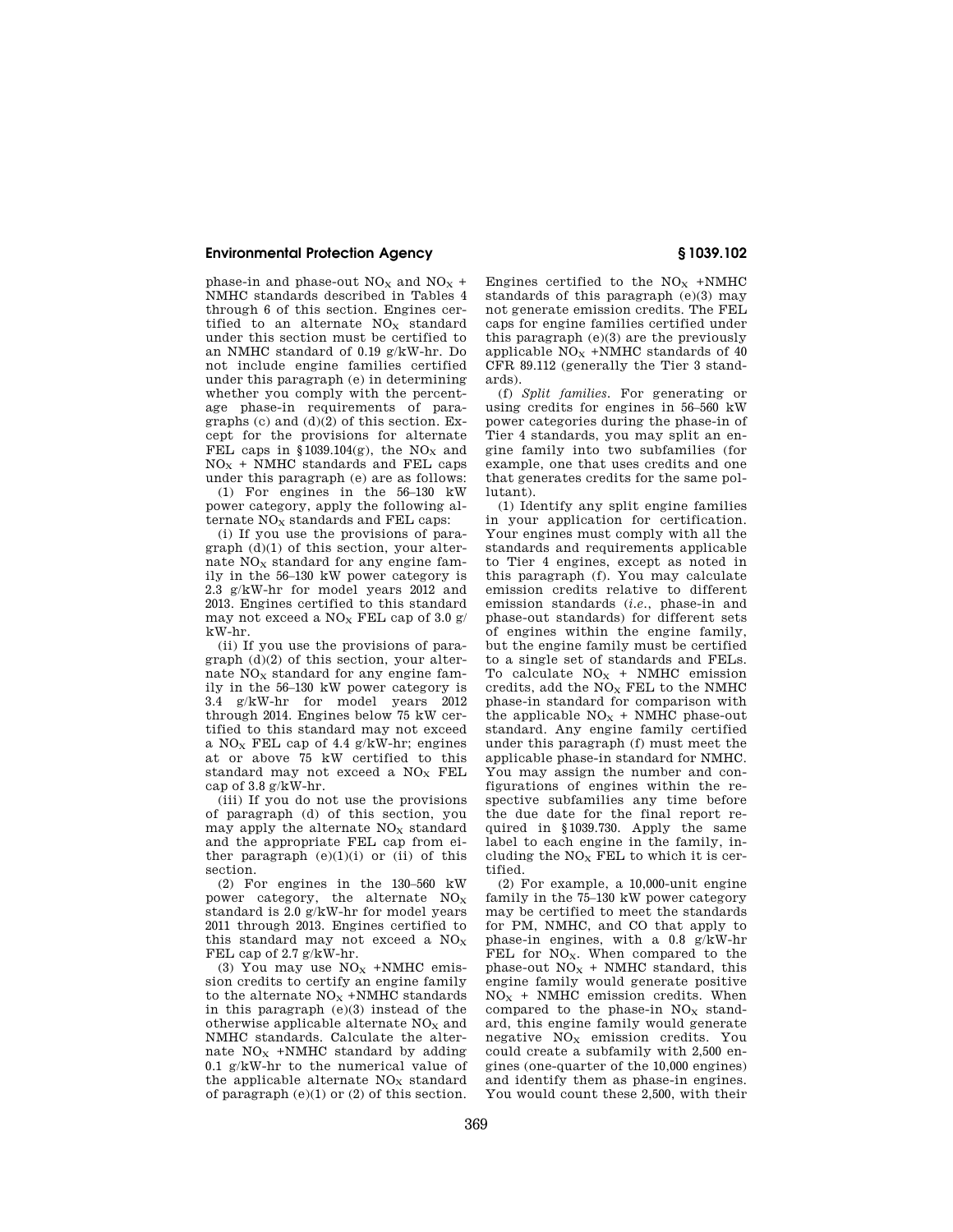negative  $NO<sub>x</sub>$  credits, in determining compliance with the 50-percent phasein requirement in paragraph  $(c)(1)$  of this section. You would calculate negative credits relative to the 0.40 g/kW-hr  $NO<sub>x</sub>$  standard for these 2,500 engines. You would identify the other 7,500 engines in the family as phase-out engines and calculate positive credits relative to the 4.0 g/kW-hr  $NO<sub>x</sub>$  + NMHC standard.

(g) *Other provisions.* The provisions of §1039.101(d) through (h) apply with respect to the standards of this section, with the following exceptions and special provisions:

(1) *NTE standards.* Use the provisions of §1039.101(e)(3) to calculate and apply the NTE standards, but base these calculated values on the applicable standards in this section or the applicable FEL, instead of the standards in Table 1 of §1039.101. All other provisions of §1039.101(e) apply under this paragraph  $(g)(1)$ . The NTE standards do not apply for certain engines and certain pollutants, as follows:

(i) All engines below 37 kW for model years before 2013.

(ii) All engines certified under Option #1 of Table 3 of this section. These are small-volume manufacturer engines certified to the Option #1 standards for

**§ 1039.102 40 CFR Ch. I (7–1–21 Edition)** 

model years 2008 through 2015 under §1039.104(c), and other engines certified to the Option #1 standards for model years 2008 through 2012.

(iii) All engines less than or equal to 560 kW that are certified to an FEL under the alternate FEL program during the first four years of the Tier 4 standards for the applicable power category, as described in  $$1039.104$ (g). However, if you apply to meet transient emission standards for these engines under  $$1039.102(a)(1)(iii)$ , you must also meet the NTE standards in this para $graph (g)(1)$ .

(iv) Gaseous pollutants for phase-out engines that you certify to the same numerical standards and FELs for gaseous pollutants to which you certified under the Tier 3 requirements of 40 CFR part 89. However, the NTE standards for PM apply to these engines.

(2) *Interim FEL caps.* As described in §1039.101(d), you may participate in the ABT program in subpart H of this part by certifying engines to FELs for PM,  $NO<sub>X</sub>$ , or  $NO<sub>X</sub>$  + NMHC instead of the standards in Tables 1 through 7 of this section for the model years shown. The FEL caps listed in the following table apply instead of the FEL caps in  $$1039.101(d)(1)$ , except as allowed by §1039.104(g):

| Maximum<br>engine power | Phase-in<br>option | Model years <sup>1</sup> | <b>PM</b> | $NO_{Y}$ | $NOx +$<br><b>NMHC</b> |
|-------------------------|--------------------|--------------------------|-----------|----------|------------------------|
|                         |                    | 2008-2014                | 0.80      |          | 29.5                   |
|                         |                    | 2008-2012                | 0.60      |          | 9.5                    |
|                         |                    | 32008-2012               | 0.40      |          | 7.5                    |
|                         | phase-in           | 2012-2013                | 0.04      | 0.80     |                        |
|                         | phase-out          | 2012-2013                | 0.04      |          | 466                    |
|                         | phase-in           | 2011-2013                | 0.04      | 0.80     |                        |
|                         | phase-out          | 2011-2013                | 0.04      |          | 564                    |
|                         |                    | 2011-2014                | 0.20      | 6.2      |                        |

TABLE 8 OF § 1039.102—INTERIM TIER 4 FEL CAPS, G/KW-HR

<sup>1</sup> For model years before 2015 where this table does not specify FEL caps, apply the FEL caps shown in § 1039.101.<br><sup>2</sup> For engines below 8 kW, the FEL cap is 10.5 g/kW-hr for NO<sub>X</sub> + NMHC emissions.<br><sup>3</sup> For manufacturers

(3) *Crankcase emissions.* The crankcase emission requirements of §1039.115(a) do not apply to engines using chargeair compression that are certified to an FEL under the alternate FEL program in §1039.104(g) during the first four years of the Tier 4 standards for the applicable power category.

(4) *Special provisions for 37–56 kW engines.* For engines at or above 37 kW and below 56 kW from model years 2008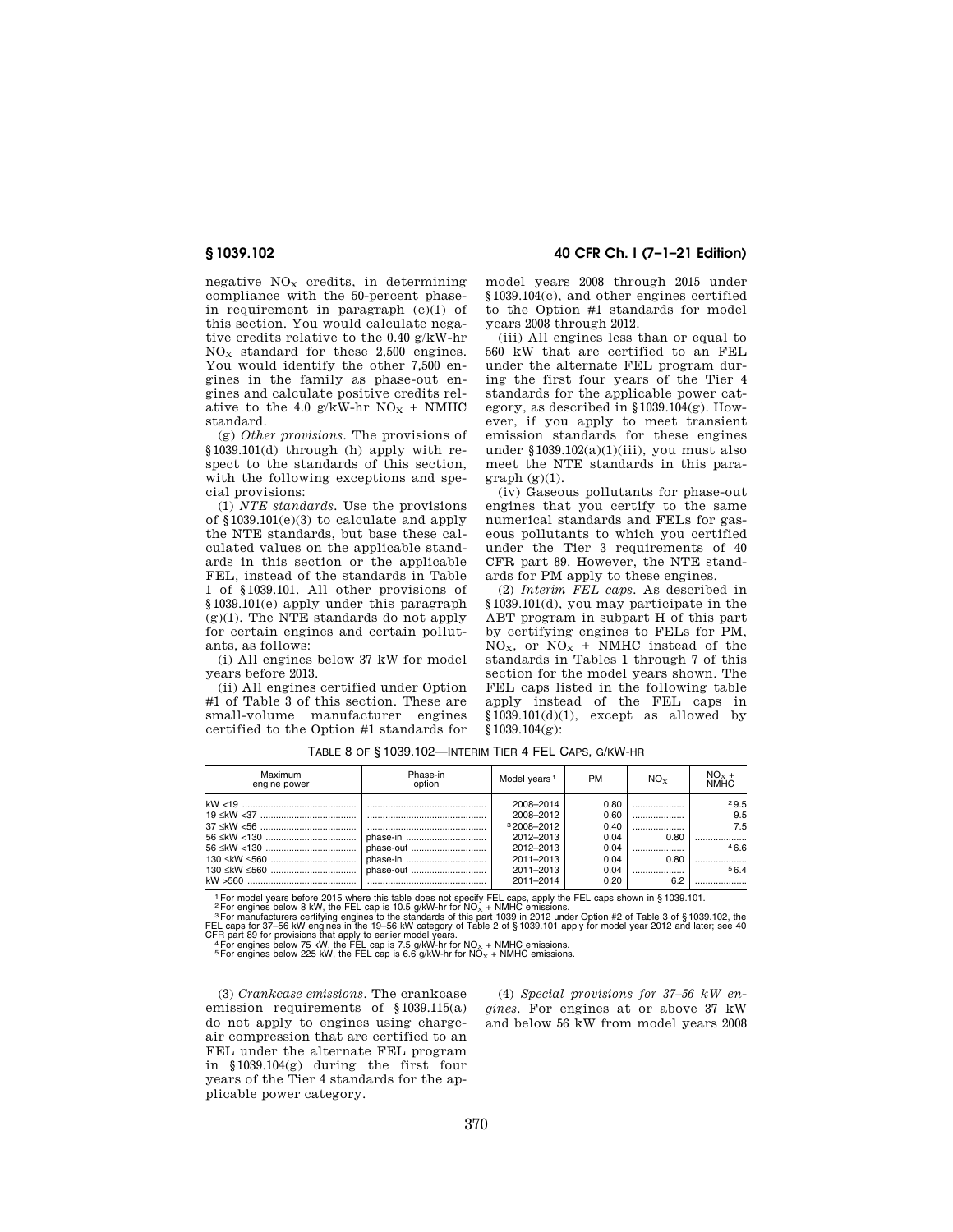through 2012, you must add information to the emission-related installation instructions to clarify the equipment manufacturer's obligations under §1039.104(f).

[69 FR 39213, June 29, 2004, as amended at 72 FR 53130, Sept. 18, 2007; 73 FR 59191, Oct. 8, 2008; 75 FR 68461, Nov. 8, 2010; 81 FR 74033, Oct. 25, 2016]

EFFECTIVE DATE NOTE: At 86 FR 34500, June 29, 2021, §1039.102 was amended, effective July 29, 2021.

## **§ 1039.104 Are there interim provisions that apply only for a limited time?**

The provisions in this section apply instead of other provisions in this part. This section describes when these interim provisions apply.

(a) *Incentives for early introduction.*  This paragraph (a) allows you to reduce the number of engines subject to the applicable standards in §1039.101 or §1039.102, when some of your engines are certified to the specified levels earlier than otherwise required. The engines that are certified early are considered offset-generating engines. The provisions of this paragraph (a), which describe the requirements applicable to offset-generating engines, apply beginning in model year 2007. These offset generating engines may generate additional allowances for equipment manufacturers under the incentive program described in §1039.627; you may instead use these offsets under paragraph  $(a)(2)$ of this section in some cases.

(1) For early-compliant engines to generate offsets for use either under this paragraph (a) or under §1039.627, you must meet the following general provisions:

(i) You may not generate offsets from engines below 19 kW.

(ii) You must begin actual production of engines covered by the corresponding certificate by the following dates:

(A) For engines at or above 19 kW and below 37 kW: September 1, 2012.

(B) For engines at or above 37 kW and below 56 kW: September 1, 2012 if you choose Option #1 in Table 3 of §1039.102, or September 1, 2011 if you do not choose Option #1 in Table 3 of §1039.102.

(C) For engines in the 56–130 kW power category: September 1, 2011.

(D) For engines in the 130–560 kW power category: September 1, 2010.

(E) For engines above 560 kW: September 1, 2014.

(iii) Engines you produce after December 31 of the year shown in para $graph (a)(1)(ii)$  of this section may not generate offsets.

(iv) You may not use ABT credits to certify offset-generating engines.

(v) Offset-generating engines must be certified to the Tier 4 standards and requirements under this part 1039.

(2) If equipment manufacturers decline offsets for your offset-generating engines under §1039.627, you may not generate ABT credits with these engines, but you may reduce the number of engines that are required to meet the standards in §1039.101 or §1039.102 as follows:

| For every         | With maximum en-<br>gine power | That are certified to<br>the applicable stand-<br>ards in $\ldots$ | You may reduce the number of en-<br>gines in the same power category<br>that are required to meet the                                      | In later model years<br>$by \ldots$ |
|-------------------|--------------------------------|--------------------------------------------------------------------|--------------------------------------------------------------------------------------------------------------------------------------------|-------------------------------------|
| $(i)$ 2 engines   | 19 ≤kW <37                     | Table 2 of<br>§1039.102 <sup>1</sup> .                             | PM standard in Table 2 of<br>§1039.102 applicable to model<br>year 2013 or 2014 engines or<br>the PM standard in Table 1 of<br>\$1039.101. | 3 engines.                          |
| $(ii)$ 2 engines  | 56 ≤kW ≤560                    | Table 4, 5, or 6 of<br>§ 1039.102 for<br>Phase-out engines.        | Phase-out standards in Tables 4<br>through 6 of §1039.102.                                                                                 | 3 engines.                          |
| $(iii)$ 2 engines | kW ≥19                         | Table 1 of §1039.101                                               | Standards in Tables 2 through 7 of<br>§1039.102 or standards in Table<br>1 of §1039.101.                                                   | 3 engines. <sup>2</sup>             |
| (iv) 1 engine $ $ | $kW \ge 19$                    | Table 1 of §1039.101<br>+ 0.20 g/kW-hr<br>$NO_x$ standard.         | Standards in Tables 2 through 7 of<br>§1039.102 or standards in Table<br>1 of §1039.101.                                                   | 2 engines. <sup>2</sup>             |

<sup>1</sup>The engine must be certified to the PM standard applicable to model year 2013 engines, and to the NO<sub>X</sub> + NMHC and CO

standards applicable to model year 2012 engines.<br>" For engines above 560 kW, offsets from generator-set engines may be used only for generator-set engines. Offsets from en-<br>gines for other applications may be used only fo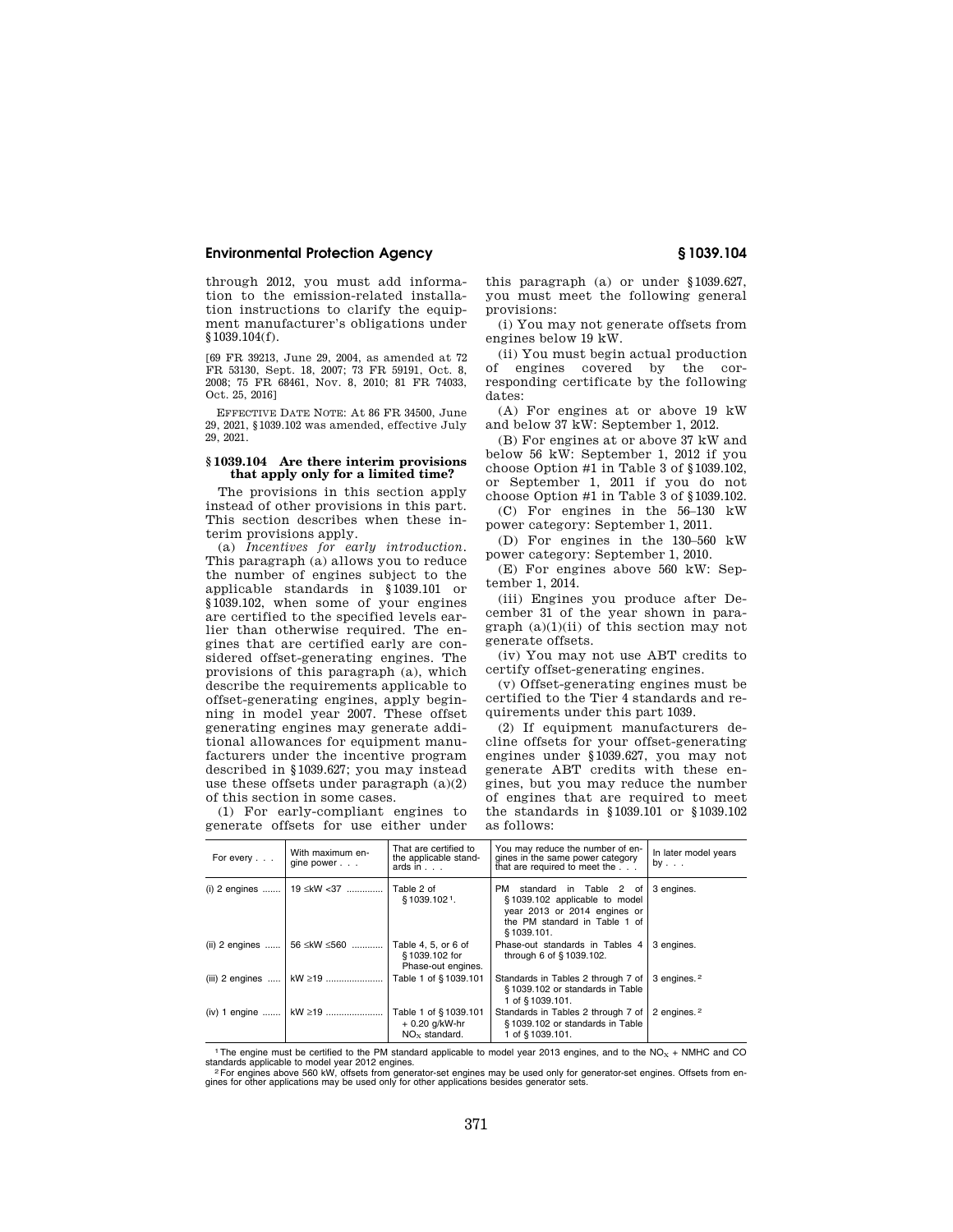(3) Example: If you produce 100 engines in the 56–130 kW power category in model year 2008 that are certified to the 56–130 kW standards listed in §1039.101, and you produced 10,000 engines in this power category in model year 2015, then only 9,850 of these model year 2015 engines would need to comply with the standards listed in §1039.101. The 100 offset-generating engines in model year 2008 could not use or generate ABT credits.

(4) Offset-using engines (that is, those not required to certify to the standards of §1039.101 or §1039.102 under paragraph  $(a)(2)$  of this section) are subject to the following provisions:

(i) If the offset is being used under paragraph  $(a)(2)(i)$  of this section for an engine that would otherwise be certified to the model year 2013 or 2014 standards in Table 2 of §1039.102 or the standards in Table 1 of §1039.101, this engine must be certified to the standards and requirements of this part 1039, except that the only PM standard that applies is the steady-state PM standard that applies for model year 2012. Such an engine may not generate ABT credits.

(ii) If the offset is being used under paragraph  $(a)(2)(ii)$  of this section for an engine that would otherwise be certified to the phase-out standards in Tables 4 through 6 of §1039.102, this engine must be certified to the standards and requirements of this part 1039, except that the PM standard is the Tier 3 PM standard that applies for this engine's maximum power. Such an engine will be treated as a phase-out engine for purposes of determining compliance with percentage phase-in requirements. Such an engine may not generate ABT credits.

(iii) All other offset-using engines must meet the standards and other provisions that apply in model year 2011 for engines in the 19–130 kW power categories, in model year 2010 for engines in the 130–560 kW power category, or in model year 2014 for engines above 560 kW. Show that engines meet these emission standards by meeting all the requirements of §1068.265. You must meet the labeling requirements in §1039.135, but add the following statement instead of the compliance statement in §1039.135(c)(12): "THIS EN-

# **§ 1039.104 40 CFR Ch. I (7–1–21 Edition)**

GINE MEETS U.S. EPA EMISSION<br>STANDARDS UNDER 40 CFR STANDARDS UNDER 40 CFR 1039.104(a).'' For power categories with a percentage phase-in, these engines should be treated as phase-in engines for purposes of determining compliance with phase-in requirements.

(5) If an equipment manufacturer claims offsets from your engine for use under §1039.627, the engine generating the offset must comply with the requirements of paragraph  $(a)(1)$  of this section. You may not generate offsets for use under paragraphs  $(a)(2)$  and  $(5)$ of this section for these engines. You may generate ABT credits from these engines as follows:

(i) To generate emission credits for  $NO<sub>x</sub>$ ,  $NO<sub>x</sub>$  + NMHC, and PM, the engine must be certified to FELs at or below the standards in paragraph  $(a)(2)$  of this section.

(ii) Calculate credits according to §1039.705 but use as the applicable standard the numerical value of the standard to which the engine would have otherwise been subject if it had not been certified under this paragraph (a).

(iii) For the production volume, use the number of engines certified under this paragraph (a) for which you do not claim offsets under paragraph (a)(2) of this section.

(6) You may include engines used to generate offsets under this paragraph (a) and engines used to generate offsets under §1039.627 in the same engine family, subject to the provisions of §1039.230. The engine must be certified to FELs, as specified in paragraph  $(a)(5)(i)$  of this section. The FELs must be below the standard levels specified in paragraph (a)(2) of this section and those specified in §1039.627. In the reports required in §1039.730, include the following information for each model year:

(i) The total number of engines that generate offsets under this paragraph (a).

(ii) The number of engines used to generate offsets under paragraph (a)(2) of this section.

(iii) The names of equipment manufacturers that intend to use your offsets under §1039.627 and the number of offsets involved for each equipment manufacturer.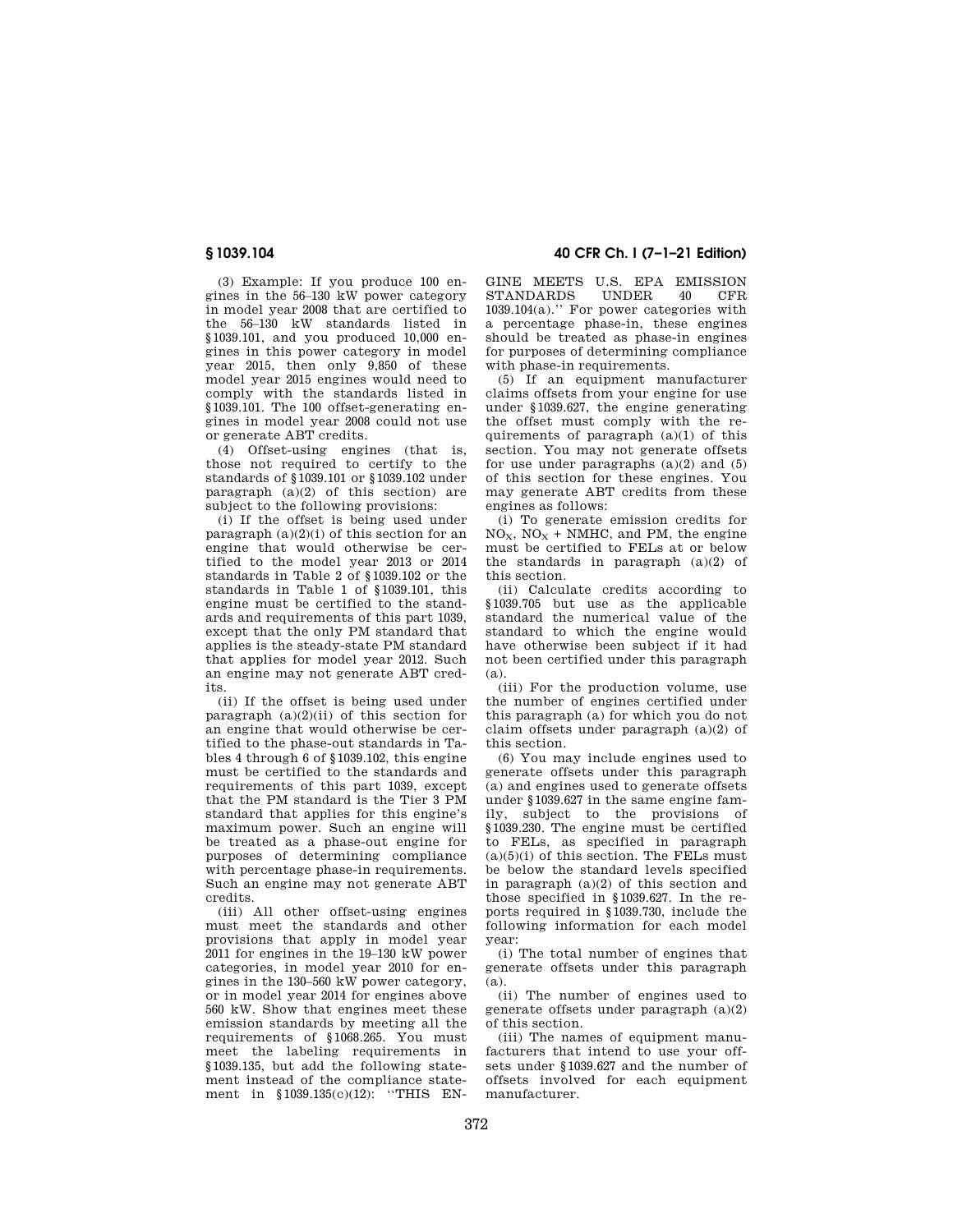(b) *In-use compliance limits.* For purposes of determining compliance after title or custody has transferred to the ultimate purchaser, calculate the applicable in-use compliance limits by adjusting the applicable standards or FELs. This applies only for engines at or above 19 kW. The  $NO<sub>X</sub>$  adjustment applies only for engines with a  $NO<sub>x</sub>$ 

FEL no higher than 2.1 g/kW-hr The PM adjustment applies only for engines with a PM FEL no higher than the PM standard in §1039.101 for the appropriate power category. Add the following adjustments to the otherwise applicable standards or FELs (steadystate, transient, and NTE) for NO<sub>x</sub> and PM:

| In model years | If your engine's maximum<br>power is | The $NO_x$ adjustment in $q/kW$ -hr is | The PM<br>adiustment in<br>g/kW-hr is<br>$\cdots$ |
|----------------|--------------------------------------|----------------------------------------|---------------------------------------------------|
| 2013-2014      | 19 ≤kW <56                           |                                        | 0.01                                              |
|                |                                      |                                        | 0.01                                              |
|                |                                      | 0.25 for operating hours 2001 to 3400  |                                                   |
|                |                                      |                                        |                                                   |
| 2011-2015      | 130 ≤kW <560                         |                                        | 0.01                                              |
|                |                                      | 0.25 for operating hours 2001 to 3400  |                                                   |
|                |                                      |                                        |                                                   |
| 2011-2016      |                                      |                                        | 0.01                                              |
|                |                                      | 0.25 for operating hours 2001 to 3400  |                                                   |
|                |                                      |                                        |                                                   |
|                |                                      |                                        |                                                   |

(c) *Provisions for small-volume manufacturers.* Special provisions apply if you are a small-volume engine manufacturer subject to the requirements of this part. You must notify us in writing before January 1, 2008 if you intend to use these provisions.

(1) You may delay complying with certain otherwise applicable Tier 4 emission standards and requirements as described in the following table:

| If your engine's maximum<br>power is | You may delay meeting                                                                                           | Until model<br>$year.$ . | Before that model year the en-<br>gine must comply with                       |  |  |
|--------------------------------------|-----------------------------------------------------------------------------------------------------------------|--------------------------|-------------------------------------------------------------------------------|--|--|
|                                      | The standards and requirements of this part                                                                     | 2011 l                   | The standards and requirements<br>in 40 CFR part 89.                          |  |  |
| 19 ≤kW <37                           | The Tier 4 standards and requirements of this<br>part that would otherwise be applicable in<br>model year 2013. | 2016                     | The Tier 4 standards and re-<br>quirements that apply for<br>model year 2008. |  |  |
| 37 ≤kW <56                           | See paragraph (c)(2) of this section for special provisions that apply for engines in this power cat-<br>egory. |                          |                                                                               |  |  |
| 56 ≤kW <130                          | The standards and requirements of this part                                                                     |                          | 2015   The standards and requirements<br>in 40 CFR part 89.                   |  |  |

(2) To use the provisions of this paragraph (c) for engines at or above 37 kW and below 56 kW, choose one of the following:

(i) If you comply with the 0.30 g/kWhr PM standard in §1039.102 in all model years from 2008 through 2012 without using PM credits, you may continue meeting that standard through 2015.

(ii) If you do not choose to comply with paragraph  $(c)(2)(i)$  of this section, you may continue to comply with the standards and requirements in 40 CFR part 89 for model years through 2012, but you must begin complying in 2013 with Tier 4 standards and requirements specified in Table 3 of §1039.102 for model years 2013 and later.

(3) After the delays indicated in para $graph (c)(1)$  and  $(2)$  of this section, you must comply with the same Tier 4 standards and requirements as all other manufacturers.

(4) For engines not in the 19–56 kW power category, if you delay compliance with any standards under this paragraph (c), you must do all the following things for the model years when you are delaying compliance with the otherwise applicable standards:

(i) Produce engines that meet all the emission standards and other requirements under 40 CFR part 89 applicable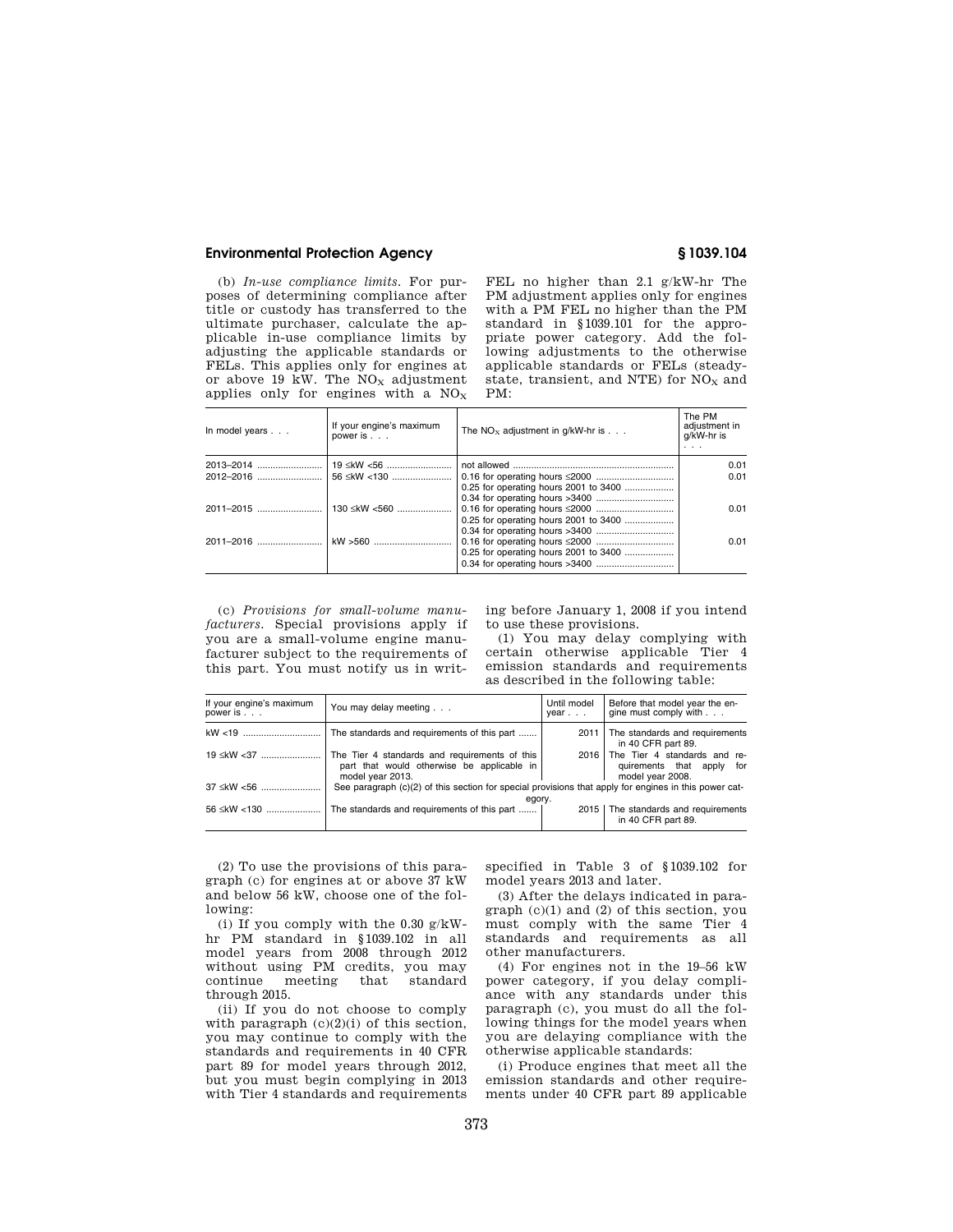for that model year, except as noted in this paragraph (c).

(ii) Meet the labeling requirements in 40 CFR 89.110, but use the following compliance statement instead of the compliance statement in 40 CFR 89.110(b)(10): ''THIS ENGINE COM-PLIES WITH U.S. EPA REGULATIONS FOR [CURRENT MODEL YEAR] NONROAD COMPRESSION-IGNITION ENGINES UNDER 40 CFR 1039.104(c).''.

(iii) Notify the equipment manufacturer that the engines you produce under this section are excluded from the production volumes associated with the equipment-manufacturer allowance program in §1039.625.

(5) For engines in the 19–56 kW power category, if you delay compliance with any standards under this paragraph (c), you must do all the following things for the model years when you are delaying compliance with the otherwise applicable standards:

(i) Produce engines in those model years that meet all the emission standards and other requirements that applied for your model year 2008 engines in the same power category.

(ii) Meet the labeling requirements in §1039.135, but use the following compliance statement instead of the compliance statement in §1039.135: ''THIS EN-GINE COMPLIES WITH U.S. EPA<br>REGULATIONS FOR [CURRENT REGULATIONS MODEL YEAR] NONROAD COMPRES-SION-IGNITION ENGINES UNDER 40 CFR 1039.104(c).''.

(iii) Notify the equipment manufacturer that the engines you produce under this section are excluded from the production volumes associated with the equipment-manufacturer allowance program in §1039.625.

(6) The provisions of this paragraph (c) may not be used to circumvent the requirements of this part.

(d) *Deficiencies for NTE standards.* You may ask us to accept as compliant an engine that does not fully meet specific requirements under the applicable NTE standards. Such deficiencies are intended to allow for minor deviations from the NTE standards under limited conditions. We expect your engines to have functioning emission-control hardware that allows you to comply with the NTE standards.

# **§ 1039.104 40 CFR Ch. I (7–1–21 Edition)**

(1) Request our approval for specific deficiencies in your application for certification, or before you submit your application. We will not approve deficiencies retroactively to cover engines already certified. In your request, identify the scope of each deficiency and describe any auxiliary emission-control devices you will use to control emissions to the lowest practical level, considering the deficiency you are requesting.

(2) We will approve a deficiency only if compliance would be infeasible or unreasonable considering such factors as the technical feasibility of the given hardware and the applicable lead time and production cycles—including schedules related to phase-in or phaseout of engines. We may consider other relevant factors.

(3) Our approval applies only for a single model year and may be limited to specific engine configurations. We may approve your request for the same deficiency in the following model year if correcting the deficiency would require unreasonable hardware or software modifications and we determine that you have demonstrated an acceptable level of effort toward complying.

(4) You may ask for any number of deficiencies in the first three model years during which NTE standards apply for your engines. For the next four model years, we may approve up to three deficiencies per engine family. Deficiencies of the same type that apply similarly to different power ratings within a family count as one deficiency per family. We may condition approval of any such additional deficiencies during these four years on any additional conditions we determine to be appropriate. We will not approve deficiencies after the seven-year period specified in this paragraph (d)(4).

(e) *Diesel test fuels and corresponding labeling requirements.* For diesel-fueled engines in 2011 and later model years, the diesel test fuel is ultra low-sulfur diesel fuel specified in 40 CFR part 1065. For diesel-fueled engines in 2010 and earlier model years, use test fuels and meet labeling requirements as follows:

(1) Use the following test fuels in 2010 and earlier model years: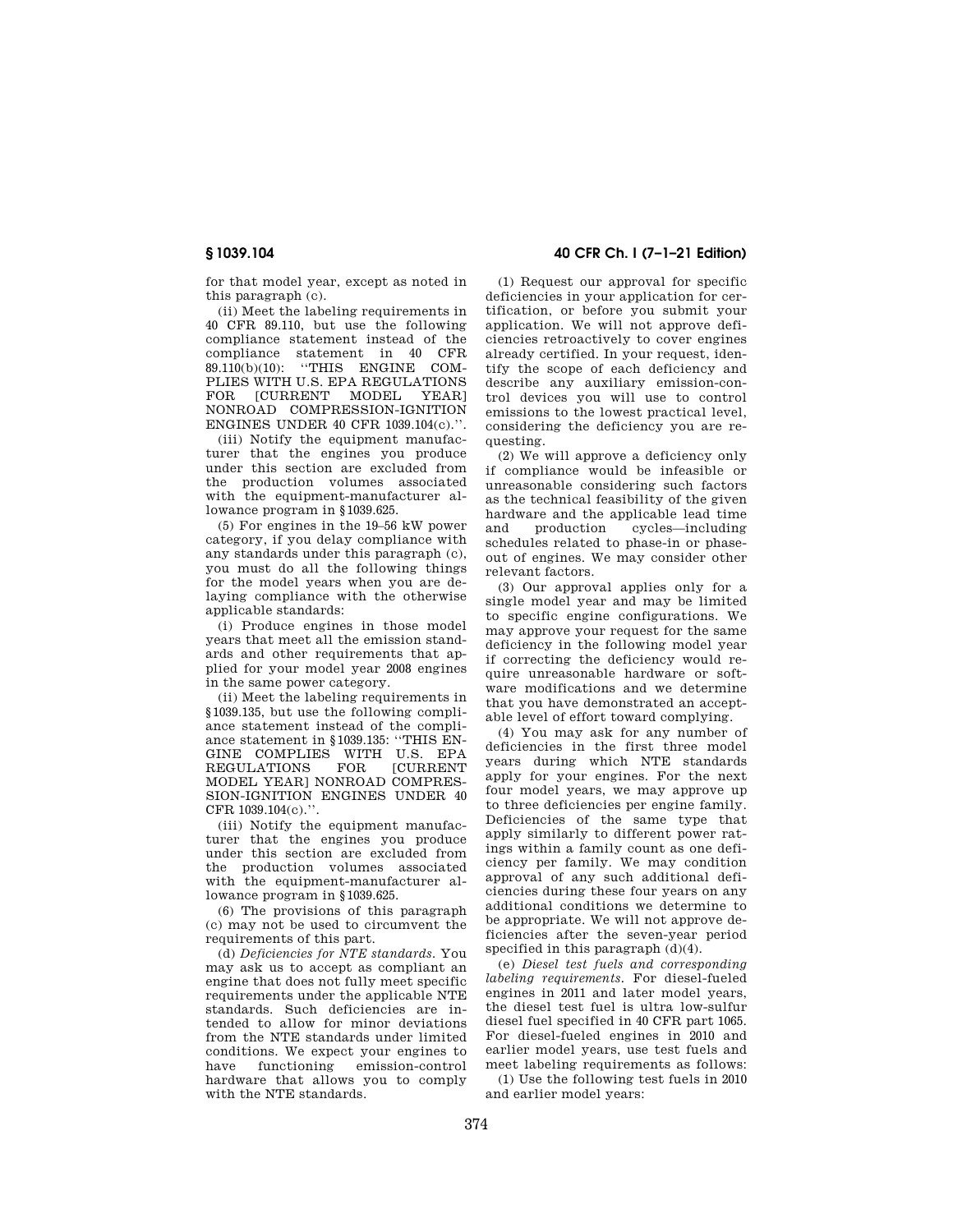(i) Unless otherwise specified, the diesel test fuel is low-sulfur diesel fuel specified in 40 CFR part 1065.

(ii) In model years 2007 through 2010, you may use ultra low-sulfur diesel fuel as the test fuel for any engine family that employs sulfur-sensitive technology if you can demonstrate that inuse engines in the family will use diesel fuel with a sulfur concentration no greater than 15 ppm.

(iii) You may use ultra low-sulfur diesel fuel as the test fuel for engine families in any power category below 56 kW, as long as none of the engines in your engine family employ sulfur-sensitive technologies, you ensure that ultimate purchasers of equipment using these engines are informed that ultra low-sulfur diesel fuel is recommended, and you recommend to equipment manufacturers that a label be applied at the fuel inlet recommending 15 ppm fuel.

(iv) For the engines described in §1039.101(c) that are certified to the 0.60 g/kW-hr PM standard in Table 1 of §1039.102 in the 2010 model year, you may test with the ultra low-sulfur fuel specified in 40 CFR part 1065.

(2) Meet the labeling requirements of this paragraph (e)(2) (or other labeling requirements we approve) to identify the applicable test fuels specified in paragraph (e)(1) of this section. Provide instructions to equipment manufacturers to ensure that they are aware of these labeling requirements.

(i) For engines certified under the provisions of paragraph  $(e)(1)(i)$  of this section, include the following statement on the emission control information label and the fuel-inlet label specified in §1039.135: ''LOW SULFUR FUEL OR ULTRA LOW SULFUR FUEL ONLY''.

(ii) For engines certified under the provisions of paragraph  $(e)(1)(ii)$  of this section, include the following statement on the emission control information label and the fuel-inlet label specified in §1039.135: ''ULTRA LOW SUL-FUR FUEL ONLY".

(iii) For engines certified under the provisions of paragraph (e)(1)(iii) of this section, include the following statement on the emission control information label specified in §1039.135:

''ULTRA LOW SULFUR FUEL REC-OMMENDED''.

(3) For model years 2010 and earlier, we will use the test fuel that you use under paragraph (e)(1) of this section, subject to the conditions of paragraph (e)(1) of this section.

(f) *Requirements for equipment manufacturers.* If you produce equipment with engines certified to Tier 3 standards under Option #2 of Table 3 of §1039.102 during model years from 2008 through 2011, then a minimum number of pieces of equipment you produce using 2012 model year engines must have engines certified to the Option #2 standards, as follows:

(1) For equipment you produce with 2012 model year engines at or above 37 kW and below 56 kW, determine the minimum number of these engines that must be certified to the Option #2 standards in Table 3 of §1039.102 as follows:

(i) If all the equipment you produce using 2008 through 2011 model year engines use engines certified to Tier 3 standards under Option #2 of Table 3 of §1039.102, then all the 2012 model year engines you install must be certified to the Option #2 standards of Table 3 of §1039.102.

(ii) If you produce equipment using 2008 through 2011 model year engines with some engines certified to Option #1 standards of Table 3 of §1039.102 and some engines certified to Tier 3 standards under Option #2 standards of Table 3 of §1039.102, calculate the minimum number of 2012 model year engines you must install that are certified to the Option #2 standards of Table 3 of §1039.102 from the following equation:

$$
\begin{array}{ll}\n\text{Minimum} & \text{number} = [(\text{T-O}_1 - \text{F})/\\
(\text{T}-\text{F}) - 0.05] \times \text{P}\n\end{array}
$$

Where:

- $T =$  The total number of 2008–2010 model year engines at or above 37 kW and below 56 kW that you use in equipment you produce.
- $O_1$  = The number of engines from the 2008– 2010 model years certified under Option #1 of Table 3 of §1039.102 that you use in equipment you produce.
- $F =$ The number of 2008–2010 model year engines at or above 37 kW and below 56 kW that you use in equipment you produce under the flexibility provisions of §1039.625.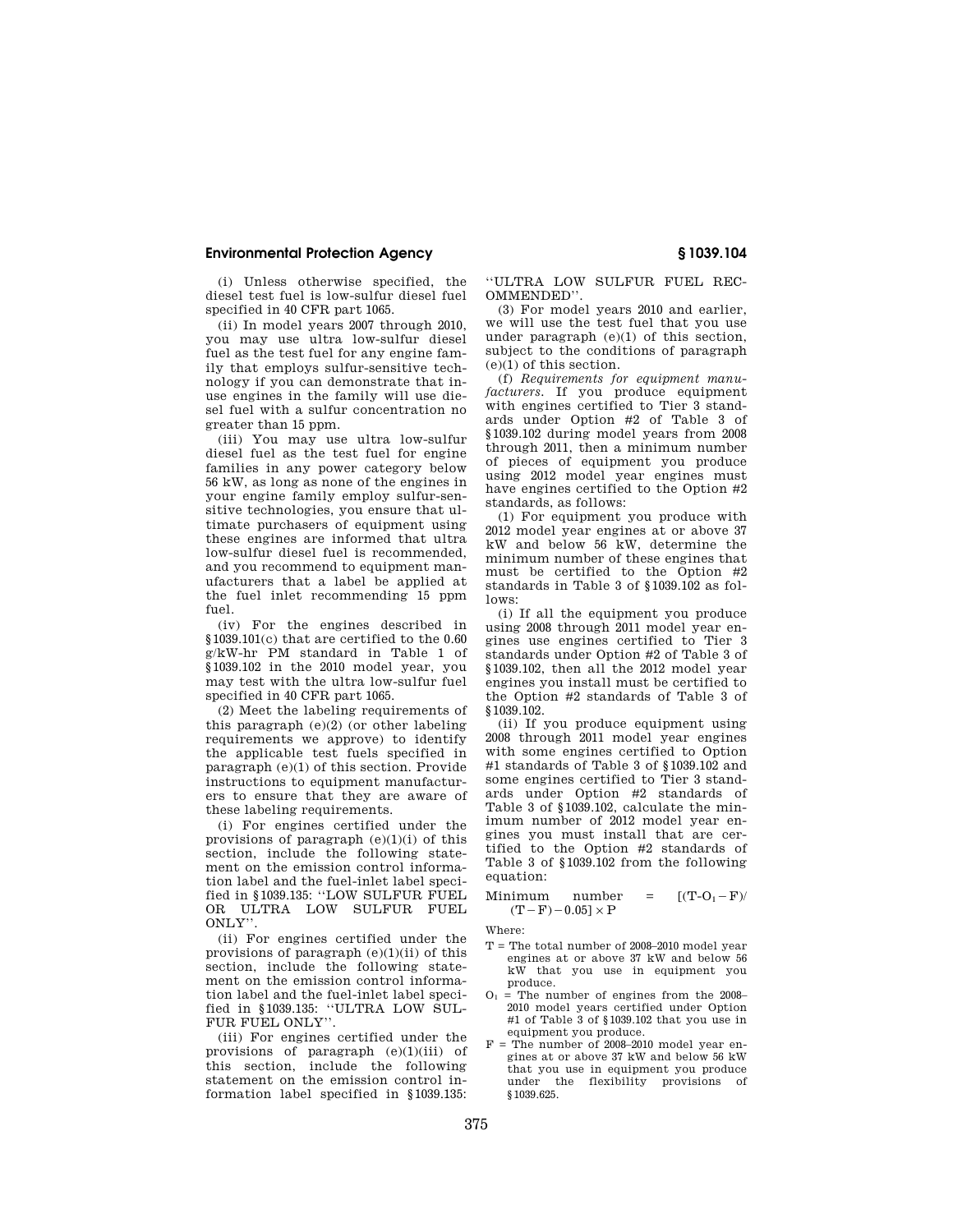P = The total number of 2012 model year engines at or above 37 kW and below 56 kW that you use in equipment you produce.

(2) As needed for the calculation required by this paragraph (f), keep records of all equipment you produce using 2008–2012 model year engines at or above 37 kW and below 56 kW. If you fail to keep these records, you may not use any 2012 model year engines certified to Option #1 standards in your equipment.

(3) If you fail to comply with the provisions of this paragraph (f), then using 2012 model year engines certified under Option #1 of Table 3 of §1039.102 (or certified to less stringent standards) in such equipment violates the prohibitions in §1068.101(a)(1).

(g) *Alternate FEL caps.* You may certify engines to the FEL caps in Table 1 of this section instead of the otherwise applicable FEL caps in  $$1039.101(d)(1)$ , §1039.102(e), or §1039.102(g)(2) for the indicated model years, subject to the following provisions:

(1) The provisions of this paragraph (g) apply for limited numbers of engines as specified in this paragraph (g)(1). If you certify an engine under an alternate FEL cap in this paragraph (g) for any pollutant, count it toward the allowed percentage of engines certified to the alternate FEL caps.

(i) Except as specified in paragraph  $(g)(1)(ii)$  of this section, the number of engines certified to the FEL caps in Table 1 of this section must not exceed 20 percent in any single model year in each power category, and the sum of

**§ 1039.104 40 CFR Ch. I (7–1–21 Edition)** 

percentages over the 4-year period must not exceed a total of 40 percent in each power category.

(ii) For the 19–56 kW power category, the number of engines certified to the FEL caps in Table 1 of this section must not exceed 40 percent in any single model year, and the sum of percentages over the 4-year period must not exceed a total of 80 percent.

(2) If your engine is not certified to transient emission standards under the provisions of §1039.102(a)(1)(iii), you must adjust your FEL upward by a temporary compliance adjustment factor (TCAF) before calculating your negative emission credits §1039.705, as follows:

(i) The temporary compliance adjustment factor for  $NO<sub>x</sub>$  and for  $NO<sub>x</sub>$  + NMHC is 1.1.

(ii) The temporary compliance adjustment factor for PM is 1.5.

(iii) The adjusted FEL  $(FEL_{adi})$  for calculating emission credits is determined from the steady-state FEL (FELss) using the following equation:

 $\text{FEL}_{\text{adj}} = (\text{FEL}_{\text{ss}}) \times (\text{TCAF})$ 

(iv) The unadjusted FEL (FEL $_{ss}$ ) applies for all purposes other than credit calculation.

(3) These alternate FEL caps may not be used for phase-in engines.

(4) Do not apply TCAFs to gaseous emissions for phase-out engines that you certify to the same numerical standards (and FELs if the engines are certified using ABT) for gaseous pollutants as you certified under the Tier 3 requirements of 40 CFR part 89.

| Maximum engine power | PM FEL cap,<br>a/kW-hr | Model vears<br>for the<br>alternate PM<br>FEL cap | $NOx$ FEL cap,<br>a/kW-hr <sup>1</sup> | Model vears<br>for the<br>alternate $NO_{x}$<br>FEL cap |
|----------------------|------------------------|---------------------------------------------------|----------------------------------------|---------------------------------------------------------|
|                      | 0.30                   | $22012 - 2015$                                    |                                        |                                                         |
|                      | 0.30                   | 2012-2015                                         | 3.8                                    | 42012-2015                                              |
|                      | 0.20                   | 2011-2014                                         | 3.8                                    | 52011-2014                                              |
|                      | 0.10                   | 2015-2018                                         | $3.5^{\circ}$                          | 2015-2018                                               |

TABLE 1 OF § 1039.104—ALTERNATE FEL CAPS

<sup>1</sup> The FEL cap for engines demonstrating compliance with a NO<sub>x</sub> + NMHC standard is equal to the previously applicable NO<sub>x</sub><br>
<sup>1</sup> The FEL caps apply to all 19-56<br>
<sup>2</sup> For manufacturers certifying engines under Option #1

years 2013 to 2015.<br><sup>9</sup> For engines below 75 kW, the FEL caps are 0.40 g/kW-hr for PM emissions and 4.4 g/kW-hr for NO<sub>x</sub> emissions.<br><sup>9</sup> For manufacturers certifying engines in this power category using a percentage phase

alternate NO<sub>x</sub> standard of § 1039.102(e)(2), the alternate NO<sub>x</sub> FEL cap in the table applies only for the 2014 model year.<br><sup>6</sup> For engines above 560 kW, the provision for alternate NO<sub>x</sub> FEL caps is limited to generator-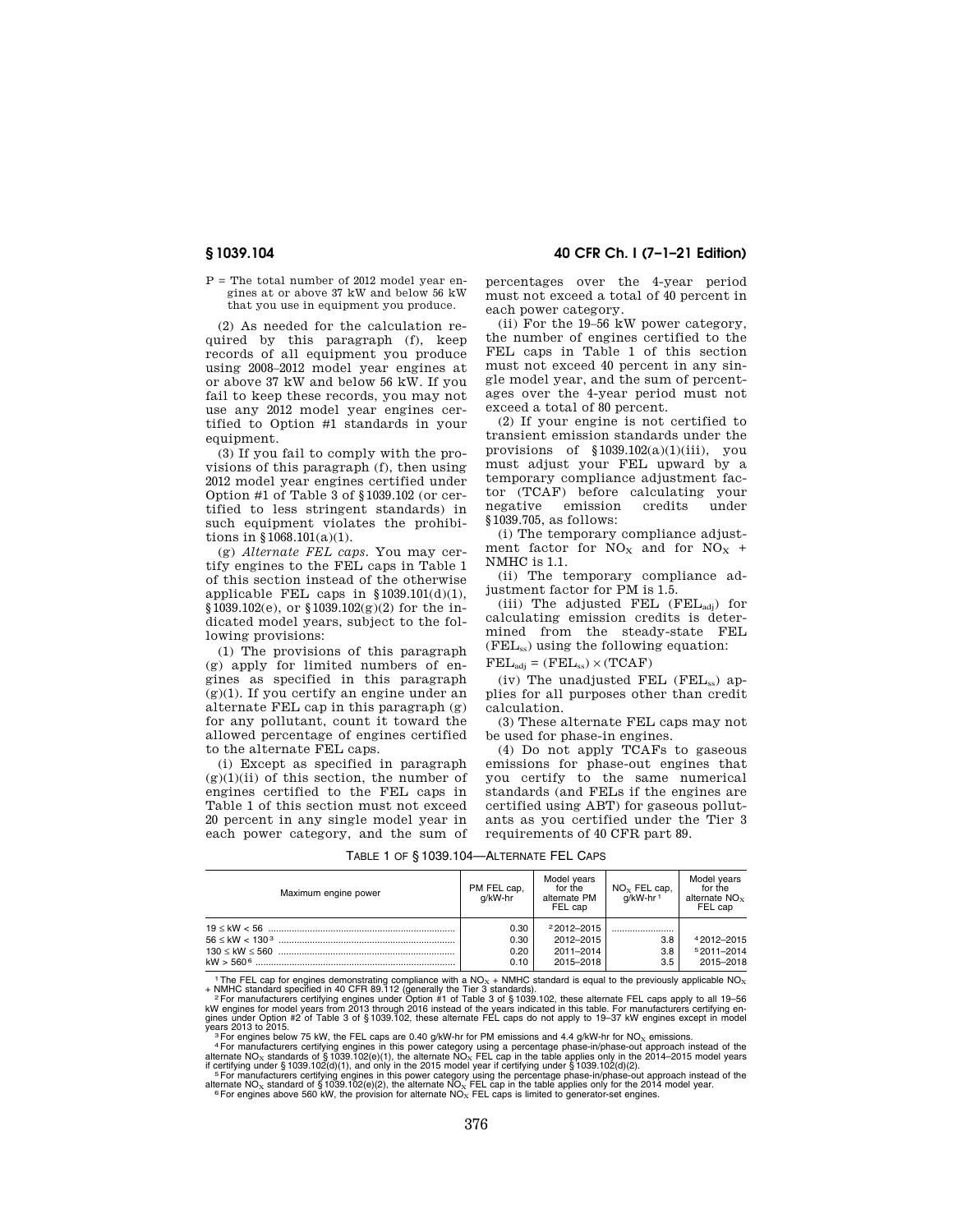(5) You may certify engines under this paragraph (g) in any model year provided for in Table 1 of this section without regard to whether or not the engine family's FEL is at or below the otherwise applicable FEL cap. For example, a 200 kW engine certified to the  $NO<sub>X</sub>$  + NMHC standard of §1039.102(e)(3) with an FEL equal to the FEL cap of 4.0 g/kW-hr may nevertheless be certified under this paragraph (g).

(6) For engines you produce under this paragraph (g) after the Tier 4 final standards take effect, you may certify based on a  $NO<sub>x</sub>$  + NMHC FEL as described in Table 1 of this section. Calculate emission credits for these engines relative to the applicable  $NO<sub>x</sub>$ standard in §1039.101 or §1039.102, plus  $0.1 \text{ g/kW-hr}$ .

(h) *Delayed compliance with labeling requirements.* Before the 2011 model year, you may omit the dates of manufacture from the emission control information label as specified in §1039.135(c)(6) if you keep those records and provide them to us upon request.

(i) *Lead time for diagnostic controls.*  Model year 2017 and earlier engines are not subject to the requirements for diagnostic controls as specified in §1039.110.

[69 FR 39213, June 29, 2004, as amended at 70 FR 40462, July 13, 2005; 72 FR 53130, Sept. 18, 2007; 75 FR 22988, Apr. 30, 2010; 75 FR 68461, Nov. 8, 2010; 79 FR 7083, Feb. 6, 2014; 81 FR 74133, Oct. 25, 2016]

EFFECTIVE DATE NOTE: At 86 FR 34504, June 29, 2021, §1039.104 was amended, effective July 29, 2021.

### **§ 1039.105 What smoke standards must my engines meet?**

(a) The smoke standards in this section apply to all engines subject to emission standards under this part, except for the following engines:

(1) Single-cylinder engines.

(2) Constant-speed engines.

(3) Engines certified to a PM emission standard or FEL of 0.07 g/kW-hr or lower.

(b) Measure smoke as specified in §1039.501(c). Smoke from your engines may not exceed the following standards:

(1) 20 percent during the acceleration mode.

(2) 15 percent during the lugging mode.

(3) 50 percent during the peaks in either the acceleration or lugging modes.

## **§ 1039.107 What evaporative emission standards and requirements apply?**

There are no evaporative emission standards for diesel-fueled engines, or engines using other nonvolatile or nonliquid fuels (for example, natural gas). If your engine uses a volatile liquid fuel, such as methanol, you must meet the evaporative emission requirements of 40 CFR part 1048 that apply to sparkignition engines, as follows:

(a) Follow the steps in 40 CFR 1048.245 to show that you meet the requirements of 40 CFR 1048.105.

(b) Do the following things in your application for certification:

(1) Describe how your engines control evaporative emissions.

(2) Present test data to show that equipment using your engines meets the evaporative emission standards we specify in this section if you do not use design-based certification under 40 CFR 1048.245.

[69 FR 39213, June 29, 2004, as amended at 81 FR 74134, Oct. 25, 2016]

#### **§ 1039.110 Recording reductant use and other diagnostic functions.**

(a) Engines equipped with SCR systems using a reductant other than the engine's fuel must have a diagnostic system that monitors reductant quality and tank levels and alert operators to the need to refill the reductant tank before it is empty, or to replace the reductant if it does not meet your concentration specifications. Unless we approve other alerts, use a warning lamp or an audible alarm. You do not need to separately monitor reductant quality if your system uses input from an exhaust  $NO<sub>x</sub>$  sensor (or other sensor) to alert operators when reductant quality is inadequate. However, tank level must be monitored in all cases.

(b) You may equip your engine with other diagnostic features. If you do, they must be designed to allow us to read and interpret the codes. Note that §1039.205 requires you to provide us any information needed to read, record, and interpret all the information broadcast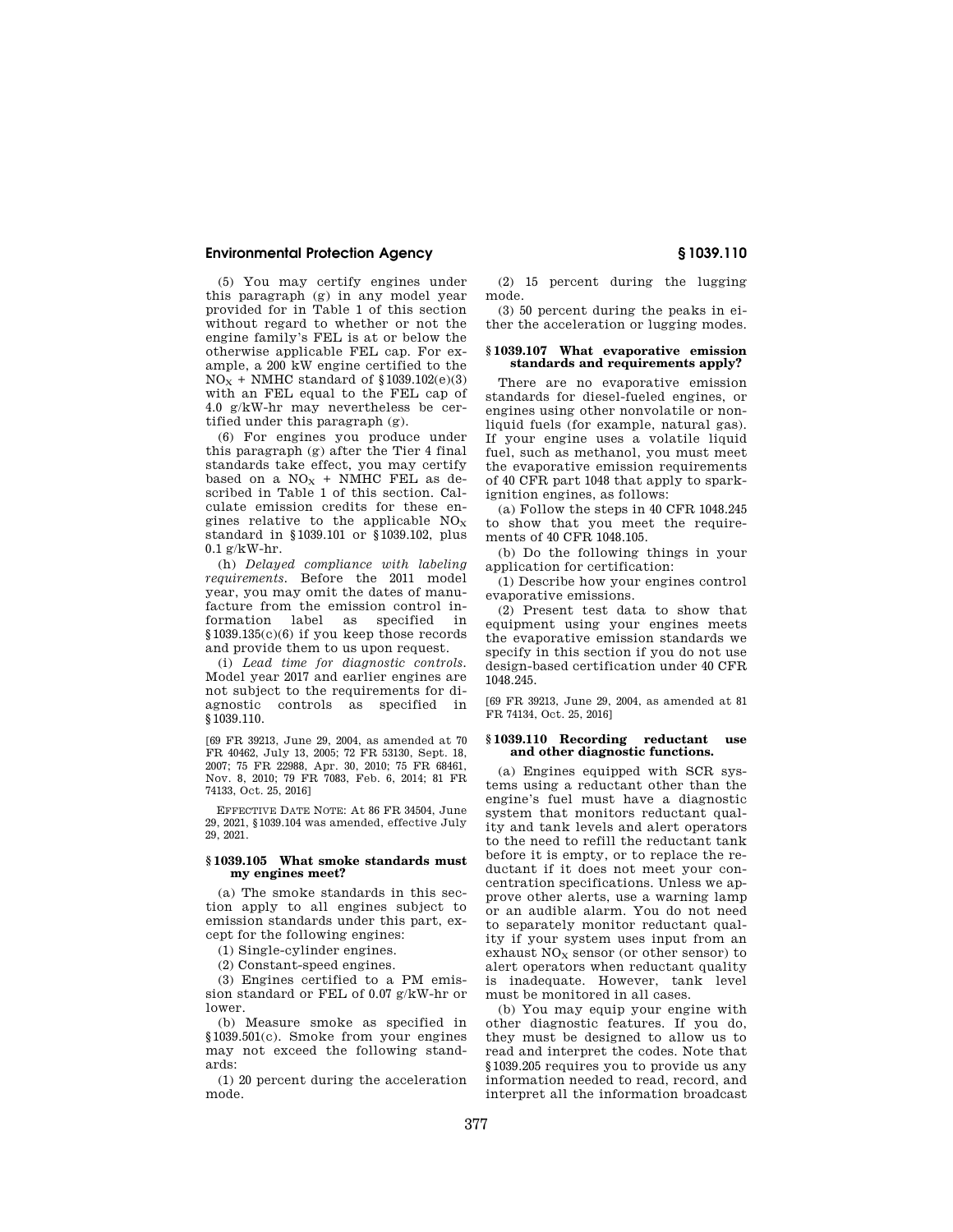by an engine's onboard computers and electronic control units.

[81 FR 74134, Oct. 25, 2016]

## **§ 1039.115 What other requirements apply?**

Engines that are required to meet the emission standards of this part must meet the following requirements, except as noted elsewhere in this part:

(a) *Crankcase emissions.* Crankcase emissions may not be discharged directly into the ambient atmosphere from any engine throughout its useful life, except as follows:

(1) Engines may discharge crankcase emissions to the ambient atmosphere if the emissions are added to the exhaust emissions (either physically or mathematically) during all emission testing.

(2) If you take advantage of this exception, you must do the following things:

(i) Manufacture the engines so that all crankcase emissions can be routed into the applicable sampling systems specified in 40 CFR part 1065.

(ii) Account for deterioration in crankcase emissions when determining exhaust deterioration factors.

(3) For purposes of this paragraph (a), crankcase emissions that are routed to the exhaust upstream of exhaust aftertreatment during all operation are not considered to be discharged directly into the ambient atmosphere.

(b)–(d) [Reserved]

(e) *Adjustable parameters.* Engines that have adjustable parameters must meet all the requirements of this part for any adjustment in the physically adjustable range. An operating parameter is not considered adjustable if you permanently seal it or if it is not normally accessible using ordinary tools. We may require that you set adjustable parameters to any specification within the adjustable range during any testing, including certification testing, selective enforcement auditing, or in-use testing.

(f) *Prohibited controls.* You may not design your engines with emission-control devices, systems, or elements of design that cause or contribute to an unreasonable risk to public health, welfare, or safety while operating. For example, this would apply if the engine emits a noxious or toxic substance it

# **§ 1039.115 40 CFR Ch. I (7–1–21 Edition)**

would otherwise not emit that contributes to such an unreasonable risk.

(g) *Defeat devices.* You may not equip your engines with a defeat device. A defeat device is an auxiliary emissioncontrol device that reduces the effectiveness of emission controls under conditions that the engine may reasonably be expected to encounter during normal operation and use. This does not apply to auxiliary-emission control devices you identify in your certification application if any of the following is true:

(1) The conditions of concern were substantially included in the applicable test procedures described in subpart F of this part.

(2) You show your design is necessary to prevent engine (or equipment) damage or accidents.

(3) The reduced effectiveness applies only to starting the engine.

(4) The auxiliary emission control device applies only for engines that will be installed in emergency equipment and the need is justified in terms of preventing the equipment from losing speed or power due to abnormal conditions of the emission control system, or in terms of preventing such abnormal conditions from occurring, during operation related to emergency response. Examples of such abnormal conditions may include excessive exhaust backpressure from an overloaded particulate trap, and running out of diesel exhaust fluid for engines that rely on urea-based selective catalytic reduction. The emission standards do not apply when any AECDs approved under this paragraph (g)(4) are active.

(5) The auxiliary emission control device operates only in emergency situations as defined in §1039.665 and meets all of the requirements of that section, and you meet all of the requirements of that section.

[69 FR 39213, June 29, 2004, as amended at 72 FR 53130, Sept. 18, 2007; 77 FR 34147, June 8, 2012]

# **§ 1039.120 What emission-related warranty requirements apply to me?**

(a) *General requirements.* You must warrant to the ultimate purchaser and each subsequent purchaser that the new nonroad engine, including all parts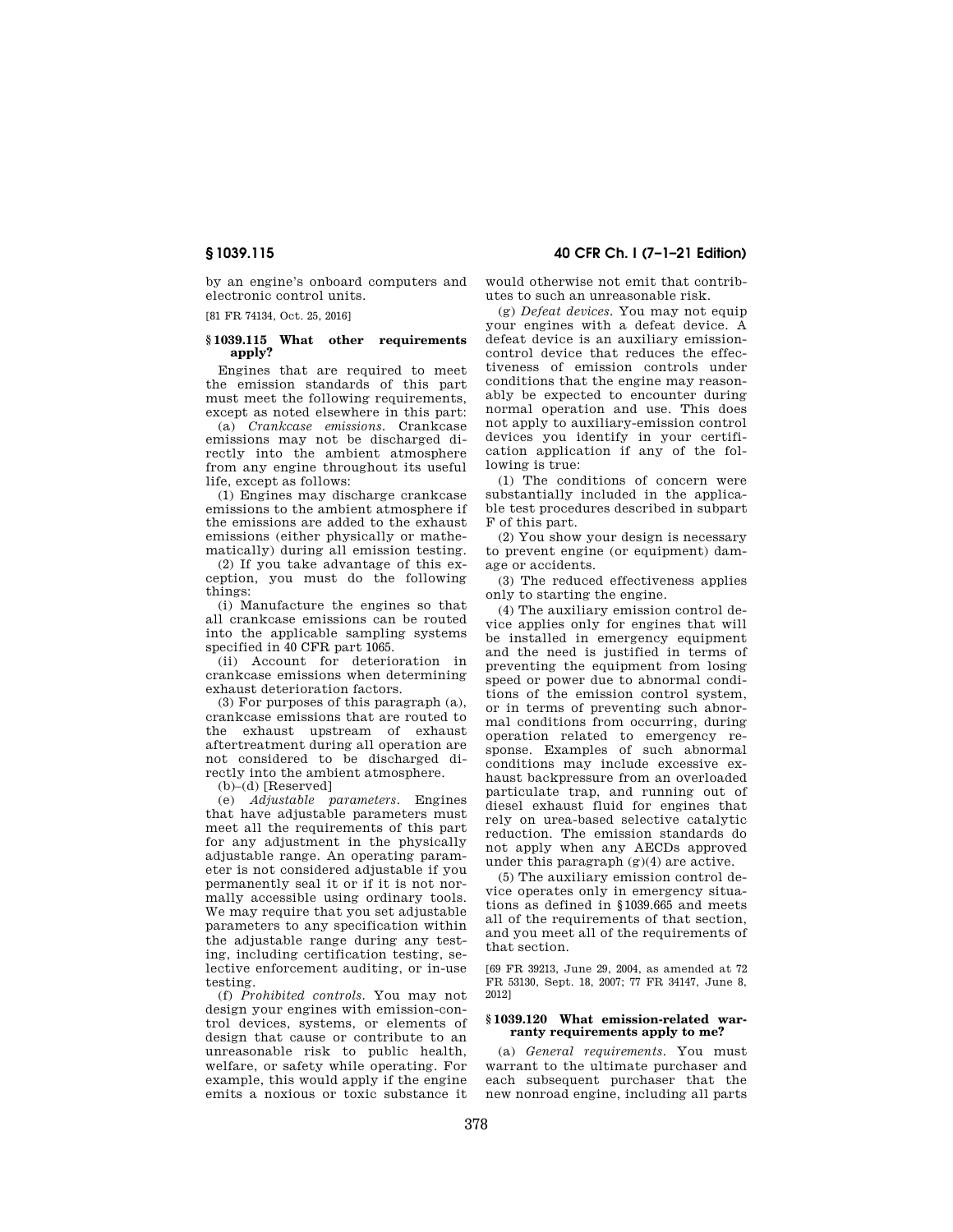of its emission-control system, meets two conditions:

(1) It is designed, built, and equipped so it conforms at the time of sale to the ultimate purchaser with the requirements of this part.

(2) It is free from defects in materials and workmanship that may keep it from meeting these requirements.

(b) *Warranty period.* Your emissionrelated warranty must be valid for at least as long as the minimum warranty periods listed in this paragraph (b) in hours of operation and years, whichever comes first. You may offer an emission-related warranty more generous than we require. The emission-related warranty for the engine may not be shorter than any basic mechanical warranty you provide without charge for the engine. Similarly, the emissionrelated warranty for any component may not be shorter than any warranty you provide without charge for that component. This means that your warranty may not treat emission-related and nonemission-related defects differently for any component. If an engine has no hour meter, we base the warranty periods in this paragraph (b) only on the engine's age (in years). The warranty period begins when the engine is placed into service. The minimum warranty periods are shown in the following table:

| If your engine is certified as<br>$\cdots$ | And its maximum power is<br>$\cdot$ $\cdot$ $\cdot$ | And its rated speed is<br>$\cdots$ | Then its warranty period is                          |
|--------------------------------------------|-----------------------------------------------------|------------------------------------|------------------------------------------------------|
| Variable speed or constant<br>speed.       |                                                     |                                    | 1,500 hours or two years, whichever<br>comes first.  |
| Constant speed                             | 19 ≤kW <37    3,000 rpm or higher                   |                                    | 1,500 hours or two years, whichever<br>comes first.  |
| Constant speed                             | 19 ≤kW <37    Less than 3,000 rpm                   |                                    | 3,000 hours or five years, whichever<br>comes first. |
| Variable speed                             | 19 ≤kW <37    Any speed                             |                                    | 3,000 hours or five years, whichever<br>comes first. |
| Variable speed or constant<br>speed.       |                                                     | kW ≥37    Any speed                | 3,000 hours or five years, whichever<br>comes first. |

(c) *Components covered.* The emissionrelated warranty covers all components whose failure would increase an engine's emissions of any regulated pollutant, including components listed in 40 CFR part 1068, appendix I, and components from any other system you develop to control emissions. The emission-related warranty covers these components even if another company produces the component. Your emission-related warranty does not need to cover components whose failure would not increase an engine's emissions of any regulated pollutant.

(d) *Limited applicability.* You may deny warranty claims under this section if the operator caused the problem through improper maintenance or use, as described in 40 CFR 1068.115.

(e) *Owners manual.* Describe in the owners manual the emission-related warranty provisions from this section that apply to the engine.

[69 FR 39213, June 29, 2004, as amended at 70 FR 40463, July 13, 2005; 75 FR 22989, Apr. 30, 2010; 81 FR 74134, Oct. 25, 2016]

### **§ 1039.125 What maintenance instructions must I give to buyers?**

Give the ultimate purchaser of each new nonroad engine written instructions for properly maintaining and using the engine, including the emission-control system. The maintenance instructions also apply to service accumulation on your emission-data engines, as described in §1039.245 and in 40 CFR part 1065.

(a) *Critical emission-related maintenance.* Critical emission-related maintenance includes any adjustment, cleaning, repair, or replacement of critical emission-related components. This may also include additional emission-related maintenance that you determine is critical if we approve it in advance. You may schedule critical emission-related maintenance on these components if you meet the following conditions:

(1) You demonstrate that the maintenance is reasonably likely to be done at the recommended intervals on in-use engines. We will accept scheduled maintenance as reasonably likely to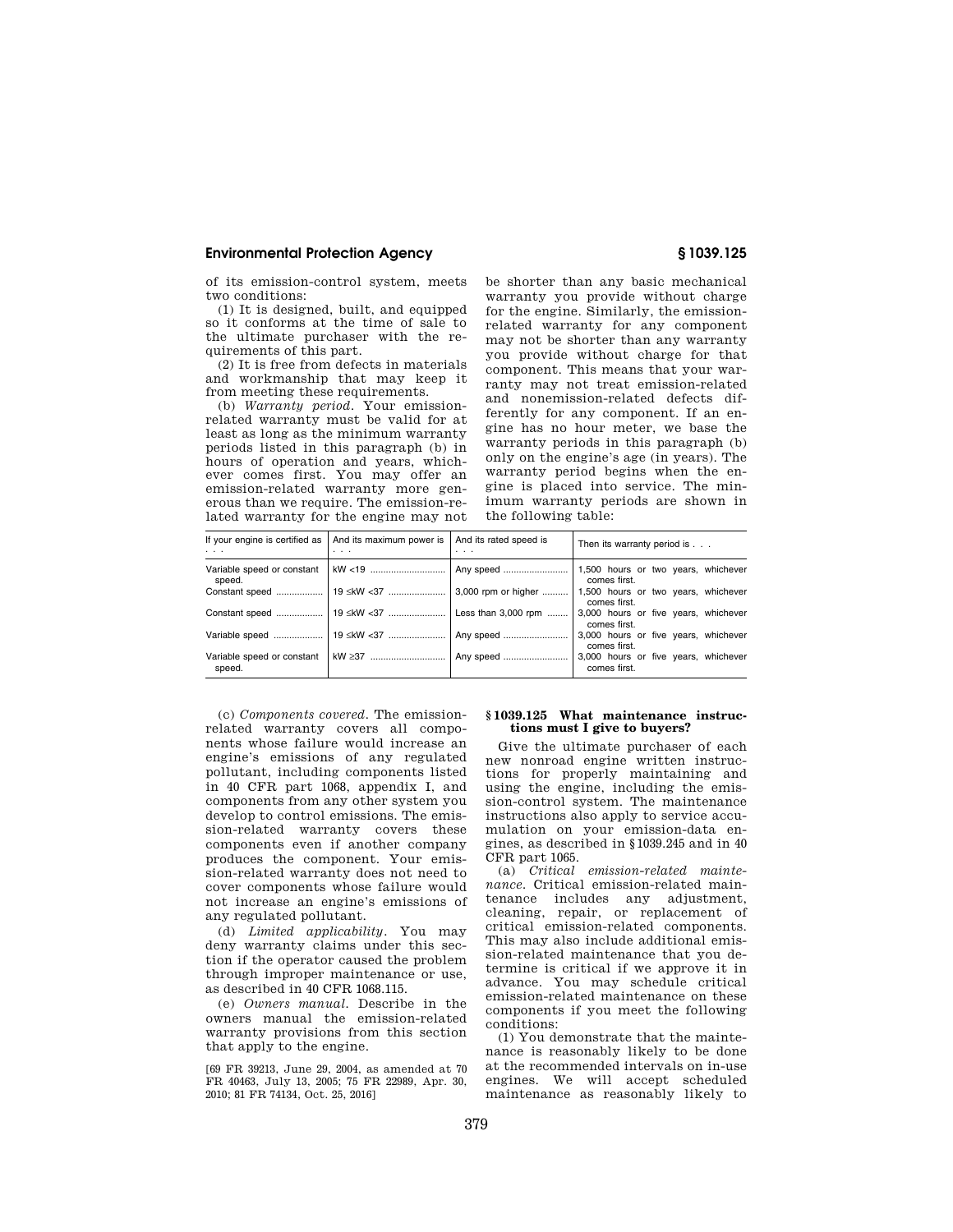occur if you satisfy any of the following conditions, with the exception that paragraphs  $(a)(1)(ii)$  and  $(iii)$  of this section do not apply for DEF replenishment:

(i) You present data showing that, if a lack of maintenance increases emissions, it also unacceptably degrades the engine's performance.

(ii) You present survey data showing that at least 80 percent of engines in the field get the maintenance you specify at the recommended intervals.

(iii) You provide the maintenance free of charge and clearly say so in your maintenance instructions.

(iv) You otherwise show us that the maintenance is reasonably likely to be done at the recommended intervals.

(2) For engines below 130 kW, you may not schedule critical emission-related maintenance more frequently than the following minimum intervals, except as specified in paragraphs (a)(4), (b), and (c) of this section:

(i) For EGR-related filters and coolers, DEF filters, crankcase ventilation valves and filters, and fuel injector tips (cleaning only), the minimum interval is 1,500 hours.

(ii) For the following components, including associated sensors and actuators, the minimum interval is 3,000 hours: Fuel injectors, turbochargers, catalytic converters, electronic control units, EGR systems (including related components, but excluding filters and coolers), and other add-on components.

(iii) For SCR systems, the minimum interval for replenishing the diesel exhaust fluid (DEF) is the number of engine operating hours necessary to consume a full tank of fuel based on normal usage starting from full fuel capacity for the equipment. Use good engineering judgment to ensure that equipment manufacturers will meet this requirement for worst-case operation by following your installation instructions. For example, if your highest rate of DEF consumption (relative to fuel consumption) will occur under a steady state operating conditions characterized by one of the modes of the applicable steady-state certification test (to the extent that continuous operation at such mode is representative of real-world conditions), the DEF tank should be large enough that a single

# **§ 1039.125 40 CFR Ch. I (7–1–21 Edition)**

tank of DEF would be enough to continue proper operation of the SCR system for the expected operating range with a single tank of fuel at that mode. For engine testing in a laboratory, any size DEF tank and fuel tank may be used; however, for our testing of engines, we may require you to provide us with a production-type DEF tank, including any associated sensors.

(3) For engines at or above 130 kW, you may not schedule critical emission-related maintenance more frequently than the following minimum intervals, except as specified in paragraphs  $(a)(4)$ ,  $(b)$ , and  $(c)$  of this section:

(i) For EGR-related filters and coolers, DEF filters, crankcase ventilation valves and filters, and fuel injector tips (cleaning only), the minimum interval is 1,500 hours.

(ii) For the following components, including associated sensors and actuators, the minimum interval is 4,500 hours: Fuel injectors, turbochargers, catalytic converters, electronic control units, EGR systems (including related components, but excluding filters and coolers), and other add-on components.

(iii) The provisions of paragraph  $(a)(2)(iii)$  of this section apply for SCR systems.

(4) For particulate traps, trap oxidizers, and components related to either of these, scheduled maintenance may include cleaning or repair at the intervals specified in paragraph  $(a)(2)(ii)$  or  $(a)(3)(ii)$  of this section, as applicable. Scheduled maintenance may include a shorter interval for cleaning or repair and may also include adjustment or replacement, but only if we approve it. We will approve your request if you provide the maintenance free of charge and clearly state this in your maintenance instructions, and you provide us additional information as needed to convince us that the maintenance will occur.

(5) You may ask us to approve a maintenance interval shorter than that specified in paragraphs  $(a)(2)$  and  $(3)$  of this section under §1039.210, including emission-related components that were not in widespread use with nonroad compression-ignition engines before 2011. In your request you must describe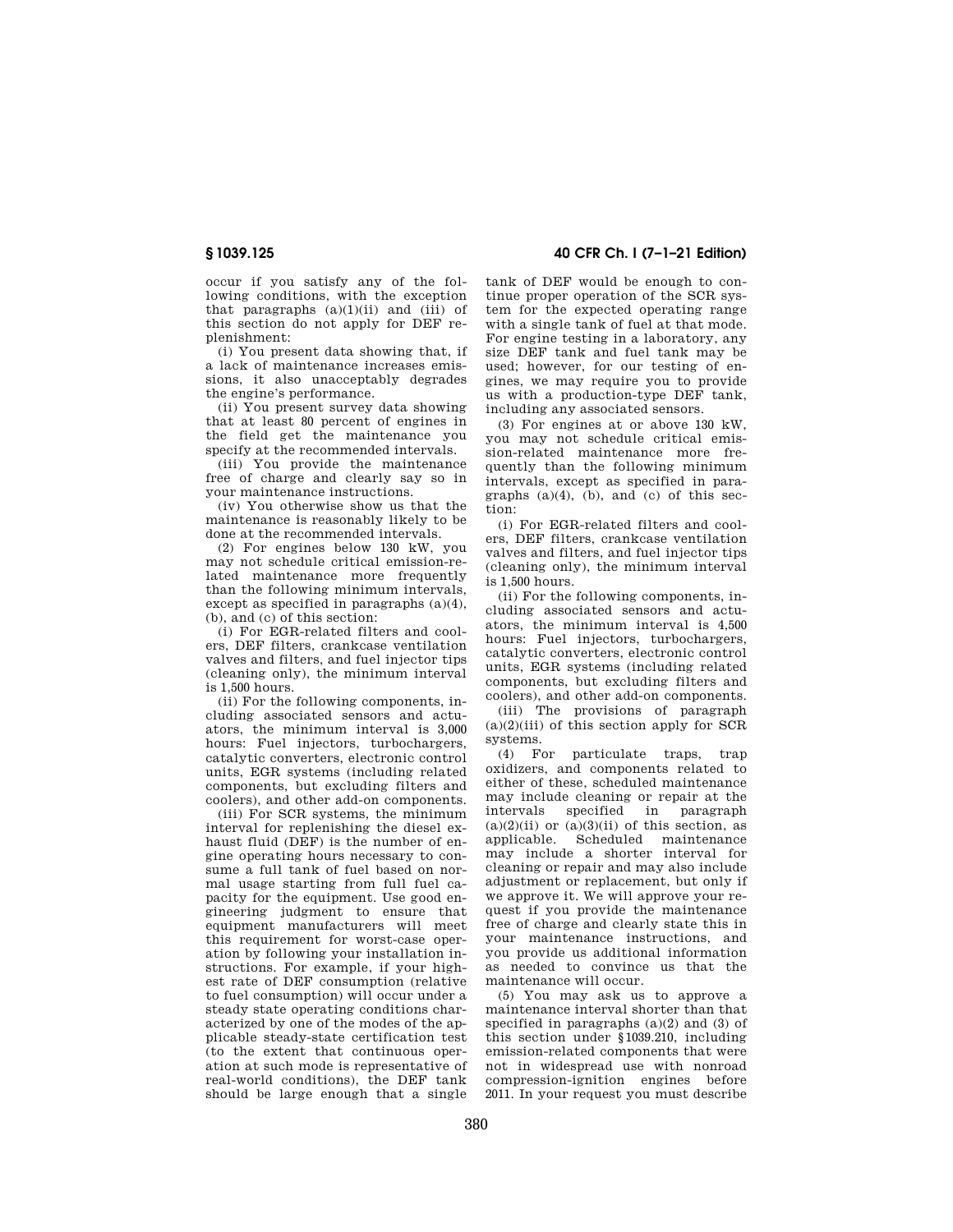the proposed maintenance step, recommend the maximum feasible interval for this maintenance, include your rationale with supporting evidence to support the need for the maintenance at the recommended interval, and demonstrate that the maintenance will be done at the recommended interval on in-use engines. In considering your request, we will evaluate the information you provide and any other available information to establish alternate specifications for maintenance intervals, if appropriate. We will announce any decision we make under this paragraph  $(a)(5)$  in the FEDERAL REGISTER. Anyone may request a hearing regarding such a decision (*see* §1039.820).

(6) If your engine family has an alternate useful life under §1039.101(g) that is shorter than the period specified in paragraph  $(a)(2)$  or  $(a)(3)$  of this section, you may not schedule critical emission-related maintenance more frequently than the alternate useful life, except as specified in paragraph (c) of this section.

(b) *Recommended additional maintenance.* You may recommend any additional amount of maintenance on the components listed in paragraph (a) of this section, as long as you state clearly that these maintenance steps are not necessary to keep the emission-related warranty valid. If operators do the maintenance specified in paragraph (a) of this section, but not the recommended additional maintenance, this does not allow you to disqualify those engines from in-use testing or deny a warranty claim. Do not take these maintenance steps during service accumulation on your emission-data engines.

(c) *Special maintenance.* You may specify more frequent maintenance to address problems related to special situations, such as atypical engine operation. You must clearly state that this additional maintenance is associated with the special situation you are addressing. You may also address maintenance of low-use engines (such as recreational or stand-by engines) by specifying the maintenance interval in terms of calendar months or years in addition to your specifications in terms of engine operating hours. All special maintenance instructions must

be consistent with good engineering judgment. We may disapprove your maintenance instructions if we determine that you have specified special maintenance steps to address maintenance that is unlikely to occur in use, or engine operation that is not atypical. For example, this paragraph (c) does not allow you to design engines that require special maintenance for a certain type of expected operation. If we determine that certain maintenance items do not qualify as special maintenance under this paragraph (c), you may identify this as recommended additional maintenance under paragraph (b) of this section.

(d) *Noncritical emission-related maintenance.* Subject to the provisions of this paragraph (d), you may schedule any amount of emission-related inspection or maintenance that is not covered by paragraph (a) of this section (that is, maintenance that is neither explicitly identified as critical emission-related maintenance, nor that we approve as critical emission-related maintenance). Noncritical emission-related maintenance generally includes maintenance on the components we specify in 40 CFR part 1068, appendix I, that is not covered in paragraph (a) of this section. You must state in the owners manual that these steps are not necessary to keep the emission-related warranty valid. If operators fail to do this maintenance, this does not allow you to disqualify those engines from in-use testing or deny a warranty claim. Do not take these inspection or maintenance steps during service accumulation on your emission-data engines.

(e) *Maintenance that is not emission-related.* For maintenance unrelated to emission controls, you may schedule any amount of inspection or maintenance. You may also take these inspection or maintenance steps during service accumulation on your emissiondata engines, as long as they are reasonable and technologically necessary. This might include adding engine oil, changing air, fuel, or oil filters, servicing engine-cooling systems or fuelwater separator cartridges or elements. and adjusting idle speed, governor, engine bolt torque, valve lash, or injector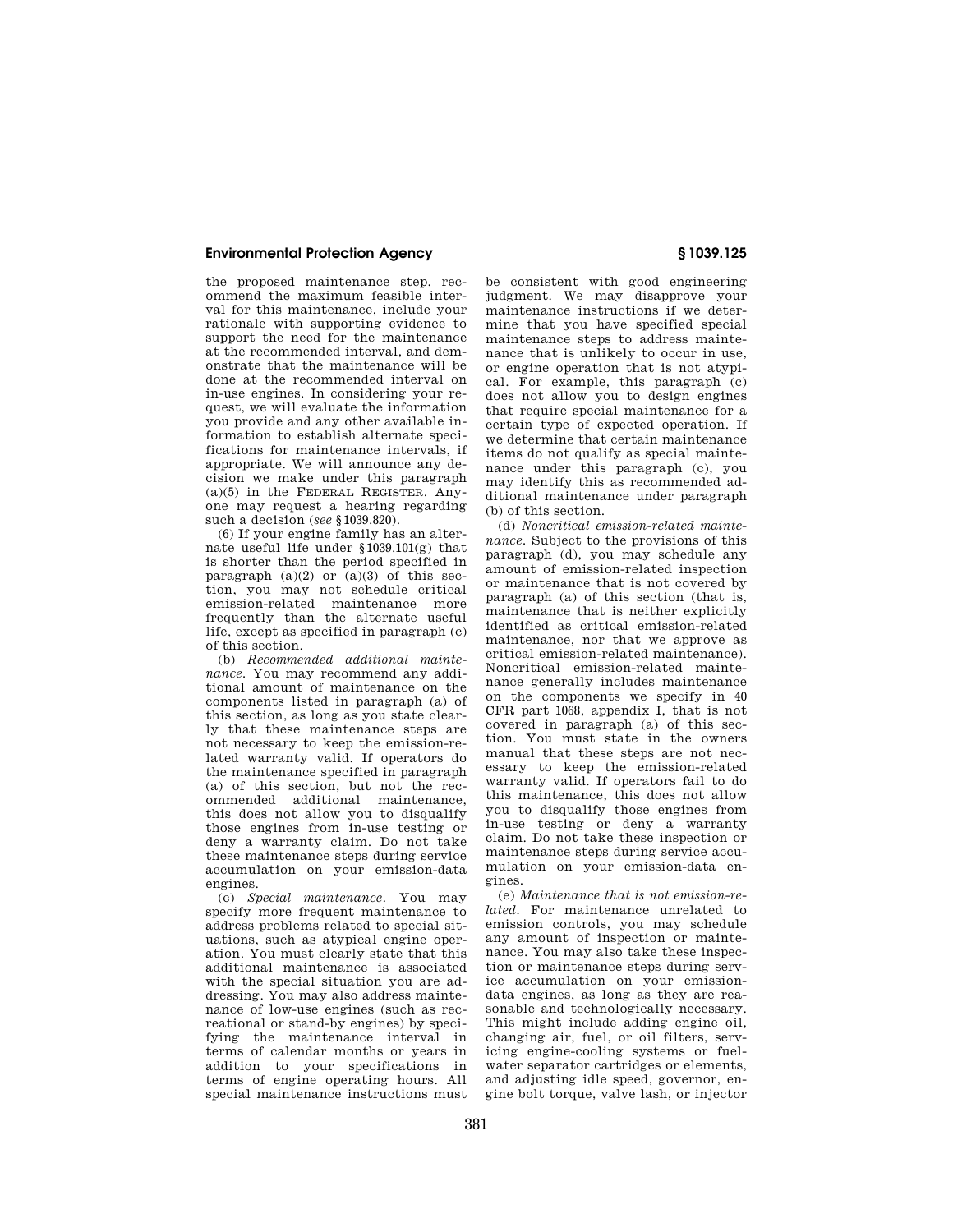lash. You may not perform this nonemission-related maintenance on emission-data engines more often than the least frequent intervals that you recommend to the ultimate purchaser.

(f) *Source of parts and repairs.* State clearly in your written maintenance instructions that a repair shop or person of the owner's choosing may maintain, replace, or repair emission-control devices and systems. Your instructions may not require components or service identified by brand, trade, or corporate name. Also, do not directly or indirectly condition your warranty on a requirement that the engine be serviced by your franchised dealers or any other service establishments with which you have a commercial relationship. You may disregard the requirements in this paragraph (f) if you do one of two things:

(1) Provide a component or service without charge under the purchase agreement.

(2) Get us to waive this prohibition in the public's interest by convincing us the engine will work properly only with the identified component or service.

(g) *Payment for scheduled maintenance.*  Owners are responsible for properly maintaining their engines. This generally includes paying for scheduled maintenance. However, manufacturers must pay for scheduled maintenance during the useful life if the regulations require it or if it meets all the following criteria:

(1) Each affected component was not in general use on similar engines before the applicable dates shown in paragraph (6) of the definition of *new nonroad engine* in §1039.801.

(2) The primary function of each affected component is to reduce emissions.

(3) The cost of the scheduled maintenance is more than 2 percent of the price of the engine.

(4) Failure to perform the maintenance would not cause clear problems that would significantly degrade the engine's performance.

**§ 1039.130 40 CFR Ch. I (7–1–21 Edition)** 

(h) *Owners manual.* Explain the owner's responsibility for proper maintenance in the owners manual.

[69 FR 39213, June 29, 2004, as amended at 70 FR 40463, July 13, 2005; 72 FR 53130, Sept. 18, 2007; 73 FR 59191, Oct. 8, 2008; 75 FR 22989, Apr. 30, 2010; 79 FR 46373, Aug. 8, 2014; 81 FR 74134, Oct. 25, 2016]

#### **§ 1039.130 What installation instructions must I give to equipment manufacturers?**

(a) If you sell an engine for someone else to install in a piece of nonroad equipment, give the engine installer instructions for installing it consistent with the requirements of this part. Include all information necessary to ensure that an engine will be installed in its certified configuration.

(b) Make sure these instructions have the following information:

(1) Include the heading: ''Emissionrelated installation instructions''.

(2) State: ''Failing to follow these instructions when installing a certified engine in a piece of nonroad equipment violates federal law (40 CFR 1068.105(b)), subject to fines or other penalties as described in the Clean Air Act.''.

(3) Describe the instructions needed to properly install the exhaust system and any other components. Include instructions consistent with the requirements of §1039.205(u). Also describe how to properly size the DEF tank consistent with the specifications in  $§1039.125(a)$ , if applicable.

(4) Describe any necessary steps for installing the diagnostic system described in §1039.110.

(5) Describe how your certification is limited for any type of application. For example, if your engines are certified only for constant-speed operation, tell equipment manufacturers not to install the engines in variable-speed applications.

(6) Describe any other instructions to make sure the installed engine will operate according to design specifications in your application for certification. This may include, for example, instructions for installing aftertreatment devices when installing the engines.

(7) State: ''If you install the engine in a way that makes the engine's emission control information label hard to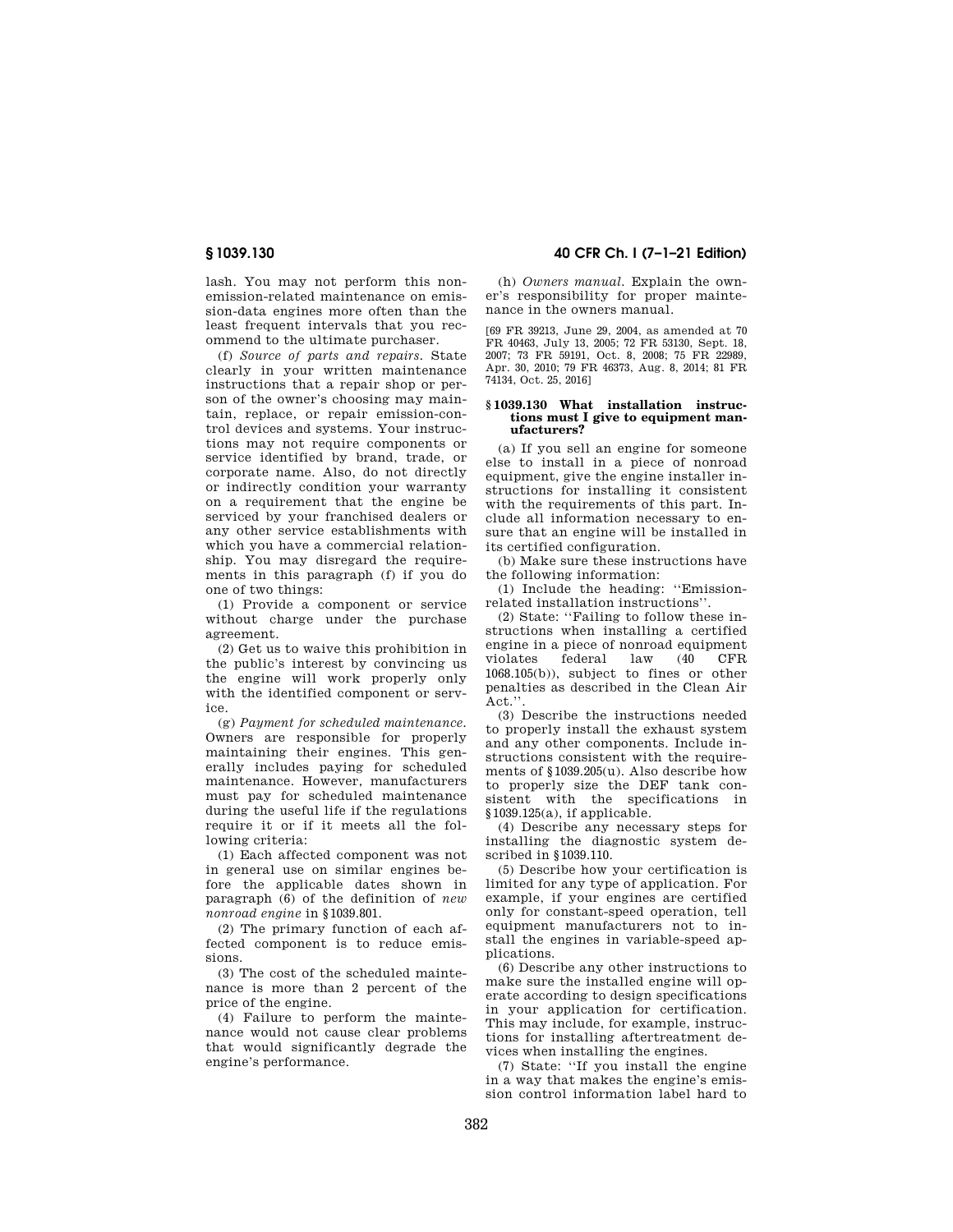read during normal engine maintenance, you must place a duplicate label on the equipment, as described in 40 CFR 1068.105.''.

(8) Describe equipment-labeling requirements consistent with §1039.135. State whether you are providing the label for the fuel inlet or the equipment manufacturer must provide the label.

(c) You do not need installation instructions for engines you install in your own equipment.

(d) Provide instructions in writing or in an equivalent format. For example, you may post instructions on a publicly available website for downloading or printing. If you do not provide the instructions in writing, explain in your application for certification how you will ensure that each installer is informed of the installation requirements.

[69 FR 39213, June 29, 2004, as amended at 70 FR 40463, July 13, 2005; 79 FR 46373, Aug. 8, 2014; 81 FR 74134, Oct. 25, 2016]

## **§ 1039.135 How must I label and identify the engines I produce?**

(a) Assign each engine a unique identification number and permanently affix, engrave, or stamp it on the engine in a legible way.

(b) At the time of manufacture, affix a permanent and legible label identifying each engine. The label must meet the requirements of 40 CFR 1068.45.

(c) The label must—

(1) Include the heading ''EMISSION CONTROL INFORMATION''.

(2) Include your full corporate name and trademark. You may identify another company and use its trademark instead of yours if you comply with the branding provisions of 40 CFR 1068.45.

(3) Include EPA's standardized designation for the engine family (and subfamily, where applicable).

(4) State the power category or subcategory from §1039.101 or §1039.102 that determines the applicable emission standards for the engine family. For engines at or above 37 kW and below 56 kW from model years 2008 through 2012, and for engines less than 8 kW utilizing the provision at §1039.101(c), you must state the applicable PM standard for the engine family.

(5) State the engine's displacement (in liters); however, you may omit this from the label if all the engines in the engine family have the same per-cylinder displacement and total displacement.

(6) State the date of manufacture [DAY (optional), MONTH, and YEAR]; however, you may omit this from the label if you stamp, engrave, or otherwise permanently identify it elsewhere on the engine, in which case you must also describe in your application for certification where you will identify the date on the engine.

(7) State the FELs to which the engines are certified if certification depends on the ABT provisions of subpart H of this part.

(8) Identify the emission-control system. Use terms and abbreviations as described in 40 CFR 1068.45. You may omit this information from the label if there is not enough room for it and you put it in the owners manual instead.

(9) For diesel-fueled engines, unless otherwise specified in §1039.104(e)(2), state: ''ULTRA LOW SULFUR FUEL ONLY'.

(10) Identify any additional requirements for fuel and lubricants that do not involve fuel-sulfur levels. You may omit this information from the label if there is not enough room for it and you put it in the owners manual instead.

(11) State the useful life for your engine family if we approve a shortened useful life under §1039.101(g)(2).

(12) State: ''THIS ENGINE COM-PLIES WITH U.S. EPA REGULATIONS FOR [MODEL YEAR] NONROAD DIE-SEL ENGINES.''.

(13) For engines above 560 kW, include the following things:

(i) For engines certified to the emission standards for generator-set engines, add the phrase ''FOR GENER-ATOR SETS AND OTHER APPLICA-TIONS''.

(ii) For all other engines, add the phrase ''NOT FOR USE IN A GENER-ATOR SET''.

(14) If your engines are certified only for constant-speed operation, state ''USE IN CONSTANT-SPEED APPLI-CATIONS ONLY''.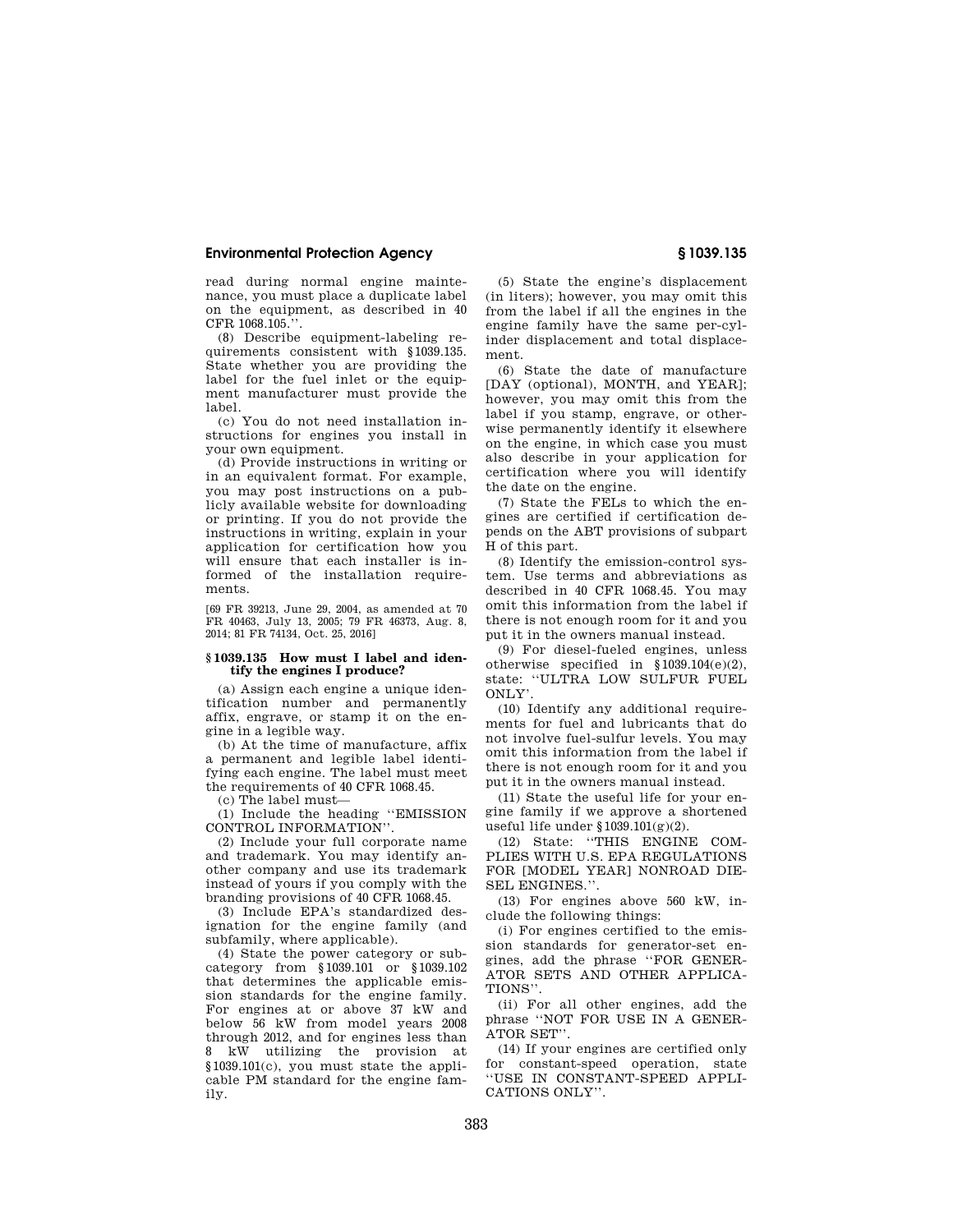(15) For engines with one or more approved auxiliary emission control devices for emergency equipment applications under  $$1039.115(g)(4)$ , the statement: "THIS ENGINE IS FOR IN-<br>STALLATION IN EMERGENCY STALLATION IN EQUIPMENT ONLY.'' Note that this label requirement does not apply for engines that include emergency AECDs<br>under \$1039,665 rather than under §1039.665 rather than  $$1039.115(g)(4).$ 

(d) You may add information to the emission control information label as follows:

(1) You may identify other emission standards that the engine meets or does not meet (such as international standards), as long as this does not cause you to omit any of the information described in paragraphs (c)(5) through (10) of this section. You may add the information about the other emission standards to the statement we specify, or you may include it in a separate statement.

(2) You may add other information to ensure that the engine will be properly maintained and used.

(3) You may add appropriate features to prevent counterfeit labels. For example, you may include the engine's unique identification number on the label.

(e) Except as specified in §1039.104(e)(2), create a separate label with the statement: ''ULTRA LOW SULFUR FUEL ONLY''. Permanently attach this label to the equipment near the fuel inlet or, if you do not manufacture the equipment, take one of the following steps to ensure that the equipment will be properly labeled:

(1) Provide the label to the equipment manufacturer and include the appropriate information in the emissionrelated installation instructions.

(2) Confirm that the equipment manufacturers install their own complying labels.

(f) You may ask us to approve modified labeling requirements in this part 1039 if you show that it is necessary or appropriate. We will approve your request if your alternate label is consistent with the requirements of this part.

(g) If you obscure the engine label while installing the engine in the equipment such that the label cannot

**§ 1039.140 40 CFR Ch. I (7–1–21 Edition)** 

be read during normal maintenance, you must place a duplicate label on the equipment. If others install your engine in their equipment in a way that obscures the engine label, we require them to add a duplicate label on the equipment (see 40  $CFR$  1068.105); in that case, give them the number of duplicate labels they request and keep the following records for at least five years:

(1) Written documentation of the request from the equipment manufacturer.

(2) The number of duplicate labels you send for each engine family and the date you sent them.

[69 FR 39213, June 29, 2004, as amended at 72 FR 53130, Sept. 18, 2007; 73 FR 59191, Oct. 8, 2008; 75 FR 22989, Apr. 30, 2010; 77 FR 34147, June 8, 2012; 79 FR 46373, Aug. 8, 2014; 81 FR 74135, Oct. 25, 2016]

EFFECTIVE DATE NOTE: At 86 FR 34504, June 29, 2021, §1039.135 was amended, effective July 29, 2021.

# **§ 1039.140 What is my engine's maximum engine power?**

(a) An engine configuration's maximum engine power is the maximum brake power point on the nominal power curve for the engine configuration, as defined in this section. Round the power value to the nearest whole kilowatt.

(b) The nominal power curve of an engine configuration is the relationship between maximum available engine brake power and engine speed for an engine, using the mapping procedures of 40 CFR part 1065, based on the manufacturer's design and production specifications for the engine. This information may also be expressed by a torque curve that relates maximum available engine torque with engine speed.

(c) The nominal power curve must be within the range of the actual power curves of production engines considering normal production variability. If after production begins it is determined that your nominal power curve does not represent production engines, we may require you to amend your ap-<br>plication for certification under certification §1039.225.

(d) Throughout this part, references to a specific power value or a range of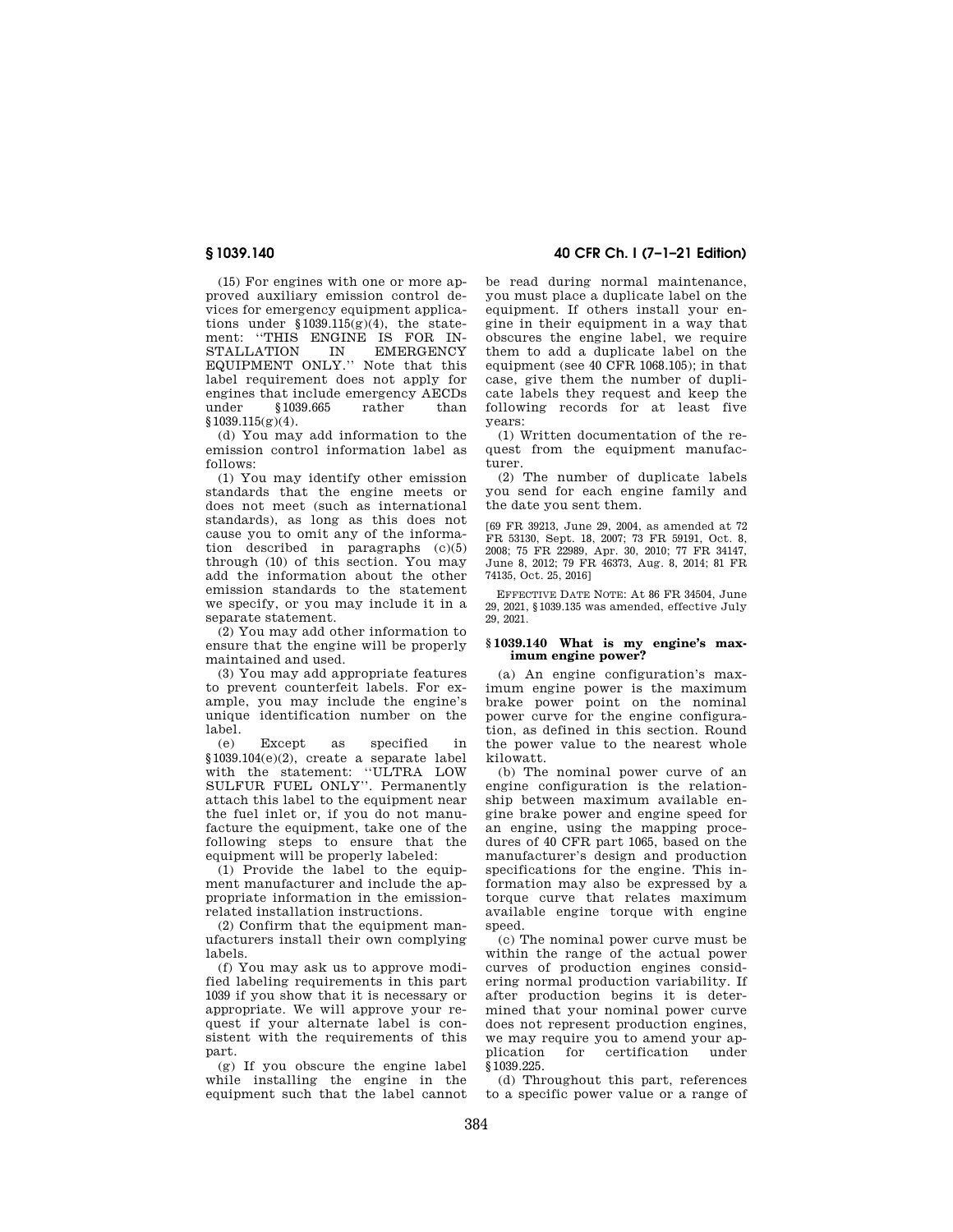power values for an engine are based on maximum engine power. For example, the group of engines with maximum engine power above 560 kW may be referred to as engines above 560 kW.

# **Subpart C—Certifying Engine Families**

## **§ 1039.201 What are the general requirements for obtaining a certificate of conformity?**

(a) You must send us a separate application for a certificate of conformity for each engine family. A certificate of conformity is valid for new production from the indicated effective date until the end of the model year for which it is issued, which may not extend beyond December 31 of that year. No new certificate will be issued after December 31 of the model year. You may amend your application for certification after the end of the model year in certain circumstances as described in §§1039.220 and 1039.225. You must renew your certification annually for any engines you continue to produce.

(b) The application must contain all the information required by this part and must not include false or incomplete statements or information (see §1039.255).

(c) We may ask you to include less information than we specify in this subpart, as long as you maintain all the information required by §1039.250.

(d) You must use good engineering judgment for all decisions related to your application (see 40 CFR 1068.5).

(e) An authorized representative of your company must approve and sign the application.

(f) See §1039.255 for provisions describing how we will process your application.

(g) We may require you to deliver your test engines to a facility we designate for our testing (see §1039.235(c)). Alternatively, you may choose to deliver another engine that is identical in all material respects to the test engine, or another engine that we determine can appropriately serve as an emissiondata engine for the engine family.

(h) For engines that become new after being placed into service, such as engines converted to nonroad use after being used in motor vehicles, we may specify alternate certification provisions consistent with the intent of this part. *See* the definition of ''new nonroad engine'' in §1039.801.

[69 FR 39213, June 29, 2004, as amended at 75 FR 22990, Apr. 30, 2010; 81 FR 74135, Oct. 25, 2016]

#### **§ 1039.205 What must I include in my application?**

This section specifies the information that must be in your application, unless we ask you to include less information under §1039.201(c). We may require you to provide additional information to evaluate your application.

(a) Describe the engine family's specifications and other basic parameters of the engine's design and emission controls. List the fuel type on which your engines are designed to operate (for example, ultra low-sulfur diesel fuel). List each distinguishable engine configuration in the engine family. For each engine configuration, list the maximum engine power and the range of values for maximum engine power resulting from production tolerances, as described in §1039.140.

(b) Explain how the emission-control system operates. Describe in detail all system components for controlling exhaust emissions, including all auxiliary-emission control devices (AECDs) and all fuel-system components you will install on any production or test engine. Identify the part number of each component you describe. For this paragraph (b), treat as separate AECDs any devices that modulate or activate differently from each other. Include all the following:

(1) Give a general overview of the engine, the emission-control strategies, and all AECDs.

(2) Describe each AECD's general purpose and function.

(3) Identify the parameters that each AECD senses (including measuring, estimating, calculating, or empirically deriving the values). Include equipment-based parameters and state whether you simulate them during testing with the applicable procedures.

(4) Describe the purpose for sensing each parameter.

(5) Identify the location of each sensor the AECD uses.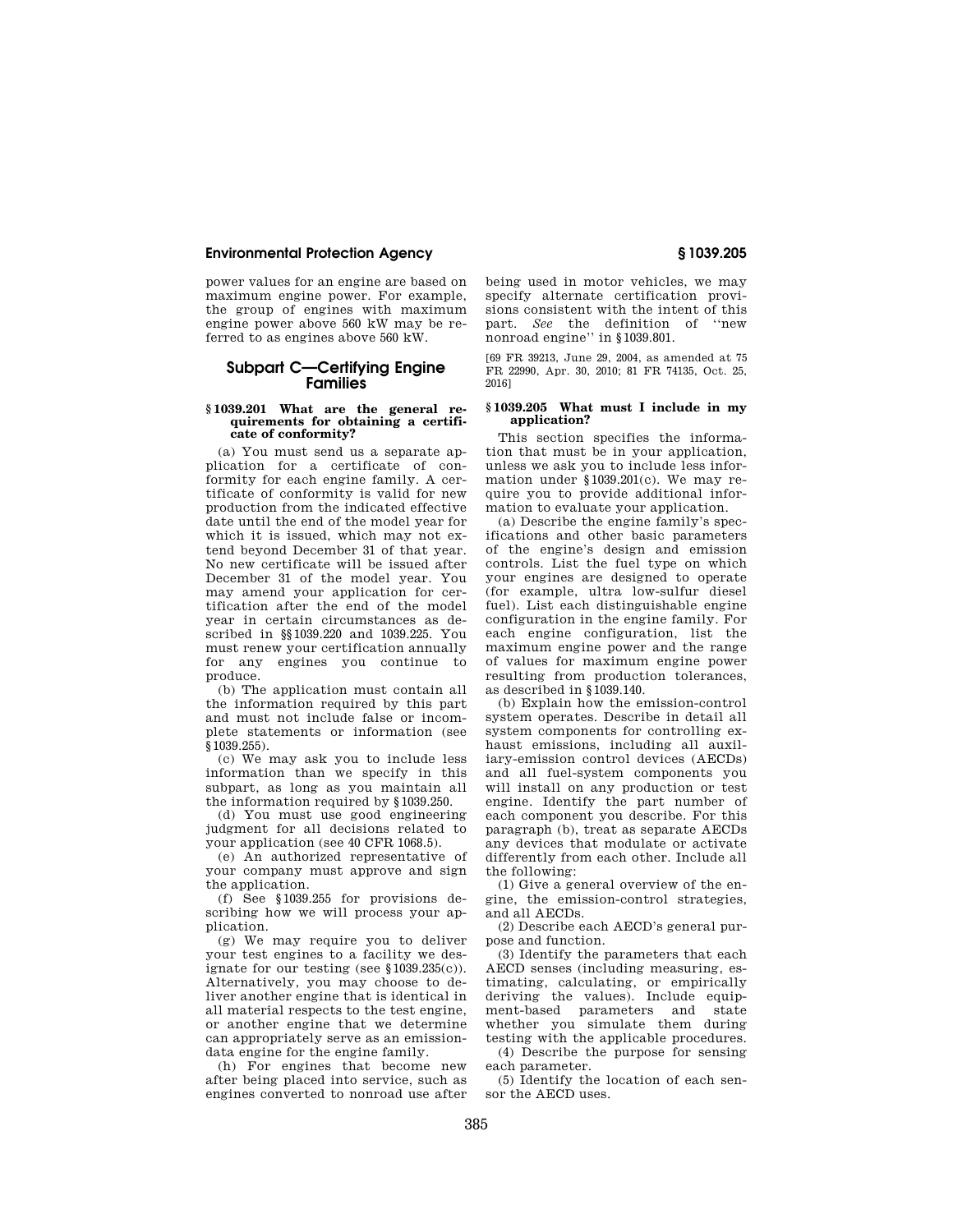(6) Identify the threshold values for the sensed parameters that activate the AECD.

(7) Describe the parameters that the AECD modulates (controls) in response to any sensed parameters, including the range of modulation for each parameter, the relationship between the sensed parameters and the controlled parameters and how the modulation achieves the AECD's stated purpose. Use graphs and tables, as necessary.

(8) Describe each AECD's specific calibration details. This may be in the form of data tables, graphical representations, or some other description.

(9) Describe the hierarchy among the AECDs when multiple AECDs sense or modulate the same parameter. Describe whether the strategies interact in a comparative or additive manner and identify which AECD takes precedence in responding, if applicable.

(10) Explain the extent to which the AECD is included in the applicable test procedures specified in subpart F of this part.

(11) Do the following additional things for AECDs designed to protect engines or equipment:

(i) Identify the engine and/or equipment design limits that make protection necessary and describe any damage that would occur without the AECD.

(ii) Describe how each sensed parameter relates to the protected components' design limits or those operating conditions that cause the need for protection.

(iii) Describe the relationship between the design limits/parameters being protected and the parameters sensed or calculated as surrogates for those design limits/parameters, if applicable.

(iv) Describe how the modulation by the AECD prevents engines and/or equipment from exceeding design limits.

(v) Explain why it is necessary to estimate any parameters instead of measuring them directly and describe how the AECD calculates the estimated value, if applicable.

(vi) Describe how you calibrate the AECD modulation to activate only during conditions related to the stated need to protect components and only

**§ 1039.205 40 CFR Ch. I (7–1–21 Edition)** 

as needed to sufficiently protect those components in a way that minimizes the emission impact.

(c) [Reserved]

(d) Describe the engines you selected for testing and the reasons for selecting them.

(e) Describe the test equipment and procedures that you used, including any special or alternate test procedures you used (see §1039.501).

(f) Describe how you operated the emission-data engine before testing, including the duty cycle and the number of engine operating hours used to stabilize emission levels. Explain why you selected the method of service accumulation. Describe any scheduled maintenance you did.

(g) List the specifications of the test fuel to show that it falls within the required ranges we specify in 40 CFR part 1065.

(h) Identify the engine family's useful life.

(i) Include the maintenance instructions you will give to the ultimate purchaser of each new nonroad engine (see §1039.125).

(j) Include the emission-related installation instructions you will provide if someone else installs your engines in a piece of nonroad equipment (see §1039.130).

(k) Describe your emission control information label (see §1039.135).

(l) Identify the emission standards or FELs to which you are certifying engines in the engine family. Identify the ambient operating regions that will<br>apply for NTE testing under apply for NTE testing under  $§1039.101(e)(4).$ 

(m) Identify the engine family's deterioration factors and describe how you developed them (see §1039.245). Present any emission test data you used for this.

(n) State that you operated your emission-data engines as described in the application (including the test procedures, test parameters, and test fuels) to show you meet the requirements of this part.

(o) Present emission data for hydrocarbons (such as NMHC or THCE, as applicable),  $NO<sub>x</sub>$ , PM, and CO on an emission-data engine to show your engines meet the applicable duty-cycle emission standards we specify in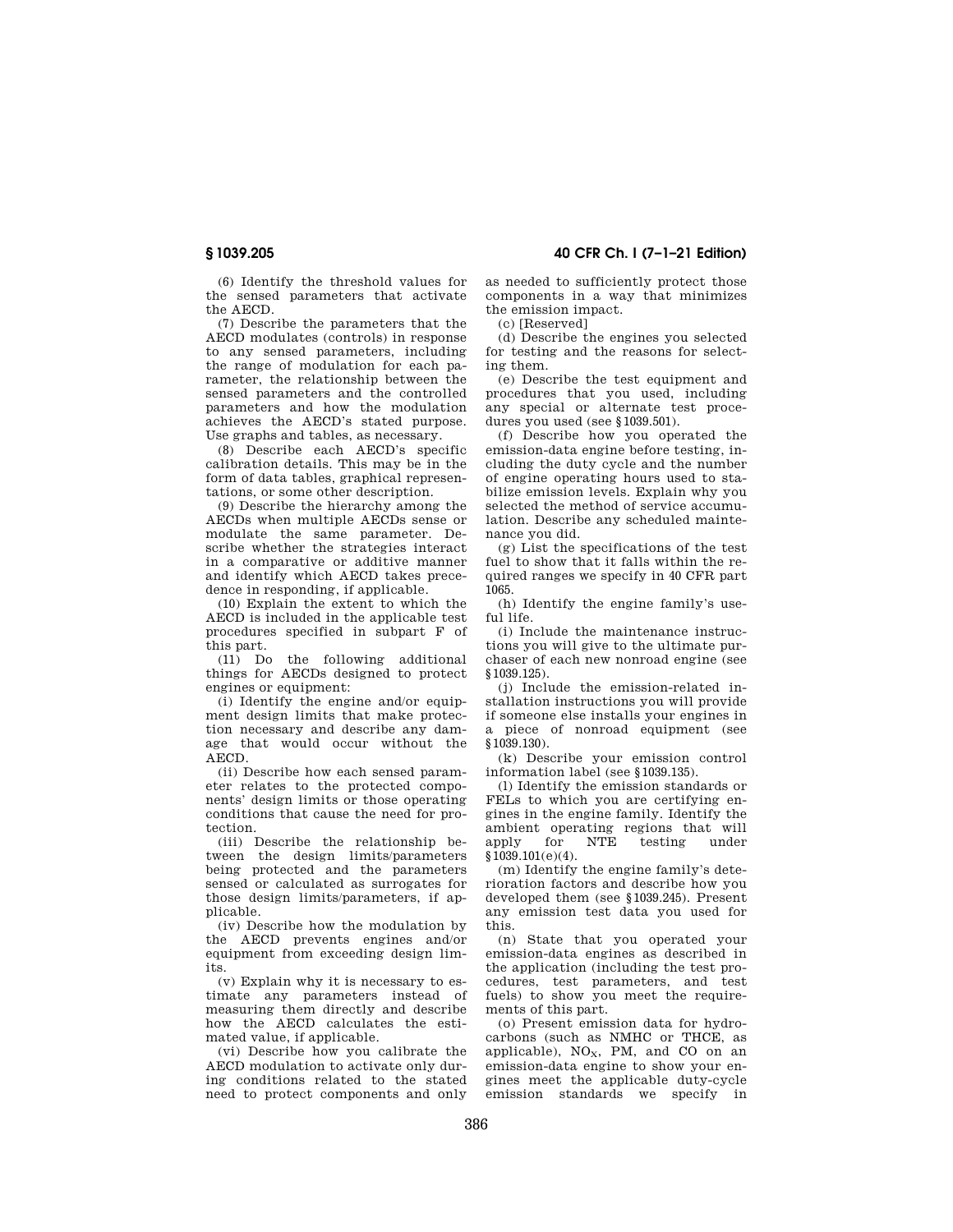§1039.101. Show emission figures before and after applying adjustment factors for regeneration and deterioration factors for each engine. Include emission results for each mode if you do discrete-mode testing under §1039.505. Present emission data to show that you meet any applicable smoke standards we specify in §1039.105. If we specify more than one grade of any fuel type (for example, high-sulfur and low-sulfur diesel fuel), you need to submit test data only for one grade, unless the regulations of this part specify otherwise for your engine. Note that §1039.235 allows you to submit an application in certain cases without new emission data.

(p) State that all the engines in the engine family comply with the not-toexceed emission standards we specify in subpart B of this part for all normal operation and use when tested as specified in §1039.515. Describe any relevant testing, engineering analysis, or other information in sufficient detail to support your statement.

(q) For engines above 560 kW, include information showing how your emission controls will function during normal in-use transient operation. For example, this might include the following:

(1) Emission data from transient testing of engines using measurement systems designed for measuring in-use emissions.

(2) Comparison of the engine design for controlling transient emissions with that from engines for which you have emission data over the transient duty cycle for certification.

(3) Detailed descriptions of control algorithms and other design parameters for controlling transient emissions.

(r) Report test results as follows:

(1) Report all valid test results involving measurement of pollutants for which emission standards apply. Also indicate whether there are test results from invalid tests or from any other tests of the emission-data engine, whether or not they were conducted according to the test procedures of subpart F of this part. We may require you to report these additional test results. We may ask you to send other information to confirm that your tests were valid under the requirements of this part and 40 CFR part 1065.

(2) Report measured  $CO<sub>2</sub>$ , N<sub>2</sub>O, and CH<sup>4</sup> as described in §1039.235. Smallvolume engine manufacturers may omit reporting N<sub>2</sub>O and CH<sub>4</sub>.

(s) Describe all adjustable operating parameters (see §1039.115(e)), including production tolerances. Include the following in your description of each parameter:

(1) The nominal or recommended setting.

(2) The intended physically adjustable range.

(3) The limits or stops used to establish adjustable ranges.

(4) Information showing why the limits, stops, or other means of inhibiting adjustment are effective in preventing adjustment of parameters on in-use engines to settings outside your intended physically adjustable ranges.

(t) Provide the information to read, record, and interpret all the information broadcast by an engine's onboard computers and electronic control units. State that, upon request, you will give us any hardware, software, or tools we would need to do this. If you broadcast a surrogate parameter for torque values, you must provide us what we need to convert these into torque units. You may reference any appropriate publicly released standards that define conventions for these messages and parameters. Format your information consistent with publicly released standards.

(u) Confirm that your emission-related installation instructions specify how to ensure that sampling of exhaust emissions will be possible after engines are installed in equipment and placed in service. If this cannot be done by simply adding a 20-centimeter extension to the exhaust pipe, show how to sample exhaust emissions in a way that prevents diluting the exhaust sample with ambient air.

(v) State whether your certification is intended to include engines used in stationary applications. State whether your certification is limited for certain engines. If this is the case, describe how you will prevent use of these engines in applications for which they are not certified. This applies for engines such as the following: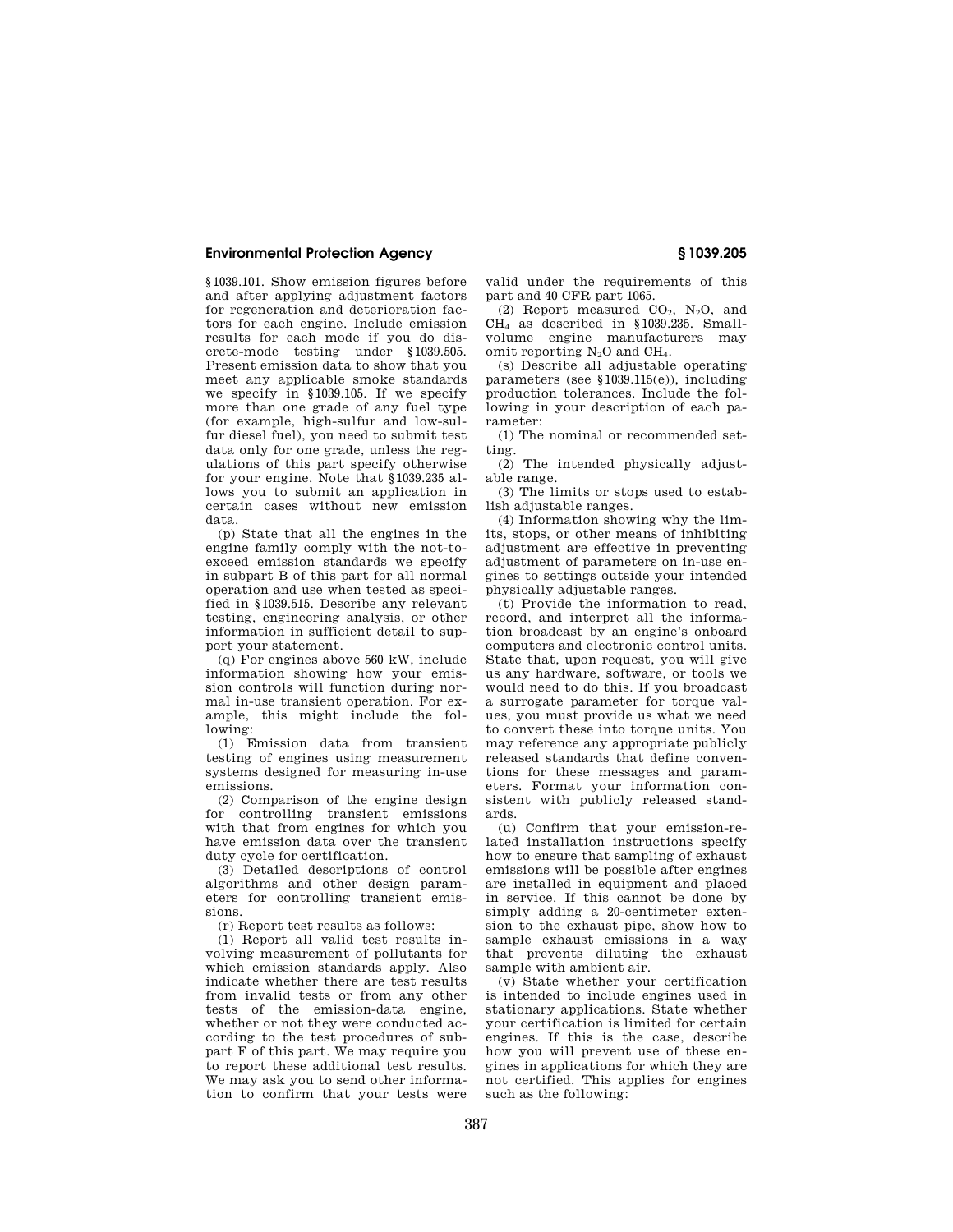(1) Constant-speed engines.

(2) Engines used for transportation refrigeration units that you certify under the provisions of §1039.645.

(3) Hand-startable engines certified under the provisions of §1039.101(c).

(4) Engines above 560 KW that are not certified to emission standards for generator-set engines.

(w) Unconditionally certify that all the engines in the engine family comply with the requirements of this part, other referenced parts of the CFR, and the Clean Air Act.

(x) Include good-faith estimates of U.S.-directed production volumes. Include a justification for the estimated production volumes if they are substantially different than actual production volumes in earlier years for similar models.

(y) Include the information required by other subparts of this part. For example, include the information required by §1039.725 if you participate in the ABT program.

(z) Include other applicable information, such as information specified in this part or 40 CFR part 1068 related to requests for exemptions.

(aa) Name an agent for service located in the United States. Service on this agent constitutes service on you or any of your officers or employees for any action by EPA or otherwise by the United States related to the requirements of this part.

(bb) For imported engines or equipment, identify the following:

(1) Describe your normal practice for importing engines. For example, this may include identifying the names and addresses of any agents you have authorized to import your engines.

(2) For engines below 560 kW, identify a test facility in the United States where you can test your engines if we select them for testing under a selective enforcement audit, as specified in 40 CFR part 1068, subpart E.

[69 FR 39213, June 29, 2004, as amended at 71 FR 39185, July 11, 2006; 72 FR 53131, Sept. 18, 2007; 74 FR 56508, Oct. 30, 2009; 81 FR 74135, Oct. 25, 2016]

EFFECTIVE DATE NOTE: At 86 FR 34504, June 29, 2021, §1039.205 was amended, effective July 29, 2021.

# **§ 1039.210 40 CFR Ch. I (7–1–21 Edition)**

#### **§ 1039.210 May I get preliminary ap**proval before I complete my appli**cation?**

If you send us information before you finish the application, we will review it and make any appropriate determinations, especially for questions related to engine family definitions, auxiliary emission-control devices, deterioration factors, testing for service accumulation, maintenance, and NTE deficiencies and carve-outs. Decisions made under this section are considered to be preliminary approval, subject to final review and approval. We will generally not reverse a decision where we have given you preliminary approval, unless we find new information supporting a different decision. If you request preliminary approval related to the upcoming model year or the model year after that, we will make best-efforts to make the appropriate determinations as soon as practicable. We will generally not provide preliminary approval related to a future model year more than two years ahead of time.

[72 FR 53131, Sept. 18, 2007]

#### **§ 1039.220 How do I amend my maintenance instructions?**

You may amend your emission-related maintenance instructions after you submit your application for certification as long as the amended instructions remain consistent with the provisions of §1039.125. You must send the Designated Compliance Officer a written request to amend your application for certification for an engine family if you want to change the emission-related maintenance instructions in a way that could affect emissions. In your request, describe the proposed changes to the maintenance instructions. If operators follow the original maintenance instructions rather than the newly specified maintenance, this does not allow you to disqualify those engines from in-use testing or deny a warranty claim.

(a) If you are decreasing or eliminating any specified maintenance, you may distribute the new maintenance instructions to your customers 30 days after we receive your request, unless we disapprove your request. This would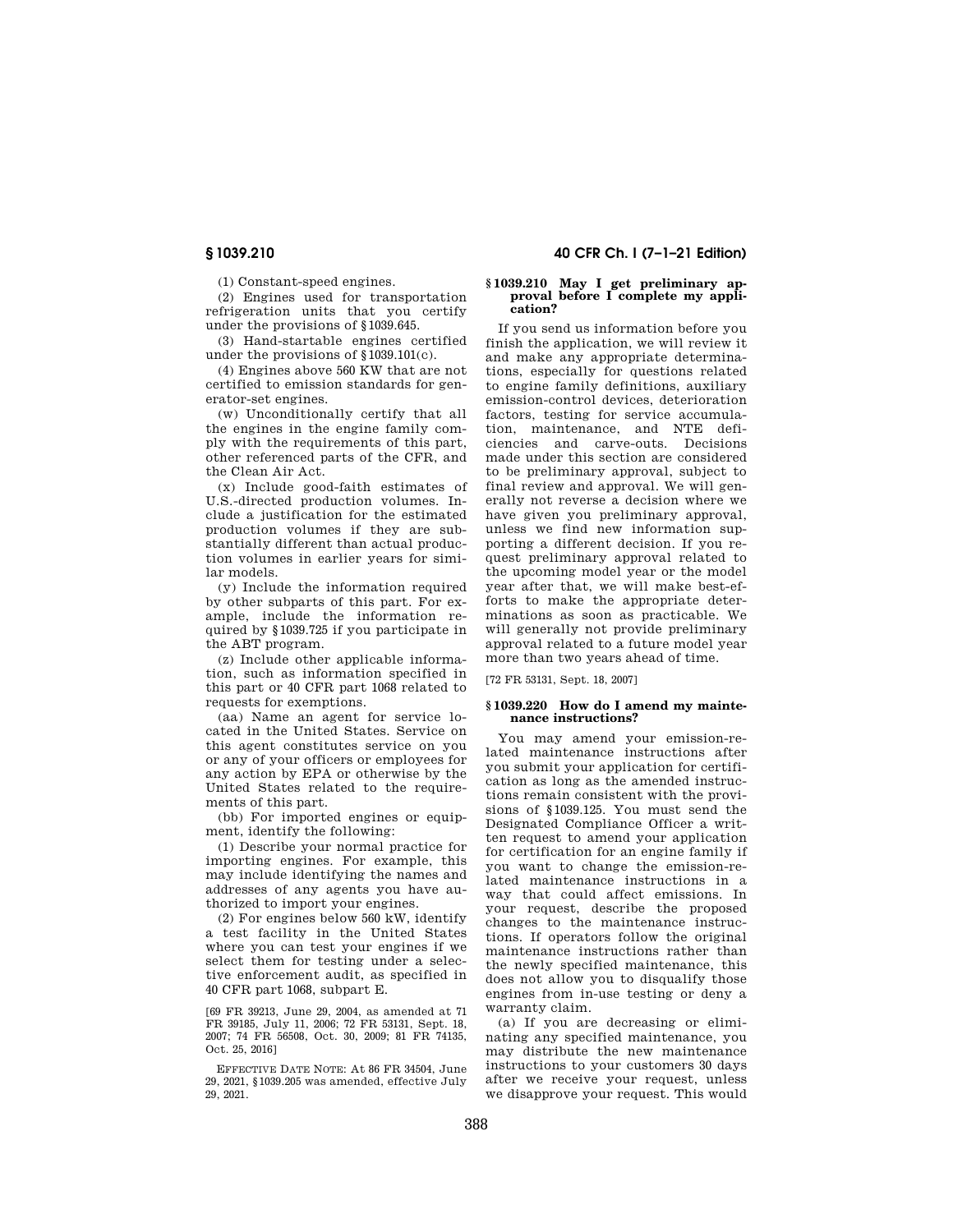generally include replacing one maintenance step with another. We may approve a shorter time or waive this requirement.

(b) If your requested change would not decrease the specified maintenance, you may distribute the new maintenance instructions anytime after you send your request. For example, this paragraph (b) would cover adding instructions to increase the frequency of filter changes for engines in severe-duty applications.

(c) You need not request approval if you are making only minor corrections (such as correcting typographical mistakes), clarifying your maintenance instructions, or changing instructions for maintenance unrelated to emission control. We may ask you to send us copies of maintenance instructions revised under this paragraph (c).

[75 FR 22990, Apr. 30, 2010; 81 FR 74135, Oct. 25, 2016]

### **§ 1039.225 How do I amend my application for certification?**

Before we issue you a certificate of conformity, you may amend your application to include new or modified engine configurations, subject to the provisions of this section. After we have issued your certificate of conformity, you may send us an amended application requesting that we include new or modified engine configurations within the scope of the certificate, subject to the provisions of this section. You must amend your application if any changes occur with respect to any information that is included or should be included in your application.

(a) You must amend your application before you take any of the following actions:

(1) Add an engine configuration to an engine family. In this case, the engine configuration added must be consistent with other engine configurations in the engine family with respect to the criteria listed in §1039.230.

(2) Change an engine configuration already included in an engine family in a way that may affect emissions, or change any of the components you described in your application for certification. This includes production and design changes that may affect emissions any time during the engine's lifetime.

(3) Modify an FEL for an engine family as described in paragraph (f) of this section.

(b) To amend your application for certification, send the relevant information to the Designated Compliance Officer.

(1) Describe in detail the addition or change in the engine model or configuration you intend to make.

(2) Include engineering evaluations or data showing that the amended engine family complies with all applicable requirements. You may do this by showing that the original emission-data engine is still appropriate for showing that the amended family complies with all applicable requirements.

(3) If the original emission-data engine for the engine family is not appropriate to show compliance for the new or modified engine configuration, include new test data showing that the new or modified engine configuration meets the requirements of this part.

(4) Include any other information needed to make your application correct and complete.

(c) We may ask for more test data or engineering evaluations. You must give us these within 30 days after we request them.

(d) For engine families already covered by a certificate of conformity, we will determine whether the existing certificate of conformity covers your newly added or modified engine. You may ask for a hearing if we deny your request (see §1039.820).

(e) For engine families already covered by a certificate of conformity, you may start producing the new or modified engine configuration anytime after you send us your amended application and before we make a decision under paragraph (d) of this section. However, if we determine that the affected engines do not meet applicable requirements, we will notify you to cease production of the engines and may require you to recall the engines at no expense to the owner. Choosing to produce engines under this paragraph (e) is deemed to be consent to recall all engines that we determine do not meet applicable emission standards or other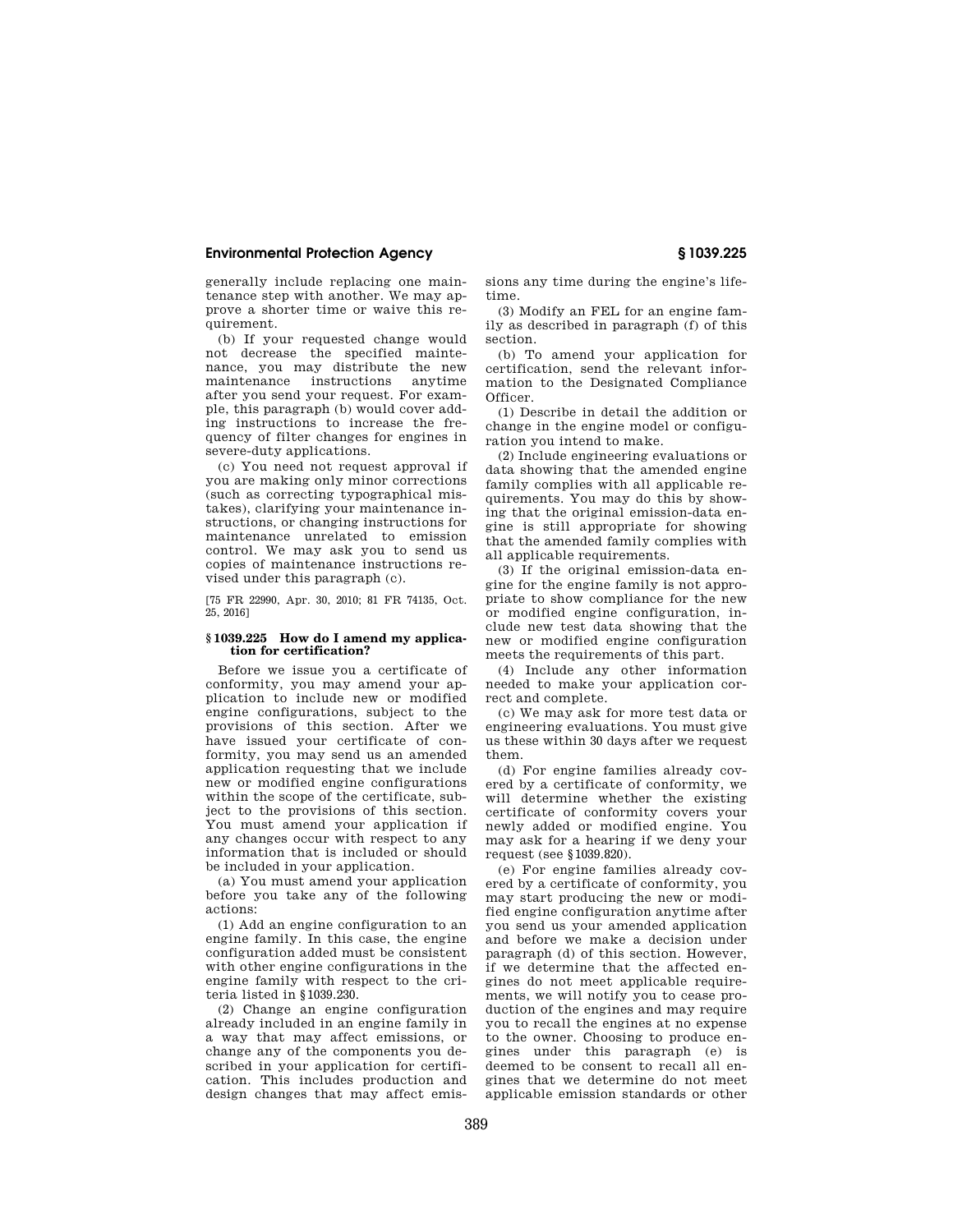requirements and to remedy the nonconformity at no expense to the owner. If you do not provide information required under paragraph (c) of this section within 30 days after we request it, you must stop producing the new or modified engines.

(f) You may ask us to approve a change to your FEL in certain cases after the start of production. The changed FEL may not apply to engines you have already introduced into U.S. commerce, except as described in this paragraph (f). If we approve a changed FEL after the start of production, you must include the new FEL on the emission control information label for all engines produced after the change. You may ask us to approve a change to your FEL in the following cases:

(1) You may ask to raise your FEL for your engine family at any time. In your request, you must show that you will still be able to meet the emission standards as specified in subparts B and H of this part. If you amend your application by submitting new test data to include a newly added or modified engine, as described in paragraph (b)(3) of this section, use the appropriate FELs with corresponding production volumes to calculate emission credits for the model year, as described in subpart H of this part. In all other circumstances, you must use the higher FEL for the entire engine family to calculate emission credits under subpart H of this part.

(2) You may ask to lower the FEL for your engine family only if you have test data from production engines showing that emissions are below the proposed lower FEL. The lower FEL applies only to engines you produce after we approve the new FEL. Use the appropriate FELs with corresponding production volumes to calculate emission credits for the model year, as described in subpart H of this part.

(g) You may produce engines as described in your amended application for certification and consider those engines to be in a certified configuration if we approve a new or modified engine configuration during the model year under paragraph (d) of this section. Similarly, you may modify in-use engines as described in your amended application for certification and consider

# **§ 1039.230 40 CFR Ch. I (7–1–21 Edition)**

those engines to be in a certified configuration if we approve a new or modified engine configuration at any time under paragraph (d) of this section. Modifying a new or in-use engine to be in a certified configuration does not violate the tampering prohibition of 40 CFR  $1068.101(b)(1)$ , as long as this does not involve changing to a certified configuration with a higher family emission limit.

[69 FR 39213, June 29, 2004, as amended at 70 FR 40463, July 13, 2005; 72 FR 53131, Sept. 18, 2007; 75 FR 22990, Apr. 30, 2010; 81 FR 74135, Oct. 25, 2016]

#### **§ 1039.230 How do I select engine families?**

(a) For purposes of certification, divide your product line into families of engines that are expected to have similar emission characteristics throughout the useful life as described in this section. Your engine family is limited to a single model year.

(b) Group engines in the same engine family if they are the same in all the following aspects:

(1) The combustion cycle and fuel. However, you do not need to separate dual-fuel and flexible-fuel engines into separate engine families.

(2) The cooling system (water-cooled vs. air-cooled).

(3) Method of air aspiration.

(4) Method of exhaust aftertreatment (for example, catalytic converter or particulate trap).

(5) Combustion chamber design.

(6) Bore and stroke.

(7) Cylinder arrangement (such as inline vs. vee configurations). This applies for engines with aftertreatment devices only.

(8) Method of control for engine operation other than governing (*i.e.,* mechanical or electronic).

(9) Power category.

(10) Numerical level of the emission standards that apply to the engine.

(c) You may subdivide a group of engines that is identical under paragraph (b) of this section into different engine families if you show the expected emission characteristics are different during the useful life.

(d) In unusual circumstances, you may group engines that are not identical with respect to the things listed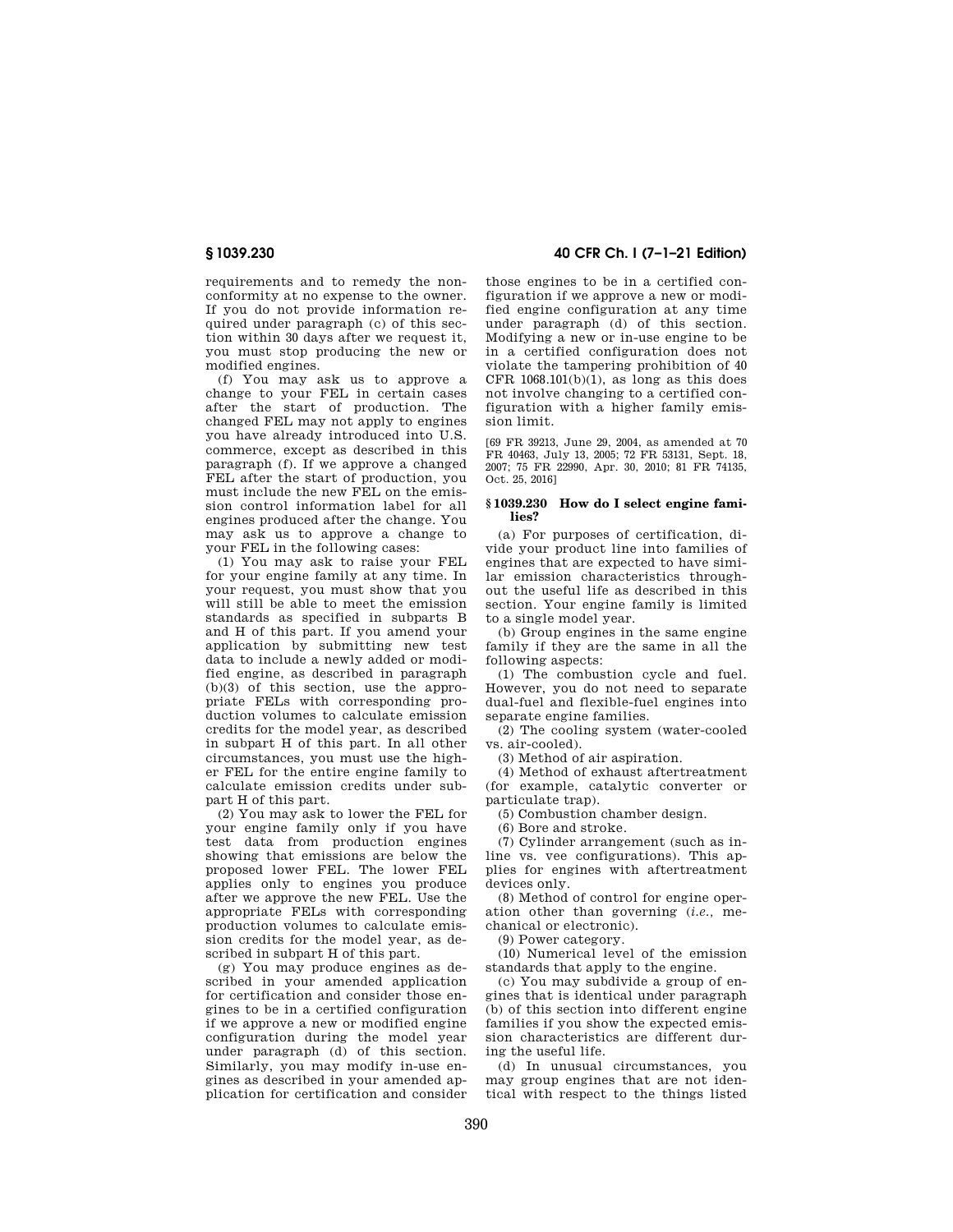in paragraph (b) of this section in the same engine family if you show that their emission characteristics during the useful life will be similar.

(e) If you combine engines from different power categories into a single engine family under paragraph (d) of this section, you must certify the engine family to the more stringent set of standards from the two power categories in that model year.

[69 FR 39213, June 29, 2004, as amended at 72 FR 53131, Sept. 18, 2007; 75 FR 22990, Apr. 30, 2010; 81 FR 74135, Oct. 25, 2016]

#### **§ 1039.235 What testing requirements apply for certification?**

This section describes the emission testing you must perform to show compliance with the emission standards in §1039.101(a) and (b) or §1039.102(a) and (b). See §1039.205(p) regarding emission testing related to the NTE standards. See §1039.240, §1039.245, and 40 CFR part 1065, subpart E, regarding service accumulation before emission testing.

(a) Select an emission-data engine from each engine family for testing. Select the engine configuration with the highest volume of fuel injected per cylinder per combustion cycle at the point of maximum torque—unless good engineering judgment indicates that a different engine configuration is more likely to exceed (or have emissions nearer to) an applicable emission standard or FEL. If two or more engines have the same fueling rate at maximum torque, select the one with the highest fueling rate at rated speed. In making this selection, consider all factors expected to affect emissioncontrol performance and compliance with the standards, including emission levels of all exhaust constituents, especially  $NO<sub>x</sub>$  and PM.

(b) Test your emission-data engines using the procedures and equipment specified in subpart F of this part. In the case of dual-fuel engines, measure emissions when operating with each type of fuel for which you intend to certify the engine. In the case of flexible-fuel engines, measure emissions when operating with the fuel mixture that best represents in-use operation or is most likely to have the highest  $NO<sub>x</sub>$ emissions (or  $NO<sub>X</sub>+NMHC$  emissions for engines subject to  $NO<sub>x</sub>+NMHC$  stand-

ards), though you may ask us instead to perform tests with both fuels separately if you can show that intermediate mixtures are not likely to occur in use.

(c) We may perform confirmatory testing by measuring emissions from any of your emission-data engines or other engines from the engine family, as follows:

(1) We may decide to do the testing at your plant or any other facility. If we do this, you must deliver the engine to a test facility we designate. The engine you provide must include appropriate manifolds, aftertreatment devices, electronic control units, and other emission-related components not normally attached directly to the engine block. If we do the testing at your plant, you must schedule it as soon as possible and make available the instruments, personnel, and equipment we need.

(2) If we measure emissions on one of your engines, the results of that testing become the official emission results for the engine. Unless we later invalidate these data, we may decide not to consider your data in determining if your engine family meets applicable requirements.

(3) Before we test one of your engines, we may set its adjustable parameters to any point within the phys-<br>ically adjustable ranges (see adjustable ranges (*see* §1039.115(e)).

(4) Before we test one of your engines, we may calibrate it within normal production tolerances for anything we do not consider an adjustable parameter. For example, this would apply for an engine parameter that is subject to production variability because it is adjustable during production, but is not considered an adjustable parameter (as defined in §1039.801) because it is permanently sealed. For parameters that relate to a level of performance that is itself subject to a specified range (such as maximum power output), we will generally perform any calibration under this paragraph  $(c)(4)$ in a way that keeps performance within the specified range.

(d) You may ask to use carryover emission data from a previous model year instead of doing new tests, but only if all the following are true: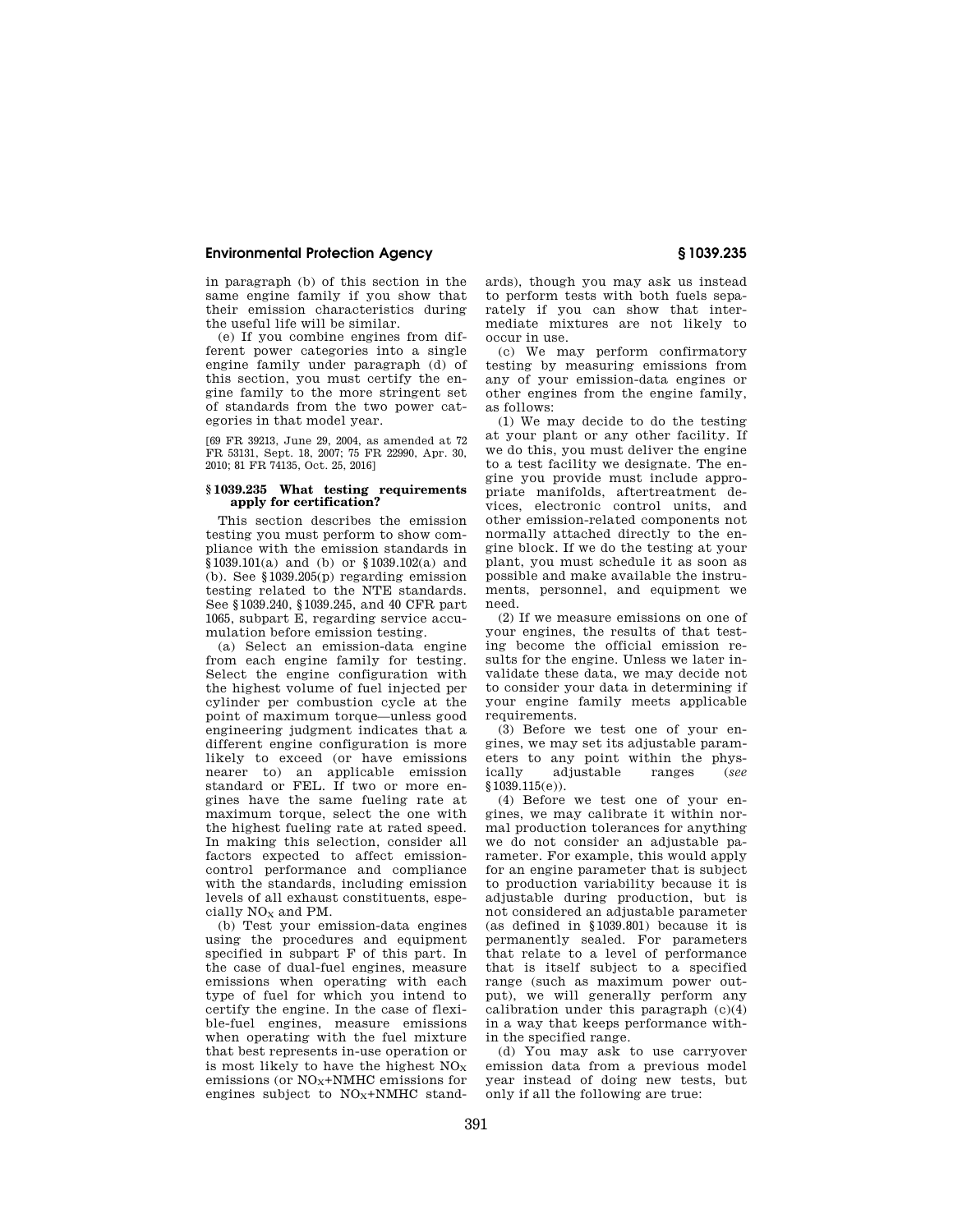(1) The engine family from the previous model year differs from the current engine family only with respect to model year, items identified in §1039.225(a), or other characteristics unrelated to emissions. We may waive this criterion for differences we determine not to be relevant.

(2) The emission-data engine from the previous model year remains the appropriate emission-data engine under paragraph (b) of this section.

(3) The data show that the emissiondata engine would meet all the requirements that apply to the engine family covered by the application for certification.

(e) We may require you to test a second engine of the same or different configuration in addition to the engine tested under paragraph (b) of this section.

(f) If you use an alternate test procedure under 40 CFR 1065.10 and later testing shows that such testing does not produce results that are equivalent to the procedures specified in subpart F of this part, we may reject data you generated using the alternate procedure.

(g) Measure  $CO<sub>2</sub>$  and  $CH<sub>4</sub>$  with each low-hour certification test using the procedures specified in 40 CFR part 1065 in the 2011 and 2012 model years, respectively. Also measure  $N_2O$  with each low-hour certification test using the procedures specified in 40 CFR part 1065 starting in the 2013 model year for any engine family that depends on NOx aftertreatment to meet emission standards. Small-volume engine manufacturers may omit measurement of  $N<sub>2</sub>O$ and CH4. These measurements are not required for NTE testing. Use the same units and modal calculations as for your other results to report a single weighted value for each constituent. Round the final values as follows:

(1) Round  $CO<sub>2</sub>$  to the nearest 1 g/kWhr.

(2) Round  $N_2O$  to the nearest 0.001 g/ kW-hr.

(3) Round CH<sub>4</sub> to the nearest  $0.001$ g/ kW-hr.

[69 FR 39213, June 29, 2004, as amended at 72 FR 53131, Sept. 18, 2007; 74 FR 56509, Oct. 30, 2009; 75 FR 22991, Apr. 30, 2010; 81 FR 74135, Oct. 25, 2016]

# **§ 1039.240 40 CFR Ch. I (7–1–21 Edition)**

#### **§ 1039.240 How do I demonstrate that my engine family complies with exhaust emission standards?**

(a) For purposes of certification, your engine family is considered in compliance with the emission standards in §1039.101(a) and (b), §1039.102(a) and (b), §1039.104, and §1039.105 if all emissiondata engines representing that family have test results showing official emission results and deteriorated emission levels at or below these standards. This also applies for all test points for emission-data engines within the family used to establish deterioration factors. Note that your FELs are considered to be the applicable emission standards with which you must comply if you participate in the ABT program in subpart H of this part.

(b) Your engine family is deemed not to comply if any emission-data engine representing that family has test results showing an official emission result or a deteriorated emission level for any pollutant that is above an applicable emission standard. Similarly, your engine family is deemed not to comply if any emission-data engine representing that family has test results showing any emission level above the applicable not-to-exceed emission standard for any pollutant. This also applies for all test points for emissiondata engines within the family used to establish deterioration factors.

(c) To compare emission levels from the emission-data engine with the applicable emission standards, apply deterioration factors to the measured emission levels for each pollutant. Section 1039.245 specifies how to test your engine to develop deterioration factors that represent the deterioration expected in emissions over your engines' full useful life. Your deterioration factors must take into account any available data from in-use testing with similar engines. Small-volume engine manufacturers may use assigned deterioration factors that we establish. Apply deterioration factors as follows:

(1) *Additive deterioration factor for exhaust emissions.* Except as specified in paragraph  $(c)(2)$  of this section, use an additive deterioration factor for exhaust emissions. An additive deterioration factor is the difference between exhaust emissions at the end of the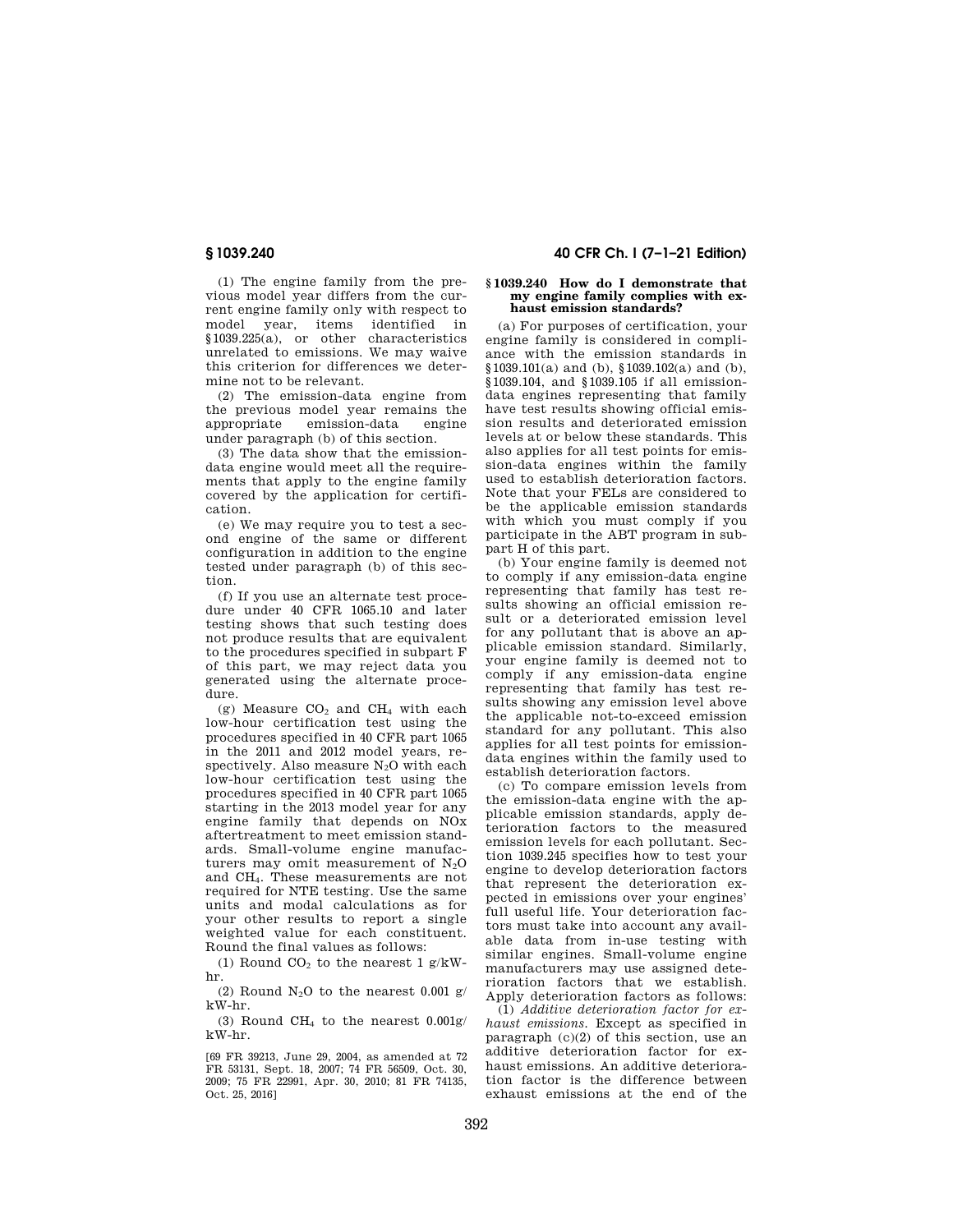useful life and exhaust emissions at the low-hour test point. In these cases, adjust the official emission results for each tested engine at the selected test point by adding the factor to the measured emissions. If the factor is less than zero, use zero. Additive deterioration factors must be specified to one more decimal place than the applicable standard.

(2) *Multiplicative deterioration factor for exhaust emissions.* Use a multiplicative deterioration factor if good engineering judgment calls for the deterioration factor for a pollutant to be the ratio of exhaust emissions at the end of the useful life to exhaust emissions at the low-hour test point. For example, if you use aftertreatment technology that controls emissions of a pollutant proportionally to engine-out emissions, it is often appropriate to use a multiplicative deterioration factor. Adjust the official emission results for each tested engine at the selected test point by multiplying the measured emissions by the deterioration factor. If the factor is less than one, use one. A multiplicative deterioration factor may not be appropriate in cases where testing variability is significantly greater than engine-to-engine variability. Multiplicative deterioration factors must be specified to one more significant figure than the applicable standard.

(3) *Sawtooth and other nonlinear deterioration patterns.* The deterioration factors described in paragraphs (c)(1) and (2) of this section assume that the highest useful life emissions occur either at the end of useful life or at the low-hour test point. The provisions of this paragraph (c)(3) apply where good engineering judgment indicates that the highest emissions over the useful life will occur between these two points. For example, emissions may increase with service accumulation until a certain maintenance step is performed, then return to the low-hour emission levels and begin increasing again. Base deterioration factors for engines with such emission patterns on the difference between (or ratio of) the point at which the highest emissions occur and the low-hour test point. Note that this applies for maintenance-related deterioration only where we

allow such critical emission-related maintenance.

(4) *Deterioration factor for smoke.* Deterioration factors for smoke are always additive, as described in paragraph (c)(1) of this section.

(5) *Deterioration factor for crankcase emissions.* If your engine vents crankcase emissions to the exhaust or to the atmosphere, you must account for crankcase emission deterioration, using good engineering judgment. You may use separate deterioration factors for crankcase emissions of each pollutant (either multiplicative or additive) or include the effects in combined deterioration factors that include exhaust and crankcase emissions together for each pollutant.

(6) *Dual-fuel and flexible-fuel engines.*  In the case of dual-fuel and flexiblefuel engines, apply deterioration factors separately for each fuel type. You may accumulate service hours on a single emission-data engine using the type of fuel or the fuel mixture expected to have the highest combustion and exhaust temperatures; you may ask us to approve a different fuel mixture if you demonstrate that a different criterion is more appropriate.

(d) Determine the official emission result for each pollutant to at least one more decimal place than the applicable standard. Apply the deterioration factor to the official emission result, as described in paragraph (c) of this section, then round the adjusted figure to the same number of decimal places as the emission standard. Compare the rounded emission levels to the emission standard for each emission-data engine. In the case of  $NO<sub>X</sub>+NMHC$ standards, apply the deterioration factor to each pollutant and then add the results before rounding.

[69 FR 39213, June 29, 2004, as amended at 70 FR 40463, July 13, 2005; 75 FR 22991, Apr. 30, 2010; 81 FR 74136, Oct. 25, 2016]

#### **§ 1039.245 How do I determine deterioration factors from exhaust durability testing?**

This section describes how to determine deterioration factors, either with an engineering analysis, with pre-existing test data, or with new emission measurements. Apply these deterioration factors to determine whether your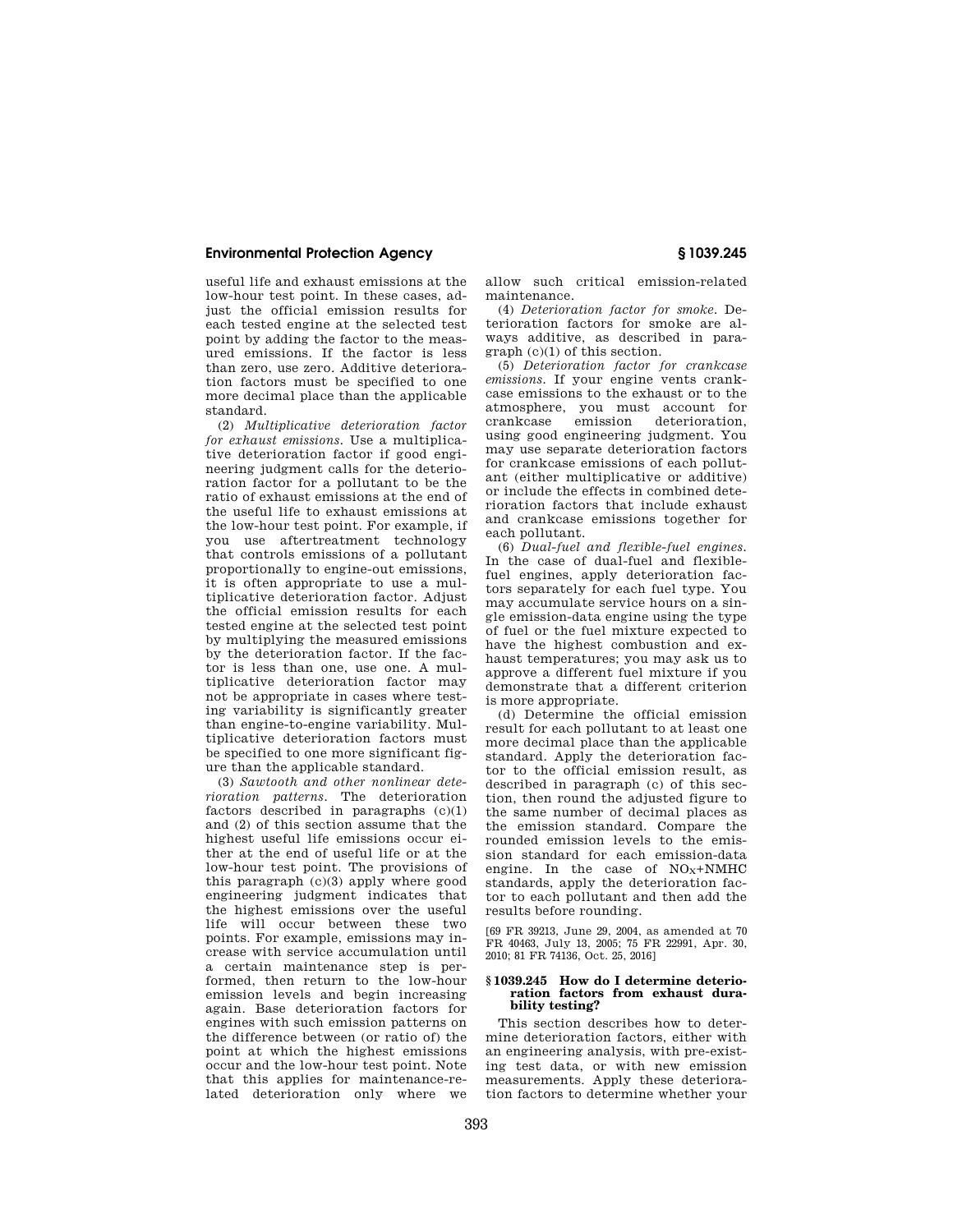engines will meet the duty-cycle emission standards throughout the useful life as described in §1039.240.

(a) You may ask us to approve deterioration factors for an engine family with established technology based on engineering analysis instead of testing. Engines certified to a  $NO<sub>X</sub>$  + NMHC standard or FEL greater than the Tier  $3$  NO<sub>x</sub> + NMHC standard described in 40 CFR 89.112 are considered to rely on established technology for gaseous emission control, except that this does not include any engines that use exhaustgas recirculation or aftertreatment. In most cases, technologies used to meet the Tier 1 and Tier 2 emission standards would be considered to be established technology.

(b) You may ask us to approve deterioration factors for an engine family based on emission measurements from similar highway or nonroad engines if you have already given us these data for certifying the other engines in the same or earlier model years. Use good engineering judgment to decide whether the two engines are similar. We will approve your request if you show us that the emission measurements from other engines reasonably represent inuse deterioration for the engine family for which you have not yet determined deterioration factors.

(c) If you are unable to determine deterioration factors for an engine family under paragraph (a) or (b) of this section, select engines, subsystems, or components for testing. Determine deterioration factors based on service accumulation and related testing to represent the deterioration expected from in-use engines over the full useful life. You must measure emissions from the emission-data engine at least three times with evenly spaced intervals of service accumulation. You may use extrapolation to determine deterioration factors once you have established a trend of changing emissions with age for each pollutant. You may use an engine installed in nonroad equipment to accumulate service hours instead of running the engine only in the laboratory. You may perform maintenance on emission-data engines as described in §1039.125 and 40 CFR part 1065, subpart E. Use good engineering judgment for all aspects of the effort to establish de-

# **§ 1039.250 40 CFR Ch. I (7–1–21 Edition)**

terioration factors under this paragraph (c).

(d) Include the following information in your application for certification:

(1) If you use test data from a different engine family, explain why this is appropriate and include all the emission measurements on which you base the deterioration factor.

(2) If you determine your deterioration factors based on engineering analysis, explain why this is appropriate and include a statement that all data, analyses, evaluations, and other information you used are available for our review upon request.

(3) If you do testing to determine deterioration factors, describe the form and extent of service accumulation, including a rationale for selecting the service-accumulation period and the method you use to accumulate hours.

[69 FR 39213, June 29, 2004, as amended at 72 FR 53131, Sept. 18, 2007; 75 FR 22991, Apr. 30, 2010]

EFFECTIVE DATE NOTE: At 86 FR 34505, June 29, 2021, §1039.245 was amended, effective July 29, 2021.

### **§ 1039.250 What records must I keep and what reports must I send to EPA?**

(a) Within 45 days after the end of the model year, send the Designated Compliance Officer a report describing the following information about engines you produced during the model year:

(1) Report the total number of engines you produced in each engine family by maximum engine power, total displacement, and the type of fuel system.

(2) If you produced exempted engines under the provisions of §1039.625, report the number of exempted engines you produced for each engine model and identify the buyer or shipping destination for each exempted engine.

(b) Organize and maintain the following records:

(1) A copy of all applications and any summary information you send us.

(2) Any of the information we specify in §1039.205 that you were not required to include in your application.

(3) A detailed history of each emission-data engine. For each engine, describe all of the following: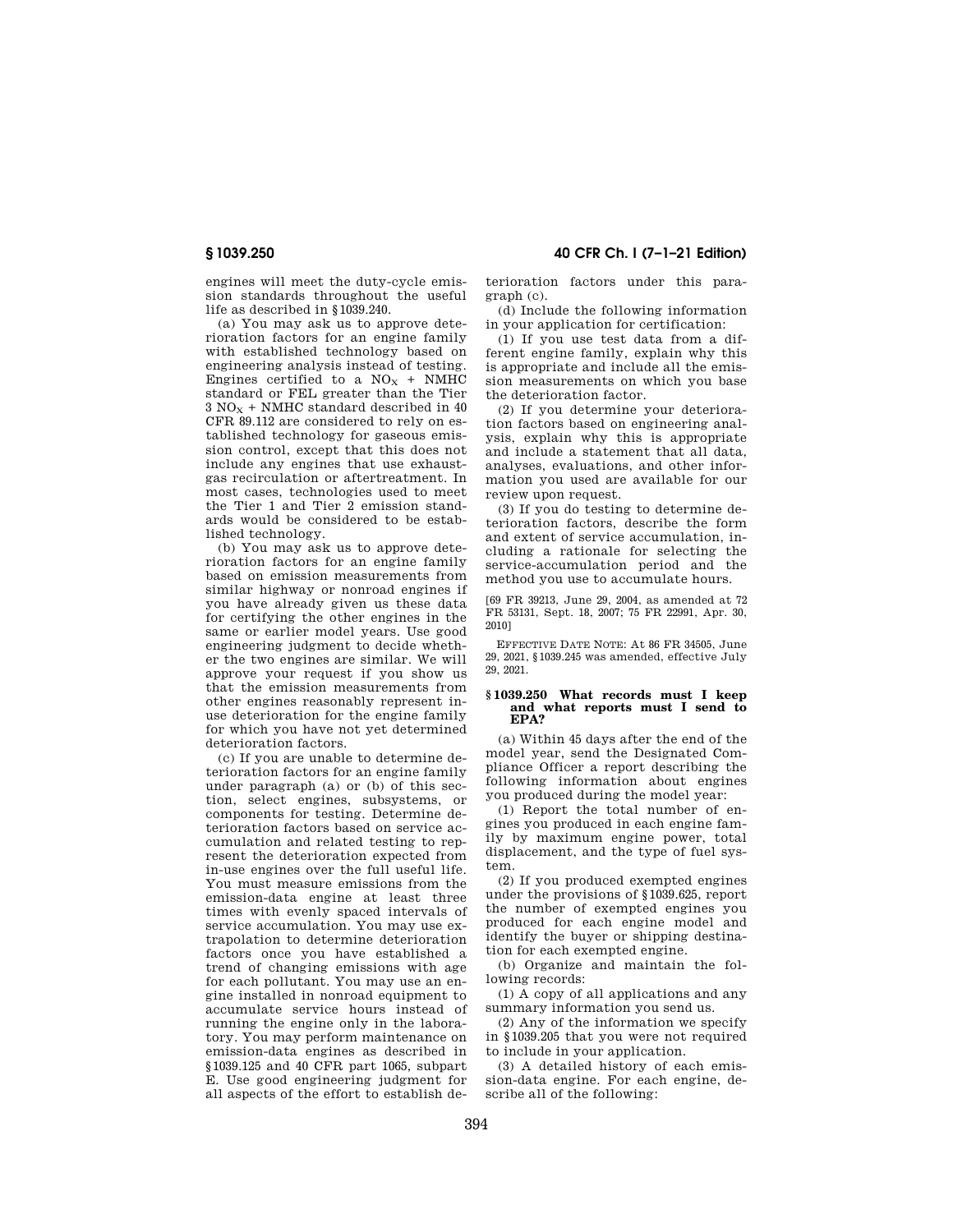(i) The emission-data engine's construction, including its origin and buildup, steps you took to ensure that it represents production engines, any components you built specially for it, and all the components you include in your application for certification.

(ii) How you accumulated engine operating hours (service accumulation), including the dates and the number of hours accumulated.

(iii) All maintenance, including modifications, parts changes, and other service, and the dates and reasons for the maintenance.

(iv) All your emission tests, including the date and purpose of each test and documentation of test parameters as specified in part 40 CFR part 1065.

(v) All tests to diagnose engine or emission-control performance, giving the date and time of each and the reasons for the test.

(vi) Any other significant events.

(4) Production figures for each engine family divided by assembly plant.

(5) Keep a list of engine identification numbers for all the engines you produce under each certificate of conformity.

(c) Keep required data from emission tests and all other information specified in this section for eight years after we issue your certificate. If you use the same emission data or other information for a later model year, the eightyear period restarts with each year that you continue to rely on the information.

(d) Store these records in any format and on any media, as long as you can promptly send us organized, written records in English if we ask for them. You must keep these records readily available. We may review them at any time.

[69 FR 39213, June 29, 2004, as amended at 75 FR 22991, Apr. 30, 2010; 81 FR 74136, Oct. 25, 2016]

#### **§ 1039.255 What decisions may EPA make regarding my certificate of conformity?**

(a) If we determine your application is complete and shows that the engine family meets all the requirements of this part and the Act, we will issue a certificate of conformity for your engine family for that model year. We

may make the approval subject to additional conditions.

(b) We may deny your application for certification if we determine that your engine family fails to comply with emission standards or other requirements of this part or the Clean Air Act. We will base our decision on all available information. If we deny your application, we will explain why in writing.

(c) In addition, we may deny your application or suspend or revoke your certificate if you do any of the following:

(1) Refuse to comply with any testing or reporting requirements.

(2) Submit false or incomplete information (paragraph (e) of this section applies if this is fraudulent). This includes doing anything after submission of your application to render any of the submitted information false or incomplete.

(3) Render inaccurate any test data.

(4) Deny us from completing authorized activities (see 40 CFR 1068.20). This includes a failure to provide reasonable assistance.

(5) Produce engines for importation into the United States at a location where local law prohibits us from carrying out authorized activities.

(6) Fail to supply requested information or amend your application to include all engines being produced.

(7) Take any action that otherwise circumvents the intent of the Act or this part.

(d) We may void the certificate of conformity for an engine family if you fail to keep records, send reports, or give us information as required under this part or the Act. Note that these are also violations of 40 CFR 1068.101(a)(2).

(e) We may void your certificate if we find that you intentionally submitted false or incomplete information. This includes rendering submitted information false or incomplete after submission.

(f) If we deny your application or suspend, revoke, or void your certificate, you may ask for a hearing (see §1039.820).

[69 FR 39213, June 29, 2004, as amended at 72 FR 53132, Sept. 18, 2007; 75 FR 22991, Apr. 30, 2010; 81 FR 74137, Oct. 25, 2016]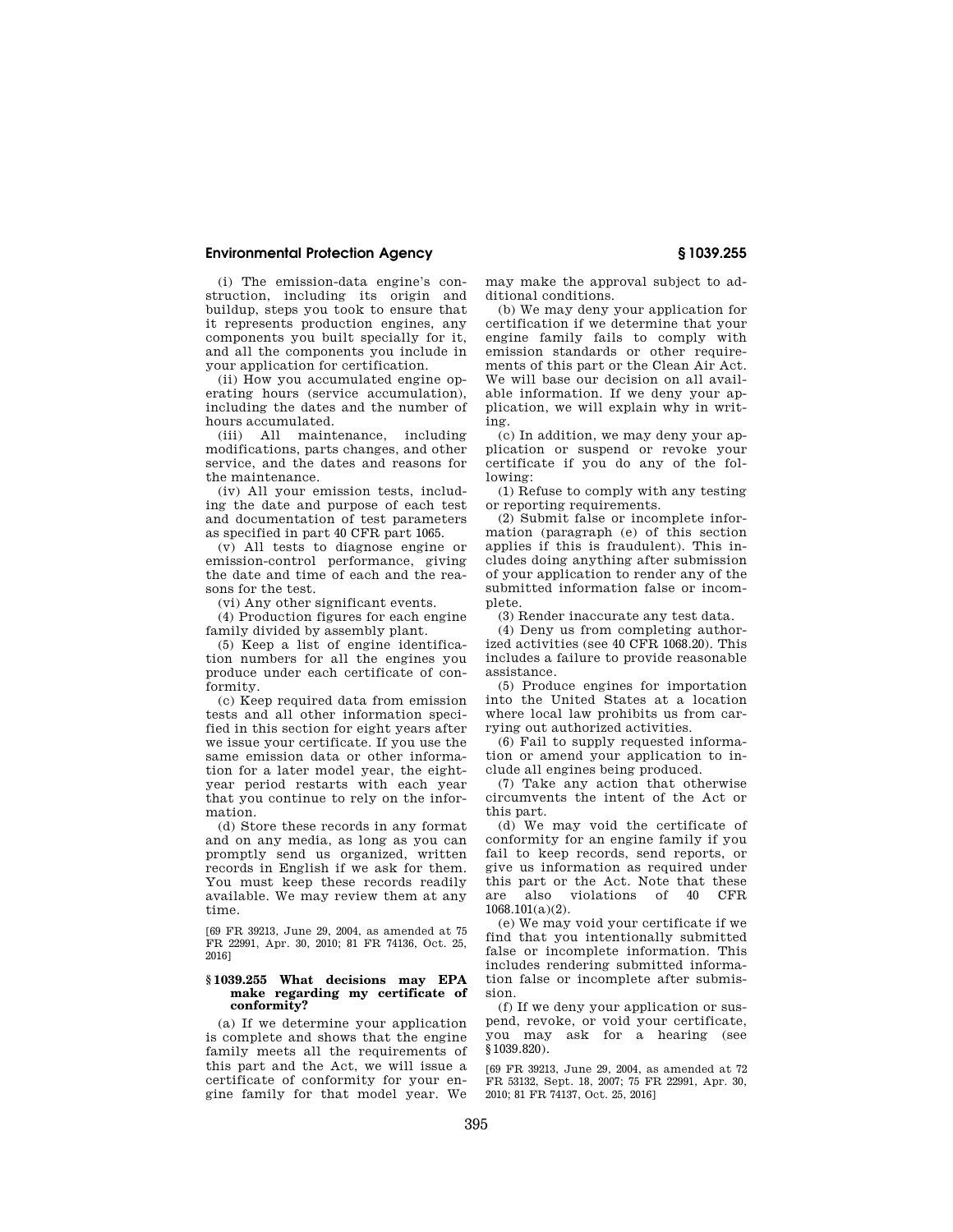EFFECTIVE DATE NOTE: At 86 FR 34505, June 29, 2021, §1039.255 was revised, effective July 29, 2021.

# **Subpart D [Reserved]**

# **Subpart E—In-Use Testing**

# **§ 1039.401 General provisions.**

We may perform in-use testing of any engine subject to the standards of this part. However, we will limit recall testing to the first 75 percent of each engine's useful life as specified in §1039.101(g).

# **Subpart F—Test Procedures**

### **§ 1039.501 How do I run a valid emission test?**

(a) Use the equipment and procedures for compression-ignition engines in 40 CFR part 1065 to determine whether engines meet the duty-cycle emission standards in subpart B of this part. Measure the emissions of all the exhaust constituents subject to emission standards as specified in 40 CFR part 1065. Measure  $CO<sub>2</sub>$ , N<sub>2</sub>O, and CH<sub>4</sub> as described in §1039.235. Use the applicable duty cycles specified in §§1039.505 and 1039.510.

(b) Section 1039.515 describes the supplemental procedures for evaluating whether engines meet the not-to-exceed emission standards in subpart B of this part.

(c) Measure smoke using the procedures in 40 CFR part 86, subpart I, for evaluating whether engines meet the smoke standards in §1039.105, except that you may test two-cylinder engines with an exhaust muffler like those installed on in-use engines.

(d) Use the fuels specified in §1039.104(e) and 40 CFR part 1065 to perform valid tests.

(1) For service accumulation, use the test fuel or any commercially available fuel that is representative of the fuel that in-use engines will use.

(2) For diesel-fueled engines, use the appropriate diesel fuel specified in 40 CFR part 1065 for emission testing. Unless we specify otherwise, the appropriate diesel test fuel is the ultra lowsulfur diesel fuel. If we allow you to use a test fuel with higher sulfur levels, identify the test fuel in your appli-

# **§ 1039.401 40 CFR Ch. I (7–1–21 Edition)**

cation for certification and ensure that the emission control information label is consistent with your selection of the test fuel (see  $$1039.135(c)(9)$ ). For example, do not test with ultra low-sulfur diesel fuel if you intend to label your engines to allow use of diesel fuel with sulfur concentrations up to 500 ppm.

(e) The following provisions apply for engines using aftertreatment technology with infrequent regeneration events that may occur during testing:

(1) Adjust measured emissions to account for aftertreatment technology with infrequent regeneration as described in §1039.525.

(2) If your engine family includes engines with one or more emergency AECDs approved under §1039.115(g)(4) or (5), do not consider additional regenerations resulting from those AECDs when developing adjustments to measured values under this paragraph (e).

(3) Invalidate a smoke test if active regeneration starts to occur during the test.

(f) You may disable any AECDs that have been approved solely for emergency equipment applications under  $$1039.115(g)(4)$ . Note that the emission standards do not apply when any of these AECDs are active.

(g) You may use special or alternate procedures to the extent we allow them under 40 CFR 1065.10.

(h) This subpart is addressed to you as a manufacturer, but it applies equally to anyone who does testing for you, and to us when we perform testing to determine if your engines meet emission standards.

[69 FR 39213, June 29, 2004, as amended at 70 FR 40463, July 13, 2005; 72 FR 53132, Sept. 18, 2007; 74 FR 56509, Oct. 30, 2009; 77 FR 34147, June 8, 2012; 79 FR 46373, Aug. 8, 2014; 81 FR 74137, Oct. 25, 2016]

#### **§ 1039.505 How do I test engines using steady-state duty cycles, including ramped-modal testing?**

This section describes how to test engines under steady-state conditions. In some cases, we allow you to choose the appropriate steady-state duty cycle for an engine; you may also choose between discrete-mode and ramped-modal testing. In all cases, you must use the duty cycle you select in your application for certification for all testing you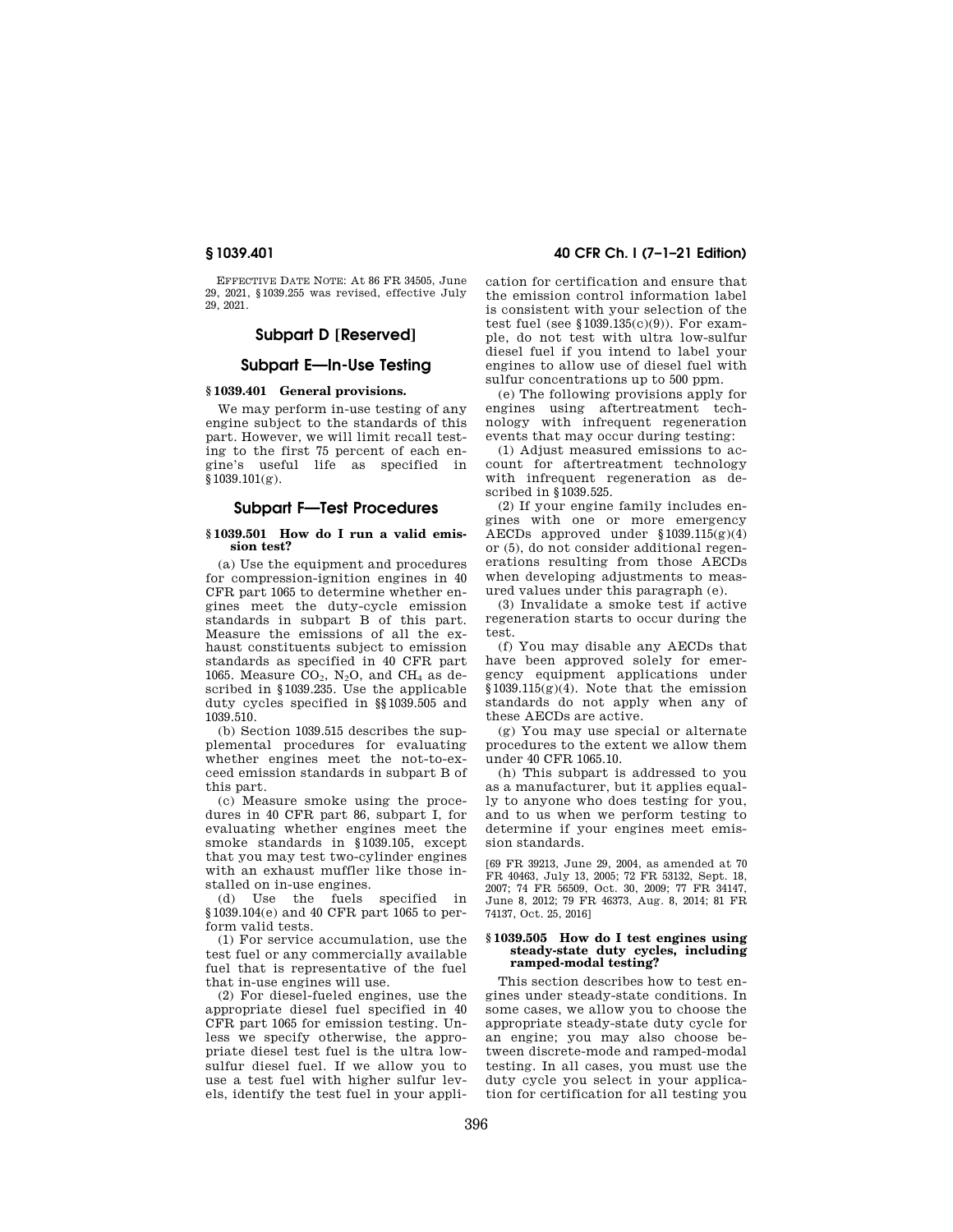perform for that engine family. If we test your engines to confirm that they meet emission standards, we will use the duty cycle you select for your own testing. If you submit certification test data using more than one duty cycle, any of the selected duty cycles may be used for any subsequent testing. We may also perform other testing as allowed by the Clean Air Act.

(a) You may perform steady-state testing with either discrete-mode or ramped-modal cycles as described in 40 CFR part 1065.

(b) Measure emissions by testing the engine on a dynamometer with one of the following duty cycles to determine whether it meets the steady-state emission standards in §1039.101(b):

(1) Use the 5-mode duty cycle or the corresponding ramped-modal cycle described in paragraph (a) of Appendix II of this part for constant-speed engines. Note that these cycles do not apply to all engines used in constant-speed applications, as described in §1039.801.

(2) Use the 6-mode duty cycle or the corresponding ramped-modal cycle described in paragraph (b) of Appendix II of this part for variable-speed engines below 19 kW. You may instead use the 8-mode duty cycle or the corresponding ramped-modal cycle described in paragraph (c) of Appendix II of this part if some engines from your engine family will be used in applications that do not involve governing to maintain engine operation around rated speed.

(3) Use the 8-mode duty cycle or the corresponding ramped-modal cycle described in paragraph (c) of Appendix II of this part for variable-speed engines at or above 19 kW.

(c) For constant-speed engines whose design prevents full-load operation for extended periods, you may ask for approval under 40 CFR 1065.10(c) to replace full-load operation with the maximum load for which the engine is designed to operate for extended periods.

(d) To allow non-motoring dynamometers on cycles with idle, you may omit additional points from the duty-cycle regression as follows:

(1) For variable-speed engines with low-speed governors, you may omit speed, torque, and power points from the duty-cycle regression statistics if the following are met:

(i) The engine operator demand is at its minimum.

(ii) The dynamometer demand is at its minimum.

(iii) It is an idle point  $f_{\text{nref}} = 0\%$  (idle) and  $T_{ref} = 0\%$  (idle).

(iv)  $T_{ref} < T \leq 5\% \cdot T_{maxmapped}$ .

(2) For variable-speed engines without low-speed governors, you may omit torque and power points from the dutycycle regression statistics if the following are met:

(i) The dynamometer demand is at its minimum.

(ii) It is an idle point  $f_{\text{nref}} = 0\%$  (idle) and  $T_{ref} = 0\%$  (idle).

(iii)  $f_{\text{nref}} - (2\% \cdot f_{\text{ntest}}) < f_{\text{n}} < f_{\text{nref}} + (2\%$  $\cdot$  f<sub>ntest</sub>).

(iv)  $T_{ref} < T \leq 5\% \cdot T_{maxmapped}$ .

[79 FR 23750, Apr. 28, 2014, as amended at 81 FR 74137, Oct. 25, 2016]

#### **§ 1039.510 Which duty cycles do I use for transient testing?**

(a) Measure emissions by testing the engine on a dynamometer with one of the following transient duty cycles to determine whether it meets the transient emission standards in §1039.101(a):

(1) For variable-speed engines, use the transient duty cycle described in appendix VI of this part.

(2) [Reserved]

(b) The transient test sequence consists of an initial run through the transient duty cycle from a cold start, 20 minutes with no engine operation, then a final run through the same transient duty cycle. Calculate the official transient emission result from the following equation:

Official transient emission result  $=$   $\frac{0.05 \text{ cold-start emissions (g)} + 0.95 \text{ hot-start emissions (g)}}{0.05 \text{ ft} + 0.95 \text{ ft}}$  $0.05 \cdot \text{cold-start work (kW} \cdot \text{hr}) + 0.95 \cdot \text{hot-start work (kW} \cdot \text{hr})$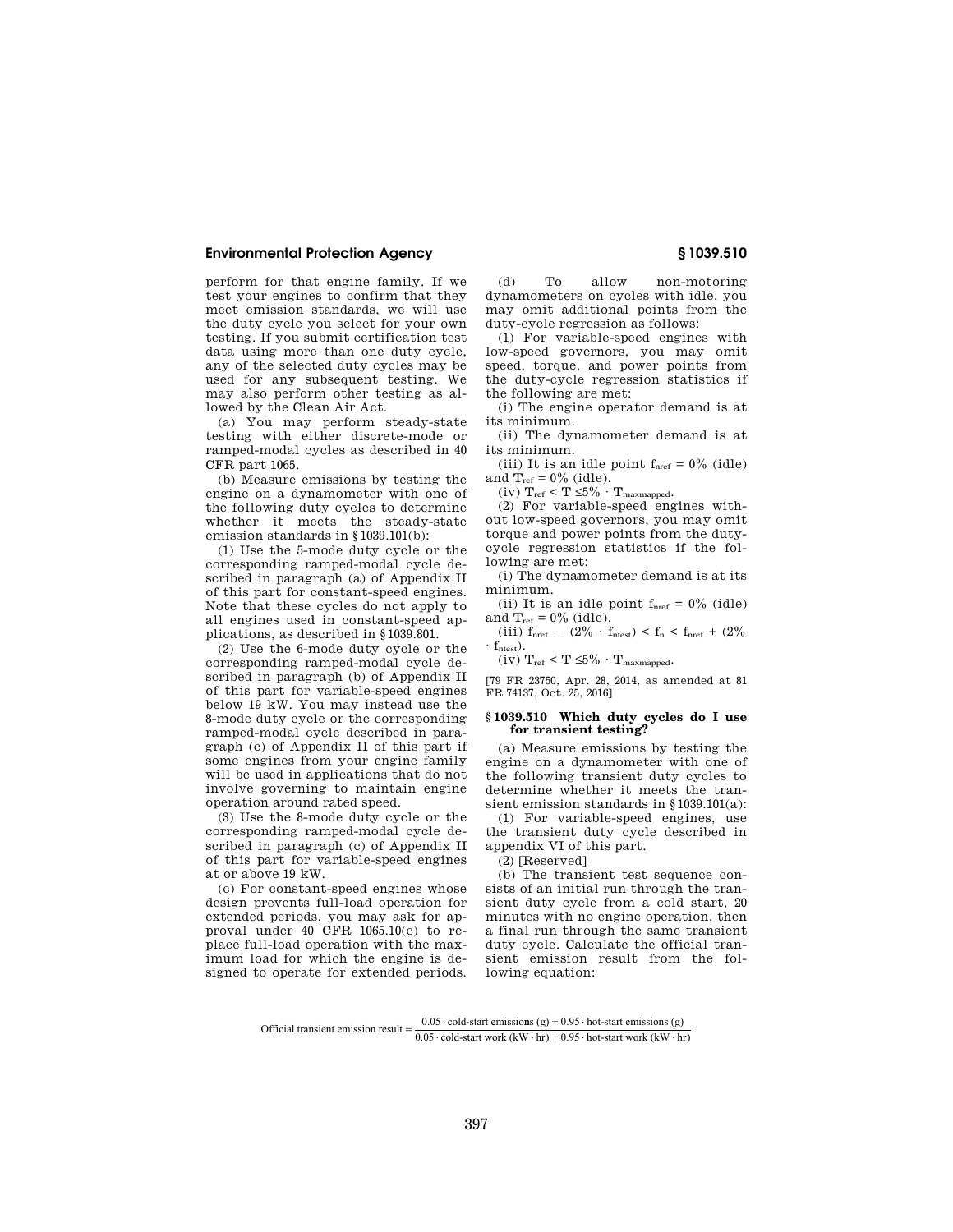[69 FR 39213, June 29, 2004, as amended at 70 FR 40463, July 13, 2005; 75 FR 22991, Apr. 30, 2010; 76 FR 57437, Sept. 15, 2011; 79 FR 23751, Apr. 28, 2014]

### **§ 1039.515 What are the test procedures related to not-to-exceed standards?**

(a) *General provisions.* The provisions in 40 CFR 86.1370 apply for determining whether an engine meets the not-to-exceed emission standards in §1039.101(e), except as noted in this section. Interpret references to vehicles and vehicle operation to mean equipment and equipment operation.

(b) *Special PM zone.* For engines certified to a PM standard or FEL above 0.07 g/kW-hr, a modified NTE control area applies for PM emissions only. The speeds and loads to be excluded are determined based on speeds B and C, determined according to the provisions of 40 CFR 86.1360–2007(c). One of the following provisions applies:

(1) If the C speed is below 2400 rpm, exclude the speed and load points to the right of or below the line formed by connecting the following two points on a plot of speed-vs.-power:

(i) 30% of maximum power at the B speed; however, use the power value corresponding to the engine operation at 30% of maximum torque at the B speed if this is greater than 30% of maximum power at the B speed.

(ii) 70% of maximum power at 100% speed.

(2) If the C speed is at or above 2400 rpm, exclude the speed and load points to the right of the line formed by connecting the two points in paragraphs  $(b)(2)(i)$  and (ii) of this section (the  $30\%$ and 50% torque/power points) and below the line formed by connecting the two points in paragraphs  $(b)(2)(ii)$ and (iii) of this section (the 50% and 70% torque/power points). The 30%, 50%, and 70% torque/power points are defined as follows:

(i) 30% of maximum power at the B speed; however, use the power value corresponding to the engine operation at 30% of maximum torque at the B speed if this is greater than 30% of maximum power at the B speed.

(ii) 50% of maximum power at 2400 rpm.

# **§ 1039.515 40 CFR Ch. I (7–1–21 Edition)**

(iii) 70% of maximum power at 100% speed.

[69 FR 39213, June 29, 2004, as amended at 81 FR 74137, Oct. 25, 2016]

#### **§ 1039.520 What testing must I perform to establish deterioration factors?**

Sections 1039.240 and 1039.245 describe the method for testing that must be performed to establish deterioration factors for an engine family.

## **§ 1039.525 How do I adjust emission levels to account for infrequently regenerating aftertreatment devices?**

For engines using aftertreatment technology with infrequent regeneration events that may occur during testing, take one of the following approaches to account for the emission impact of regeneration:

(a) You may use the calculation methodology described in 40 CFR 1065.680 to adjust measured emission results. Do this by developing an upward adjustment factor and a downward adjustment factor for each pollutant based on measured emission data and observed regeneration frequency as follows:

(1) Adjustment factors should generally apply to an entire engine family, but you may develop separate adjustment factors for different configurations within an engine family. Use the adjustment factors from this section for all testing for the engine family.

(2) You may use carryover or carryacross data to establish adjustment factors for an engine family as described in §1039.235, consistent with good engineering judgment.

(3) For engines that are required to certify to both transient and steadystate duty cycles, calculate a separate adjustment factor for steady-state and transient operation.

(b) You may ask us to approve an alternate methodology to account for regeneration events. We will generally limit approval to cases where your engines use aftertreatment technology with extremely infrequent regeneration and you are unable to apply the provisions of this section.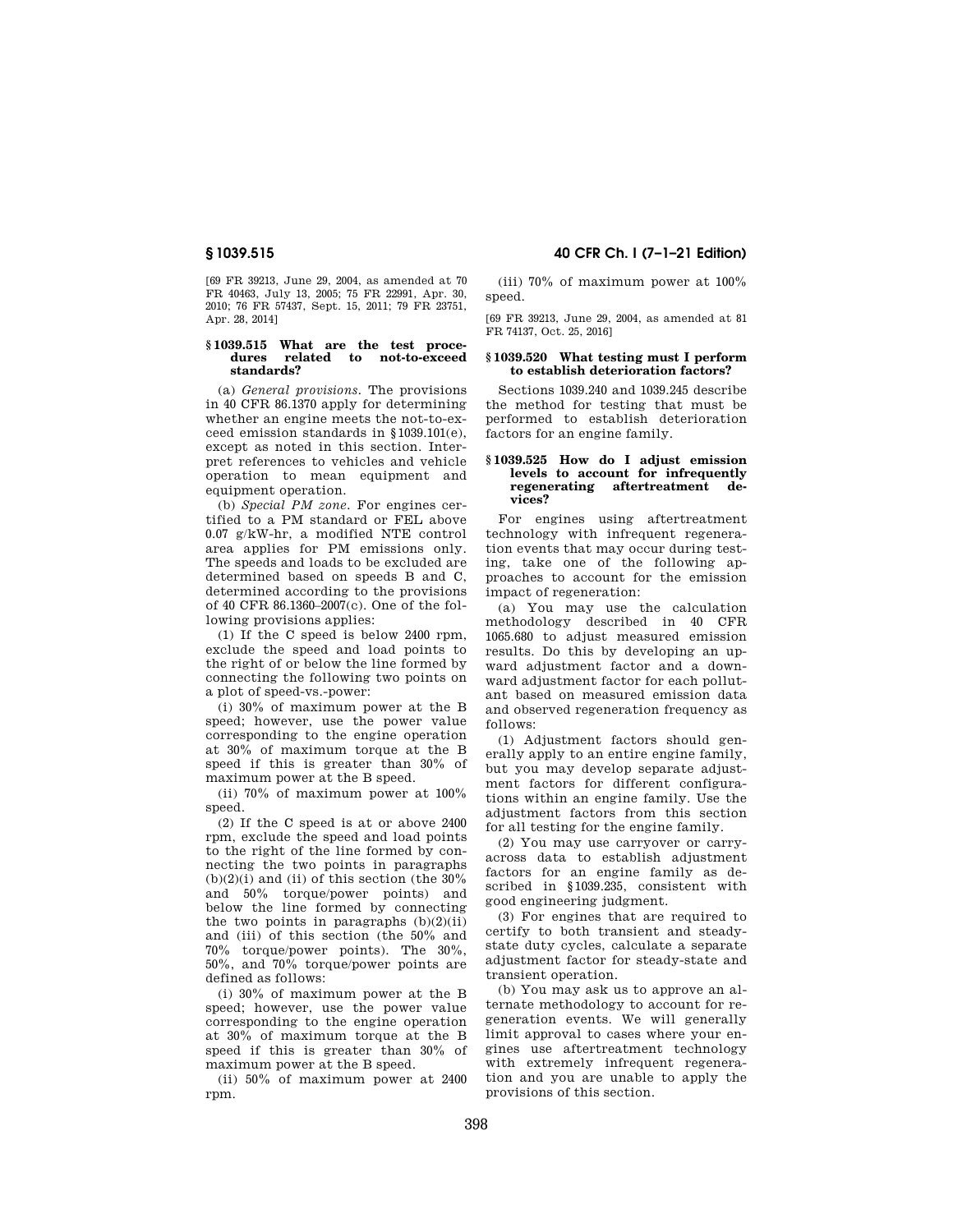(c) You may choose to make no adjustments to measured emission results if you determine that regeneration does not significantly affect emission levels for an engine family (or configuration) or if it is not practical to identify when regeneration occurs. If you choose not to make adjustments under paragraph (a) or (b) of this section, your engines must meet emission standards for all testing, without regard to regeneration.

[81 FR 74137, Oct. 25, 2016]

# **Subpart G—Special Compliance Provisions**

### **§ 1039.601 What compliance provisions apply?**

(a) Engine and equipment manufacturers, as well as owners, operators, and rebuilders of engines subject to the requirements of this part, and all other persons, must observe the provisions of this part, the requirements and prohibitions in 40 CFR part 1068, and the provisions of the Act.

(b) Subpart C of this part describes how to test and certify dual-fuel and flexible-fuel engines. Some multi-fuel engines may not fit either of those defined terms. For such engines, we will determine whether it is most appropriate to treat them as single-fuel engines, dual-fuel engines, or flexible-fuel engines based on the range of possible and expected fuel mixtures. For example, an engine might burn natural gas but initiate combustion with a pilot injection of diesel fuel. If the engine is designed to operate with a single fueling algorithm (*i.e.,* fueling rates are fixed at a given engine speed and load condition), we would generally treat it as a single-fuel engine, In this context, the combination of diesel fuel and natural gas would be its own fuel type. If the engine is designed to also operate on diesel fuel alone, we would generally treat it as a dual-fuel engine. If the engine is designed to operate on varying mixtures of the two fuels, we would generally treat it as a flexible-fuel engine. To the extent that requirements vary for the different fuels or fuel mixtures, we may apply the more stringent requirements.

[81 FR 74137, Oct. 25, 2016]

EFFECTIVE DATE NOTE: At 86 FR 34505, June 29, 2021, §1039.601 was amended, effective July 29, 2021.

## **§ 1039.605 What provisions apply to engines certified under the motor-vehicle program?**

(a) *General provisions.* If you are an engine manufacturer, this section allows you to introduce new nonroad engines into commerce if they are already certified to the requirements that apply to compression-ignition engines under 40 CFR parts 85 and 86 for the appropriate model year. If you comply with all the provisions of this section, we consider the certificate issued under 40 CFR part 86 for each engine to also be a valid certificate of conformity under this part 1039 for its model year, without a separate application for certification under the requirements of this part 1039. See §1039.610 for similar provisions that apply to engines certified to chassis-based standards for motor vehicles.

(b) *Equipment-manufacturer provisions.*  If you are not an engine manufacturer, you may install motor-vehicle engines certified for the appropriate model year under 40 CFR part 86 in nonroad equipment as long as you meet all the requirements and conditions specified in paragraph (d) of this section. You must also add the fuel-inlet label we specify in §1039.135(e). If you modify the motor-vehicle engine in any of the ways described in paragraph (d)(2) of this section, we will consider you a manufacturer of a new nonroad engine. Such engine modifications prevent you from using the provisions of this section.

(c) *Liability.* Engines for which you meet the requirements of this section are exempt from all the requirements and prohibitions of this part, except for those specified in this section. Engines exempted under this section must meet all the applicable requirements from 40 CFR parts 85 and 86. This applies to engine manufacturers, equipment manufacturers who use these engines, and all other persons as if these engines were used in a motor vehicle. The prohibited acts of 40 CFR  $1068.101(a)(1)$ apply to these new engines and equipment; however, we consider the certificate issued under 40 CFR part 86 for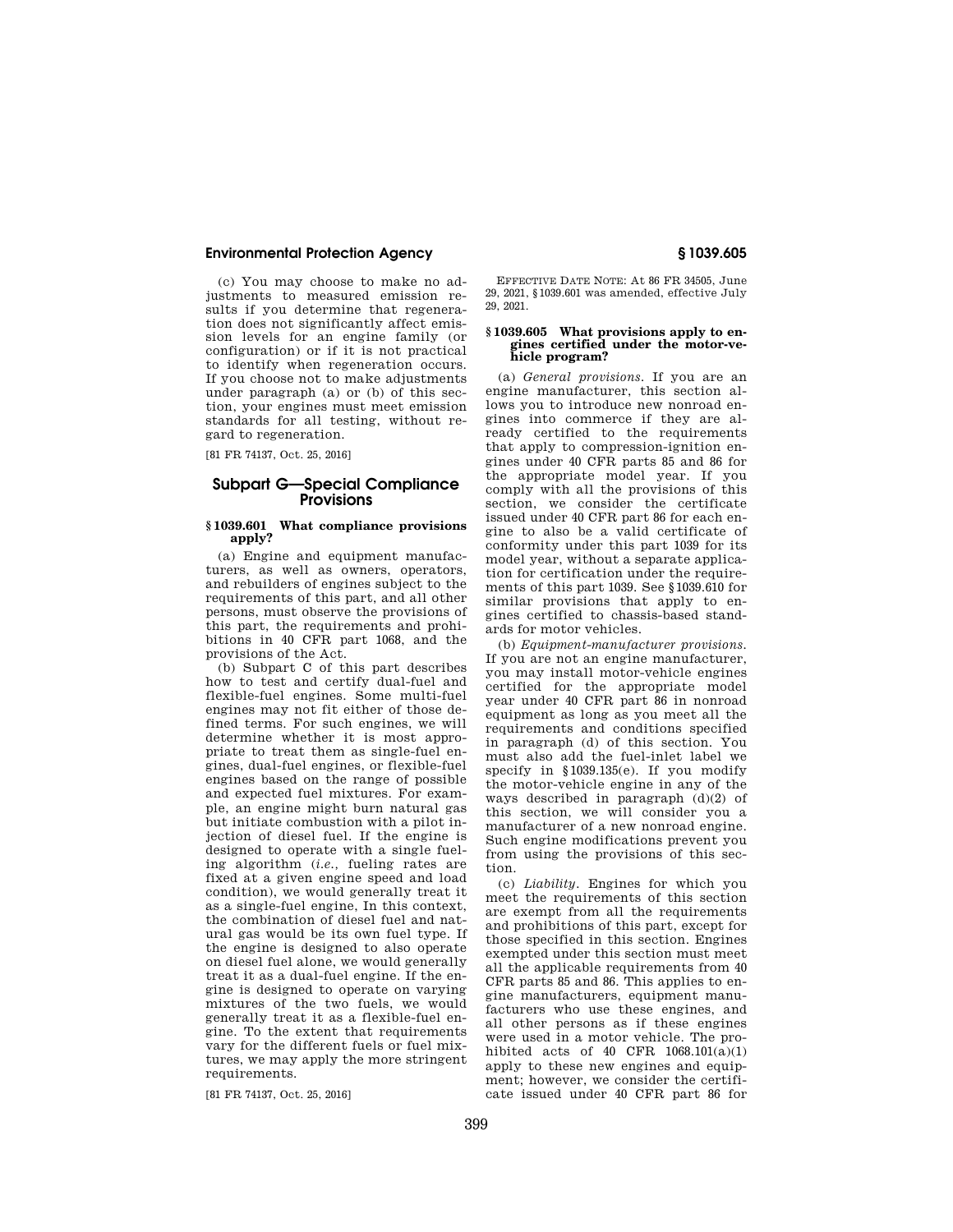each engine to also be a valid certificate of conformity under this part 1039 for its model year. If we make a determination that these engines do not conform to the regulations during their useful life, we may require you to recall them under 40 CFR part 86 or 40 CFR 1068.505.

(d) *Specific requirements.* If you are an engine manufacturer or equipment manufacturer and meet all the following criteria and requirements regarding your new nonroad engine, the engine is eligible for an exemption under this section:

(1) Your engine must be covered by a valid certificate of conformity issued under 40 CFR part 86.

(2) You must not make any changes to the certified engine that could reasonably be expected to increase its exhaust emissions for any pollutant, or its evaporative emissions if it is subject to evaporative-emission standards. For example, if you make any of the following changes to one of these engines, you do not qualify for this exemption:

(i) Change any fuel system parameters from the certified configuration.

(ii) Change, remove, or fail to properly install any other component, element of design, or calibration specified in the engine manufacturer's application for certification. This includes aftertreatment devices and all related components.

(iii) Modify or design the engine cooling system so that temperatures or heat rejection rates are outside the original engine manufacturer's specified ranges.

(3) You must show that fewer than 50 percent of the engine family's total sales in the United States are used in nonroad applications. This includes engines used in any application without regard to which company manufactures the vehicle or equipment. Show this as follows:

(i) If you are the original manufacturer of the engine, base this showing on your sales information.

(ii) In all other cases, you must get the original manufacturer of the engine to confirm this based on its sales information.

**§ 1039.605 40 CFR Ch. I (7–1–21 Edition)** 

(4) You must ensure that the engine has the label we require under 40 CFR part 86.

(5) You must add a permanent supplemental label to the engine in a position where it will remain clearly visible after installation in the equipment. In the supplemental label, do the following:

(i) Include the heading: ''NONROAD ENGINE EMISSION CONTROL INFOR-MATION''.

(ii) Include your full corporate name and trademark. You may identify another company and use its trademark instead of yours if you comply with the branding provisions of 40 CFR 1068.45.

(iii) State: ''THIS ENGINE WAS ADAPTED FOR NONROAD USE WITH-OUT AFFECTING ITS EMISSION CON-TROLS. THE EMISSION–CONTROL SYSTEM DEPENDS ON THE USE OF FUEL MEETING SPECIFICATIONS THAT APPLY FOR MOTOR–VEHICLE APPLICATIONS. OPERATING THE ENGINE ON OTHER FUELS MAY BE A VIOLATION OF FEDERAL LAW.''

(iv) State the date you finished modifying the engine (month and year), if applicable.

(6) The original and supplemental labels must be readily visible after the engine is installed in the equipment or, if the equipment obscures the engine's emission control information label, the equipment manufacturer must attach duplicate labels, as described in 40 CFR 1068.105.

(7) You must make sure that nonroad equipment produced under this section will have the fueling label we specify in §1039.135(c)(9)(i).

(8) Send the Designated Compliance Officer written notification describing your plans before using the provisions of this section. In addition, by February 28 of each calendar year (or less often if we tell you), send the Designated Compliance Oficer a signed letter with all the following information:

(i) Identify your full corporate name, address, and telephone number.

(ii) List the engine or equipment models for which you used this exemption in the previous year and describe your basis for meeting the sales restrictions of paragraph (d)(3) of this section.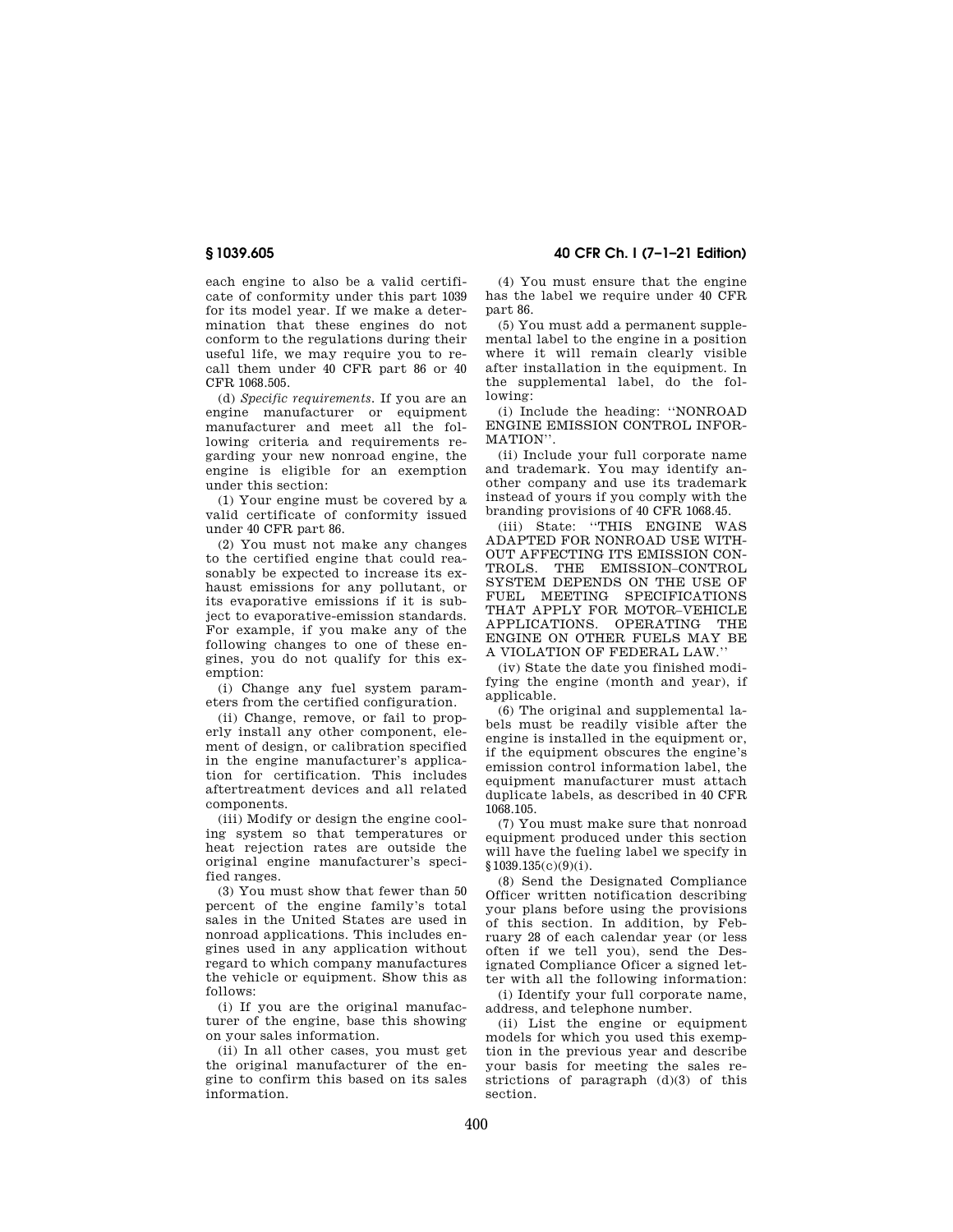(iii) State: ''We prepared each listed [engine or equipment] model for nonroad application without making any changes that could increase its certified emission levels, as described in 40 CFR 1039.605.''

(e) *Failure to comply.* If your engines do not meet the criteria listed in paragraph (d) of this section, they will be subject to the standards, requirements, and prohibitions of this part 1039 and the certificate issued under 40 CFR part 86 will not be deemed to also be a certificate issued under this part 1039. Introducing these engines into commerce without a valid exemption or certificate of conformity under this part violates the prohibitions in 40 CFR 1068.101(a)(1).

(f) *Data submission.* We may require you to send us emission test data on any applicable nonroad duty cycles.

(g) *Participation in averaging, banking and trading.* Engines adapted for nonroad use under this section may not generate or use emission credits under this part 1039. These engines may generate credits under the ABT provisions in 40 CFR part 86. These engines must use emission credits under 40 CFR part 86 if they are certified to an FEL that exceeds an applicable standard under 40 CFR part 86.

[69 FR 39213, June 29, 2004, as amended at 70 FR 40463, July 13, 2005; 72 FR 53132, Sept. 18, 2007; 75 FR 22992, Apr. 30, 2010; 81 FR 74138, Oct. 25, 2016]

### **§ 1039.610 What provisions apply to vehicles certified under the motor-vehicle program?**

(a) *General provisions.* If you are a motor-vehicle manufacturer, this section allows you to introduce new nonroad engines or equipment into commerce if the vehicle is already certified to the requirements that apply under 40 CFR parts 85 and 86 for the appropriate model year. If you comply with all of the provisions of this section, we consider the certificate issued under 40 CFR part 86 for each motor vehicle to also be a valid certificate of conformity for the engine under this part 1039 for its model year, without a separate application for certification under the requirements of this part 1039. See §1039.605 for similar provisions that apply to motor-vehicle engines produced for nonroad equipment.

(b) *Equipment-manufacturer provisions.*  If you are not a motor-vehicle manufacturer, you may produce nonroad equipment from motor vehicles under this section as long as you meet all the requirements and conditions specified in paragraph (d) of this section. You must also add the fuel-inlet label we specify in §1039.135(e). If you modify the motor vehicle or its engine in any of the ways described in paragraph  $(d)(2)$  of this section, we will consider you a manufacturer of a new nonroad engine. Such modifications prevent you from using the provisions of this section.

(c) *Liability.* Engines, vehicles, and equipment for which you meet the requirements of this section are exempt from all the requirements and prohibitions of this part, except for those specified in this section. Engines exempted under this section must meet all the applicable requirements from 40 CFR parts 85 and 86. This applies to engine manufacturers, equipment manufacturers, and all other persons as if the nonroad equipment were motor vehicles. The prohibited acts of 40 CFR  $1068.101(a)(1)$  apply to these new pieces of equipment; however, we consider the certificate issued under 40 CFR part 86 for each motor vehicle to also be a valid certificate of conformity for the engine under this part 1039 for its model year. If we make a determination that these engines, vehicles, or equipment do not conform to the regulations during their useful life, we may require you to recall them under 40 CFR part 86 or 40 CFR 1068.505.

(d) *Specific requirements.* If you are a motor-vehicle manufacturer and meet all the following criteria and requirements regarding your new nonroad equipment and its engine, the engine is eligible for an exemption under this section:

(1) Your equipment must be covered by a valid certificate of conformity as a motor vehicle issued under 40 CFR part 86.

(2) You must not make any changes to the certified vehicle that we could reasonably expect to increase its exhaust emissions for any pollutant, or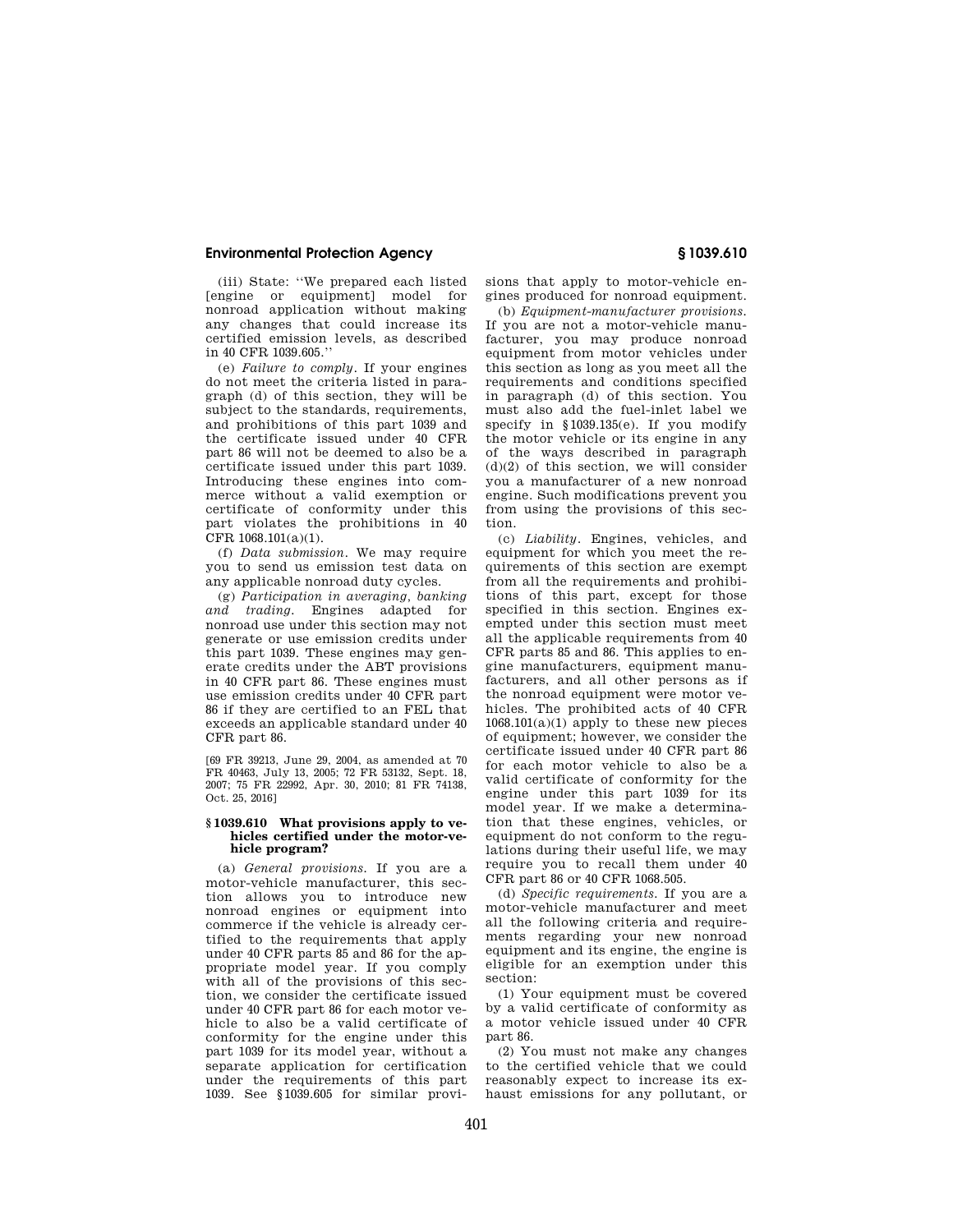its evaporative emissions if it is subject to evaporative-emission standards. For example, if you make any of the following changes, you do not qualify for this exemption:

(i) Change any fuel system parameters from the certified configuration.

(ii) Change, remove, or fail to properly install any other component, element of design, or calibration specified in the vehicle manufacturer's application for certification. This includes aftertreatment devices and all related components.

(iii) Modify or design the engine cooling system so that temperatures or heat rejection rates are outside the original vehicle manufacturer's specified ranges.

(iv) Add more than 500 pounds to the curb weight of the originally certified motor vehicle.

(3) You must show that fewer than 50 percent of the engine family's total sales in the United States are used in nonroad applications. This includes any type of vehicle, without regard to which company completes the manufacturing of the nonroad equipment. Show this as follows:

(i) If you are the original manufacturer of the vehicle, base this showing on your sales information.

(ii) In all other cases, you must get the original manufacturer of the vehicle to confirm this based on their sales information.

(4) The equipment must have the vehicle emission control information and fuel labels we require under 40 CFR 86.007–35.

(5) You must add a permanent supplemental label to the equipment in a position where it will remain clearly visible. In the supplemental label, do the following:

(i) Include the heading: ''NONROAD ENGINE EMISSION CONTROL INFOR-MATION''.

(ii) Include your full corporate name and trademark. You may identify another company and use its trademark instead of yours if you comply with the branding provisions of 40 CFR 1068.45.

(iii) State: ''THIS VEHICLE WAS ADAPTED FOR NONROAD USE WITH-OUT AFFECTING ITS EMISSION CON-TROLS. THE EMISSION-CONTROL SYSTEM DEPENDS ON THE USE OF

**§ 1039.610 40 CFR Ch. I (7–1–21 Edition)** 

FUEL MEETING SPECIFICATIONS THAT APPLY FOR MOTOR-VEHICLE APPLICATIONS. OPERATING THE ENGINE ON OTHER FUELS MAY BE A VIOLATION OF FEDERAL LAW.''.

(iv) State the date you finished modifying the vehicle (month and year), if applicable.

(6) The original and supplemental labels must be readily visible in the fully assembled equipment.

(7) Send the Designated Compliance Officer written notification describing your plans before using the provisions of this section. In addition, by February 28 of each calendar year (or less often if we tell you), send the Designated Compliance Officer a signed letter with all the following information:

(i) Identify your full corporate name, address, and telephone number.

(ii) List the equipment models for which you used this exemption in the previous year and describe your basis for meeting the sales restrictions of paragraph (d)(3) of this section.

(iii) State: ''We prepared each listed engine or equipment model for nonroad application without making any changes that could increase its certified emission levels, as described in 40 CFR 1039.610.''

(e) *Failure to comply.* If your engines, vehicles, or equipment do not meet the criteria listed in paragraph (d) of this section, the engines will be subject to the standards, requirements, and prohibitions of this part 1039, and the certificate issued under 40 CFR part 86 will not be deemed to also be a certificate issued under this part 1039. Introducing these engines into commerce without a valid exemption or certificate of conformity under this part violates the prohibitions in 40 CFR 1068.101(a)(1).

(f) *Data submission.* We may require you to send us emission test data on any applicable nonroad duty cycles.

(g) *Participation in averaging, banking and trading.* Vehicles adapted for nonroad use under this section may not generate or use emission credits under this part 1039. These vehicles may generate credits under the ABT provisions in 40 CFR part 86. These vehicles must be included in the calculation of the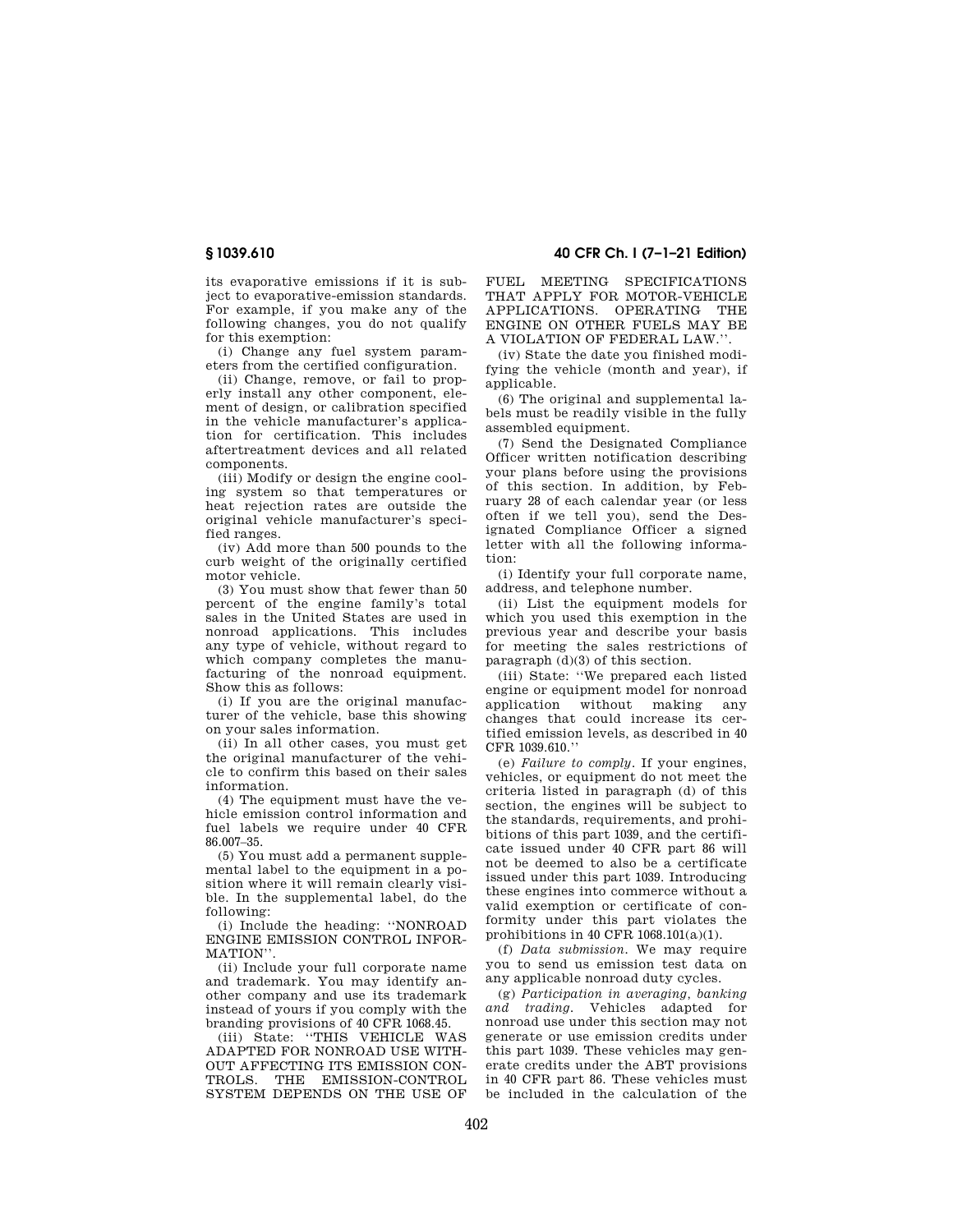applicable fleet average in 40 CFR part 86.

[69 FR 39213, June 29, 2004, as amended at 70 FR 40463, July 13, 2005; 72 FR 53132, Sept. 18, 2007; 75 FR 22992, Apr. 30, 2010; 81 FR 74138, Oct. 25, 2016]

#### **§ 1039.615 What special provisions apply to engines using noncommercial fuels?**

In §1039.115(e), we generally require that engines meet emission standards for any adjustment within the full range of any adjustable parameters. For engines that use noncommercial fuels significantly different than the specified test fuel of the same type, you may ask to use the parameter-adjustment provisions of this section instead of those in §1039.115(e). Engines certified under this section must be in a separate engine family.

(a) If we approve your request, the following provisions apply:

(1) You must certify the engine using the test fuel specified in §1039.501.

(2) You may produce the engine without limits or stops that keep the engine adjusted within the certified range.

(3) You must specify in-use adjustments different than the adjustable settings appropriate for the specified test fuel, consistent with the provisions of paragraph (b)(1) of this section.

(b) To produce engines under this section, you must do the following:

(1) Specify in-use adjustments needed so the engine's level of emission control for each regulated pollutant is equivalent to that from the certified configuration.

(2) Add the following information to the emission control information label specified in §1039.135:

(i) Include instructions describing how to adjust the engine to operate in a way that maintains the effectiveness of the emission-control system.

(ii) State: ''THIS ENGINE IS CER-TIFIED TO OPERATE IN APPLICA-<br>TIONS USING NONCOMMERCIAL TIONS USING NONCOMMERCIAL FUEL. MALADJUSTMENT OF THE ENGINE IS A VIOLATION OF FED-ERAL LAW SUBJECT TO CIVIL PEN-ALTY.''.

(3) Keep records to document the destinations and quantities of engines produced under this section.

#### **§ 1039.620 What are the provisions for exempting engines used solely for competition?**

The provisions of this section apply for new engines built on or after January 1, 2006.

(a) Equipment manufacturers may use uncertified engines if the vehicles or equipment in which they are installed will be used solely for competition.

(b) The definition of nonroad engine in 40 CFR 1068.30 excludes engines used solely for competition. These engines are not required to comply with this part 1039 or 40 CFR part 89, but 40 CFR 1068.101 prohibits the use of competition engines for noncompetition purposes.

(c) We consider a vehicle or piece of equipment to be one that will be used solely for competition if it has features that are not easily removed that would make its use other than in competition unsafe, impractical, or highly unlikely.

(d) As an engine manufacturer, your engine is exempt without our prior approval if you have a written request for an exempted engine from the equipment manufacturer showing the basis for believing that the equipment will be used solely for competition. You must permanently label engines exempted under this section to clearly indicate that they are to be used solely for competition. Failure to properly label an engine will void the exemption.

(e) We may discontinue an exemption under this section if we find that engines are not used solely for competition.

EFFECTIVE DATE NOTE: At 86 FR 34505, June 29, 2021, §1039.620 was amended, effective July 29, 2021.

#### **§ 1039.625 What requirements apply under the program for equipmentmanufacturer flexibility?**

The provisions of this section allow equipment manufacturers to produce equipment with engines that are subject to less stringent emission standards after the Tier 4 emission standards begin to apply. To be eligible to use these provisions, you must follow all the instructions in this section. *See*  40 CFR 89.102(d) and (e) for provisions that apply to equipment produced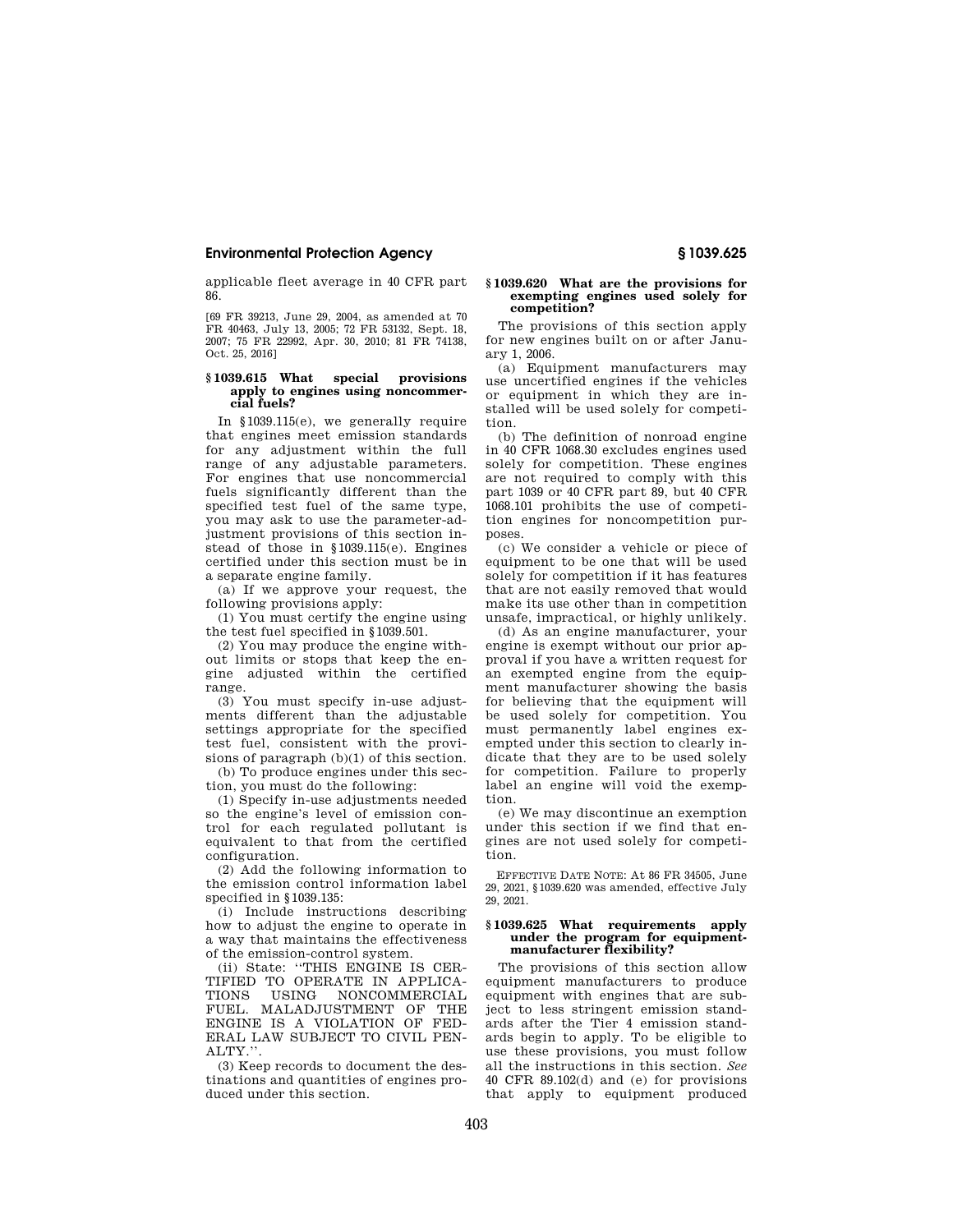while Tier 1, Tier 2, or Tier 3 standards apply. *See* §1039.626 for requirements that apply specifically to companies that manufacture equipment outside the United States and to companies that import such equipment without manufacturing it. Engines and equipment you produce under this section are exempt from the prohibitions in 40 CFR  $1068.101(a)(1)$ , subject to the provisions of this section.

(a) *General.* If you are an equipment manufacturer, you may introduce into commerce in the United States limited numbers of nonroad equipment with engines exempted under this section. You may use the exemptions in this section only if you have primary responsibility for designing and manufacturing equipment and your manufacturing procedures include installing some engines in this equipment. Consider all U.S.-directed equipment sales in showing that you meet the requirements of this section, including those from any parent or subsidiary companies and those from any other companies you license to produce equipment for you. If you produce a type of equipment that has more than one engine, count each engine separately. These provisions are available over the following periods:

(1) These provisions are available for the years shown in the following table, except as provided in paragraph  $(a)(2)$ of this section:

TABLE 1 OF § 1039.625—GENERAL AVAILABILITY OF ALLOWANCES

| Power category | Calendar years |
|----------------|----------------|
|                | 2008-2014      |
|                | 2008-2014      |
|                | 2012-2018      |
|                | 2011-2017      |
|                | 2011-2017      |

(2) If you do not use any allowances in a power category before the earliest dates shown in the following table, you may delay the start of the seven-year period for using allowances under this section as follows:

TABLE 2 OF § 1039.625—AVAILABILITY OF DELAYED ALLOWANCES

| Power category | Calendar years |
|----------------|----------------|
|                |                |
|                | 2012-2018      |

# **§ 1039.625 40 CFR Ch. I (7–1–21 Edition)**

# TABLE 2 OF § 1039.625—AVAILABILITY OF DELAYED ALLOWANCES—Continued

| Power category | Calendar years |
|----------------|----------------|
|                | 2014-2020      |
|                | 2014-2020      |
|                | 2015-2021      |

(b) *Allowances.* You may choose one of the following options for each power category to produce equipment with exempted engines under this section, except as allowed under §1039.627:

(1) *Percent-of-production allowances.*  You may produce a certain number of units with exempted engines calculated using a percentage of your total sales within a power category relative to your total U.S.-directed production volume. The sum of these percentages within a power category during the seven-year period specified in paragraph (a) of this section may not exceed 80 percent, except as allowed under paragraph (b)(2) or (m) of this section.

(2) *Small-volume allowances.* You may determine an alternate allowance for a specific number of exempted engines under this section using one of the following approaches for your U.S.-directed production volumes:

(i) You may produce up to 700 units with exempted engines within a power category during the seven-year period specified in paragraph (a) of this section, with no more than 200 units in any single year within a power category, except as provided in paragraph (m) of this section. Engines within a power category that are exempted under this section must be from a single engine family within a given year.

(ii) For engines below 130 kW, you may produce up to 525 units with exempted engines within a power category during the seven-year period specified in paragraph (a) of this section, with no more than 150 units in any single year within a power category, except as provided in paragraph (m) of this section. For engines at or above 130 kW, you may produce up to 350 units with exempted engines within a power category during the seven-year period, with no more than 100 units in any single year within a power category. Exemptions under this paragraph  $(b)(2)(ii)$  may apply to engines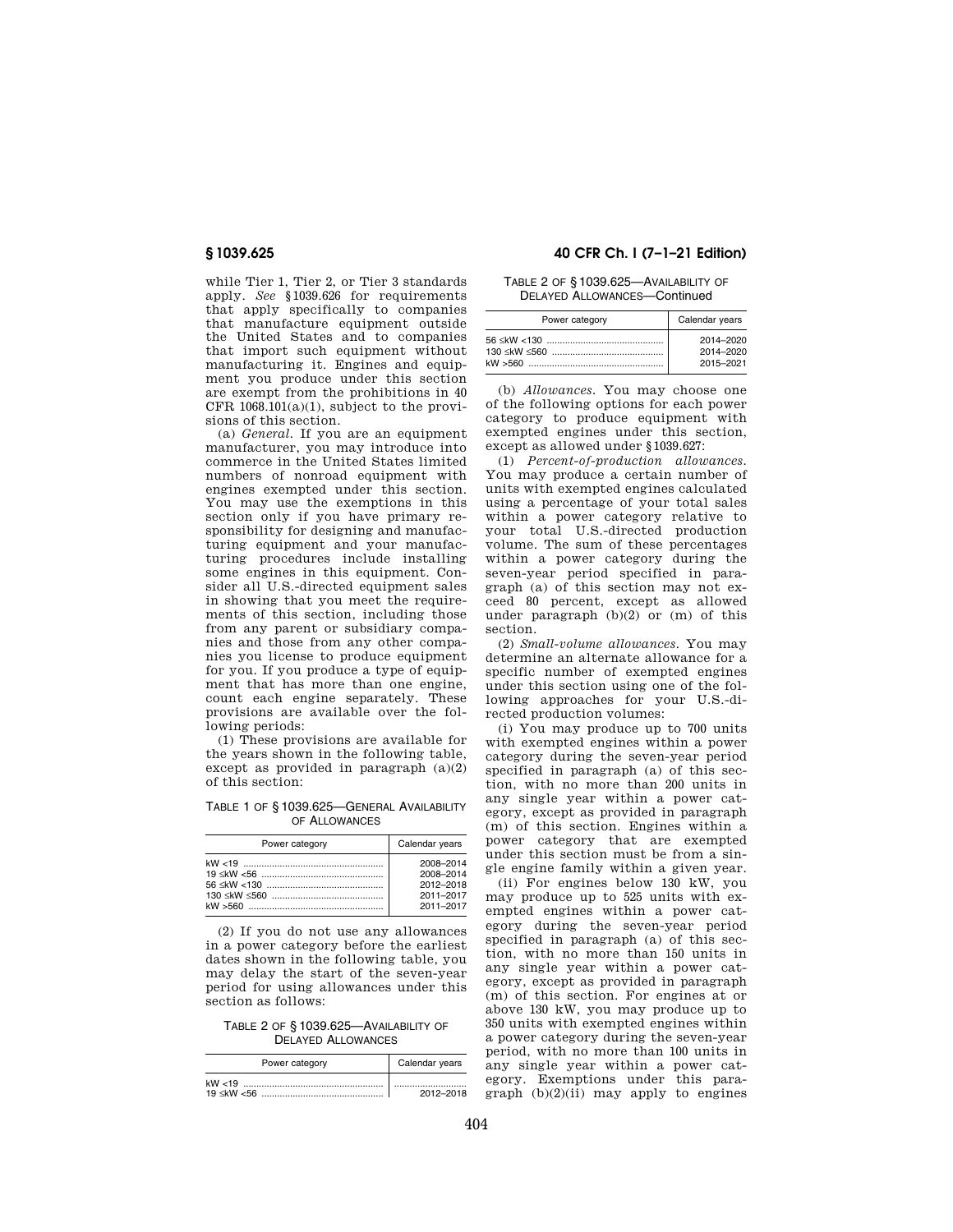from multiple engine families in a given year.

(iii) In each power category at or above 56 kW, you may apply the provisions of paragraph  $(b)(2)(i)$  of this section in the first two model years for which Tier 4 standards apply, regardless of the number of engine families you use in your equipment, provided you exceed the single engine family restriction of that paragraph primarily due to production of equipment intended specifically to travel on snow and to commonly operate at more than 9,000 feet above sea level. After the first two Tier 4 model years in a power category, you may continue to apply the provisions of paragraph (b)(2)(i) of this section, subject to the single engine family restriction.

(c) *Percentage calculation.* Calculate for each calendar year the percentage of equipment with exempted engines from your total U.S.-directed production within a power category if you need to show that you meet the percent-of-production allowances in paragraph (b)(1) of this section.

(d) *Inclusion of engines not subject to Tier 4 standards.* The following provisions apply to engines that are not subject to Tier 4 standards:

(1) If you use the provisions of 40 CFR 1068.105(a) to use up your inventories of engines not certified to new emission standards, do not include these units in your count of equipment with exempted engines under paragraph (b) of this section. However, you may include these units in your count of total equipment you produce for the given year for the percentage calculation in paragraph  $(b)(1)$  of this section.

(2) If you install engines that are exempted from the Tier 4 standards for any reason, other than for equipmentmanufacturer allowances under this section, do not include these units in your count of exempted engines under paragraph (b) of this section. However, you may include these units in your count of total equipment you produce for the given year for the percentage calculation in paragraph (b)(1) of this section. For example, if we grant a hardship exemption for the engine manufacturer, you may count these as compliant engines under this section. This paragraph  $(d)(2)$  applies only if the

engine has a permanent label describing why it is exempted from the Tier 4 standards.

(3) Do not include equipment using model year 2008 or 2009 engines certified under the provisions of §1039.101(c) in your count of equipment using exempted engines. However, you may include these units in your count of total equipment you produce for the given year for the percentage calculation in paragraph (b)(1) of this section.

(4) You may start using the allowances under this section for engines that are not yet subject to Tier 4 standards, as long as the seven-year period for using allowances under the Tier 2 or Tier 3 program has expired (see 40 CFR 89.102(d)). Table 3 of this section shows the years for which this applies. To use these early allowances, you must use engines that meet the emission standards described in paragraph (e) of this section. You must also count these units or calculate these percentages as described in paragraph (c) of this section and apply them toward the total number or percentage of equipment with exempted engines we allow for the Tier 4 standards as described in paragraph (b) of this section. The maximum number of cumulative early allowances under this paragraph (d)(4) is 10 percent under the percentof-production allowance or 100 units under the small-volume allowance. For example, if you produce 5 percent of your equipment with engines between 130 and 560 kW that use allowances under this paragraph (d)(4) in 2009, you may use up to an additional 5 percent of your allowances in 2010. If you use allowances for 5 percent of your equipment in both 2009 and 2010, your 80 percent allowance for 2011–2017 in the 130– 560 kW power category decreases to 70 percent. Manufacturers using allowances under this paragraph (d)(4) must comply with the notification and reporting requirements specified in paragraph (g) of this section.

TABLE 3 OF § 1039.625—YEARS FOR EARLY ALLOWANCES

| Maximum engine power | Calendar years |
|----------------------|----------------|
|                      | 2007           |
|                      | 2006-2011      |
|                      | 2011           |
|                      | 2011           |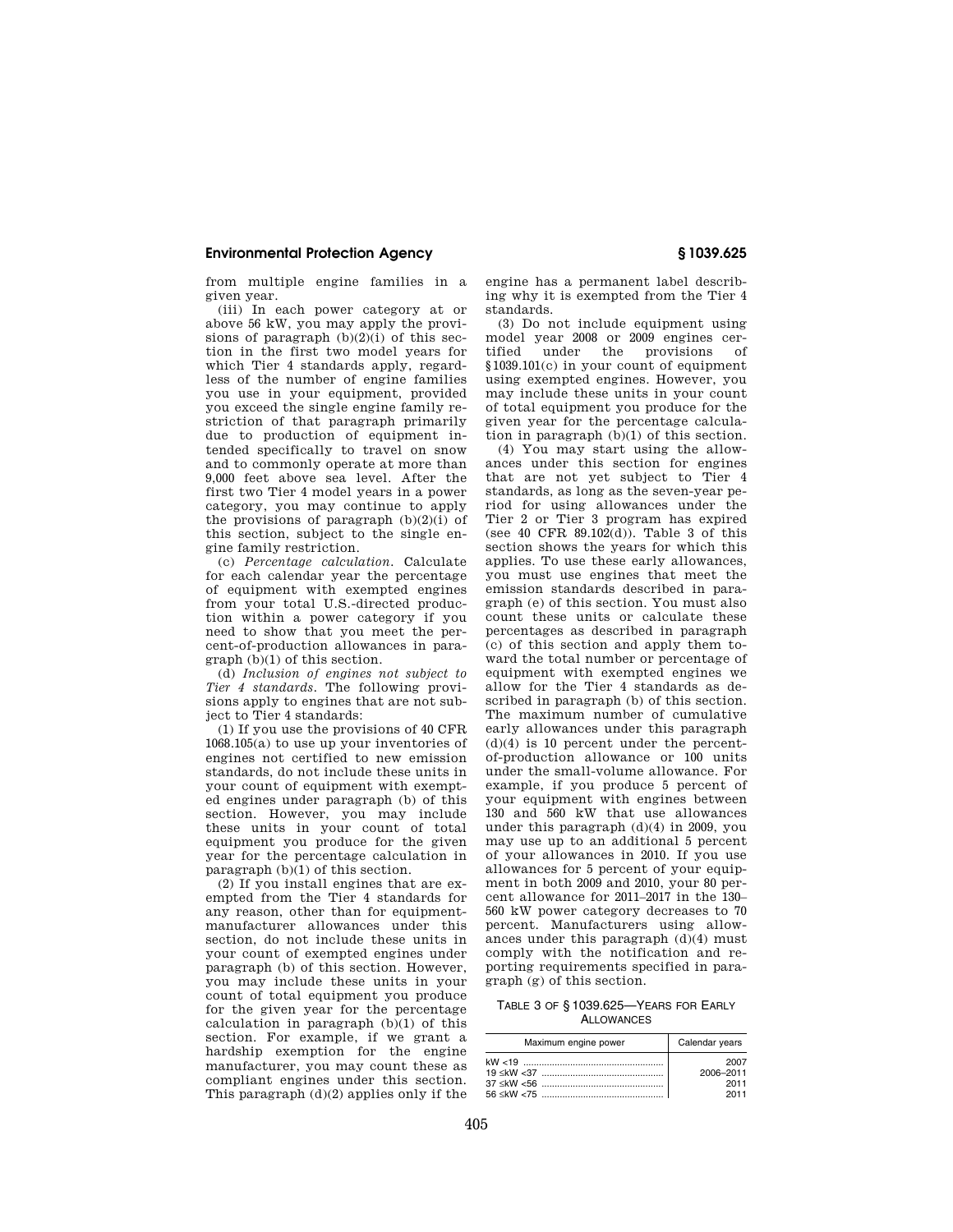TABLE 3 OF § 1039.625—YEARS FOR EARLY ALLOWANCES—Continued

| Maximum engine power | Calendar years                              |
|----------------------|---------------------------------------------|
|                      | 2010-2011<br>2010<br>2008-2010<br>2009-2010 |

(e) *Standards.* If you produce equipment with exempted engines under this section, the engines must meet emission standards specified in this paragraph (e), or more stringent standards. Note that we consider engines to be meeting emission standards even if they are certified with a family emission limit that is higher than the emission standard that would otherwise a<sub>pply</sub>.

(1) If you are using the provisions of paragraph (d)(4) of this section, engines must meet the applicable Tier 1 or Tier 2 emission standards described in 40 CFR 89.112.

(2) If you are using the provisions of paragraph  $(a)(2)$  of this section, engines must be identical in all material respects to engines certified under this part 1039 as follows:

| Engines in the following<br>power category. | Must meet all standards and<br>requirements that applied in<br>the following model year. |
|---------------------------------------------|------------------------------------------------------------------------------------------|
| (i) $19 \leq kW < 56$                       | 2008 (Option 1, where appli-<br>cable).                                                  |
|                                             | 2012 (Phase-out).                                                                        |
| (iii) 130 ≤kW ≤560                          | 2011 (Phase-out).                                                                        |
| (iv) kW >560                                | 2011.                                                                                    |

(3) In all other cases, engines at or above 56 kW and at or below 560 kW must meet the appropriate Tier 3 standards described in 40 CFR 89.112. Engines below 56 kW and engines above 560 kW must meet the appropriate Tier 2 standards described in 40 CFR 89.112.

(f) *Equipment labeling.* You must add a permanent label, written legibly in English, to the engine or another readily visible part of each piece of equipment you produce with exempted engines under this section. This label, which supplements the engine manufacturer's emission control information label, must include at least the following items:

(1) The label heading ''EMISSION CONTROL INFORMATION''.

(2) Your corporate name and trademark.

# **§ 1039.625 40 CFR Ch. I (7–1–21 Edition)**

(3) The calendar year in which the equipment is manufactured.

(4) An e-mail address and phone number to contact for further information, or a Web site that includes this contact information.

(5) The following statement:

THIS EQUIPMENT [or identify the type of equipment] HAS AN ENGINE THAT MEETS U.S. EPA EMISSION STANDARDS UNDER 40 CFR 1039.625.

(g) *Notification and reporting.* You must notify us of your intent to use the provisions of this section and send us an annual report to verify that you are not exceeding the allowances, as follows:

(1) Before you use the provisions of this section, send the Designated Compliance Officer a written notice of your intent, including:

(i) Your company's name and address, and your parent company's name and address, if applicable.

(ii) The name, phone number and email address of a person to contact for more information.

(iii) The calendar years in which you expect to use the exemption provisions of this section.

(iv) The name and address of each company you expect to produce engines for the equipment you manufacture under this section.

(v) Your best estimate of the number of units in each power category you will produce under this section and whether you intend to comply under paragraph  $(b)(1)$  or  $(b)(2)$  of this section.

(vi) The number of units in each power category you have sold in previous calendar years under 40 CFR 89.102(d).

(2) For each year that you use the provisions of this section, send the Designated Compliance Officer a written report by March 31 of the following year. Identify the following things in your report:

(i) The total count of units you sold in the preceding year for each power category, based on actual U.S.-directed production information.

(ii) The percentages of U.S.-directed production that correspond to the number of units in each power category and the cumulative numbers and percentages of units for all the units you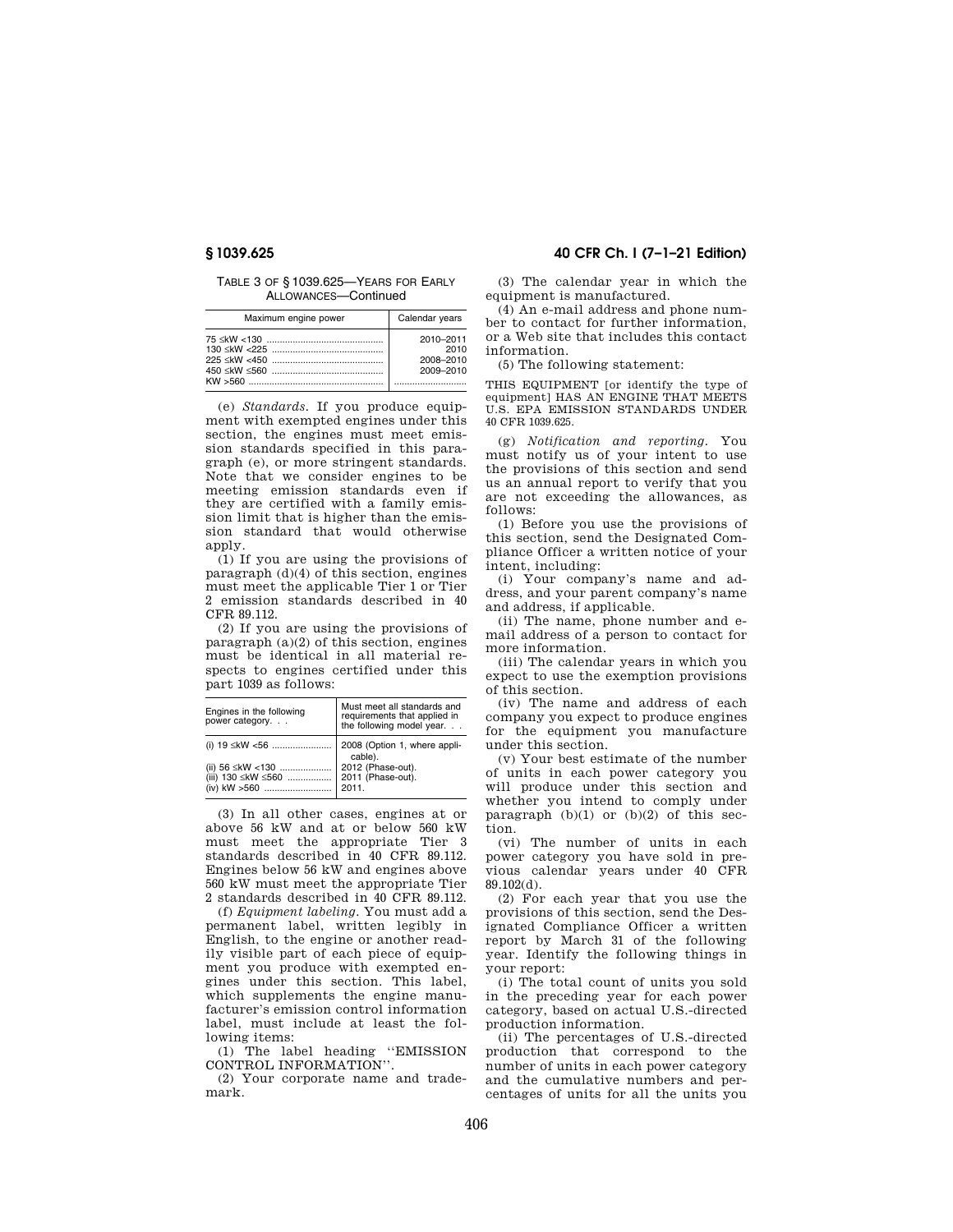have sold under this section for each power category. You may omit the percentage figures if you include in the report a statement that you will not be using the percent-of-production allowances in paragraph (b)(1) of this section.

(iii) The manufacturer of the engine installed in the equipment you produce under this section if this is different than you specified under paragraph  $(g)(1)(iv)$  of this section.

(h) *Recordkeeping.* Keep the following records of all equipment with exempted engines you produce under this section for at least five full years after the final year in which allowances are available for each power category:

(1) The model number, serial number, and the date of manufacture for each engine and piece of equipment.

(2) The maximum power of each engine.

(3) The total number or percentage of equipment with exempted engines, as described in paragraph (b) of this section and all documentation supporting your calculation.

(4) The notifications and reports we require under paragraph (g) of this section.

(i) *Enforcement.* Producing more exempted engines or equipment than we allow under this section or installing engines that do not meet the emission standards of paragraph (e) of this section violates the prohibitions in 40 CFR  $1068.101(a)(1)$ . You must give us the records we require under this section if we ask for them (*see* 40 CFR  $1068.101(a)(2)$ .

(j) *Provisions for engine manufacturers.*  As an engine manufacturer, you may produce exempted engines as needed under this section. You do not have to request this exemption for your engines, but you must have written assurance from equipment manufacturers that they need a certain number of exempted engines under this section. Send us an annual report of the engines you produce under this section, as described in §1039.250(a). Exempt engines must meet the emission standards in paragraph (e) of this section and you must meet all the requirements of 40 CFR 1068.265, except that engines produced under the provisions of paragraph  $(a)(2)$  of this section must be identical in all material respects to engines previously certified under this part 1039. If you show under 40 CFR 1068.265(c) that the engines are identical in all material respects to engines that you have previously certified to one or more FELs above the standards specified in paragraph (e) of this section, you must supply sufficient credits for these engines. Calculate these credits under subpart H of this part using the previously certified FELs and the alternate standards. You must meet the labeling requirements in 40 CFR 89.110 or §1039.135, as applicable, with the following exceptions:

(1) Add the following statement instead of the compliance statement in 40 CFR 89.110(b)(10) or §1039.135(c)(12), as applicable:

THIS ENGINE MEETS U.S. EPA EMISSION STANDARDS UNDER 40 CFR 1039.625. SELLING OR INSTALL-ING THIS ENGINE FOR ANY PUR-POSE OTHER THAN FOR THE EQUIP-MENT FLEXIBILITY PROVISIONS OF 40 CFR 1039.625 MAY BE A VIOLATION OF FEDERAL LAW SUBJECT TO CIVIL PENALTY.

(2) You may omit the family emission limits if they are below the emission standards.

(k) *Other exemptions. See* 40 CFR 1068.255 for exemptions based on hardship for equipment manufacturers and secondary engine manufacturers.

(l) [Reserved]

(m) *Additional exemptions for technical or engineering hardship.* You may request additional engine allowances under paragraph (b) of this section; however, you may use these extra allowances only for those equipment models for which you, or an affiliated company, do not also produce the engine. Additional allowances under this paragraph (m) must be used within the specified seven-year period. After considering the circumstances, we may permit you to introduce into U.S. commerce equipment with such engines that do not comply with Tier 4 emission standards, as follows:

(1) We may approve additional exemptions if extreme and unusual circumstances that are clearly outside your control and that could not have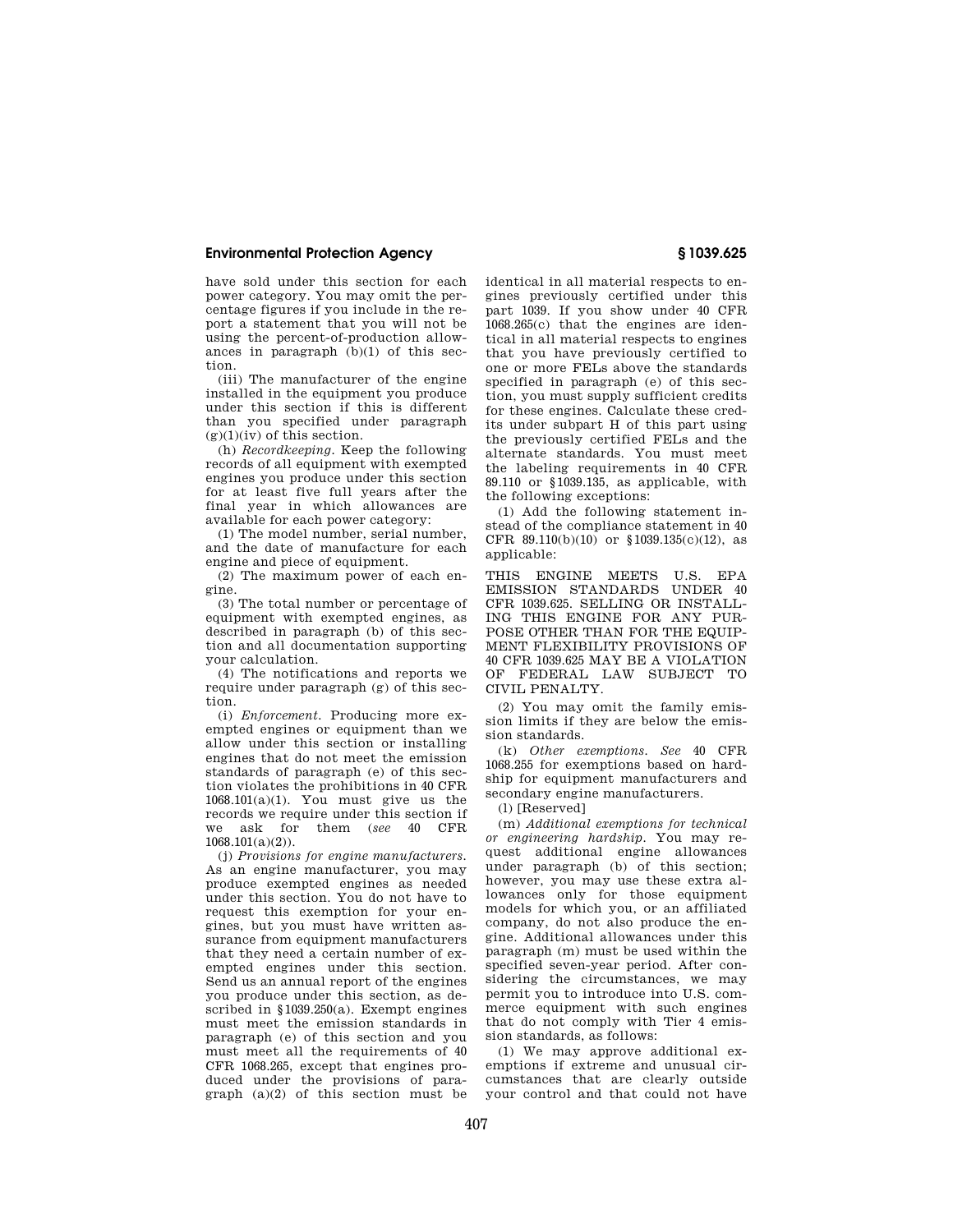been avoided with reasonable discretion have resulted in technical or engineering problems that prevent you from meeting the requirements of this part. You must show that you exercised prudent planning and have taken all reasonable steps to minimize the scope of your request for additional allowances.

(2) To apply for exemptions under this paragraph (m), send the Designated Compliance Officer a written request as soon as possible before you are in violation. In your request, include the following information:

(i) Describe your process for designing equipment.

(ii) Describe how you normally work cooperatively or concurrently with your engine supplier to design products.

(iii) Describe the engineering or technical problems causing you to request the exemption and explain why you have not been able to solve them. Describe the extreme and unusual circumstances that led to these problems and explain how they were unavoidable.

(iv) Describe any information or products you received from your engine supplier related to equipment design such as written specifications, performance data, or prototype engines—and when you received it.

(v) Compare the design processes of the equipment model for which you need additional exemptions and that for other models for which you do not need additional exemptions. Explain the technical differences that justify your request.

(vi) Describe your efforts to find and use other compliant engines, or otherwise explain why none is available.

(vii) Describe the steps you have taken to minimize the scope of your request.

(viii) Include other relevant information. You must give us other relevant information if we ask for it.

(ix) Estimate the increased percent of production you need for each equipment model covered by your request, as described in paragraph (m)(3) of this section. Estimate the increased number of allowances you need for each equipment model covered by your request, as described in paragraph (m)(4) of this section.

(3) We may approve your request to increase the allowances under paragraph (b)(1) of this section, subject to the following limitations:

(i) You must use up the allowances under paragraph (b)(1) of this section before using any additional allowances under this paragraph (m).

(ii) The additional allowances under this paragraph (m)(3) may not exceed 200 percent for each power category.

(iii) You may use these additional allowances only for the specific equipment models covered by your request.

(4) We may approve your request to increase the small-volume allowances under paragraph (b)(2) of this section, subject to the following limitations:

(i) You are eligible for additional allowances under this paragraph (m)(4) only if you do not use the provisions of paragraph (m)(3) of this section to obtain additional allowances within a given power category.

(ii) You must use up the allowances under paragraph  $(b)(2)$  of this section before using any additional allowances under this paragraph (m).

(iii) The additional allowances under this paragraph (m)(4) may not exceed 2,000 units.

(iv) We may approve additional allowances in the form of waiving the annual limits specified in paragraph (b)(2) of this section instead of or in addition to increasing the total number of allowances under this paragraph (m)(4).

(v) If we increase the total number of allowances, you may use these allowances only for the specific equipment models covered by your request.

[69 FR 39213, June 29, 2004, as amended at 70 FR 40464, July 13, 2005; 72 FR 53133, Sept. 18, 2007; 73 FR 59191, Oct. 8, 2008; 75 FR 68461, Nov. 8, 2010; 78 FR 49966, Aug. 16, 2013; 79 FR 7084, Feb. 6, 2014]

EFFECTIVE DATE NOTE: At 86 FR 34505, June 29, 2021, §1039.325 was amended, effective July 29, 2021.

#### **§ 1039.626 What special provisions apply to equipment imported under the equipment-manufacturer flexibility program?**

This section describes requirements that apply to equipment manufacturers using the provisions of §1039.625 for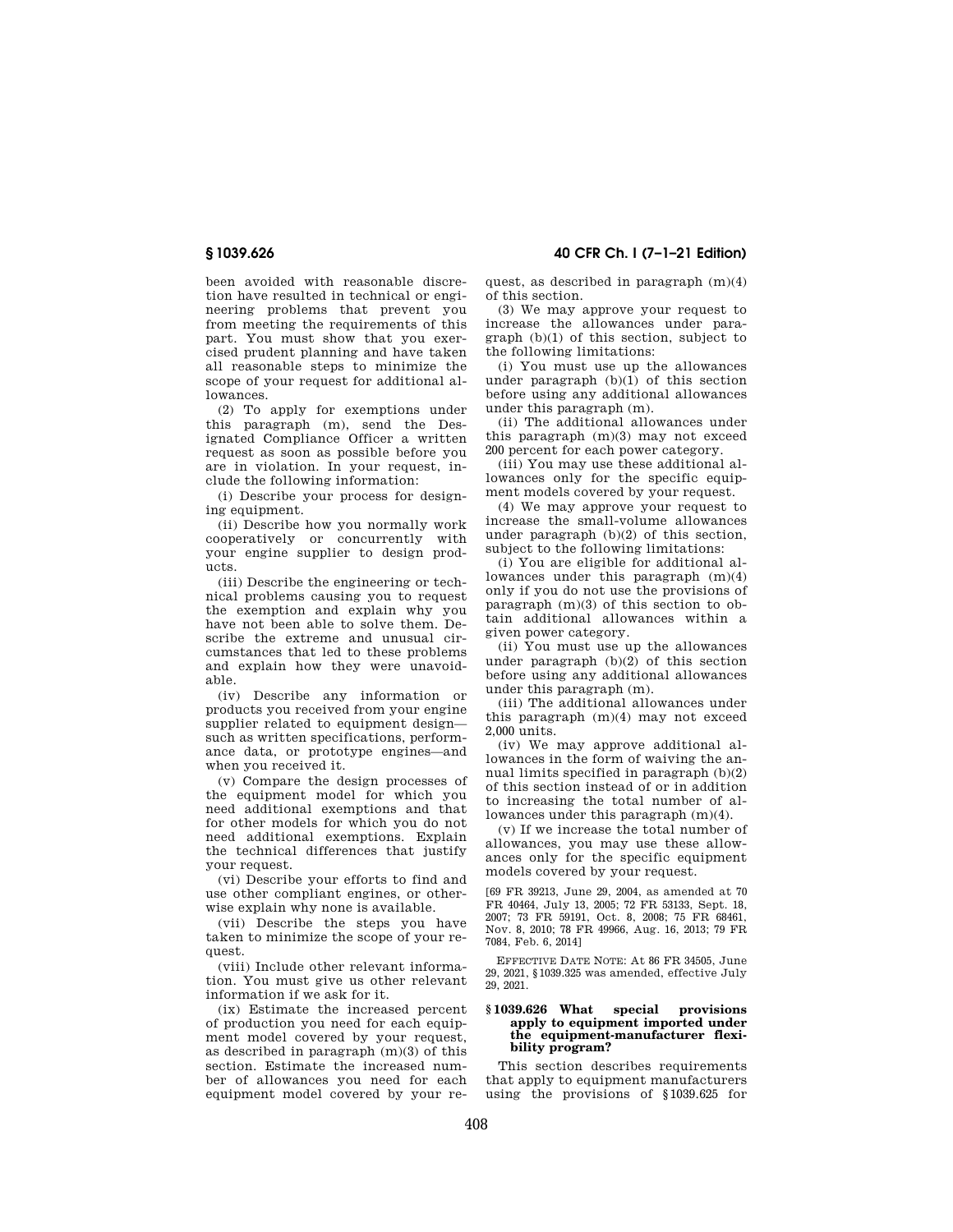equipment produced outside the United States. Note that §1039.625 limits these provisions to equipment manufacturers that install some engines and have primary responsibility for designing and manufacturing equipment. Companies that import equipment into the United States without meeting these criteria are not eligible for these allowances. Such importers may import equipment with exempted engines only as described in paragraph (b) of this section.

(a) As a foreign equipment manufacturer, you or someone else may import equipment with exempted engines under this section if you comply with the provisions in §1039.625 and commit to the following:

(1) Give any EPA inspector or auditor complete and immediate access to inspect and audit, as follows:

(i) Inspections and audits may be announced or unannounced.

(ii) Inspections and audits may be by EPA employees or EPA contractors.

(iii) You must provide access to any location where—

(A) Any nonroad engine, equipment, or vehicle is produced or stored.

(B) Documents related to manufacturer operations are kept.

(C) Equipment, engines, or vehicles are tested or stored for testing.

(iv) You must provide any documents requested by an EPA inspector or auditor that are related to matters covered by the inspections or audit.

(v) EPA inspections and audits may include review and copying of any documents related to demonstrating compliance with the exemptions in §1039.625.

(vi) EPA inspections and audits may include inspection and evaluation of complete or incomplete equipment, engines, or vehicles, and interviewing employees.

(vii) You must make any of your employees available for interview by the EPA inspector or auditor, on request, within a reasonable time period.

(viii) You must provide English language translations of any documents to an EPA inspector or auditor, on request, within 10 working days.

(ix) You must provide English-language interpreters to accompany EPA inspectors and auditors, on request.

(2) Name an agent for service located in the United States. Service on this agent constitutes service on you or any of your officers or employees for any action by EPA or otherwise by the United States related to the requirements of this part.

(3) The forum for any civil or criminal enforcement action related to the provisions of this section for violations of the Clean Air Act or regulations promulgated thereunder shall be governed by the Clean Air Act.

(4) The substantive and procedural laws of the United States shall apply to any civil or criminal enforcement action against you or any of your officers or employees related to the provisions of this section.

(5) Provide the notification required by §1039.625(g). Include in the notice of intent in §1039.625(g)(1) a commitment to comply with the requirements and obligations of §1039.625 and this section. This commitment must be signed by the owner or president.

(6) You, your agents, officers, and employees must not seek to detain or to impose civil or criminal remedies against EPA inspectors or auditors, whether EPA employees or EPA contractors, for actions performed within the scope of EPA employment related to the provisions of this section.

(7) By submitting notification of your intent to use the provisions of §1039.625, producing and exporting for resale to the United States nonroad equipment under this section, or taking other actions to comply with the requirements of this part, you, your agents, officers, and employees, without exception, become subject to the full operation of the administrative and judicial enforcement powers and provisions of the United States as described in 28 U.S.C.  $1605(a)(2)$ , without limitation based on sovereign immunity, for conduct that violates the requirements applicable to you under this part 1039—including such conduct that violates 18 U.S.C. 1001, 42 U.S.C. 7413(c)(2), or other applicable provisions of the Clean Air Act—with respect to actions instituted against you and your agents, officers, and employees in any court or other tribunal in the United States.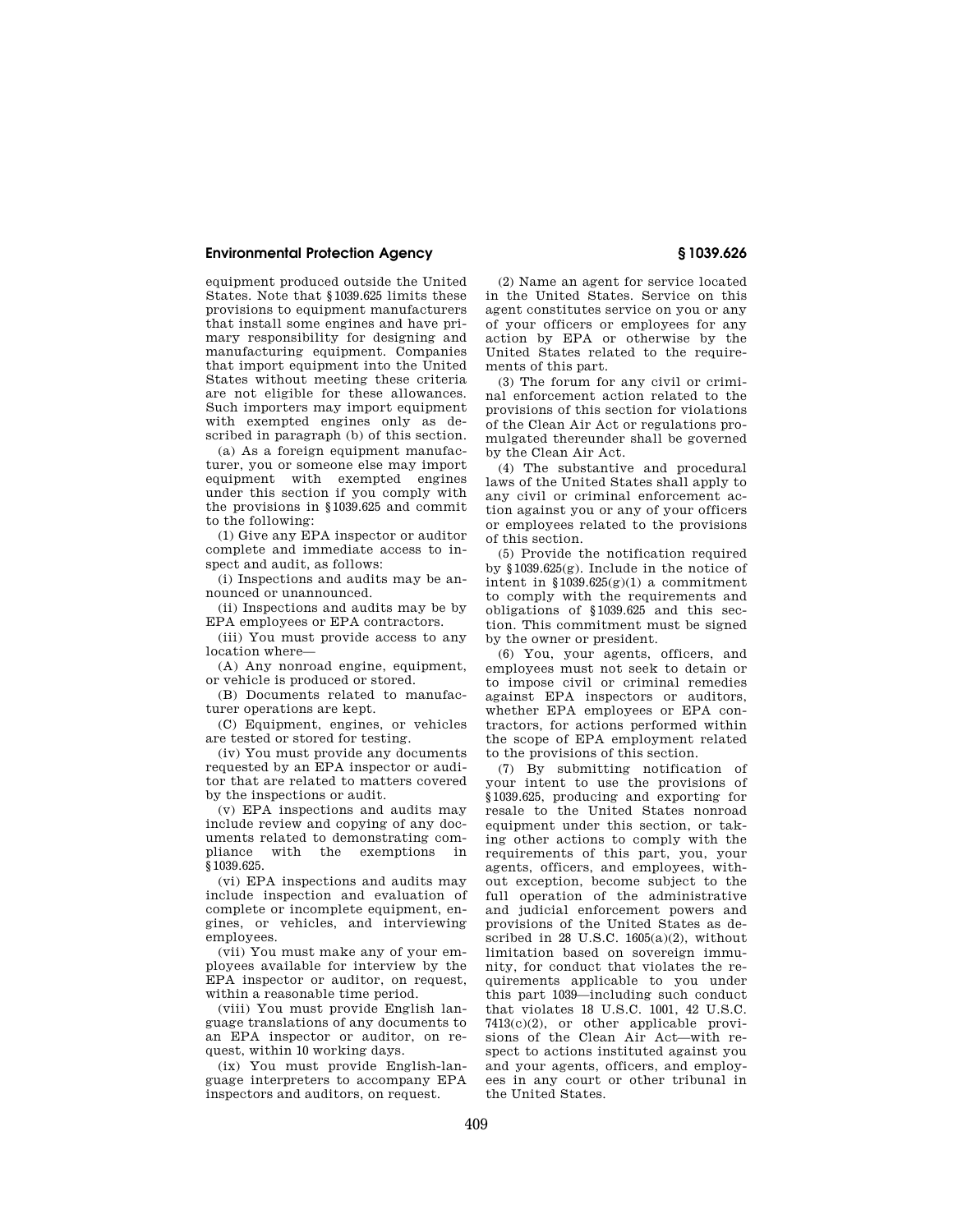(8) Any report or other document you submit to us must be in the English language, or include a complete translation in English.

(9) You must post a bond to cover any potential enforcement actions under the Clean Air Act before you or anyone else imports your equipment under this section, as follows:

(i) The value of the bond is based on the per-engine bond values shown in Table 1 of this section and on the highest number of engines in each power category you produce in any single calendar year under the provisions of §1039.625. For example, if you have projected U.S.-directed production volumes of 100 exempt engines in the 19–56 kW power category and 300 exempt engines in the 56–130 kW power category in 2013, the appropriate bond amount is \$180,000. If your estimated or actual engine imports increase beyond the level appropriate for your current bond payment, you must post additional bond to reflect the increased sales within 90 days after you change your estimate or determine the actual sales. You may not decrease your bond.

(ii) You may meet the bond requirements of this section with any of the following methods:

(A) Get a bond from a third-party surety that is cited in the U.S. Department of Treasury Circular 570, ''Companies Holding Certificates of Authority as Acceptable Sureties on Federal Bonds and as Acceptable Reinsuring Companies.'' Maintain this bond for five years after the applicable allowance period expires, or five years after you use up all the available allowances under §1039.625, whichever comes first.

(B) Get us to approve a waiver from the bonding requirement if you can show that you meet the asset thresholds described in 40 CFR 1054.690.

(iii) If you forfeit some or all of your bond in an enforcement action, you must post any appropriate bond for continuing importation within 90 days after you forfeit the bond amount.

TABLE 1 OF § 1039.626—PER-ENGINE BOND **VALUES** 

| For engines with maximum engine power<br>falling in the following ranges | The per-en-<br>gine bond<br>value is |
|--------------------------------------------------------------------------|--------------------------------------|
| kW < 19                                                                  | \$150                                |

# **§ 1039.626 40 CFR Ch. I (7–1–21 Edition)**

TABLE 1 OF § 1039.626—PER-ENGINE BOND VALUES—Continued

| For engines with maximum engine power<br>falling in the following ranges | The per-en-<br>gine bond<br>value is |
|--------------------------------------------------------------------------|--------------------------------------|
|                                                                          | 300                                  |
|                                                                          | 500                                  |
|                                                                          | 1.000                                |
|                                                                          | 3,000                                |
|                                                                          | 8.000                                |

(iv) You will forfeit the proceeds of the bond posted under this section if you need to satisfy any U.S. administrative settlement agreement, administrative final order or judicial judgment against you arising from your violation of this chapter, or violation of 18 U.S.C. 1001, 42 U.S.C. 7413(c)(2), or other applicable provisions of the Clean Air Act.

(b) The provisions of this paragraph (b) apply to importers that do not install engines into equipment and do not have primary responsibility for designing and manufacturing equipment. Such importers may import equipment with engines exempted under §1039.625 only if each engine is exempted under an allowance provided to an equipment manufacturer meeting the requirements of §1039.625 and this section. You must notify us of your intent to use the provisions of this section and send us an annual report, as follows:

(1) Before you use the provisions of this section, send the Designated Compliance Officer a written notice of your intent, including:

(i) Your company's name and address, and your parent company's name and address, if applicable.

(ii) The name and address of the companies that produce the equipment and engines you will be importing under this section.

(iii) Your best estimate of the number of units in each power category you will import under this section in the upcoming calendar year, broken down by equipment manufacturer and power category.

(iv) The number of units in each power category you have imported in previous calendar years under 40 CFR  $89.102(d)$ .

(2) For each year that you use the provisions of this section, send the Designated Compliance Officer a written report by March 31 of the following year. Include in your report the total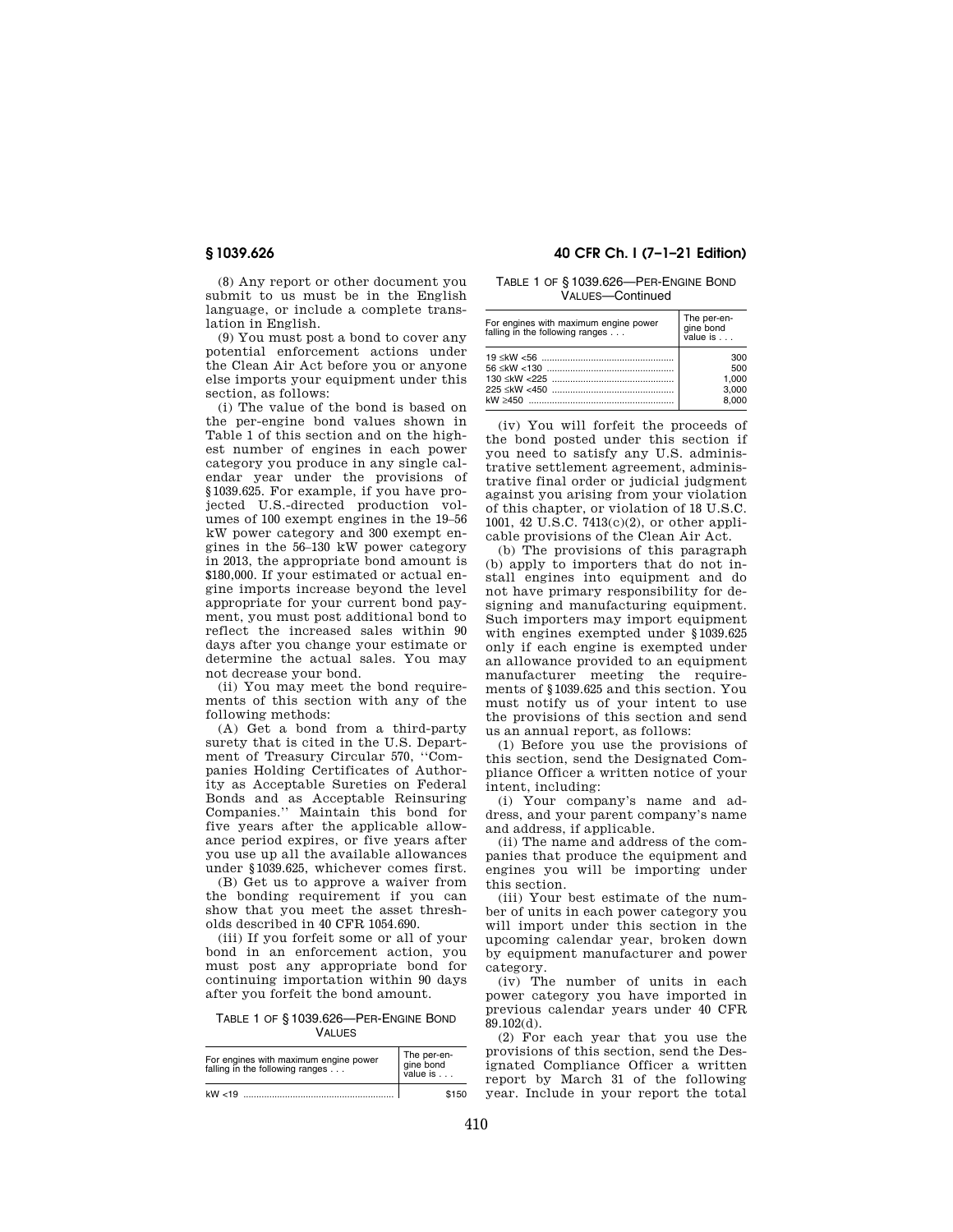number of engines you imported under this section in the preceding calendar year, broken down by engine manufacturer and by equipment manufacturer.

[69 FR 39213, June 29, 2004, as amended at 73 FR 59192, Oct. 8, 2008]

EFFECTIVE DATE NOTE: At 86 FR 34506, June 29, 2021, §1039.626 was amended, effective July 29, 2021.

#### **§ 1039.627 What are the incentives for equipment manufacturers to use cleaner engines?**

This section allows equipment manufacturers to generate additional allowances under the provisions of §1039.625 by producing equipment using engines at or above 19 kW certified to specified levels earlier than otherwise required.

(a) For early-compliant engines to generate offsets for use under this section, the following general provisions apply:

(1) The engine manufacturer must comply with the provisions of §1039.104(a)(1) for the offset-generating engines.

(2) Engines you install in your equipment after December 31 of the years specified in §1039.104(a)(1) do not generate allowances under this section, even if the engine manufacturer generated offsets for that engine under §1039.104(a).

(3) Offset-generating engines must be certified to the following standards under this part 1039:

| If the engine's max-<br>imum power is $.$ | And you install<br>$\cdots$ | Certified early to the                                                                                                                                | You may reduce the num-<br>ber of engines in the<br>same power category that<br>are required to meet the<br>$\cdots$ | In later model<br>years by $\ldots$ |
|-------------------------------------------|-----------------------------|-------------------------------------------------------------------------------------------------------------------------------------------------------|----------------------------------------------------------------------------------------------------------------------|-------------------------------------|
| (i) $kW \ge 19$                           | One engine                  | Emissions standards in §1039.101                                                                                                                      | Standards in Tables 2<br>through 7 of §1039.102<br>or in §1039.101.                                                  | One engine.                         |
| (ii) 56 ≤kW <130                          | Two engines                 | $NOx$ standards in §1039.102(e)(1),<br>and NMHC standard of 0.19 q/<br>kW-hr, a PM standard of 0.02 q/<br>kW-hr, and a CO standard of 5.0<br>g/kW-hr. | Standards in Tables 2<br>through 7 of §1039.102<br>or in §1039.101.                                                  | One engine.                         |
| (iii) 130 ≤kW <560                        | Two engines                 | $NOx$ standards in §1039.102(e)(2),<br>an NMHC standard of 0.19 q/kW-<br>hr, a PM standard of 0.02 q/kW-<br>hr, and a CO standard of 3.5 q/<br>kW-hr. | Standards in Tables 2<br>through 7 of §1039.102<br>or in §1039.101.                                                  | One engine.                         |

(b) *Using engine offsets.* (1) You may use engine offsets generated under paragraph (a) of this section to generate additional allowances under §1039.625, as follows:

(i) For each engine offset, you may increase the number of available allowances under §1039.625(b) for that power category by one engine for the years indicated.

(ii) For engines in 56–560 kW power categories, you may transfer engine offsets across power categories within this power range. Calculate the number of additional allowances by scaling the number of generated engine offsets according to the ratio of engine power for offset and allowance engines. Make this calculation for all your offset engines for which you will transfer offsets under this paragraph (b)(1)(ii), then round the result to determine the

total number of available powerweighted allowances. For example, if you generate engine offsets for 75 500 kW engines, you may generate up to 37,500 kW-engines of power-weighted allowances. You may apply this to 375 100-kW engines or any other combination that totals 37,500 kW-engines.

(2) You may decline to use the offsets. If you decline, the engine manufacturer may use the provisions of §1039.104(a)(1).

(c) *Limitation on offsets for engines above 560 kW.* For engines above 560 kW, you must track how many engines you install in generator sets and how many you install in other applications under the provisions of this section. Offsets from generator-set engines may be used only for generator-set engines.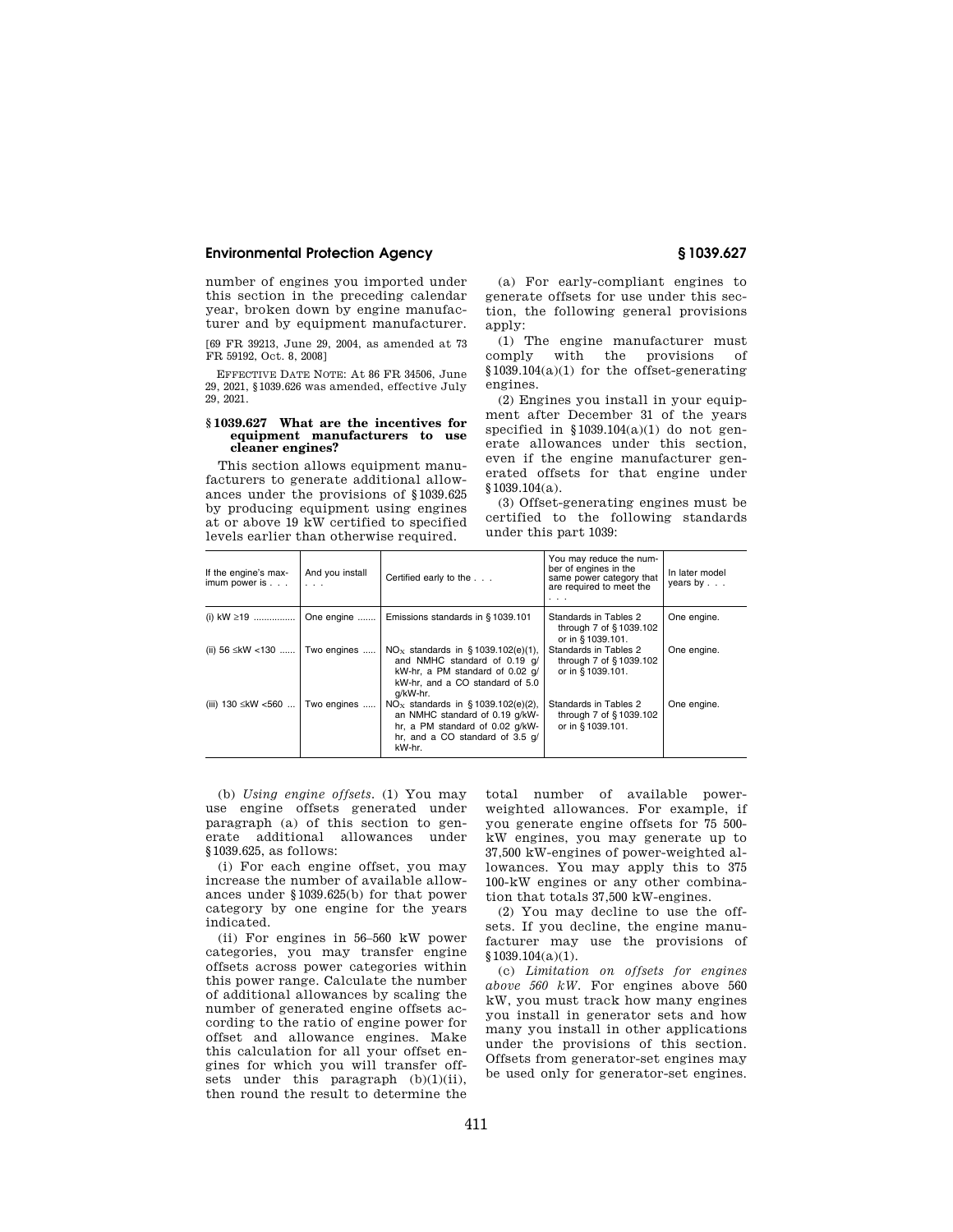Offsets from engines for other applications may be used only for other applications besides generator sets.

(d) *Reporting.* When you submit your first annual report under §1039.625(g), include the following additional information related to the engines you use to generate offsets under this section:

(1) The name of each engine family involved.

(2) The number of engines from each power category.

(3) The maximum engine power of each engine.

(4) For engines above 560 kW, whether you use engines certified to the standards for generator-set engines.

(e) *In-use fuel.* If the engine manufacturer certifies using ultra low-sulfur diesel fuel, you must take steps to ensure that the in-use engines in the family will use diesel fuel with a sulfur concentration no greater than 15 ppm. For example, selling equipment only into applications where the operator commits to a central-fueling facility with ultra low-sulfur diesel fuel throughout its lifetime would meet this requirement.

[69 FR 39213, June 29, 2004, as amended at 75 FR 22992, Apr. 30, 2010]

### **§ 1039.630 What are the economic hardship provisions for equipment manufacturers?**

If you qualify for the economic hardship provisions specified in 40 CFR 1068.255, we may approve your hardship application subject to the following additional conditions:

(a) You must show that you have used up the allowances to produce equipment with exempted engines under §1039.625.

(b) You may produce equipment under this section for up to 12 months total (or 24 months total for small-volume manufacturers).

# **§ 1039.630 40 CFR Ch. I (7–1–21 Edition)**

## **§ 1039.635 What are the hardship provisions for engine manufacturers?**

If you qualify for the hardship provisions specified in 40 CFR 1068.245, we may approve a period of delayed compliance for up to one model year total (or two model years total for small-volume manufacturers). If you qualify for the hardship provisions specified in 40 CFR 1068.250 for small-volume manufacturers, we may approve a period of delayed compliance for up to two model years total.

## **§ 1039.645 What special provisions apply to engines used for transportation refrigeration units?**

Manufacturers may choose to use the provisions of this section for engines used in transportation refrigeration units (TRUs). The operating restrictions and characteristics in paragraph (f) of this section define engines that are not used in TRUs. All provisions of this part apply for TRU engines, except as specified in this section.

(a) You may certify engines under this section with the following special provisions:

(1) The engines are not subject to the transient emission standards of subpart B of this part.

(2) The steady-state emission standards in subpart B of this part apply for emissions measured over the steadystate test cycle described in paragraph (b) of this section instead of the otherwise applicable duty cycle described in §1039.505.

(b) Measure steady-state emissions using the procedures specified in §1039.505, except for the duty cycles, as follows:

(1) The following duty cycle applies for discrete-mode testing:

TABLE 1 OF § 1039.645—DISCRETE-MODE CYCLE FOR TRU ENGINES

| Mode number | Engine speed <sup>1</sup> | Toraue<br>(percent) $2$ | Weighting<br>factors |
|-------------|---------------------------|-------------------------|----------------------|
|             |                           | 75                      | 0.25                 |
|             |                           | 50                      | 0.25                 |
|             |                           | 75                      | 0.25                 |
|             |                           | 50                      | 0.25                 |

<sup>1</sup> Speed terms are defined in 40 CFR part 1065.

<sup>2</sup>The percent torque is relative to the maximum torque at the given engine speed.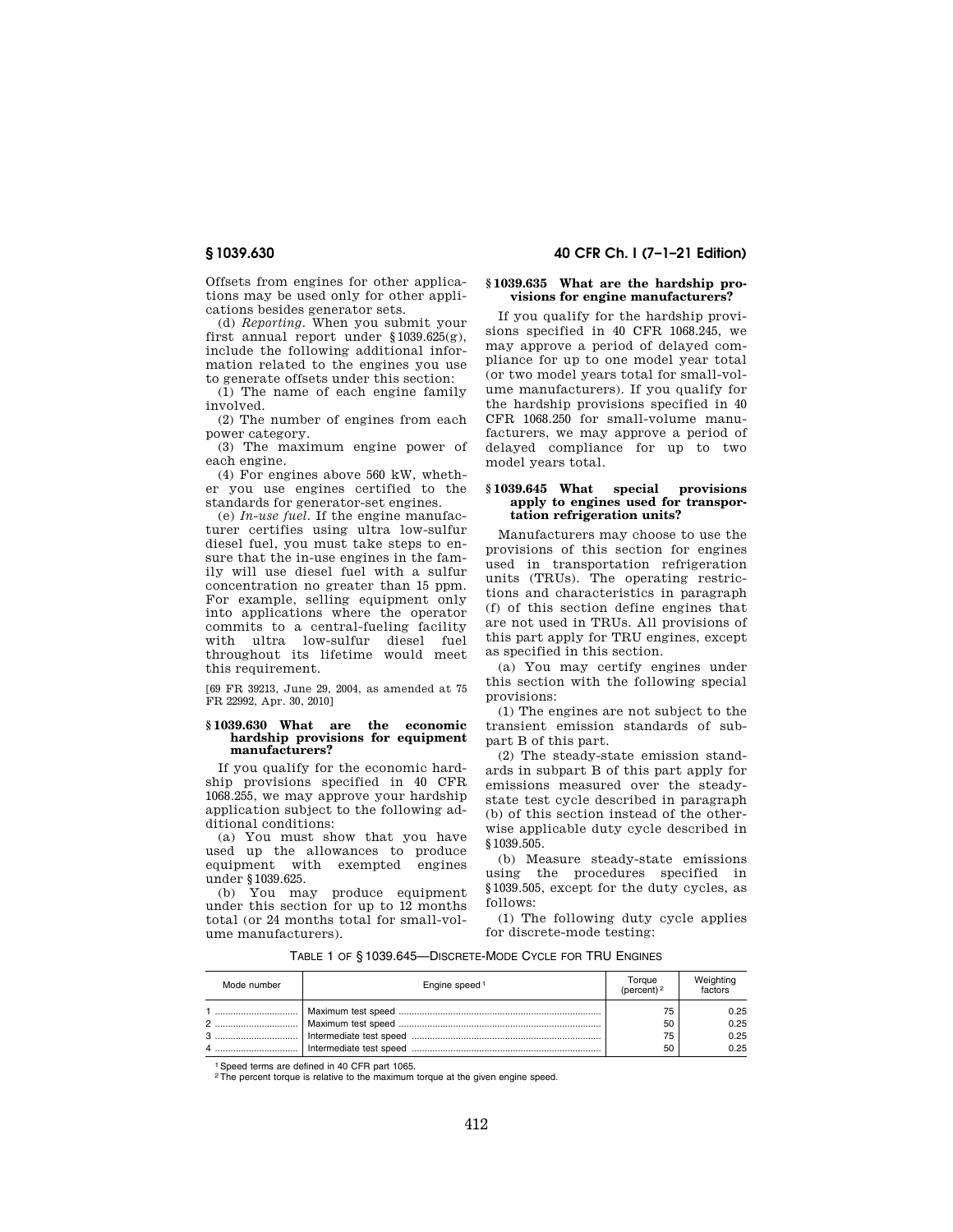(2) The following duty cycle applies for ramped-modal testing:

| TABLE 2 OF § 1039.645—RAMPED-MODAL CYCLE FOR TRU ENGINES |  |  |  |
|----------------------------------------------------------|--|--|--|
|----------------------------------------------------------|--|--|--|

| <b>RMC</b><br>mode | Time in mode<br>(seconds) | Engine speed <sup>1</sup>                                                                                                  | Torque<br>(percent) <sup>23</sup> |
|--------------------|---------------------------|----------------------------------------------------------------------------------------------------------------------------|-----------------------------------|
|                    |                           | 20   Intermediate Speed    Linear Transition.<br>20   Maximum Test Speed    Linear Transition.<br>290   Maximum Test Speed | -50.<br>50                        |

1Speed terms are defined in 40 CFR part 1065.

<sup>2</sup>The percent torque is relative to the maximum torque at the commanded engine speed.<br><sup>3</sup> Advance from one mode to the next within a 20-second transition phase. During the transition phase, command a linear pro-<br>gression

(c) Engines certified under this section must be certified in a separate engine family that contains only TRU engines.

(d) You must do the following for each engine certified under this section:

(1) State on the emission control information label: ''THIS ENGINE IS CERTIFIED TO OPERATE ONLY IN TRANSPORTATION REFRIGERATION UNITS. INSTALLING OR USING THIS ENGINE IN ANY OTHER APPLICA-TION MAY BE A VIOLATION OF FED-ERAL LAW SUBJECT TO CIVIL PEN-ALTY.''.

(2) State in the emission-related installation instructions all steps necessary to ensure that the engine will operate only in the modes covered by the test cycle described in this section.

(3) Keep records to document the destinations and quantities of engines produced under this section.

(e) All engines certified under this section must comply with NTE standards, as described in §1039.101 or §1039.102 for the applicable model year, except that the NTE standards are not limited with respect to operating speeds and loads. In your application for certification, certify that all the engines in the engine family comply with the not-to-exceed emission standards for all normal operation and use. The deficiency provisions of §1039.104(d) do not apply to these engines. This paragraph (e) applies whether or not the engine would otherwise be subject to NTE standards.

(f) An engine is not considered to be used in a TRU if any of the following is true:

(1) The engine is installed in any equipment other than refrigeration units for railcars, truck trailers, or other freight vehicles.

(2) The engine operates in any mode not covered by the test cycle described in this section, except as follows:

(i) The engine may operate briefly at idle. Note, however, that TRU engines must meet NTE emission standards under any type of operation, including idle, as described in paragraph (e) of this section.

(ii) The engine may have a minimal amount of transitional operation between two allowable modes. As an example, a thirty-second transition period would clearly not be considered minimal.

(iii) The engine as installed may experience up to a 2-percent decrease in load at a given setpoint over any 10 minute period, and up to a 15-percent decrease in load at a given setpoint over any 60-minute period.

(3) The engine is sold in a configuration that allows the engine to operate in any mode not covered by the test cycle described in this section. For example, this section does not apply to an engine sold without a governor limiting operation only to those modes covered by the test cycle described in this section.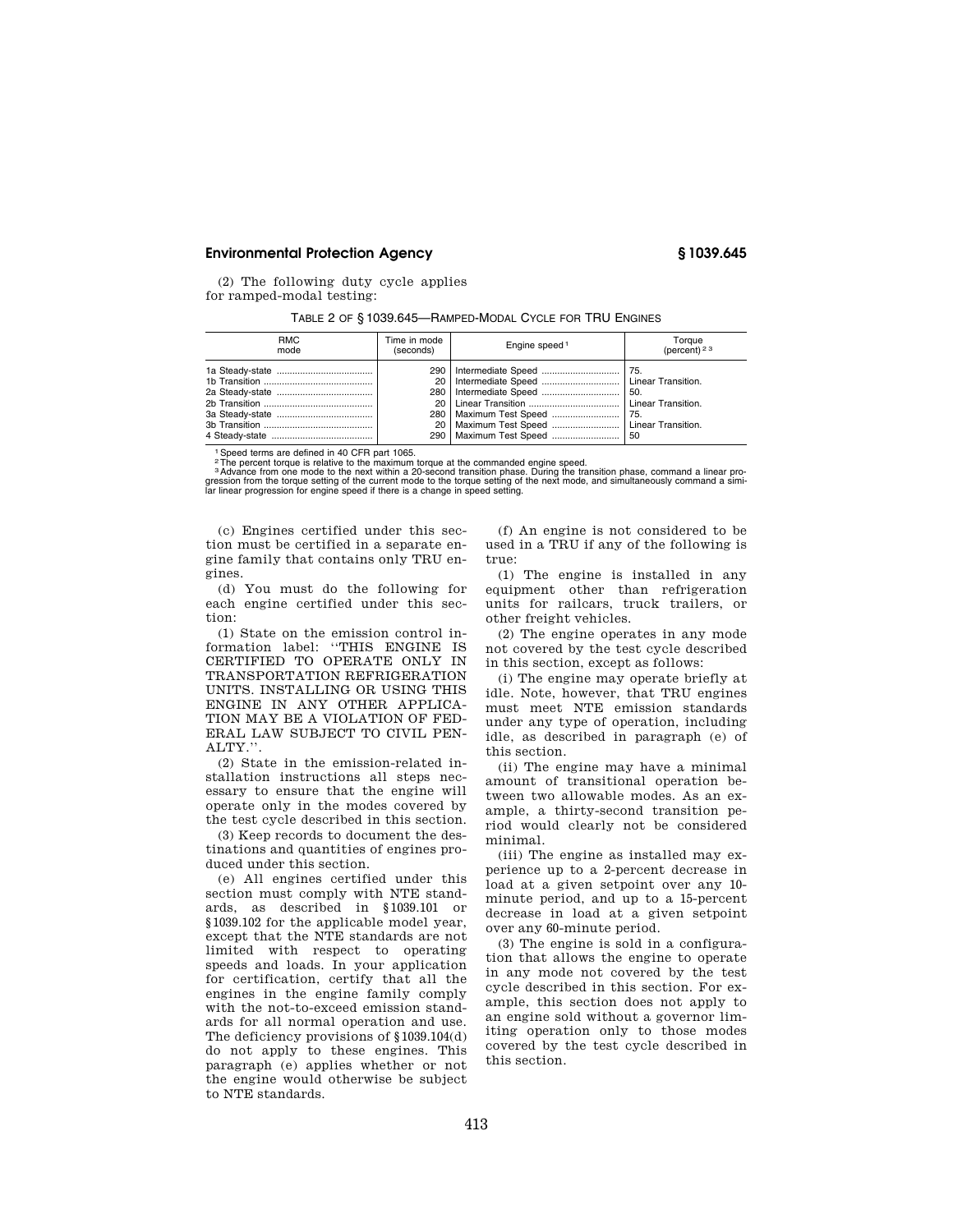(4) The engine is subject to Tier 3 or earlier standards, or phase-out Tier 4 standards.

[69 FR 39213, June 29, 2004, as amended at 73 FR 37241, June 30, 2008]

#### **§ 1039.650 [Reserved]**

### **§ 1039.655 What special provisions apply to engines sold in Guam, American Samoa, or the Commonwealth of the Northern Mariana Islands?**

(a) The prohibitions in  $$1068.101(a)(1)$ do not apply to an engine if the following conditions are met:

(1) The engine is intended for use and will be used in Guam, American Samoa, or the Commonwealth of the Northern Mariana Islands.

(2) The engine meets the latest applicable emission standards in 40 CFR 89.112.

(3) You meet all the requirements of 40 CFR 1068.265.

(b) If you introduce an engine into commerce in the United States under this section, you must meet the labeling requirements in 40 CFR 89.110, but add the following statement instead of the compliance statement in 40 CFR 89.110(b)(10):

THIS ENGINE DOES NOT COMPLY WITH U.S. EPA TIER 4 EMISSION REQUIRE-MENTS. IMPORTING THIS ENGINE INTO THE UNITED STATES OR ANY TERRI-TORY OF THE UNITED STATES EXCEPT GUAM, AMERICAN SAMOA, OR THE COM-MONWEALTH OF THE NORTHERN MAR-IANA ISLANDS MAY BE A VIOLATION OF FEDERAL LAW SUBJECT TO CIVIL PEN-ALTY.

(c) Introducing into commerce an engine exempted under this section in any state or territory of the United States other than Guam, American Samoa, or the Commonwealth of the Northern Mariana Islands, throughout its lifetime, violates the prohibitions in 40 CFR 1068.101(a)(1), unless it is exempt under a different provision.

[69 FR 39213, June 29, 2004, as amended at 70 FR 40464, July 13, 2005]

EFFECTIVE DATE NOTE: At 86 FR 34506, June 29, 2021, §1039.655 was amended, effective July 29, 2021.

# **§ 1039.650 40 CFR Ch. I (7–1–21 Edition)**

### **§ 1039.665 Special provisions for use of engines in emergency situations.**

This section specifies provisions that allow for temporarily disabling emission controls during qualified emergency situations. For purposes of this section, a qualified emergency situation is one in which the condition of an engine's emission controls poses a significant direct or indirect risk to human life. An example of a direct risk would be an emission control condition that inhibits the performance of an engine being used to rescue a person from a life-threatening situation. An example of an indirect risk would be an emission control condition that inhibits the performance of an engine being used to provide electrical power to a data center that routes ''911'' emergency response telecommunications.

(a) *Scope.* To facilitate temporarily disabling emission controls during a qualified emergency situation, manufacturers may apply for approval of auxiliary emission control devices (AECDs) under this section. Once activated, an AECD approved under this section may disable any emission controls as necessary to address a qualified emergency situation, subject to the limitations in this section. For the purposes of this section, automatically limiting engine performance to induce an operator to perform emission-related maintenance—such as refilling a DEF tank—is considered an emission control. AECDs approved under this section are not defeat devices, and their proper use during a qualified emergency situation is not prohibited under Clean Air Act section 203 (42 U.S.C. 7522). Manufacturers may apply for AECD approval at any time; however, we encourage manufacturers to obtain preliminary approval before submitting an application for certification. We may allow manufacturers to apply an approved AECD to engines and equipment that have already been placed into service.

(b) *AECD approval criteria.* We will approve an AECD where we determine that the following criteria have been met:

(1) The AECD's design must be consistent with good engineering judgment and the manufacturer must show that the AECD deactivates emission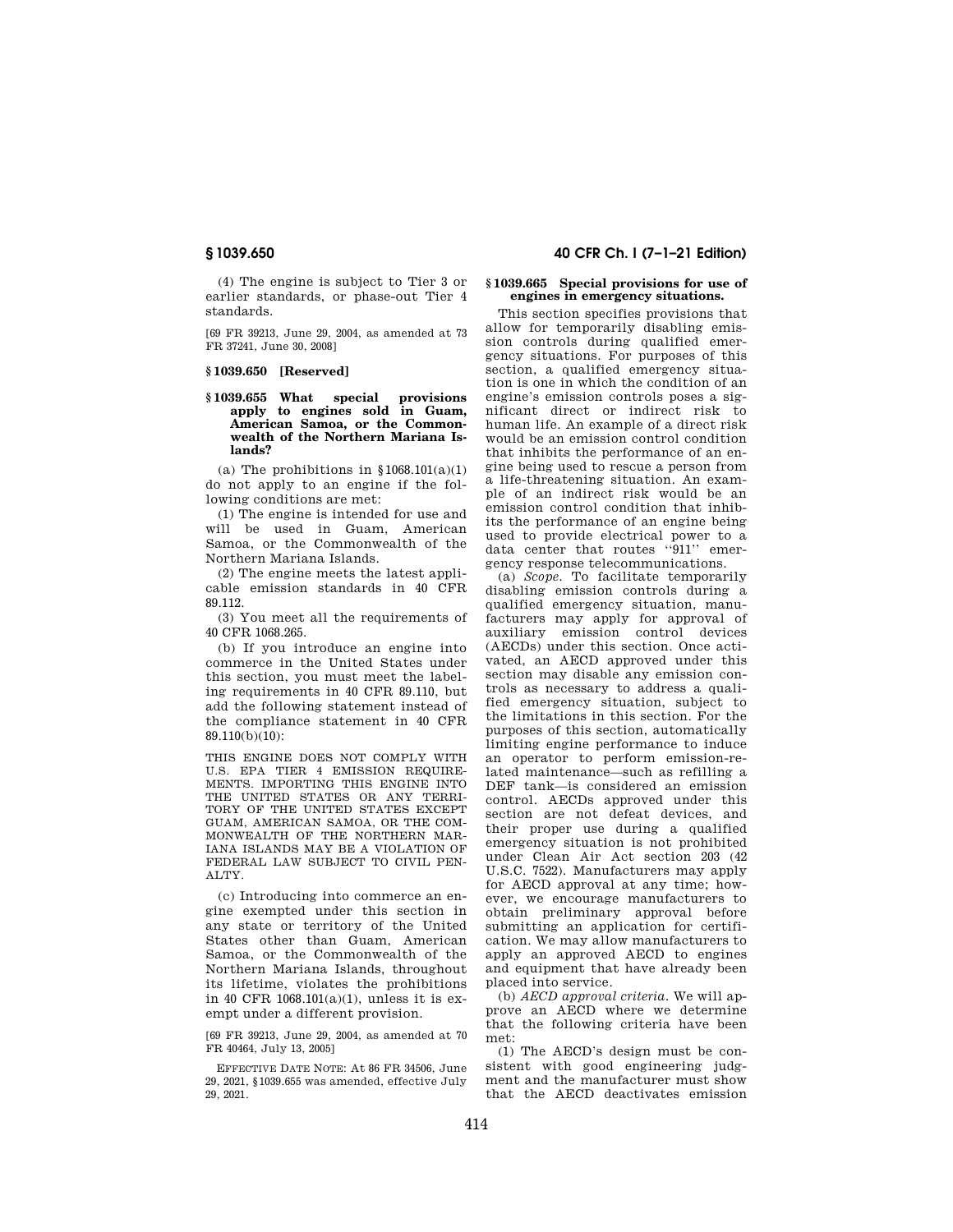controls only to the extent necessary to address the expected emergency situation.

(2) Manufacturers must discourage improper activation of the AECD by displaying information where it is clearly visible to the equipment operator when the operator is in a position to activate the AECD. Unless we approve alternate language, state the following: "EMERGENCY USE ONLY. SEE OWNERS MANUAL. PENALTIES APPLY FOR MISUSE.''

(3) Manufacturers may design and produce their engines with the AECD initially armed to allow operators to activate the AECD one time per engine without any further input or permission from the manufacturer. The AECD may be subsequently reset as specified in paragraph (b)(8) of this section.

(4) Except as allowed by paragraph (b)(3) of this section, AECD activation must require either input of a temporary code, reconfiguration of the engine's electronic control module by a qualified service technician, or an equivalent security feature that is unique to each engine.

(5) The engine controls must be configured to record the total number of AECD activations in that engine's nonvolatile electronic memory.

(6) The engine controls must include an operator-activated switch or other element of design to allow the operator to manually deactivate the AECD once a qualified emergency situation has ended. This manual control may include a ''confirm-delete'' function, as needed, to prevent unintentionally deactivating the AECD. This control may allow for manual reactivation of the AECD provided that the AECD's automatic deactivation limits in paragraph (b)(7) of this section have not yet been reached, but such reactivation by operators would be allowed only under emergency situations. This manual deactivation control must not deactivate operator inducements required by para $graph (b)(9)$  of this section.

(7) The AECD must automatically deactivate within a cumulative engine run time of 120 hours after the AECD was initially activated (excluding any time the AECD was deactivated). The AECD may be subsequently reset as specified in paragraph  $(b)(8)$  of this sec-

tion. For emission controls that involve a sequence of increasingly severe engine performance limits to induce operators to perform emission-related maintenance, the emission controls may be reset to the initial point of that sequence when the AECD is deactivated.

(8) The manufacturer must ensure that resetting the AECD cannot occur without the manufacturer's specific permission, and that resetting the AECD requires either input of a temporary code, reconfiguration of the engine's electronic control module by a qualified service technician, or an equivalent security feature that is unique to each engine. AECD resets may not occur unless either the manufacturer has evidence that the emergency situation is continuing or the operator provides the information required in paragraph (e) of this section, in writing or by any other means.

(9) The manufacturer must take appropriate additional steps to induce operators to report AECD activation and request resetting the AECD. We recommend including one or more persistent visible and/or audible alarms that are active from the point when the AECD is activated to the point when it is reset.

(c) *Required information.* Manufacturers producing engines equipped with an AECD approved under this section must communicate at least the following information in writing to the operator:

(1) Instructions for activating, deactivating, and reactivating the AECD; reporting AECD use; and requesting AECD resets.

(2) A warning that federal regulations prohibit activating the emergency AECD for something other than a qualified emergency situation, failing to disable the emergency AECD after a qualified emergency situation ends, and failing to notify the manufacturer and send reports as required under paragraph (e) of this section. The warning must also identify the maximum civil penalty for such violations as described in 40 CFR 1068.101.

(3) Notification that the manufacturer will send the information from the operator's report under paragraph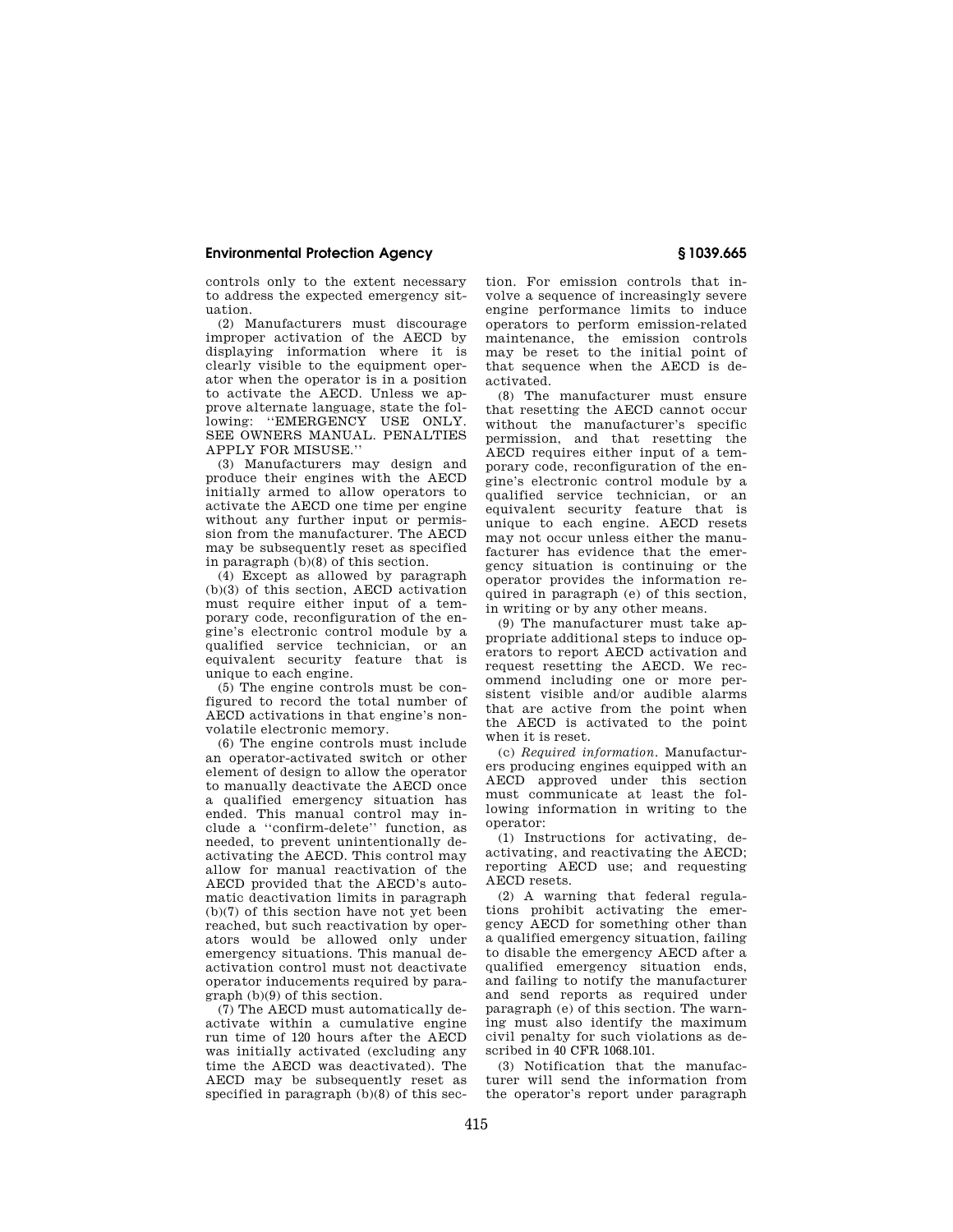(e) of this section to EPA and that federal regulation separately prohibits submitting false information.

(d) *Resetting AECDs.* The operator (or other person responsible for the engine/ equipment) may request resetting the AECD at any time. The manufacturer may reset the AECD only if the manufacturer has evidence that the emergency situation is continuing, or after the operator provides the information required in paragraph (e) of this section, in writing or by any other means.

(e) *Operator reporting of AECD use.*  The operator (or other person responsible for the engine/equipment) must send a written report to the manufacturer within 60 calendar days after activating an AECD approved under this section. The report must include the following:

(1) Contact name, mail and email addresses, and telephone number for the responsible company or entity.

(2) A description of the emergency situation, the location of the engine during the emergency, and the contact information for an official who can verify the emergency situation (such as a county sheriff, fire marshal, or hospital administrator).

(3) The reason for AECD activation during the emergency situation, such as the lack of DEF, or the failure of an emission-related sensor when the engine was needed to respond to an emergency situation.

(4) The engine's serial number (or equivalent).

(5) A description of the extent and duration of the engine operation while the AECD was active, including a statement describing whether or not the AECD was manually deactivated after the emergency situation ended.

(f) *Operator failure to report.* If the operator fails to submit the report required by paragraph (e) of this section to the manufacturer within 60 days of activating an AECD approved under this section, the manufacturer, to the extent it has been made aware of the AECD activation, must send written notification to the operator that failure to meet the submission requirements may subject the operator to penalties under 40 CFR 1068.101.

(g) *Prohibited acts.* The following actions by the operator are improper use

**§ 1039.665 40 CFR Ch. I (7–1–21 Edition)** 

of the AECD and are prohibited under Clean Air Act section 203 (42 U.S.C. 7522):

(1) Activating the emergency AECD for any use other than a qualified emergency situation where the emission control strategy would curtail engine performance.

(2) Failing to disable the emergency AECD after a qualified emergency situation has ended.

(3) Failing to disable the emergency AECD after the problem causing the emission control strategy to interfere with engine performance has been or can reasonably be fixed.

(4) Failing to provide the information required under paragraph (e) of this section within 60 days of AECD activation.

(h) *Manufacturer reporting to EPA.*  Within 90 days after each calendar year, the manufacturer must send an annual report to the Designated Compliance Officer describing the use of AECDs approved under this section. A manufacturer may request an extension if it is impractical to meet this deadline as the result of an emergency situation occurring late in a given calendar year. The annual report must include a description of each emergency situation leading to each AECD activation and copies of the reports submitted by operators (or statements that an operator did not submit a report, to the extent of the manufacturer's knowledge).

(i) *Submissions to EPA.* Notifications and reports submitted to comply with this section are deemed to be submissions to EPA.

(j) *Recordkeeping.* The manufacturer must keep records to document the use of AECDs approved under this section until the end of the calendar year five years after the onset of the relevant emergency situation. We may approve alternate recordkeeping and reporting requirements

(k) *Anti-circumvention.* We may set other reasonable conditions to ensure that the provisions in this section are not used to circumvent the emission standards of this part.

[79 FR 46373, Aug. 8, 2014]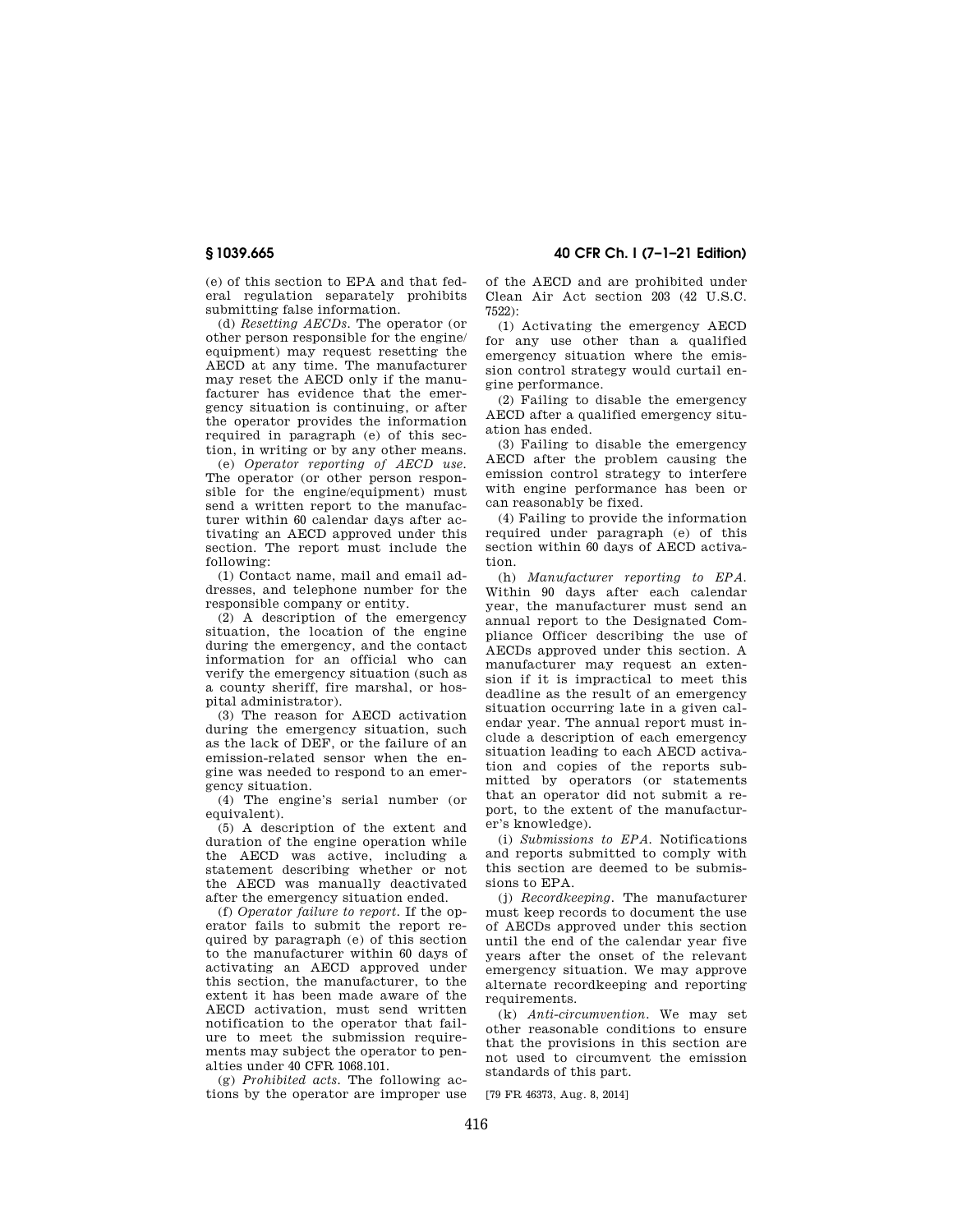#### **§ 1039.670 Approval of an emergency equipment (EEFM).**

This section describes how you may implement design changes for emergency equipment that has already been placed into service to ensure that the equipment will perform properly in emergency situations.

(a) You must notify us in writing of your intent to install or distribute an emergency equipment field modification (EEFM). In some cases you may install or distribute an EEFM only with our advance approval, as specified in this section.

(b) Include in your notification a full description of the EEFM and any documentation to support your determination that the EEFM is necessary to prevent the equipment from losing speed, torque, or power due to abnormal conditions of its emission control system during operation related to emergency response, or to prevent such abnormal conditions from occurring during operation related to emergency response. Examples of such abnormal conditions may include excessive exhaust backpressure from an overloaded particulate trap, or running out of diesel exhaust fluid (DEF) for engines that rely on urea-based selective catalytic reduction. Your determination must be based on an engineering evaluation or testing or both.

(c) You may need our advance approval for your EEFM, as follows:

(1) Where the proposed EEFM is identical to an AECD we approved under this part for an engine family currently in production, no approval of the proposed EEFM is necessary.

(2) Where the proposed EEFM is for an engine family currently in production but the applicable demonstration is based on an AECD we approved under this part for an engine family no longer in production, you must describe to us how your proposed EEFM differs from the approved AECD. Unless we say otherwise, your proposed EEFM is deemed approved 30 days after you notify us.

(3) If we have not approved an EEFM comparable to the one you are proposing, you must get our approval before installing or distributing it. In this case, we may request additional information to support your determination under paragraph (b) of this section, as follows:

(i) If we request additional information and you do not provide it within 30 days after we ask, we may deem that you have retracted your request for our approval; however, we may extend this deadline for submitting the additional information.

(ii) We will deny your request if we determine that the EEFM is not necessary to prevent the equipment from losing speed, torque, or power due to abnormal conditions of the emission control system during operation related to emergency response, or to prevent such abnormal conditions from occurring during operation related to emergency response.

(iii) Unless we say otherwise, your proposed EEFM is deemed approved 30 days after we acknowledge that you have provided us with all the additional information we have specified.

(4) If your proposed EEFM is deemed to be approved under paragraph  $(c)(2)$ or (3) of this section and we find later that your EEFM in fact does not meet the requirements of this section, we may require you to no longer install or distribute it.

[77 FR 34147, June 8, 2012, as amended at 79 FR 46375, Aug. 8, 2014]

#### **§ 1039.699 Emission standards and certification requirements for auxiliary power units for highway tractors. Emission standards and certification requirements for auxiliary power units for highway tractors.**

(a) This section describes emission standards and certification requirements for auxiliary power units (APU) installed on highway tractors subject to standards under 40 CFR 1037.106 starting in model year 2024.

(b) You may apply for a certificate of conformity under this section if you manufacture APUs, or if you install emission control hardware to meet the standard in this section.

(c) Exhaust emissions may not exceed a PM standard of 0.02 g/kW-hr when tested using the steady-state test procedures described in subpart F of this part for the duty cycles specified in §1039.505(b)(1). Your APUs must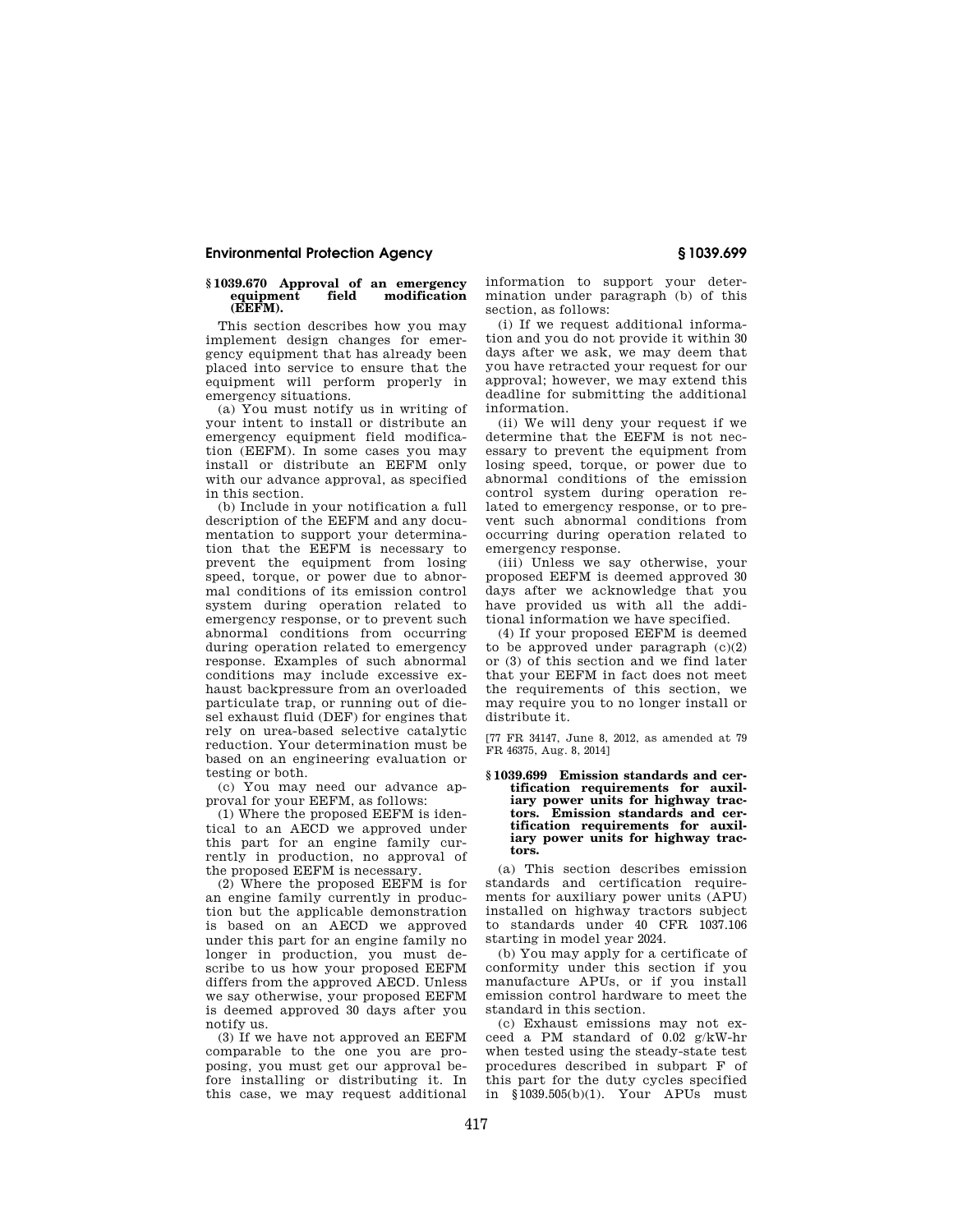meet the exhaust emission standards of this section over the engine's useful life as specified in  $$1039.101(g)$ . These emission standards also apply for testing with production and in-use APUs.

(d) The APU is deemed to have a valid certificate of conformity under this section if the engine manufacturer certifies the engine under 40 CFR part 1039 with a family emission limit of 0.02 g/kW-hr or less.

(e) The APU may draw power from the installed engine to regenerate a particulate filter, but you must not make any other changes to the certified engine that could reasonably be expected to increase its emissions of any pollutant.

(f) Sections 1039.115, 1039.120, 1039.125, and 1039.130 apply for APUs as written. You must exercise due diligence in ensuring that your system will not adversely affect safety or otherwise violate the prohibition of §1039.115(f).

(g) All your APUs are considered to be part of a single emission family; however, you may subdivide your APUs into multiple emission families if you show the expected emission characteristics are different during the useful life.

(h) Testing requirements apply for certification as follows:

(1) Select an emission-data APU representing a worst-case condition for PM emissions. Measure emissions from the test engine with the APU installed according to your specifications.

(2) We may require you to provide an engineering analysis showing that the performance of your emission controls will not deteriorate during the useful life with proper maintenance. If we determine that your emission controls are likely to deteriorate during the useful life, we may require you to develop and apply deterioration factors consistent with good engineering judgment.

(3) Collect emission data and round to the nearest  $0.01$  g/kW-hr for comparing to the standard. Calculate fulllife emissions as described in §1039.240(d) if you need to apply a deterioration factor.

(4) You may ask to use emission data from a previous production period instead of doing new tests as described in §1039.235(d).

**§ 1039.699 40 CFR Ch. I (7–1–21 Edition)** 

(5) Additional testing provisions apply as described in §1039.235(c), (e), and (f).

(i) Your APU certificate is valid for any engine certified under this part 1039, as long as the engine has a maximum engine power no more than 10 percent greater than the maximum engine power of the engine used for certification testing under this section.

(j) The following provisions apply for determining whether your APU complies with the requirements of this section:

(1) For purposes of certification, your emission family is considered in compliance with the emission standards of this section if all emission-data APUs representing that family have test results showing compliance with the standards.

(2) Your engine family is deemed not to comply if any emission-data APU representing that family for certification has test results showing a fulllife emission level above the PM standard.

(k) At the time of manufacture, affix a permanent and legible label identifying each APU. This applies even if the engine manufacturer certifies a compliant engine as described in paragraph (d) of this section. The label must meet the specifications described in 40 CFR 1068.45(a). The label must—

(1) Include the heading ''EMISSION CONTROL INFORMATION''.

(2) Include your full corporate name and trademark.

(3) State: ''THIS APU ENGINE COM-PLIES WITH 40 CFR 1039.699.''

(l) [Reserved]

(m) See §§1039.201, 1039.210, 1039.220, 1039.225, 1039.250, and 1039.255 for general requirements related to obtaining a certificate of conformity. A certificate issued under this section may apply for a production period lasting up to five years. Include the following information in your application for certification, unless we ask you to include less information:

(1) Describe the emission family's specifications and other basic parameters of the APU's design and emission controls. List each distinguishable configuration in the emission family. For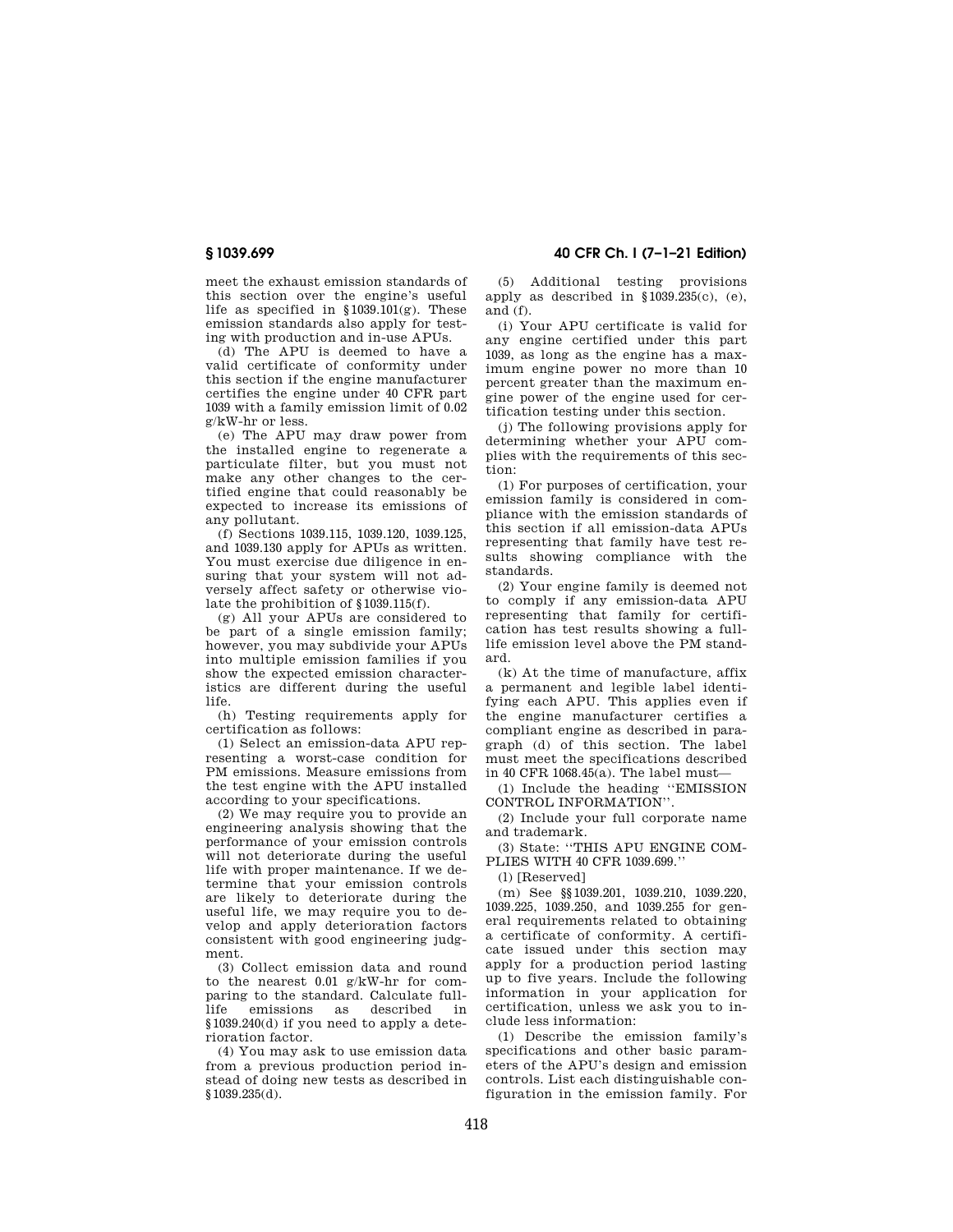each APU configuration, list the maximum engine power for which the APU is designed to operate.

(2) Explain how the emission control system operates. Identify the part number of each component you describe.

(3) Describe the engines you selected for testing and the reasons for selecting them.

(4) Describe the test equipment and procedures that you used. Also describe any special or alternate test procedures you used.

(5) Describe how you operated the emission-data APU before testing, including any operation to break in the APU or otherwise stabilize emission levels. Describe any scheduled maintenance you did.

(6) List the specifications of the test fuel to show that it falls within the required ranges we specify in 40 CFR part 1065.

(7) Include the maintenance and warranty instructions you will provide (see §§1039.120 and 1039.125).

(8) Describe your emission control information label.

(9) Identify the emission family's deterioration factors and describe how you developed them, or summarize your analysis describing why you don't expect performance of emission controls to deteriorate. Present any emission test data you used for this.

(10) State that you operated your emission-data APU as described in the application (including the test procedures, test parameters, and test fuels) to show you meet the requirements of this part.

(11) Present emission data for PM.

(12) Report all test results, including those from invalid tests, whether or not they were conducted according to the test procedures of subpart F of this part. We may ask you to send other information to confirm that your tests were valid under the requirements of this part and 40 CFR part 1065.

(13) Describe any adjustable operating parameters as described in  $$1039.205(s)$ .

(14) Unconditionally certify that all the APUs in the emission family comply with the requirements of this part, other referenced parts of the CFR, and the Clean Air Act.

(15) Provide additional information if we say we need it to evaluate your application.

(16) Name an agent for service located in the United States. Service on this agent constitutes service on you or any of your officers or employees for any action by EPA or otherwise by the United States related to the requirements of this part.

(n) If a highway tractor manufacturer violates 40 CFR 1037.106(g) by installing an APU from you that is not properly certified and labeled, you are presumed to have caused the violation  $($ see 40 CFR  $1068.101(c)$ .

[81 FR 74138, Oct. 25, 2016]

# **Subpart H—Averaging, Banking, and Trading for Certification**

#### **§ 1039.701 General provisions.**

(a) You may average, bank, and trade (ABT) emission credits for purposes of certification as described in this subpart to show compliance with the standards of this part. Participation in this program is voluntary.

(b) Section 1039.740 restricts the use of emission credits to certain averaging sets.

(c) The definitions of Subpart I of this part apply to this subpart. The following definitions also apply:

(1) *Actual emission credits* means emission credits you have generated that we have verified by reviewing your final report.

(2) *Averaging set* means a set of engines in which emission credits may be exchanged only with other engines in the same averaging set.

(3) *Broker* means any entity that facilitates a trade of emission credits between a buyer and seller.

(4) *Buyer* means the entity that receives emission credits as a result of a trade.

(5) *Reserved emission credits* means emission credits you have generated that we have not yet verified by reviewing your final report.

(6) *Seller* means the entity that provides emission credits during a trade.

(7) *Standard* means the emission standard that applies under subpart B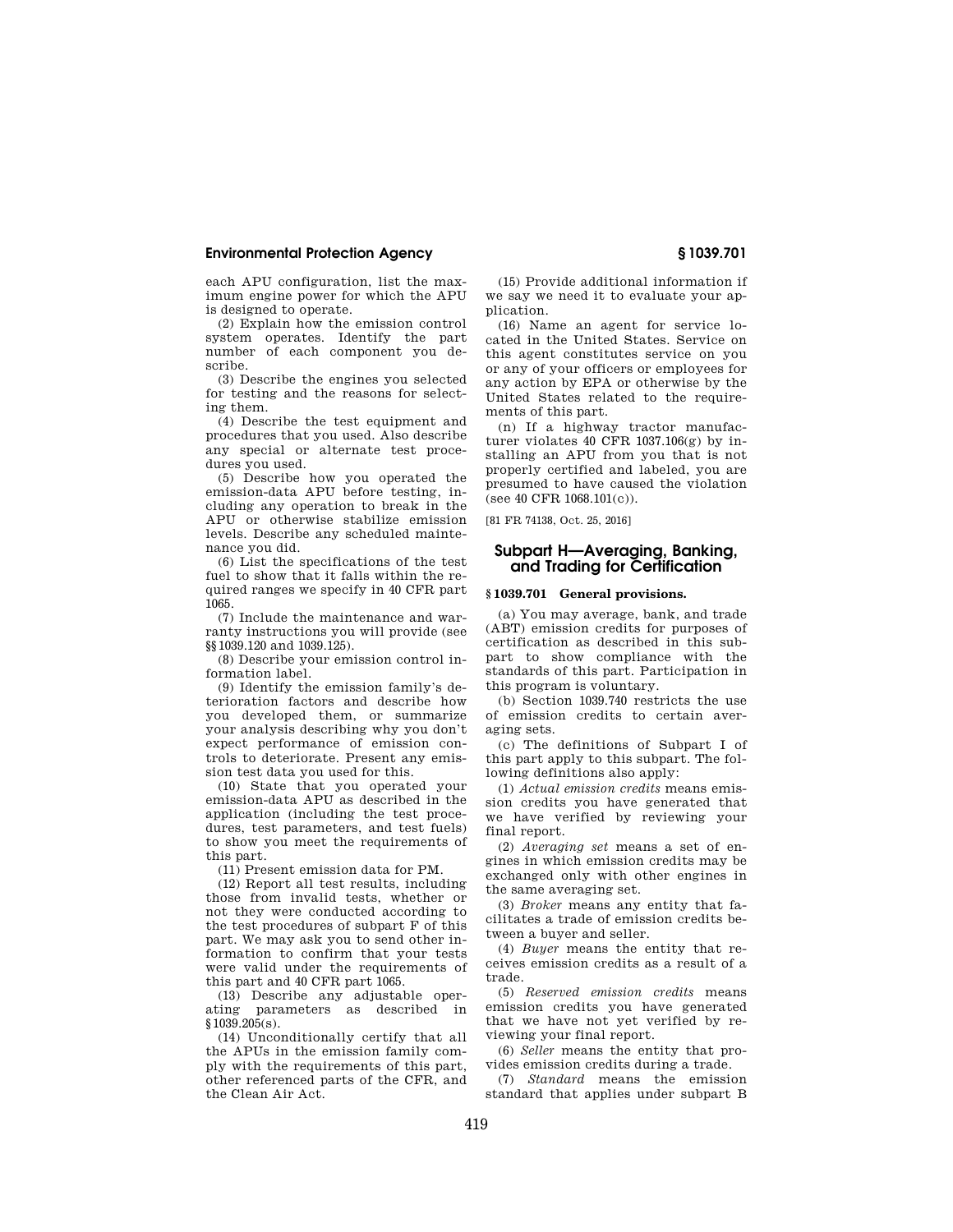of this part for engines not participating in the ABT program of this subpart.

(8) *Trade* means to exchange emission credits, either as a buyer or seller.

(d) You may not use emission credits generated under this subpart to offset any emissions that exceed an FEL or standard. This applies for all testing, including certification testing, in-use testing, selective enforcement audits, and other production-line testing. However, if emissions from an engine exceed an FEL or standard (for example, during a selective enforcement audit), you may use emission credits to recertify the engine family with a higher FEL that applies only to future production.

(e) Engine families that use emission credits for one or more pollutants may not generate positive emission credits for another pollutant.

(f) Emission credits may be used in the model year they are generated or in future model years. Emission credits may not be used for past model years.

(g) You may increase or decrease an FEL during the model year by amending your application for certification under §1039.225. The new FEL may apply only to engines you have not already introduced into commerce. Each engine's emission control information label must include the applicable FELs.

(h) You may use either of the following approaches to retire or forego emission credits:

(1) You may retire emission credits generated from any number of your engines. This may be considered donating emission credits to the environment. Identify any such credits in the reports described in §1039.730. Engines must comply with the applicable FELs even if you donate or sell the corresponding emission credits under this paragraph (h). Those credits may no longer be used by anyone to demonstrate compliance with any EPA emission standards.

(2) You may certify a family using an FEL below the emission standard as described in this part and choose not to generate emission credits for that family. If you do this, you do not need to calculate emission credits for those families and you do not need to submit

**§ 1039.705 40 CFR Ch. I (7–1–21 Edition)** 

or keep the associated records described in this subpart for that family. [69 FR 39213, June 29, 2004, as amended at 81 FR 74139, Oct. 25, 2016]

#### **§ 1039.705 How do I generate and calculate emission credits?**

The provisions of this section apply separately for calculating emission credits for  $NO_X$ ,  $NO_X + NMHC$ , or PM. (a) [Reserved]

(b) For each participating family, calculate positive or negative emission credits relative to the otherwise applicable emission standard. Calculate positive emission credits for a family that has an FEL below the standard. Calculate negative emission credits for a family that has an FEL above the standard. Sum your positive and negative credits for the model year before rounding. Round the sum of emission credits to the nearest kilogram (kg), using consistent units throughout the following equation:

#### Emission credits (kg) =  $(Std - FEL)$   $\leq$  $(Volume) \le (AvgPR) \le (UL) \le$  $(10^{-3})$

Where:

- Std = the emission standard, in grams per kilowatt-hour, that applies under subpart B of this part for engines not participating in the ABT program of this subpart (the ''otherwise applicable standard'').
- FEL = the family emission limit for the engine family, in grams per kilowatt-hour.
- Volume = the number of engines eligible to participate in the averaging, banking, and trading program within the given engine family during the model year, as described in paragraph (c) of this section.
- AvgPR = the average value of maximum engine power values for the engine configurations within an engine family, calculated on a sales-weighted basis, in kilowatts.
- $UL =$  the useful life for the given engine family, in hours.

(c) As described in §1039.730, compliance with the requirements of this subpart is determined at the end of the model year based on actual U.S.-directed production volumes. Do not include any of the following engines to calculate emission credits:

(1) Engines with a permanent exemption under subpart G of this part or under 40 CFR part 1068.

(2) Exported engines.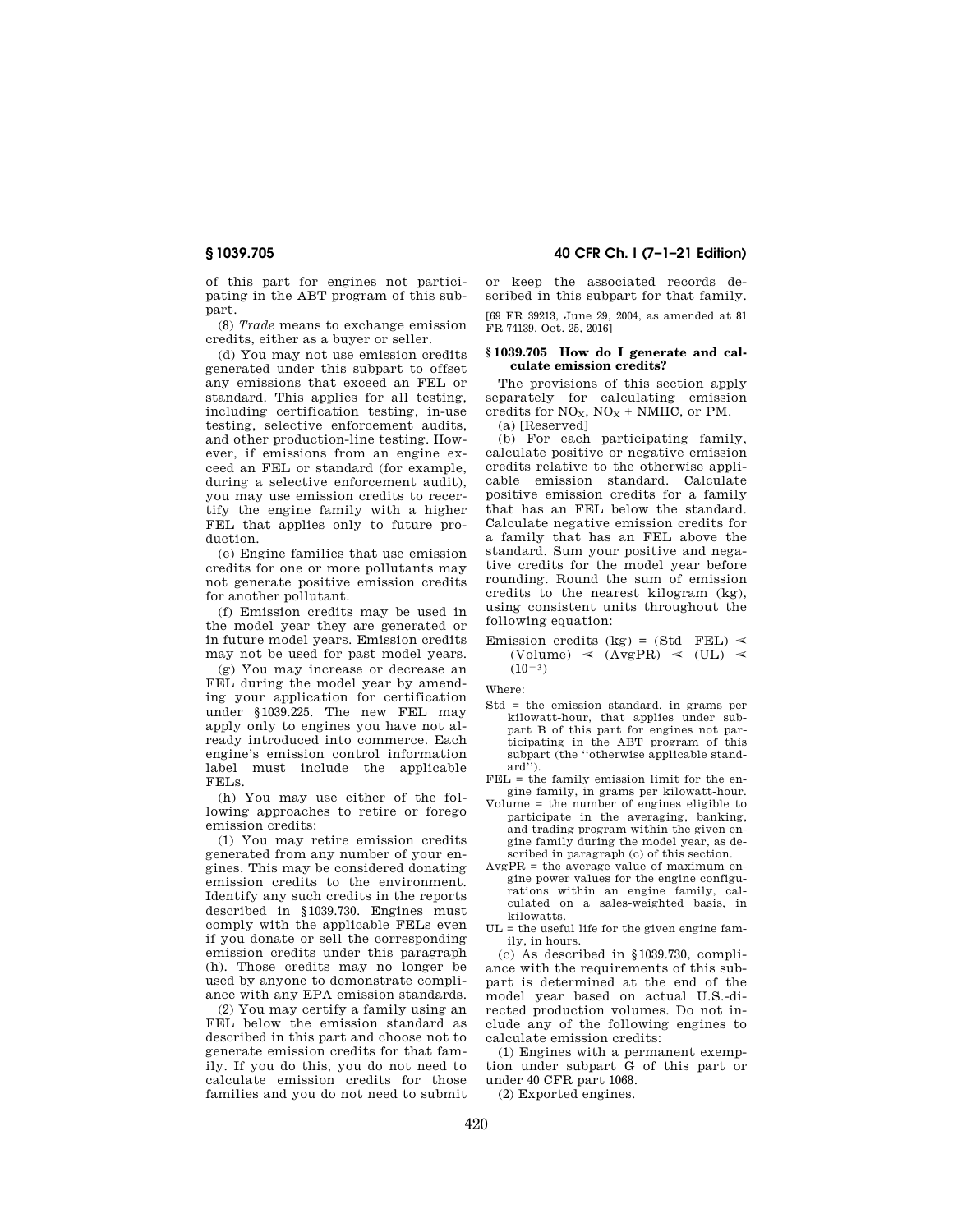(3) Engines not subject to the requirements of this part, such as those excluded under §1039.5.

(4) Engines in families that include only stationary engines, except for engines in families certified to standards that are identical to standards applicable under this part 1039 to nonroad engines of the same type for the same model year.

(5) Any other engines, where we indicate elsewhere in this part 1039 that they are not to be included in the calculations of this subpart.

[69 FR 39213, June 29, 2004, as amended at 71 FR 39185, July 11, 2006; 72 FR 53133, Sept. 18, 2007; 75 FR 22992, Apr. 30, 2010; 81 FR 74139, Oct. 25, 2016]

### **§ 1039.710 How do I average emission credits?**

(a) Averaging is the exchange of emission credits among your engine families. You may average emission credits only within the same averaging set.

(b) You may certify one or more engine families to an FEL above the applicable standard, subject to the FEL caps and other provisions in subpart B of this part, if you show in your application for certification that your projected balance of all emission-credit transactions in that model year is greater than or equal to zero.

(c) If you certify an engine family to an FEL that exceeds the otherwise applicable standard, you must obtain enough emission credits to offset the engine family's deficit by the due date for the final report required in §1039.730. The emission credits used to address the deficit may come from your other engine families that generate emission credits in the same model year, from emission credits you have banked from previous model years, or from emission credits generated in the same or previous model years that you obtained through trading.

[69 FR 39213, June 29, 2004, as amended at 81 FR 74140, Oct. 25, 2016]

### **§ 1039.715 How do I bank emission credits?**

(a) Banking is the retention of emission credits by the manufacturer generating the emission credits for use in future model years for averaging or trading.

(b) You may designate any emission credits you plan to bank in the reports you submit under §1039.730 as reserved credits. During the model year and before the due date for the final report, you may designate your reserved emission credits for averaging or trading.

(c) Reserved credits become actual emission credits when you submit your final report. However, we may revoke these emission credits if we are unable to verify them after reviewing your reports or auditing your records.

[75 FR 22992, Apr. 30, 2010]

## **§ 1039.720 How do I trade emission credits?**

(a) Trading is the exchange of emission credits between manufacturers. You may use traded emission credits for averaging, banking, or further trading transactions. Traded emission credits may be used only within the averaging set in which they were generated.

(b) You may trade actual emission credits as described in this subpart. You may also trade reserved emission credits, but we may revoke these emission credits based on our review of your records or reports or those of the company with which you traded emission credits. You may trade banked credits within an averaging set to any certifying manufacturer.

(c) If a negative emission credit balance results from a transaction, both the buyer and seller are liable, except in cases we deem to involve fraud. See §1039.255(e) for cases involving fraud. We may void the certificates of all engine families participating in a trade that results in a manufacturer having a negative balance of emission credits. See §1039.745.

[69 FR 39213, June 29, 2004, as amended at 75 FR 22992, Apr. 30, 2010]

#### **§ 1039.725 What must I include in my application for certification?**

(a) You must declare in your application for certification your intent to use the provisions of this subpart for each engine family that will be certified using the ABT program. You must also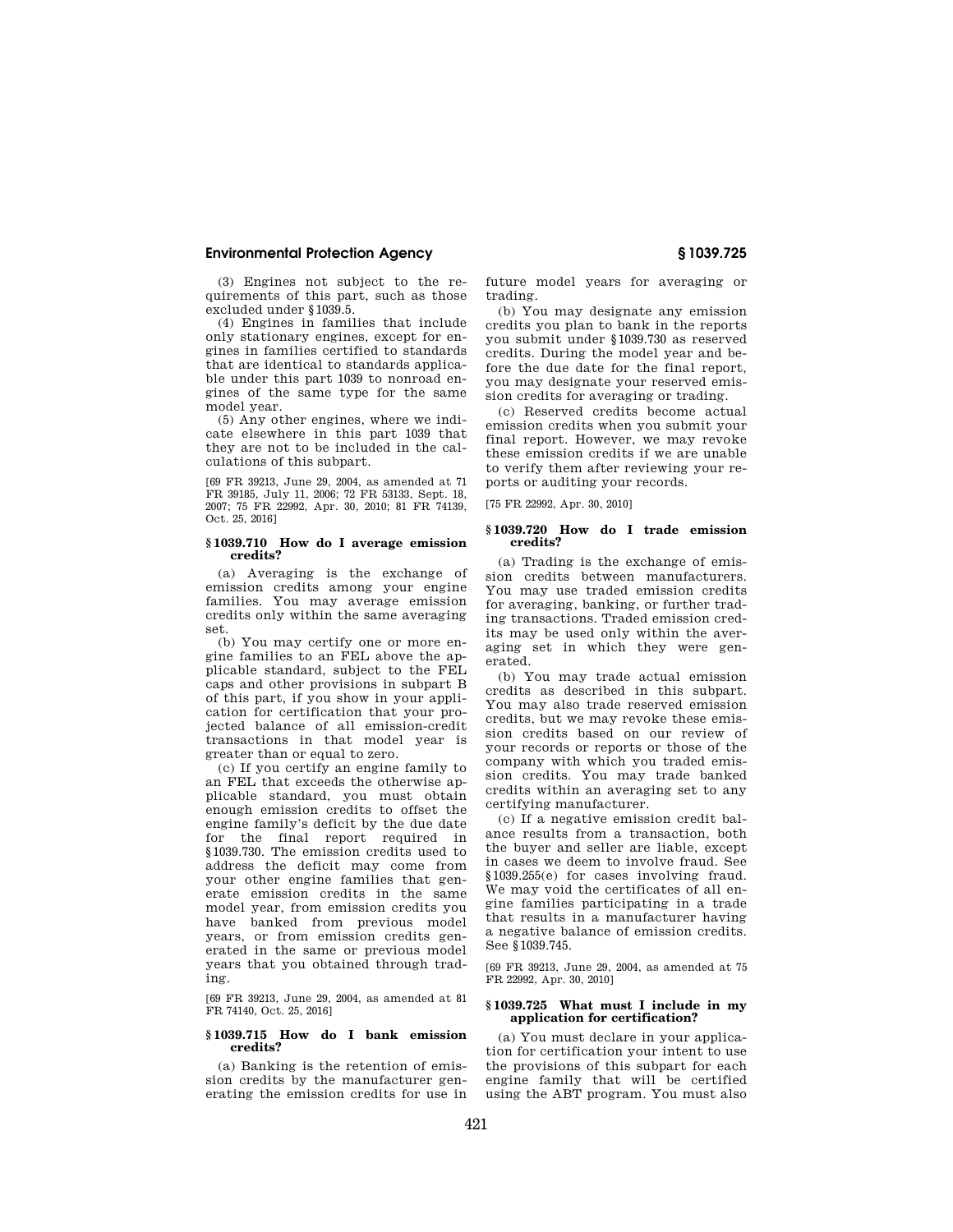declare the FELs you select for the engine family for each pollutant for which you are using the ABT program. Your FELs must comply with the specifications of subpart B of this part, including the FEL caps. FELs must be expressed to the same number of decimal places as the applicable standards.

(b) Include the following in your application for certification:

(1) A statement that, to the best of your belief, you will not have a negative balance of emission credits for any averaging set when all emission credits are calculated at the end of the year.

(2) Detailed calculations of projected emission credits (positive or negative) based on projected production volumes. We may require you to include similar calculations from your other engine families to demonstrate that you will be able to avoid negative credit balances for the model year. If you project negative emission credits for a family, state the source of positive emission credits you expect to use to offset the negative emission credits.

[69 FR 39213, June 29, 2004, as amended at 75 FR 22992, Apr. 30, 2010; 81 FR 74140, Oct. 25, 2016]

# **§ 1039.730 What ABT reports must I send to EPA?**

(a) If any of your engine families are certified using the ABT provisions of this subpart, you must send an end-ofyear report within 90 days after the end of the model year and a final report within 270 days after the end of the model year. We may waive the requirement to send the end-of year report, as long as you send the final report on time.

(b) Your end-of-year and final reports must include the following information for each engine family participating in the ABT program:

(1) Engine-family designation and averaging set.

(2) The emission standards that would otherwise apply to the engine family.

(3) The FEL for each pollutant. If you change the FEL after the start of production, identify the date that you started using the new FEL and/or give the engine identification number for the first engine covered by the new

**§ 1039.730 40 CFR Ch. I (7–1–21 Edition)** 

FEL. In this case, identify each applicable FEL and calculate the positive or negative emission credits as specified in §1039.225.

(4) The projected and actual U.S.-directed production volumes for the model year. If you changed an FEL during the model year, identify the actual U.S.-directed production volume associated with each FEL.

(5) Maximum engine power for each engine configuration, and the average engine power weighted by U.S.-directed production volumes for the engine family.

(6) Useful life.

(7) Calculated positive or negative emission credits for the whole engine family. Identify any emission credits that you traded, as described in paragraph (d)(1) of this section.

(c) Your end-of-year and final reports must include the following additional information:

(1) Show that your net balance of emission credits from all your participating engine families in each averaging set in the applicable model year is not negative.

(2) State whether you will retain any emission credits for banking. If you choose to retire emission credits that would otherwise be eligible for banking, identify the engine families that generated the emission credits, including the number of emission credits from each family.

(3) State that the report's contents are accurate.

(d) If you trade emission credits, you must send us a report within 90 days after the transaction, as follows:

(1) As the seller, you must include the following information in your report:

(i) The corporate names of the buyer and any brokers.

(ii) A copy of any contracts related to the trade.

(iii) The averaging set corresponding to the engine families that generated emission credits for the trade, including the number of emission credits from each averaging set.

(2) As the buyer, you must include the following information in your report:

(i) The corporate names of the seller and any brokers.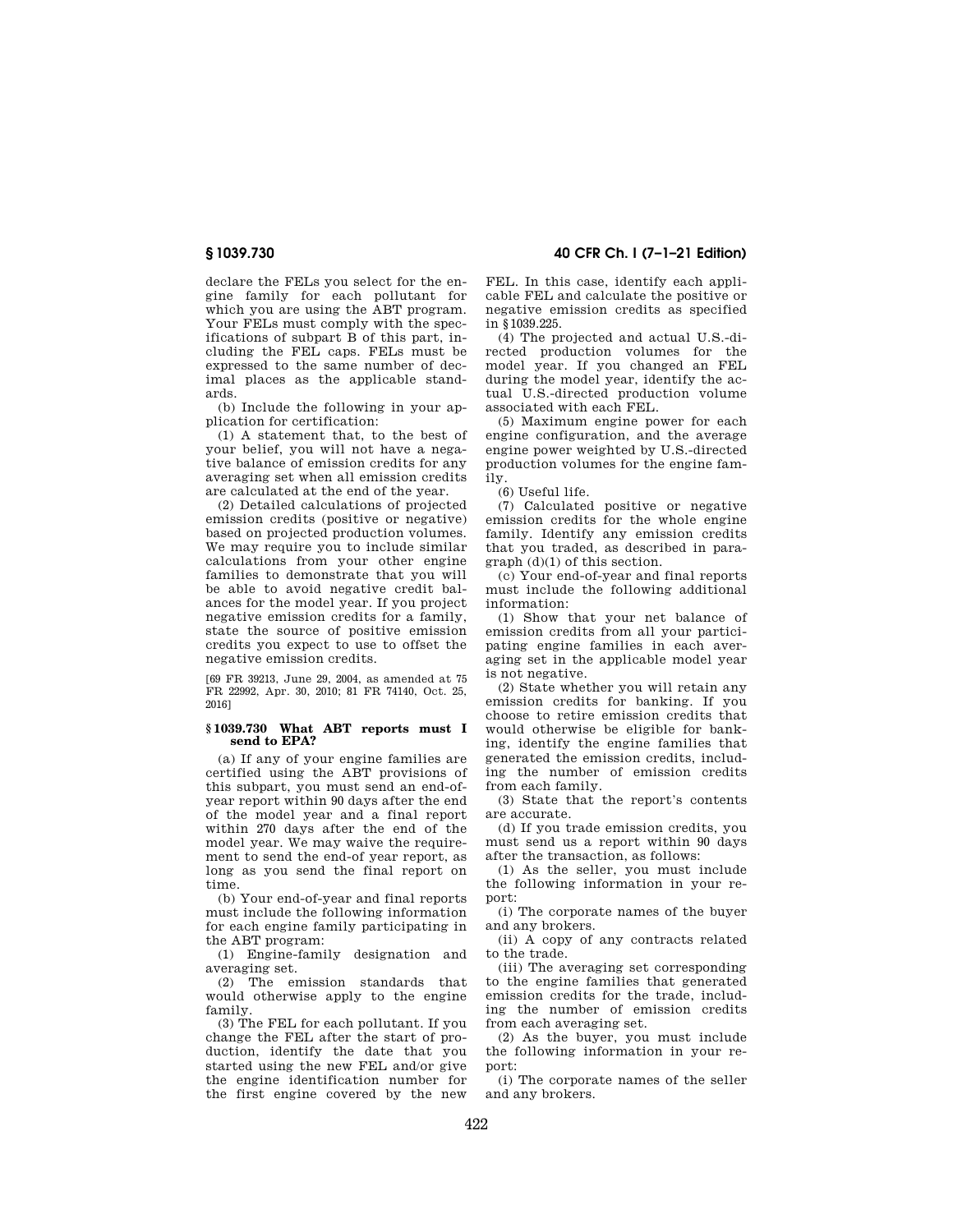(ii) A copy of any contracts related to the trade.

(iii) How you intend to use the emission credits, including the number of emission credits you intend to apply for each averaging set.

(e) Send your reports electronically to the Designated Compliance Officer using an approved information format. If you want to use a different format, send us a written request with justification for a waiver.

(f) Correct errors in your end-of-year report or final report as follows:

(1) You may correct any errors in your end-of-year report when you prepare the final report, as long as you send us the final report by the time it is due.

(2) If you or we determine within 270 days after the end of the model year that errors mistakenly decreased your balance of emission credits, you may correct the errors and recalculate the balance of emission credits. You may not make these corrections for errors that are determined more than 270 days after the end of the model year. If you report a negative balance of emission credits, we may disallow corrections under this paragraph (f)(2).

(3) If you or we determine anytime that errors mistakenly increased your balance of emission credits, you must correct the errors and recalculate the balance of emission credits.

[69 FR 39213, June 29, 2004, as amended at 72 FR 53133, Sept. 18, 2007; 75 FR 22992, Apr. 30, 2010; 81 FR 74140, Oct. 25, 2016]

### **§ 1039.735 What records must I keep?**

(a) You must organize and maintain your records as described in this section.

(b) Keep the records required by this section for at least eight years after the due date for the end-of-year report. You may not use emission credits for any engines if you do not keep all the records required under this section. You must therefore keep these records to continue to bank valid credits.

(c) Keep a copy of the reports we require in §1039.725 and §1039.730.

(d) Keep records of the engine identification number for each engine you produce that generates or uses emission credits under the ABT program. You may identify these numbers as a range. If you change the FEL after the start of production, identify the date you started using each FEL and the range of engine identification numbers associated with each FEL. You must also identify the purchaser and destination for each engine you produce to the extent this information is available.

(e) We may require you to keep additional records or to send us relevant information not required by this section in accordance with the Clean Air Act.

[69 FR 39213, June 29, 2004, as amended at 72 FR 53133, Sept. 18, 2007; 75 FR 22993, Apr. 30, 2010; 81 FR 74140, Oct. 25, 2016]

## **§ 1039.740 What restrictions apply for using emission credits?**

The following restrictions apply for using emission credits:

(a) *Averaging sets.* Emission credits may be exchanged only within an averaging set. For emission credits generated by Tier 4 engines, there are two averaging sets—one for engines at or below 560 kW and another for engines above 560 kW.

(b) *Emission credits from earlier tiers of standards.* (1) For purposes of ABT under this subpart, you may not use emission credits generated from engines subject to emission standards under 40 CFR part 89, except as specified in  $$1039.102(d)(1)$  or the following table:

| If the maximum<br>power of the credit-<br>generating engine<br>is | And it was certified<br>to the following<br>standards under<br>40 CFR part 89 | Then you may use<br>those banked<br>credits for the fol-<br>lowing Tier 4 en-<br>$qines \dots$ |
|-------------------------------------------------------------------|-------------------------------------------------------------------------------|------------------------------------------------------------------------------------------------|
| (i) kW <19    Tier 2<br>(iii) 37 ≤kW ≤560    Tier 3               | (ii) 19 ≤kW <37  Tier 2<br>(iv) kW >560    Tier 2                             | kW < 19<br>kW > 19<br>kW > 19<br>$kW \geq 19$                                                  |

(2) Emission credits generated from marine engines certified under the provisions of 40 CFR part 89 may not be used under this part.

(3) See 40 CFR part 89 for other restrictions that may apply for using emission credits generated under that part.

(4) If the maximum power of an engine generating credits under the Tier 2 standards in 40 CFR part 89 is at or above 37 kW and below 75 kW, you may use those credits for certifying engines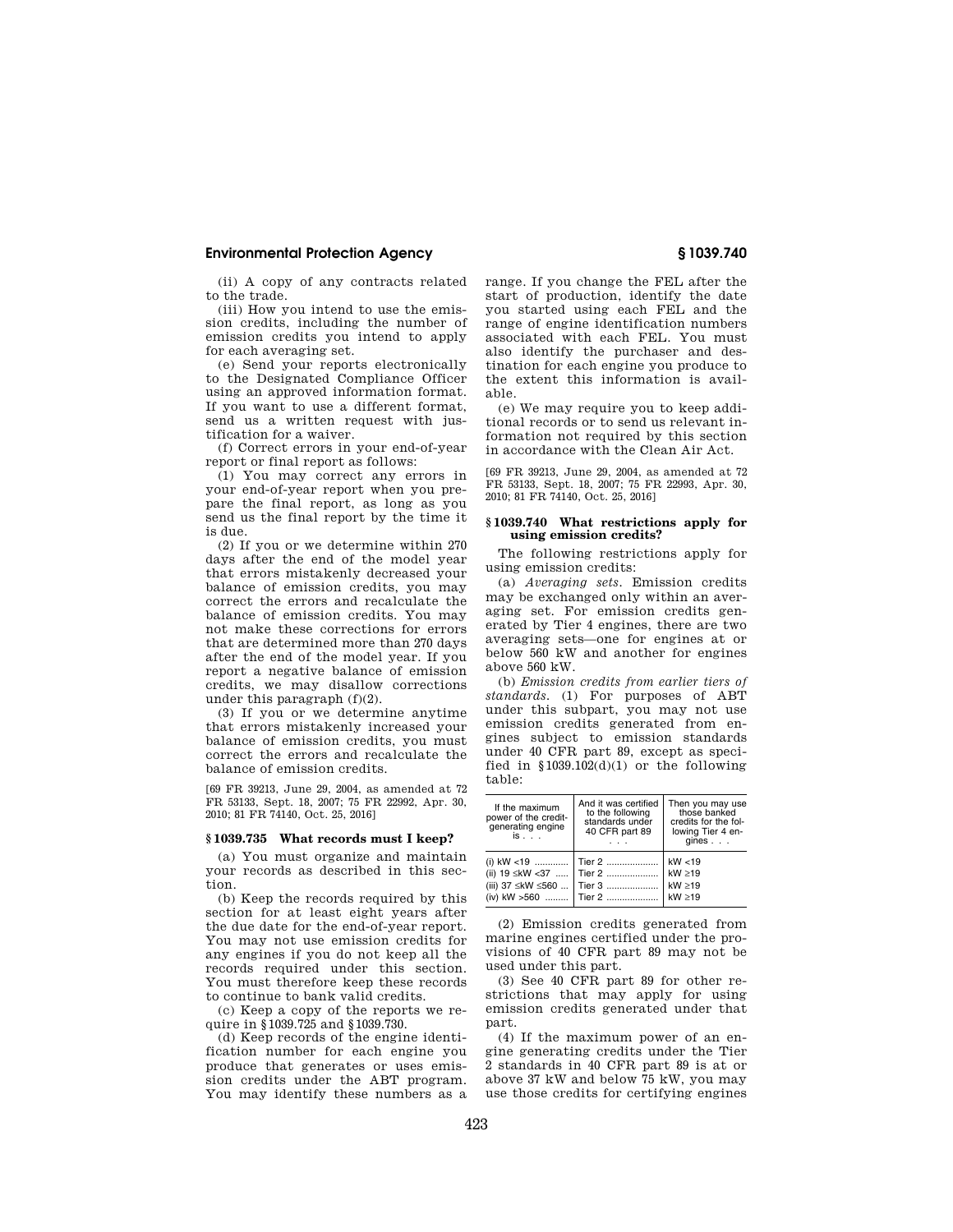under the Option #1 standards in §1039.102.

(c) *NO<sup>X</sup> and NO<sup>X</sup> + NMHC emission credits*. You may use NO<sub>X</sub> emission credits without adjustment to show compliance with  $NO<sub>X</sub>$  + NMHC standards. You may use  $NO<sub>x</sub> + NMIC$  emission credits to show compliance with  $NO<sub>x</sub>$  standards, but you must adjust the  $NO_x$  + NMHC emission credits downward by twenty percent when you use them, as shown in the following equation:

 $NO<sub>x</sub>$  emission credits = (0.8)  $\times$  (NO<sub>x</sub> + NMHC emission credits).

(d) *Other restrictions.* Other sections of this part specify additional restrictions for using emission credits under certain special provisions.

[69 FR 39213, June 29, 2004, as amended at 70 FR 40464, July 13, 2005; 81 FR 74140, Oct. 25, 2016]

EFFECTIVE DATE NOTE: At 86 FR 34506, June 29, 2021, §1039.740 was amended, effective July 29, 2021.

#### **§ 1039.745 What can happen if I do not comply with the provisions of this subpart?**

(a) For each engine family participating in the ABT program, the certificate of conformity is conditional upon full compliance with the provisions of this subpart during and after the model year. You are responsible to establish to our satisfaction that you fully comply with applicable requirements. We may void the certificate of conformity for an engine family if you fail to comply with any provisions of this subpart.

(b) You may certify your engine family to an FEL above an applicable standard based on a projection that you will have enough emission credits to offset the deficit for the engine family. However, we may void the certificate of conformity if you cannot show in your final report that you have enough actual emission credits to offset a deficit for any pollutant in an engine family.

(c) We may void the certificate of conformity for an engine family if you fail to keep records, send reports, or give us information we request.

(d) You may ask for a hearing if we void your certificate under this section (see §1039.820).

# **§ 1039.745 40 CFR Ch. I (7–1–21 Edition)**

# **Subpart I—Definitions and Other Reference Information**

# **§ 1039.801 What definitions apply to this part?**

The following definitions apply to this part. The definitions apply to all subparts unless we note otherwise. All undefined terms have the meaning the Act gives to them. The definitions follow:

*Act* means the Clean Air Act, as amended, 42 U.S.C. 7401–7671q.

*Adjustable parameter* means any device, system, or element of design that someone can adjust (including those which are difficult to access) and that, if adjusted, may affect emissions or engine performance during emission testing or normal in-use operation. This includes, but is not limited to, parameters related to injection timing and fueling rate. You may ask us to exclude a parameter that is difficult to access if it cannot be adjusted to affect emissions without significantly degrading engine performance, or if you otherwise show us that it will not be adjusted in a way that affects emissions during in-use operation.

*Aftertreatment* means relating to a catalytic converter, particulate filter, or any other system, component, or technology mounted downstream of the exhaust valve (or exhaust port) whose design function is to decrease emissions in the engine exhaust before it is exhausted to the environment. Exhaust-gas recirculation (EGR) and turbochargers are not aftertreatment.

*Aircraft* means any vehicle capable of sustained air travel more than 100 feet above the ground.

*Alcohol-fueled engine* means an engine that is designed to run using an alcohol fuel. For purposes of this definition, alcohol fuels do not include fuels with a nominal alcohol content below 25 percent by volume.

*Amphibious vehicle* means a vehicle with wheels or tracks that is designed primarily for operation on land and secondarily for operation in water.

*Auxiliary emission-control device*  means any element of design that senses temperature, motive speed, engine RPM, transmission gear, or any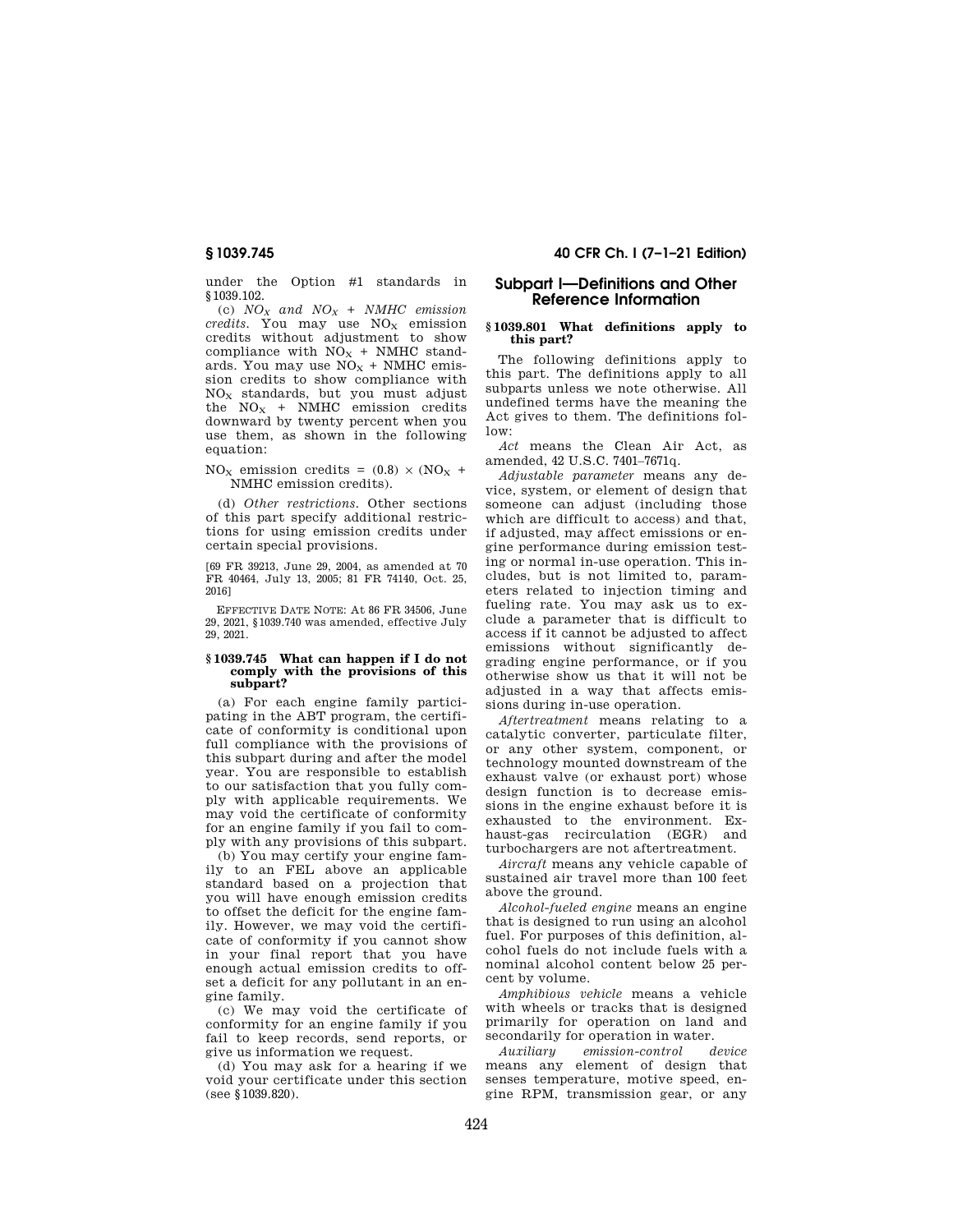other parameter for the purpose of activating, modulating, delaying, or deactivating the operation of any part of the emission-control system.

*Brake power* means the usable power output of the engine, not including power required to fuel, lubricate, or heat the engine, circulate coolant to the engine, or to operate aftertreatment devices.

*Calibration* means the set of specifications and tolerances specific to a particular design, version, or application of a component or assembly capable of functionally describing its operation over its working range.

*Carryover* means relating to certification based on emission data generated from an earlier model year as described in §1039.235(d).

*Certification* means relating to the process of obtaining a certificate of conformity for an engine family that complies with the emission standards and requirements in this part.

*Certified emission level* means the highest deteriorated emission level in an engine family for a given pollutant from either transient or steady-state testing.

*Compression-ignition* means relating to a type of reciprocating, internalcombustion engine that is not a sparkignition engine.

*Constant-speed engine* means an engine whose certification is limited to constant-speed operation. Engines whose constant-speed governor function is removed or disabled are no longer constant-speed engines.

*Constant-speed operation* has the meaning given in 40 CFR 1065.1001.

*Crankcase emissions* means airborne substances emitted to the atmosphere from any part of the engine crankcase's ventilation or lubrication systems. The crankcase is the housing for the crankshaft and other related internal parts.

*Critical emission-related component*  means any of the following components:

(1) Electronic control units, aftertreatment devices, fuel-metering components, EGR-system components, crankcase-ventilation valves, all components related to charge-air compression and cooling, and all sensors and actuators associated with any of these components.

(2) Any other component whose primary purpose is to reduce emissions.

*Date of manufacture* has the meaning given in 40 CFR 1068.30.

*Designated Compliance Officer* means the Director, Diesel Engine Compliance Center, U.S. Environmental Protection Agency, 2000 Traverwood Drive, Ann Arbor, MI 48105; *complianceinfo@epa.gov*; *epa.gov/otaq/ verify.* 

*Deteriorated emission level* means the emission level that results from applying the appropriate deterioration factor to the official emission result of the emission-data engine.

*Deterioration factor* means the relationship between emissions at the end of useful life and emissions at the lowhour test point, expressed in one of the following ways:

(1) For multiplicative deterioration factors, the ratio of emissions at the end of useful life to emissions at the low-hour test point.

(2) For additive deterioration factors, the difference between emissions at the end of useful life and emissions at the low-hour test point.

*Diesel exhaust fluid (DEF)* means a liquid reducing agent (other than the engine fuel) used in conjunction with selective catalytic reduction to reduce NO<sup>X</sup> emissions. *Diesel exhaust fluid* is generally understood to be an aqueous solution of urea conforming to the specifications of ISO 22241.

*Discrete-mode* means relating to the discrete-mode type of steady-state test described in §1039.505.

*Dual-fuel* means relating to an engine designed for operation on two different fuels but not on a continuous mixture of those fuels (see §1039.601(b)). For purposes of this part, such an engine remains a dual-fuel engine even if it is designed for operation on three or more different fuels.

*Emergency equipment* means any of the following types of equipment that is not a motor vehicle:

(1) Specialized vehicles used to perform aircraft rescue and/or fire-fighting functions at airports, with particular emphasis on saving lives and reducing injuries coincident with aircraft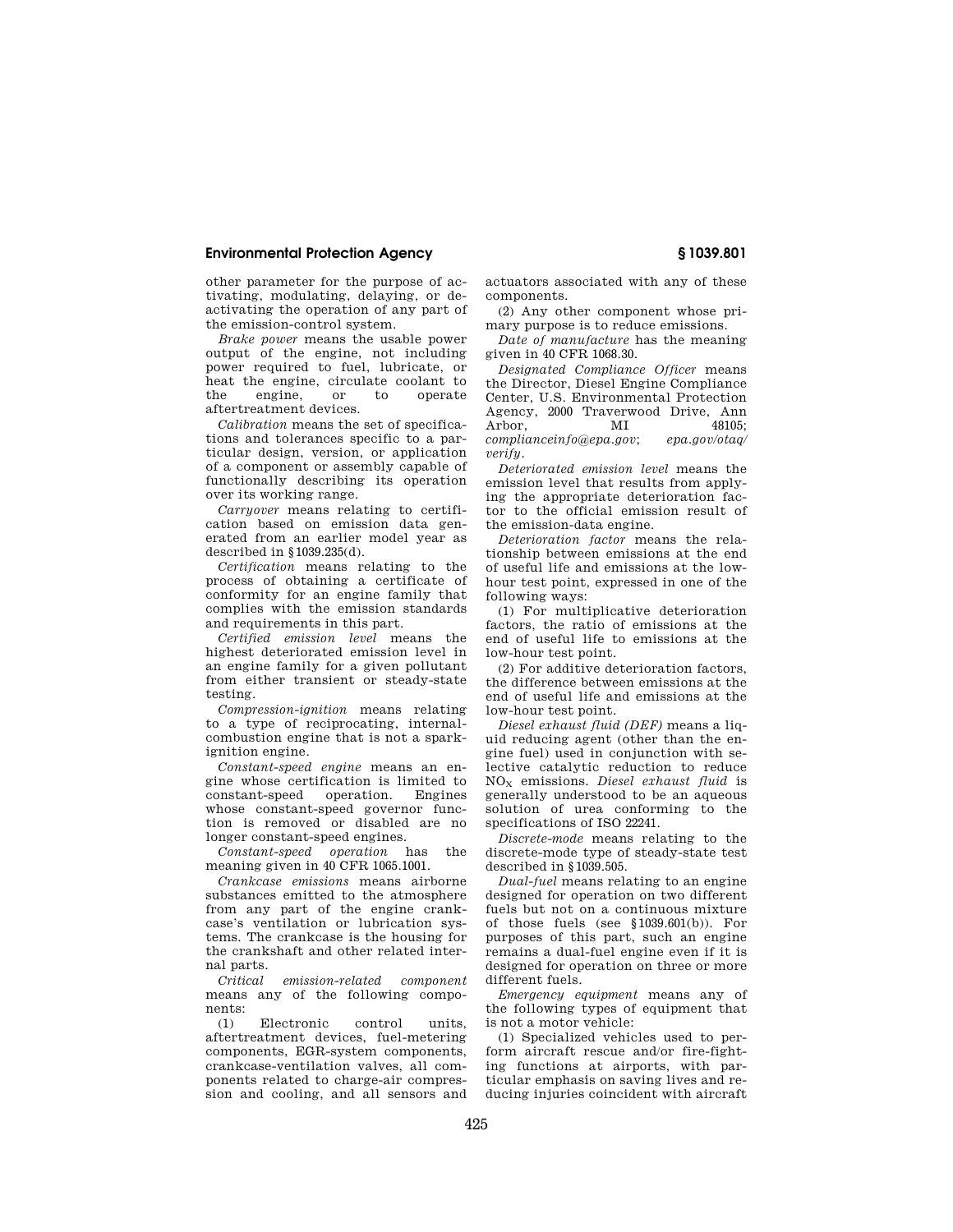fires following impact, or aircraft ground fires.

(2) Wildland firefighting equipment designed primarily to support wildland fire suppression operations. For example, a bulldozer designed with special features for fighting wildfires would be a piece of emergency equipment.

(3) Any other equipment that we have determined will likely be used in emergency situations where emission control function or malfunction may cause a significant risk to human life. For example, we would consider nonroad equipment that is certain to be retrofitted with a slip-on firefighting module to be emergency equipment, irrespective of the equipment manufacturer's original design. In making this determination, we may consider any factor that has an effect on the totality of the actual risk to human life. For example, we may consider how frequently the equipment will be used in emergency situations or how likely it is that the emission controls will cause a significant risk to human life when the equipment is used in emergency situations. We will consider to what extent the flexibility provisions of §1039.665 already address the risk. In the example above, we would not consider equipment to be emergency equipment if there is merely a possibility (rather than a certainty) that the equipment will be retrofitted with a slip-on firefighting module.

*Emission-control system* means any device, system, or element of design that controls or reduces the emissions of regulated pollutants from an engine.

*Emission-data engine* means an engine that is tested for certification. This includes engines tested to establish deterioration factors.

*Emission-related maintenance* means maintenance that substantially affects emissions or is likely to substantially affect emission deterioration.

*Engine configuration* means a unique combination of engine hardware and calibration within an engine family. Engines within a single engine configuration differ only with respect to normal production variability or factors unrelated to emissions.

*Engine family* has the meaning given in §1039.230.

**§ 1039.801 40 CFR Ch. I (7–1–21 Edition)** 

*Engine manufacturer* means the manufacturer of the engine. See the definition of ''manufacturer'' in this section.

*Engine used in a locomotive* means either an engine placed in the locomotive to move other equipment, freight, or passenger traffic; or an engine mounted on the locomotive to provide auxiliary power.

*Equipment manufacturer* means a manufacturer of nonroad equipment. All nonroad equipment manufacturing entities under the control of the same person are considered to be a single nonroad equipment manufacturer. (Note: In §1039.626, the term ''equipment manufacturer'' has a narrower meaning, which applies only to that section.)

*Excluded* means relating to an engine that either:

(1) Has been determined not to be a nonroad engine, as specified in 40 CFR 1068.30; or

(2) Is a nonroad engine that, according to §1039.5, is not subject to this part 1039.

*Exempted* has the meaning we give in 40 CFR 1068.30.

*Exhaust-gas recirculation* means a technology that reduces emissions by routing exhaust gases that had been exhausted from the combustion chamber(s) back into the engine to be mixed with incoming air before or during combustion. The use of valve timing to increase the amount of residual exhaust gas in the combustion chamber(s) that is mixed with incoming air before or during combustion is not considered exhaust-gas recirculation for the purposes of this part.

*Family emission limit (FEL)* means an emission level declared by the manufacturer to serve in place of an otherwise applicable emission standard under the ABT program in subpart H of this part. The family emission limit must be expressed to the same number of decimal places as the emission standard it replaces. The family emission limit serves as the emission standard for the engine family with respect to all required testing.

*Flexible-fuel* means relating to an engine designed for operation on any mixture of two or more different fuels (see §1039.601(b)).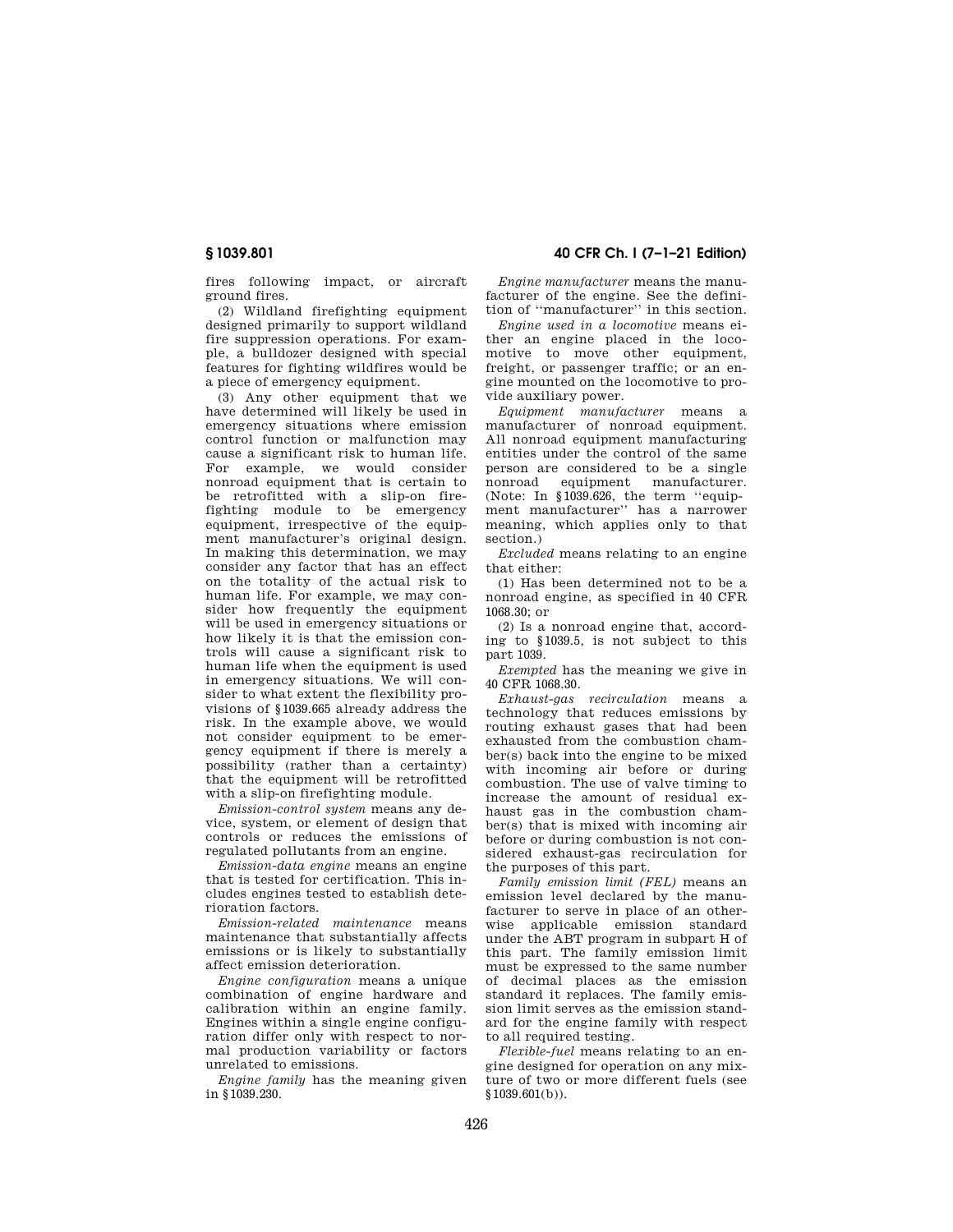*Fuel system* means all components involved in transporting, metering, and mixing the fuel from the fuel tank to the combustion chamber(s), including the fuel tank, fuel tank cap, fuel pump, fuel filters, fuel lines, carburetor or fuel-injection components, and all fuelsystem vents.

*Fuel type* means a general category of fuels such as diesel fuel or natural gas. There can be multiple grades within a single fuel type, such as high-sulfur or low-sulfur diesel fuel.

*Generator-set engine* means an engine used primarily to operate an electrical generator or alternator to produce electric power for other applications.

*Good engineering judgment* has the meaning we give in 40 CFR 1068.30. See 40 CFR 1068.5 for the administrative process we use to evaluate good engineering judgment.

*High-sulfur diesel fuel* means one of the following:

(1) For in-use fuels, *high-sulfur diesel fuel* means a diesel fuel with a maximum sulfur concentration greater than 500 parts per million.

(2) For testing, *high-sulfur diesel fuel*  has the meaning we give in 40 CFR part 1065.

*Hydrocarbon (HC)* means the hydrocarbon group on which the emission standards are based for each fuel type. For alcohol-fueled engines, HC means total hydrocarbon equivalent (THCE). For all other engines, HC means nonmethane hydrocarbon (NMHC).

*Identification number* means a unique specification (for example, a model number/serial number combination) that allows someone to distinguish a particular engine from other similar engines.

*Intermediate test speed* has the meaning given in 40 CFR 1065.1001.

*Low-hour* means relating to an engine with stabilized emissions and represents the undeteriorated emission level. This would generally involve less than 300 hours of operation.

*Low-sulfur diesel fuel* means one of the following:

(1) For in-use fuels, *low-sulfur diesel*  fuel means a diesel fuel with a maximum sulfur concentration of 500 parts per million.

(2) For testing, *low-sulfur diesel fuel*  has the meaning we give in 40 CFR part 1065.

*Manufacture* means the physical and engineering process of designing, constructing, and assembling a nonroad engine or a piece of nonroad equipment.

*Manufacturer* has the meaning given in section 216(1) of the Act. In general, this term includes any person who manufactures an engine, vehicle, or piece of equipment for sale in the United States or otherwise introduces a new nonroad engine into commerce in the United States. This includes importers who import engines, equipment, or vehicles for resale. (Note: In §1039.626, the term ''equipment manufacturer" has a narrower meaning, which applies only to that section.)

*Marine engine* means a nonroad engine that is installed or intended to be installed on a marine vessel. This includes a portable auxiliary marine engine only if its fueling, cooling, or exhaust system is an integral part of the vessel. There are two kinds of marine engines:

(1) Propulsion marine engine means a marine engine that moves a vessel through the water or directs the vessel's movement.

(2) Auxiliary marine engine means a marine engine not used for propulsion.

*Marine vessel* has the meaning given in 1 U.S.C. 3, except that it does not include amphibious vehicles. The definition in 1 U.S.C. 3 very broadly includes every craft capable of being used as a means of transportation on water.

*Maximum engine power* has the meaning given in §1039.140. Note that §1039.230 generally disallows grouping engines from different power categories in the same engine family.

*Maximum test speed* has the meaning we give in 40 CFR 1065.1001.

*Maximum test torque* has the meaning we give in 40 CFR 1065.1001.

*Model year* means one of the following things:

(1) For freshly manufactured equipment and engines (*see* definition of ''new nonroad engine,'' paragraph (1)), model year means one of the following:

(i) Calendar year of production.

(ii) Your annual new model production period if it is different than the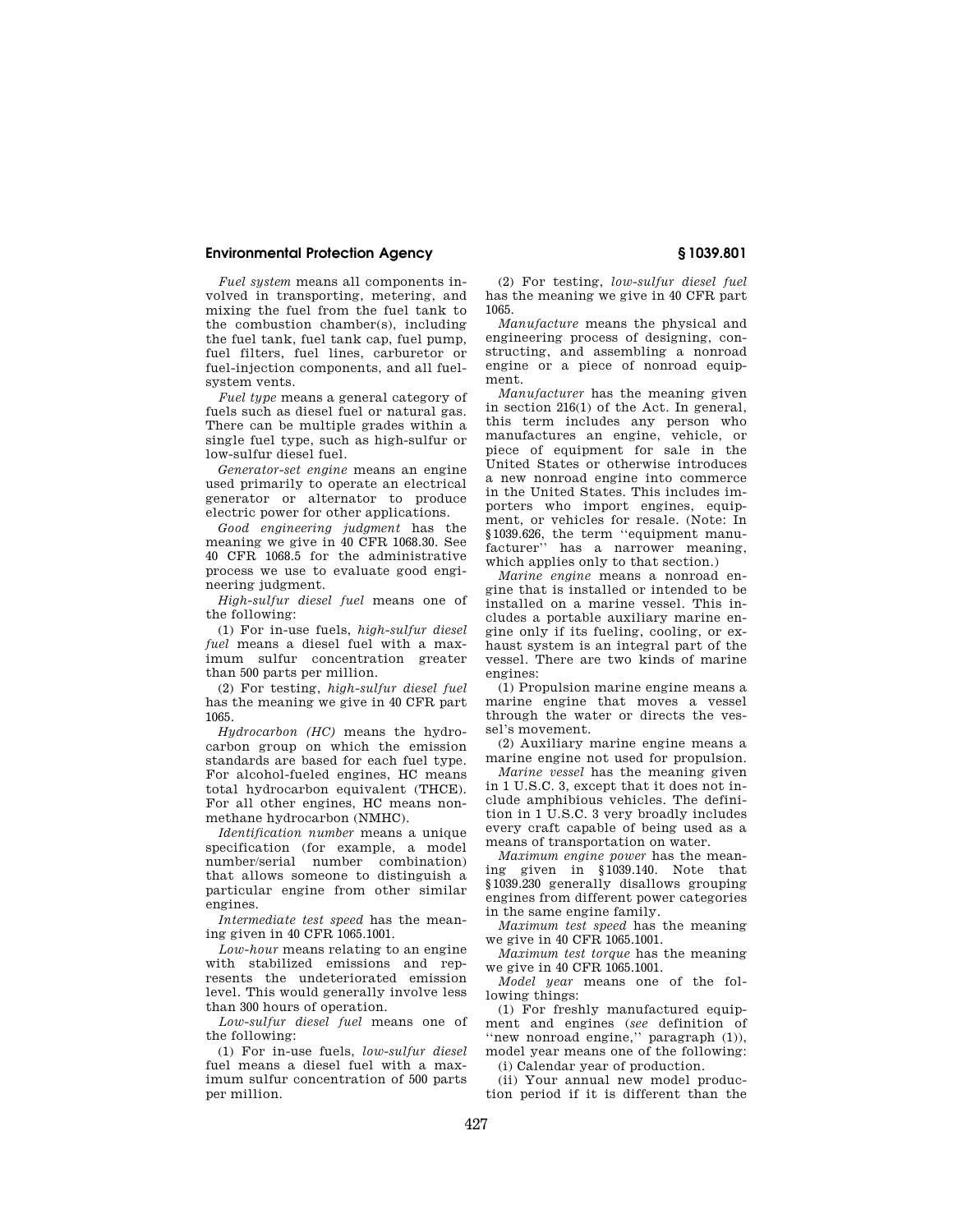calendar year. This must include January 1 of the calendar year for which the model year is named. It may not begin before January 2 of the previous calendar year and it must end by December 31 of the named calendar year.

(2) For an engine that is converted to a nonroad engine after being placed into service as a stationary engine, or being certified and placed into service as a motor vehicle engine, model year means the calendar year in which the engine was originally produced. For a motor vehicle engine that is converted to be a nonroad engine without having been certified, model year means the calendar year in which the engine becomes a new nonroad engine. (*See* definition of ''new nonroad engine,'' para $graph (2)$ )

(3) For a nonroad engine excluded under §1039.5 that is later converted to operate in an application that is not excluded, model year means the calendar year in which the engine was originally produced (*see* definition of ''new nonroad engine,'' paragraph (3)).

(4) For engines that are not freshly manufactured but are installed in new nonroad equipment, model year means the calendar year in which the engine is installed in the new nonroad equipment (*see* definition of ''new nonroad engine," paragraph  $(4)$ ).

(5) For imported engines:

(i) For imported engines described in paragraph  $(5)(i)$  of the definition of ''new nonroad engine,'' *model year* has the meaning given in paragraphs (1) through (4) of this definition.

(ii) For imported engines described in paragraph  $(5)(ii)$  of the definition of ''new nonroad engine,'' *model year* has the meaning given in 40 CFR 89.602 for independent commercial importers.

(iii) For imported engines described in paragraph (5)(iii) of the definition of ''new nonroad engine,'' *model year*  means the calendar year in which the engine is first assembled in its imported configuration, unless specified otherwise in this part or in 40 CFR part 1068.

*Motor vehicle* has the meaning we give in 40 CFR 85.1703(a).

*New nonroad engine* means any of the following things:

(1) A freshly manufactured nonroad engine for which the ultimate pur-

**§ 1039.801 40 CFR Ch. I (7–1–21 Edition)** 

chaser has never received the equitable or legal title. This kind of engine might commonly be thought of as ''brand new.'' In the case of this paragraph (1), the engine is new from the time it is produced until the ultimate purchaser receives the title or the product is placed into service, whichever comes first.

(2) An engine originally manufactured as a motor vehicle engine or a stationary engine that is later used or intended to be used in a piece of nonroad equipment. In this case, the engine is no longer a motor vehicle or stationary engine and becomes a ''new nonroad engine.'' The engine is no longer new when it is placed into nonroad service. This paragraph (2) applies if a motor vehicle engine or a stationary engine is installed in nonroad equipment, or if a motor vehicle or a piece of stationary equipment is modified (or moved) to become nonroad equipment.

(3) A nonroad engine that has been previously placed into service in an application we exclude under §1039.5, when that engine is installed in a piece of equipment that is covered by this part 1039. The engine is no longer new when it is placed into nonroad service covered by this part 1039. For example, this would apply to marine diesel engine that is no longer used in a marine vessel but is instead installed in a piece of nonroad equipment subject to the provisions of this part.

(4) An engine not covered by paragraphs (1) through (3) of this definition that is intended to be installed in new nonroad equipment. This generally includes installation of used engines in new equipment. The engine is no longer new when the ultimate purchaser receives a title for the equipment or the product is placed into service, whichever comes first.

(5) An imported nonroad engine, subject to the following provisions:

(i) An imported nonroad engine covered by a certificate of conformity issued under this part that meets the criteria of one or more of paragraphs (1) through (4) of this definition, where the original engine manufacturer holds the certificate, is new as defined by those applicable paragraphs.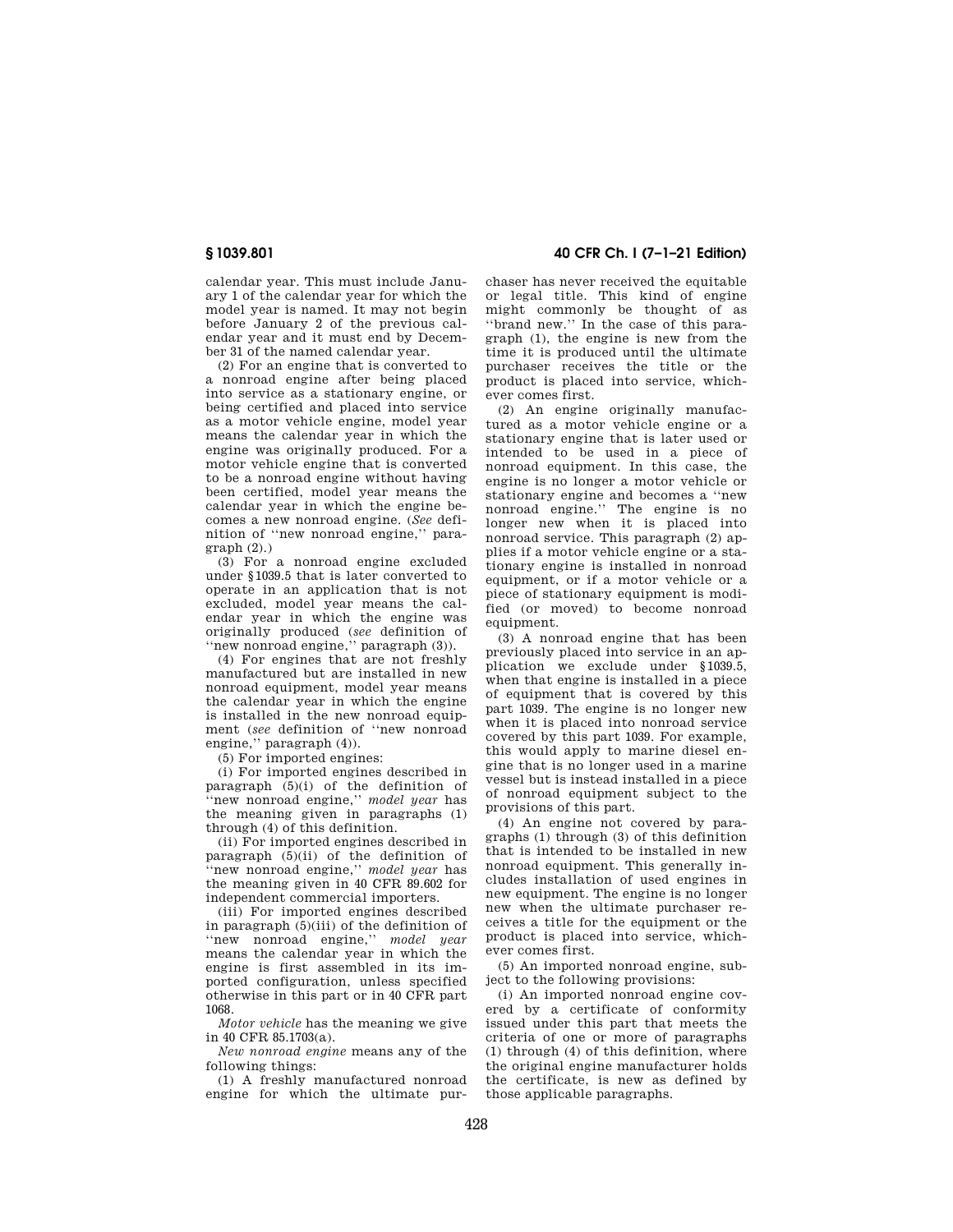(ii) An imported engine covered by a certificate of conformity issued under this part, where someone other than the original engine manufacturer holds the certificate (such as when the engine is modified after its initial assembly), is a new nonroad engine when it is imported. It is no longer new when the ultimate purchaser receives a title for the engine or it is placed into service, whichever comes first.

(iii) An imported nonroad engine that is not covered by a certificate of conformity issued under this part at the time of importation is new, but only if it was produced on or after the dates shown in the following table. This addresses uncertified engines and equipment initially placed into service that someone seeks to import into the United States. Importation of this kind of engine (or equipment containing such an engine) is generally prohibited by 40 CFR part 1068. However, the importation of such an engine is not prohibited if the engine has an earlier model year than that identified in the following table:

APPLICABILITY OF EMISSION STANDARDS FOR NONROAD DIESEL ENGINES

| Maximum engine power           | Initial date of<br>emission standards                    |
|--------------------------------|----------------------------------------------------------|
| 130 ≤kW ≤560  January 1, 1996. | January 1, 2000.<br>January 1, 1997.<br>January 1, 2000. |

*New nonroad equipment* means either of the following things:

(1) A nonroad piece of equipment for which the ultimate purchaser has never received the equitable or legal title. The product is no longer new when the ultimate purchaser receives this title or the product is placed into service, whichever comes first.

(2) An imported nonroad piece of equipment with an engine not covered by a certificate of conformity issued under this part at the time of importation and manufactured after the requirements of this part start to apply (see §1039.1).

*Noncommercial fuel* means a combustible product that is not marketed as a commercial fuel, but is used as a fuel for nonroad engines. For example, this includes methane that is produced and released from landfills or oil wells, or similar unprocessed fuels that are not intended to meet any otherwise applicable fuel specifications. See §1039.615 for provisions related to engines designed to burn noncommercial fuels.

*Noncompliant engine* means an engine that was originally covered by a certificate of conformity, but is not in the certified configuration or otherwise does not comply with the conditions of the certificate.

*Nonconforming engine* means an engine not covered by a certificate of conformity that would otherwise be subject to emission standards.<br>Nonmethane hudrocarbons (NMHC)

 $Nonmethane$  *hydrocarbons* means the sum of all hydrocarbon species except methane. Refer to 40 CFR 1065.660 for NMHC determination.

*Nonroad* means relating to nonroad engines or equipment that includes nonroad engines.

*Nonroad engine* has the meaning we give in 40 CFR 1068.30. In general this means all internal-combustion engines except motor vehicle engines, stationary engines, engines used solely for competition, or engines used in aircraft. This part does not apply to all nonroad engines (see §1039.5).

*Nonroad equipment* means a piece of equipment that is powered by one or more nonroad engines.

*Official emission result* means the measured emission rate for an emission-data engine on a given duty cycle before the application of any deterioration factor, but after the applicability of regeneration adjustment factors.

*Opacity* means the fraction of a beam of light, expressed in percent, which fails to penetrate a plume of smoke, as measured by the procedure specified in §1039.501.

*Owners manual* means a document or collection of documents prepared by the engine manufacturer for the owner or operator to describe appropriate engine maintenance, applicable warranties, and any other information related to operating or keeping the engine. The owners manual is typically provided to the ultimate purchaser at the time of sale. The owners manual may be in paper or electronic format.

*Oxides of nitrogen* has the meaning given in 40 CFR 1065.1001.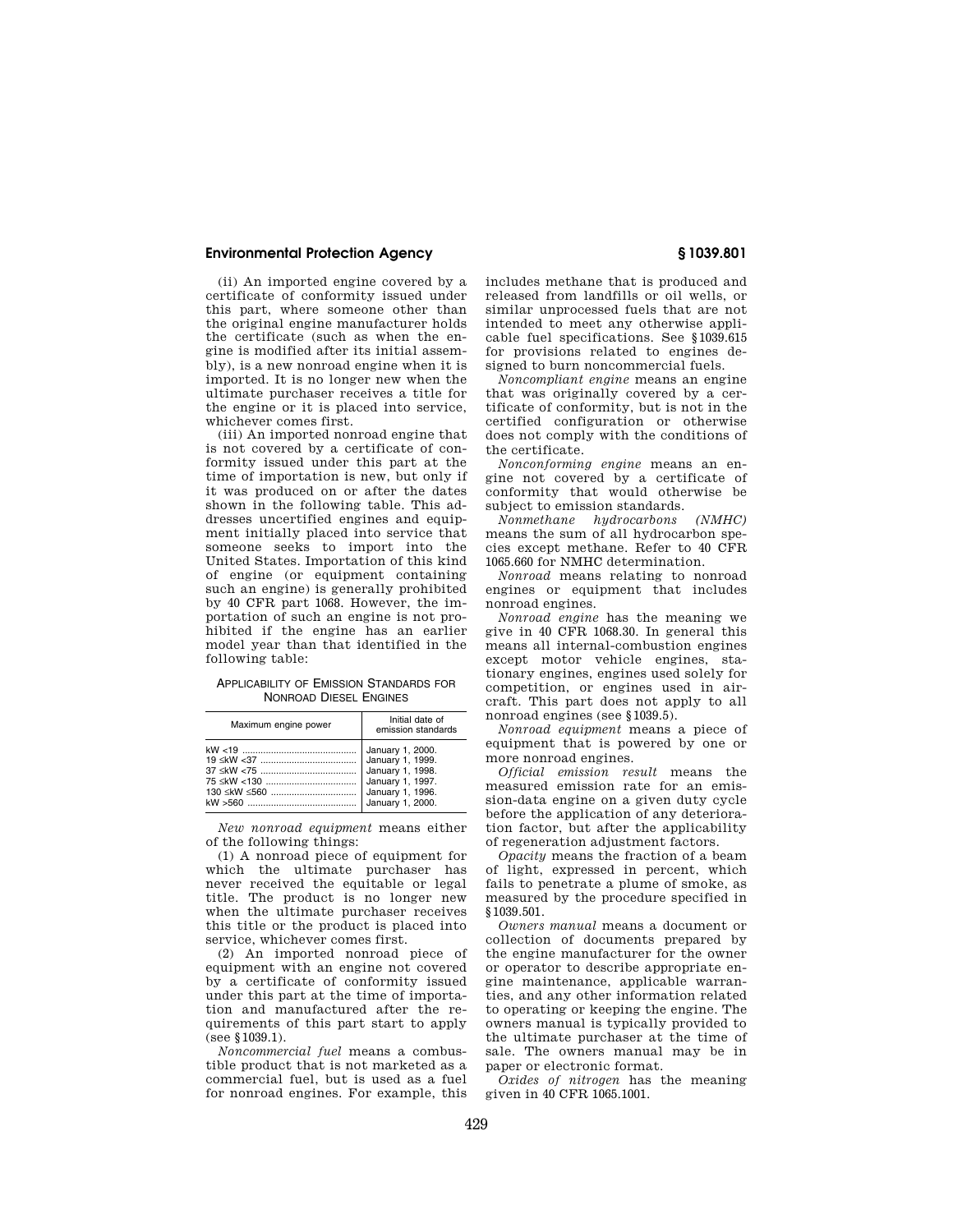**§ 1039.801 40 CFR Ch. I (7–1–21 Edition)** 

*Particulate trap* means a filtering device that is designed to physically trap all particulate matter above a certain size.

*Piece of equipment* means any vehicle, vessel, or other type of equipment using engines to which this part applies.

*Placed into service* means put into initial use for its intended purpose. Engines and equipment do not qualify as being ''placed into service'' based on incidental use by a manufacturer or dealer.

*Power category* means a specific range of maximum engine power that defines the applicability of standards. For example, references to the 56–130 kW power category and 56 ≤kW <130 include all engines with maximum engine power at or above 56 kW but below 130 kW. Also references to 56–560 kW power categories or 56 ≤kW ≤560 include all engines with maximum engine power at or above 56 kW but at or below 560 kW, even though these engines span multiple power categories. Note that in some cases, FEL caps are based on a subset of a power category. The power categories are defined as follows:

(1) Engines with maximum power below 19 kW.

(2) Engines with maximum power at or above 19 kW but below 56 kW.

(3) Engines with maximum power at or above 56 kW but below 130 kW.

(4) Engines with maximum power at or above 130 kW but at or below 560 kW.

(5) Engines with maximum power above 560 kW.

*Ramped-modal* means relating to the ramped-modal type of steady-state test described in §1039.505.

*Rated speed* means the maximum fullload governed speed for governed engines and the speed of maximum power for ungoverned engines.

*Revoke* has the meaning we give in 40 CFR 1068.30.

*Round* has the meaning given in 40 CFR 1065.1001.

*Scheduled maintenance* means adjusting, repairing, removing, disassembling, cleaning, or replacing components or systems periodically to keep a part or system from failing, malfunctioning, or wearing prematurely. It also may mean actions you expect are necessary to correct an overt indica-

tion of failure or malfunction for which periodic maintenance is not appropriate.

*Small-volume engine manufacturer*  means a small business engine manufacturer that had engine families certified to meet the requirements of 40 CFR part 89 before 2003 (40 CFR part 89, revised as of July 1, 2002), had annual U.S.-directed production of no more than 2,500 units in 2002 and all earlier calendar years, and has 1000 or fewer employees. For manufacturers owned by a parent company, the production limit applies to the production of the parent company and all its subsidiaries and the employee limit applies to the total number of employees of the parent company and all its subsidiaries.

*Spark-ignition* means relating to a gasoline-fueled engine or any other type of engine with a spark plug (or other sparking device) and with operating characteristics significantly similar to the theoretical Otto combustion cycle. Spark-ignition engines usually use a throttle to regulate intake air flow to control power during normal operation.

*Steady-state* has the meaning given in 40 CFR 1065.1001.

*Sulfur-sensitive technology* means an emission control technology that experiences a significant drop in emission control performance or emission-system durability when an engine is operated on low-sulfur diesel fuel (*i.e.,* fuel with a sulfur concentration of 300 to 500 ppm) as compared to when it is operated on ultra-low sulfur diesel fuel (*i.e.,*  fuel with a sulfur concentration less than 15 ppm). Exhaust gas recirculation is not a sulfur-sensitive technology.

*Suspend* has the meaning we give in 40 CFR 1068.30.

*Test engine* means an engine in a test sample.

*Test sample* means the collection of engines selected from the population of an engine family for emission testing. This may include testing for certification, production-line testing, or inuse testing.

*Tier 1* means relating to the Tier 1 emission standards, as shown in 40 CFR 89.112.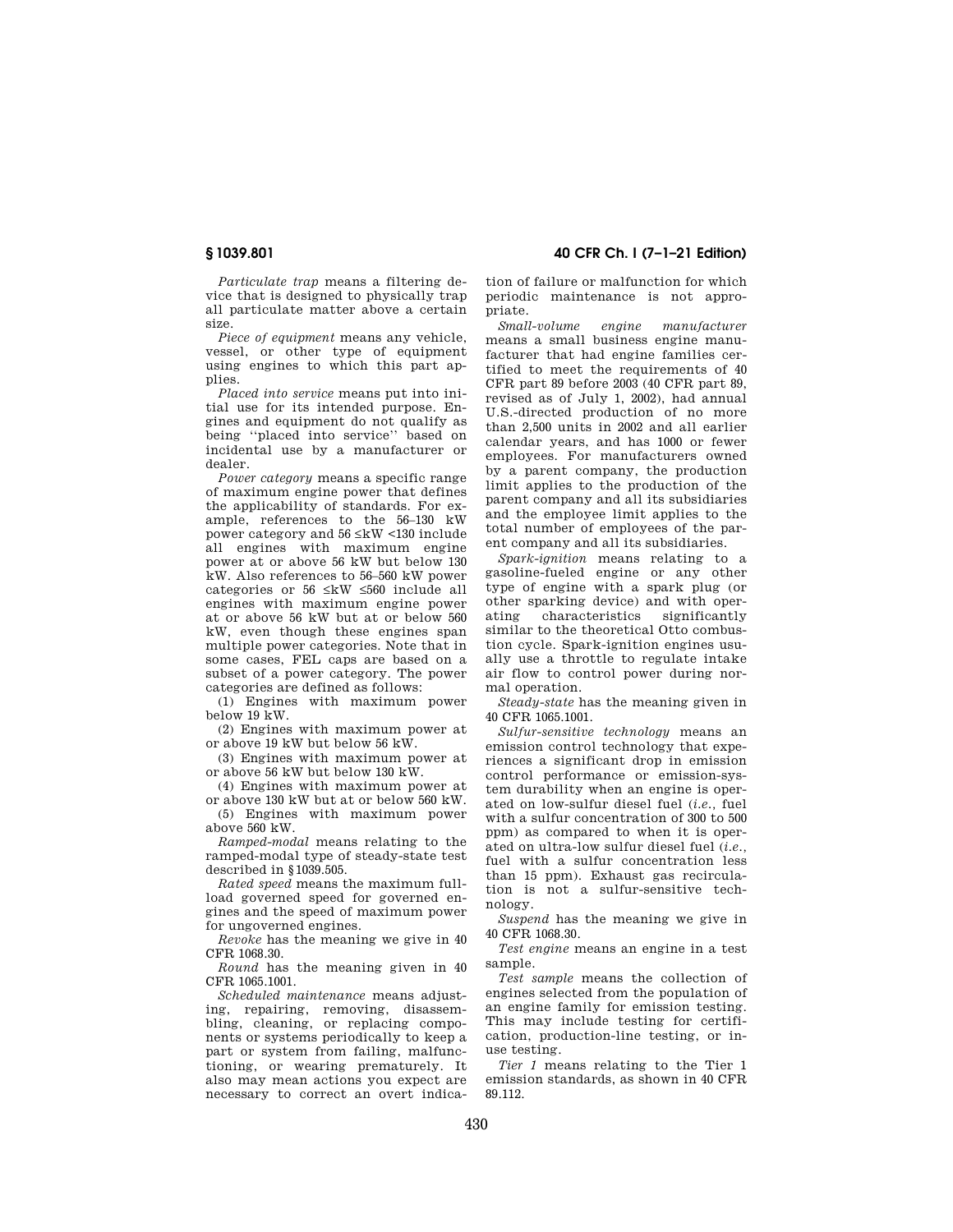#### **Environmental Protection Agency § 1039.805**

*Tier 2* means relating to the Tier 2 emission standards, as shown in 40 CFR 89.112.

*Tier 3* means relating to the Tier 3 emission standards, as shown in 40 CFR 89.112.

*Tier 4* means relating to the Tier 4 emission standards, as shown in §1039.101 and §1039.102. This includes the emission standards that are shown in §1039.101 and §1039.102 that are unchanged from Tier 2 or Tier 3 emission standards.

*Total hydrocarbon* has the meaning given in 40 CFR 1065.1001. This generally means the combined mass of organic compounds measured by the specified procedure for measuring total hydrocarbon, expressed as a hydrocarbon with an atomic hydrogen-tocarbon ratio of 1.85:1.

*Total hydrocarbon equivalent* has the meaning given in 40 CFR 1065.1001. This generally means the sum of the carbon mass contributions of non-oxygenated hydrocarbons, alcohols and aldehydes, or other organic compounds that are measured separately as contained in a gas sample, expressed as exhaust hydrocarbon from petroleum-fueled engines. The atomic hydrogen-to-carbon ratio of the equivalent hydrocarbon is 1.85:1.

*Ultimate purchaser* means, with respect to any new nonroad equipment or new nonroad engine, the first person who in good faith purchases such new nonroad equipment or new nonroad engine for purposes other than resale.

*Ultra low-sulfur diesel fuel* means one of the following:

(1) For in-use fuels, *ultra low-sulfur diesel fuel* means a diesel fuel with a maximum sulfur concentration of 15 parts per million.

(2) For testing, *ultra low-sulfur diesel fuel* has the meaning we give in 40 CFR part 1065.

*United States* has the meaning we give in 40 CFR 1068.30.

*Upcoming model year* means for an engine family the model year after the one currently in production.

*U.S.-directed production volume* means the number of engine units, subject to the requirements of this part, produced by a manufacturer for which the manufacturer has a reasonable assurance

that sale was or will be made to ultimate purchasers in the United States.

*Useful life* means the period during which the engine is designed to properly function in terms of reliability and fuel consumption, without being remanufactured, specified as a number of hours of operation or calendar years, whichever comes first. It is the period during which a nonroad engine is required to comply with all applicable emission standards. *See* §1039.101(g).

*Variable-speed engine* means an engine that is not a constant-speed engine.

*Void* has the meaning we give in 40 CFR 1068.30.

*Volatile liquid fuel* means any fuel other than diesel or biodiesel that is a liquid at atmospheric pressure and has a Reid Vapor Pressure higher than 2.0 pounds per square inch.

*We (us, our)* means the Administrator of the Environmental Protection Agency and any authorized representatives.

[69 FR 39213, June 29, 2004, as amended at 70 FR 40464, July 13, 2005; 72 FR 53133, Sept. 18, 2007; 73 FR 59192, Oct. 8, 2008; 75 FR 22993, Apr. 30, 2010; 77 FR 34147, June 8, 2012; 79 FR 46375, Aug. 8, 2014; 81 FR 74140, Oct. 25, 2016]

EFFECTIVE DATE NOTE: At 86 FR 34506, June 29, 2021, §1039.801 was amended, effective July 29, 2021.

#### **§ 1039.805 What symbols, acronyms, and abbreviations does this part use?**

The following symbols, acronyms, and abbreviations apply to this part:

CFR Code of Federal Regulations.

CH<sup>4</sup> methane.

CO carbon monoxide.

CO2 carbon dioxide.

- DEF Diesel exhaust fluid.
- EEFM Emergency equipment field modification.

EPA Environmental Protection Agency.

FEL Family Emission Limit.

g/kW-hr grams per kilowatt-hour.

- HC hydrocarbon.
- ISO International Organization for Standardization (see *www.iso.org*).

kW kilowatts.

N<sub>2</sub>O nitrous oxide.

NIST National Institute of Standards and Technology.

NMHC nonmethane hydrocarbons.

 $NO<sub>X</sub>$  oxides of nitrogen (NO and NO<sub>2</sub>).<br>NTE not-to-exceed

- PM particulate matter.
- rpm revolutions per minute.
- SAE Society of Automotive Engineers.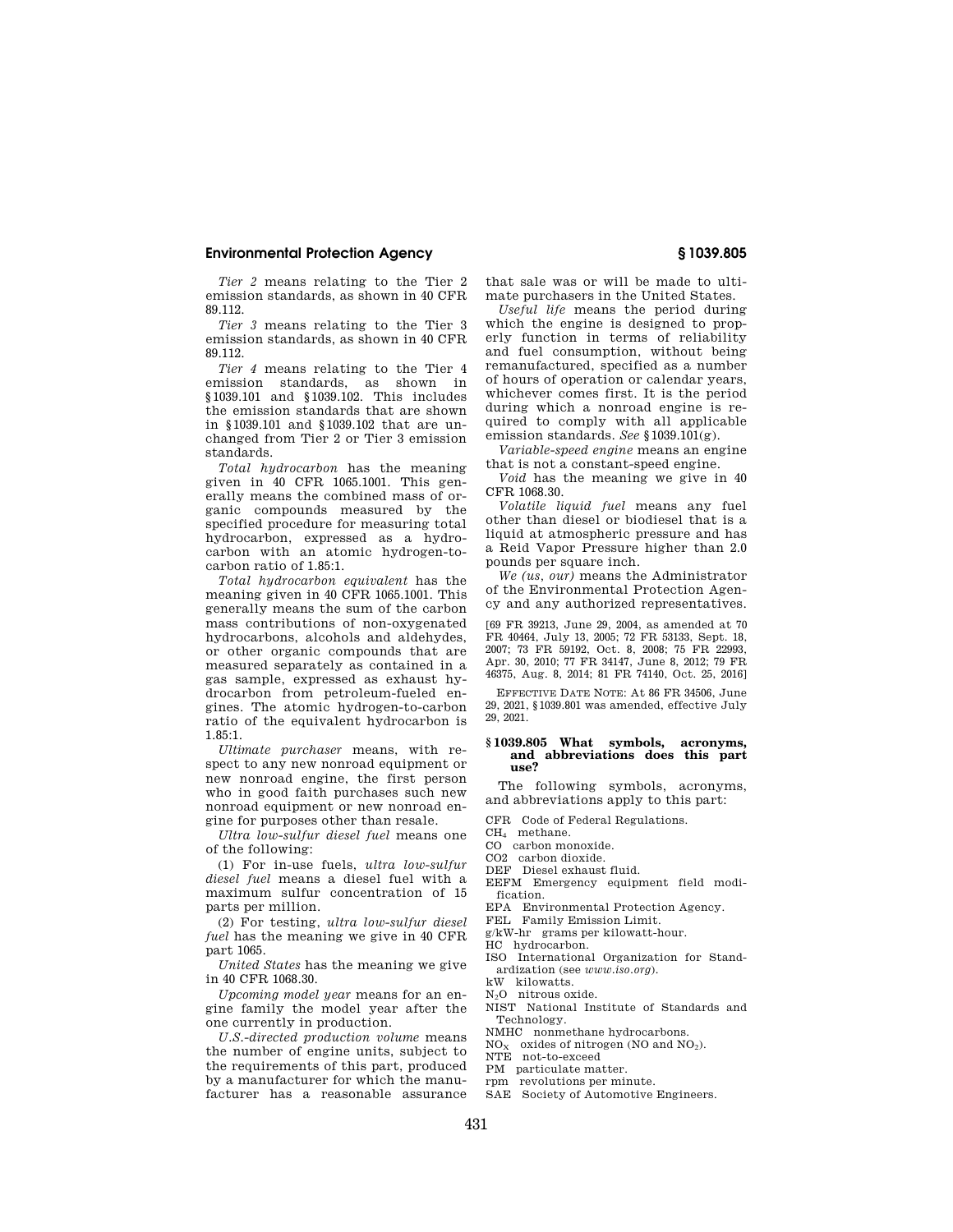SCR Selective catalytic reduction.

SEA Selective enforcement audit. THC total hydrocarbon.

THCE total hydrocarbon equivalent.

TRU transportation refrigeration unit.

U.S.C. United States Code.

[69 FR 39213, June 29, 2004, as amended at 74 FR 56509, Oct. 30, 2009; 77 FR 34148, June 8, 2012]

#### **§ 1039.815 What provisions apply to confidential information?**

The provisions of 40 CFR 1068.10 apply for information you consider confidential.

[81 FR 74141, Oct. 25, 2016]

#### **§ 1039.820 How do I request a hearing?**

(a) You may request a hearing under certain circumstances, as described elsewhere in this part. To do this, you must file a written request, including a description of your objection and any supporting data, within 30 days after we make a decision.

(b) For a hearing you request under the provisions of this part, we will approve your request if we find that your request raises a substantial factual issue.

(c) If we agree to hold a hearing, we will use the procedures specified in 40 CFR part 1068, subpart G.

#### **§ 1039.825 What reporting and recordkeeping requirements apply under this part?**

(a) This part includes various requirements to submit and record data or other information. Unless we specify otherwise, store required records in any format and on any media and keep them readily available for eight years after you send an associated application for certification, or eight years after you generate the data if they do not support an application for certification. You are expected to keep your own copy of required records rather than relying on someone else to keep records on your behalf. We may review these records at any time. You must promptly send us organized, written records in English if we ask for them. We may require you to submit written records in an electronic format.

(b) The regulations in §1039.255, 40 CFR 1068.25, and 40 CFR 1068.101 describe your obligation to report truth-

#### **§ 1039.815 40 CFR Ch. I (7–1–21 Edition)**

ful and complete information. This includes information not related to certification. Failing to properly report information and keep the records we specify violates 40 CFR  $1068.101(a)(2)$ . which may involve civil or criminal penalties.

(c) Send all reports and requests for approval to the Designated Compliance Officer (see §1039.801).

(d) Any written information we require you to send to or receive from another company is deemed to be a required record under this section. Such records are also deemed to be submissions to EPA. We may require you to send us these records whether or not you are a certificate holder.

(e) Under the Paperwork Reduction Act (44 U.S.C. 3501 et seq), the Office of Management and Budget approves the reporting and recordkeeping specified in the applicable regulations. The following items illustrate the kind of reporting and recordkeeping we require for engines and equipment regulated under this part:

(1) We specify the following requirements related to engine certification in this part 1039:

(i) In §1039.20 we require engine manufacturers to label stationary engines that do not meet the standards in this part.

(ii) In §1039.135 we require engine manufacturers to keep certain records related to duplicate labels sent to equipment manufacturers.

(iii) [Reserved]

(iv) In subpart C of this part we identify a wide range of information required to certify engines.

(v) [Reserved]

(vi) In subpart G of this part we identify several reporting and recordkeeping items for making demonstrations and getting approval related to various special compliance provisions. For example, equipment manufacturers must submit reports and keep records related to the flexibility provisions in §1039.625.

(vii) In §1039.725, 1039.730, and 1039.735 we specify certain records related to averaging, banking, and trading.

(2) We specify the following requirements related to testing in 40 CFR part 1065: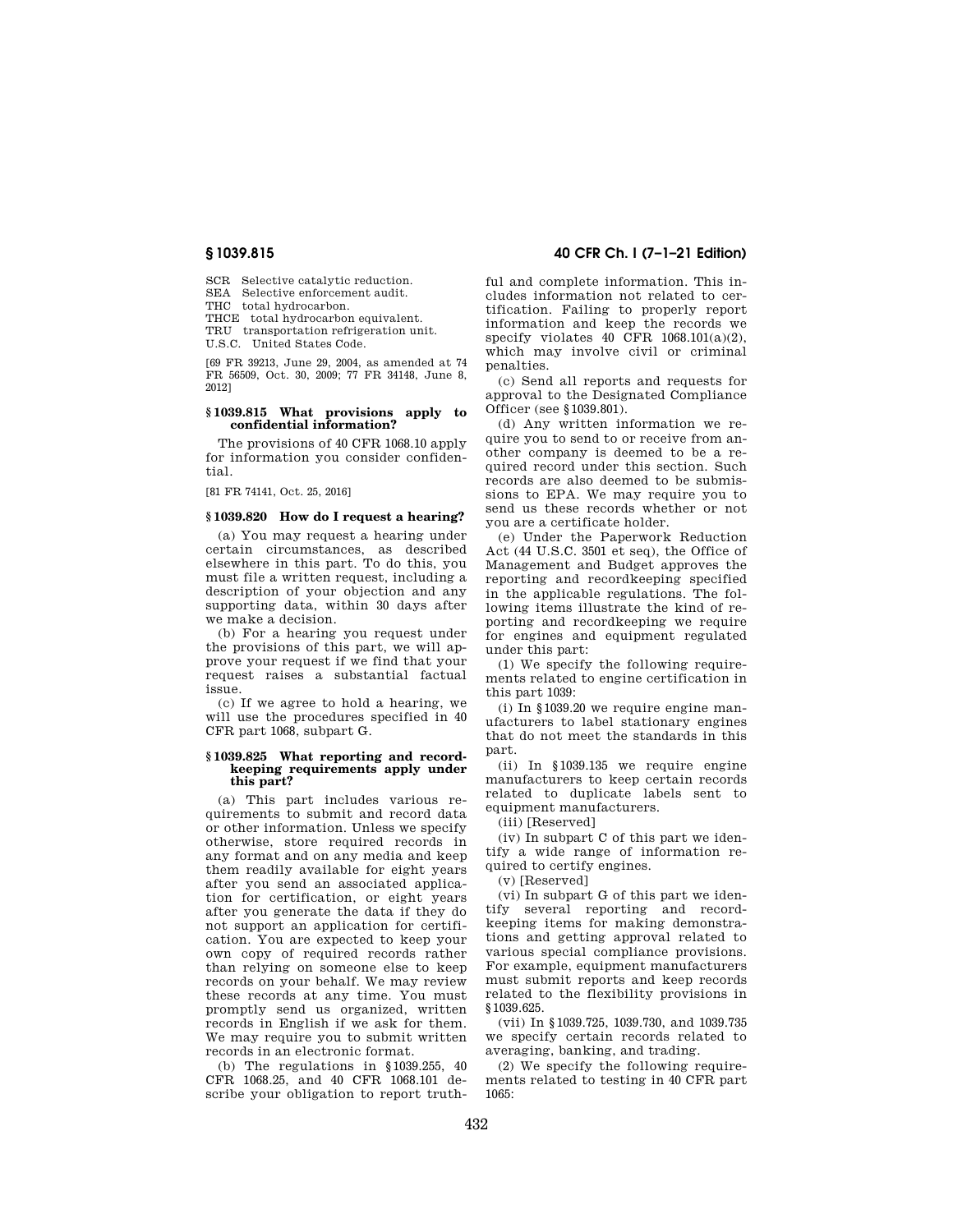#### **Environmental Protection Agency**  Pt. 1039, App. I

(i) In 40 CFR 1065.2 we give an overview of principles for reporting information.

(ii) In 40 CFR 1065.10 and 1065.12 we specify information needs for establishing various changes to published test procedures.

(iii) In 40 CFR 1065.25 we establish basic guidelines for storing test information.

(iv) In 40 CFR 1065.695 we identify the specific information and data items to record when measuring emissions.

(3) We specify the following requirements related to the general compliance provisions in 40 CFR part 1068:

(i) In 40 CFR 1068.5 we establish a process for evaluating good engineering judgment related to testing and certification.

(ii) In 40 CFR 1068.25 we describe general provisions related to sending and keeping information.

 $(iii)$  In 40 CFR 1068.27 we require manufacturers to make engines available for our testing or inspection if we make such a request.

(iv) In 40 CFR 1068.105 we require equipment manufacturers to keep certain records related to duplicate labels from engine manufacturers.

(v) In 40 CFR 1068.120 we specify recordkeeping related to rebuilding engines.

(vi) In 40 CFR part 1068, subpart C, we identify several reporting and recordkeeping items for making demonstrations and getting approval related to various exemptions.

(vii) In 40 CFR part 1068, subpart D, we identify several reporting and recordkeeping items for making demonstrations and getting approval related to importing engines.

(viii) In 40 CFR 1068.450 and 1068.455 we specify certain records related to testing production-line engines in a selective enforcement audit.

 $(ix)$  In 40 CFR 1068.501 we specify certain records related to investigating and reporting emission-related defects.

(x) In 40 CFR 1068.525 and 1068.530 we specify certain records related to recalling nonconforming engines.

(xi) In 40 CFR part 1068, subpart G, we specify certain records for requesting a hearing.

[81 FR 74141, Oct. 25, 2016]

#### APPENDIX I TO PART 1039—SUMMARY OF PREVIOUS EMISSION STANDARDS

The following standards, which EPA originally adopted under 40 CFR part 89, apply to nonroad compression-ignition engines produced before the model years specified in §1039.1:

(a) Tier 1 standards apply as summarized in the following table:

| TABLE 1 TO APPENDIX I—TIER 1 EMISSION STANDARDS |  |
|-------------------------------------------------|--|
| fa/kW-hrl                                       |  |

| Rated power<br>(kW)                                                                                                              | Starting<br>model year                               | NO <sub>x</sub>        | НC              | $NOx+NMHC$         | CO                        | <b>PM</b>                   |
|----------------------------------------------------------------------------------------------------------------------------------|------------------------------------------------------|------------------------|-----------------|--------------------|---------------------------|-----------------------------|
| $8 \leq$ kW $< 19$<br>$19 \leq$ kW < 37<br>$37 \leq$ kW $< 75$<br>$75 \leq$ kW $< 130$<br>$130 \leq$ kW $\leq$ 560<br>$kW > 560$ | 2000<br>2000<br>1999<br>1998<br>1997<br>1996<br>2000 | <br><br><br>9.2<br>9.2 | <br><br><br>1.3 | 10.5<br>9.5<br>9.5 | 8.0<br>6.6<br>5.5<br>11.4 | 1.0<br>0.80<br>0.80<br>0.54 |

(b) Tier 2 standards apply as summarized in the following table:

| TABLE 2 TO APPENDIX I-TIER 2 EMISSION STANDARDS |
|-------------------------------------------------|
| [g/kW-hr]                                       |

| Rated power<br>(kW) | Starting<br>model vear | $NO_{X}+NMHC$ | CO  | <b>PM</b> |
|---------------------|------------------------|---------------|-----|-----------|
|                     | 2005                   | 7.5           | 8.0 | 0.80      |
|                     | 2005                   | 7.5           | 6.6 | 0.80      |
|                     | 2004                   | 7.5           | 5.5 | 0.60      |
|                     | 2004                   | 7.5           | 5.0 | 0.40      |
|                     | 2003                   | 6.6           | 5.0 | 0.30      |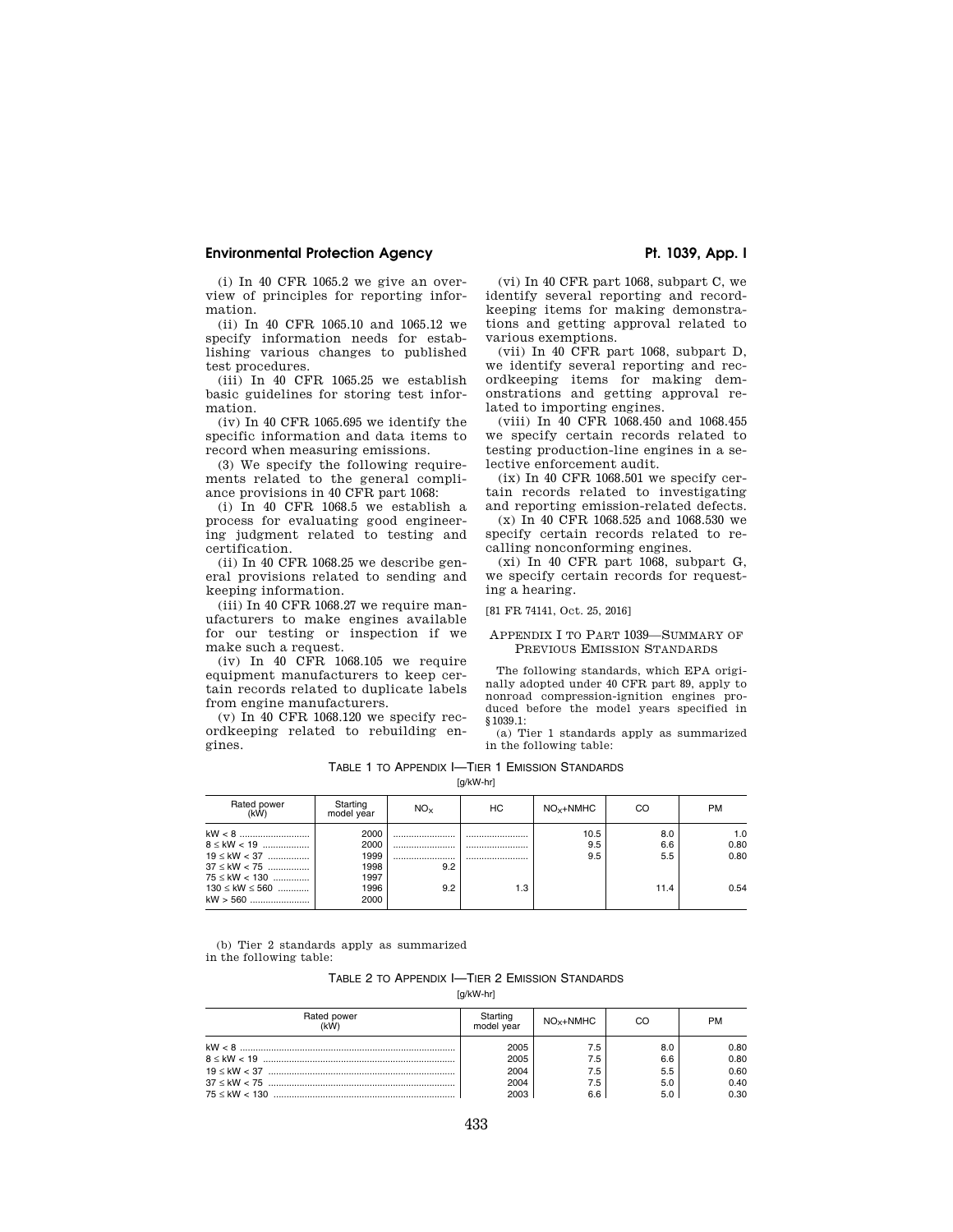### **Pt. 1039, App. II 40 CFR Ch. I (7–1–21 Edition)**

[g/kW-hr]

| Rated power<br>(kW) | Starting<br>model year       | $NO_{x}+NMHC$ | CO         | PM           |
|---------------------|------------------------------|---------------|------------|--------------|
|                     | 2003<br>2001<br>2002<br>2006 | 6.6<br>6.4    | 3.5<br>3.5 | 0.20<br>0.20 |

(c) Tier 3 standards apply as summarized in the following table:

### TABLE 3 TO APPENDIX I—TIER 3 EMISSION STANDARDS

[g/kW-hr]

| Rated power<br>(kW) | Starting<br>model year | $NOx+NMHC$ | CO                | PM                   |
|---------------------|------------------------|------------|-------------------|----------------------|
|                     | 2008<br>2007<br>2006   | 4.0<br>4.0 | 5.0<br>5.0<br>3.5 | 0.40<br>0.30<br>0.20 |

(d) Tier 1 through Tier 3 standards applied only for discrete-mode steady-state testing. There were no not-to-exceed standards or transient testing.

# [86 FR 34507, June 29, 2021]

EFFECTIVE DATE NOTE: At 86 FR 34507, June 29, 2021, appendix I to part 1039 was added, effective July 29, 2021.

APPENDIX II TO PART 1039—STEADY-STATE DUTY CYCLES

(a) The following duty cycles apply for constant-speed engines:

(1) The following duty cycle applies for discrete-mode testing:

| D <sub>2</sub> mode number | Engine speed | $O$ raue             |                                      |
|----------------------------|--------------|----------------------|--------------------------------------|
| <br>2<br>                  |              | 00<br>75<br>50<br>25 | 0.05<br>0.25<br>0.30<br>0.30<br>0.10 |

<sup>1</sup>The percent torque is relative to maximum test torque.

#### (2) The following duty cycle applies for ramped-modal testing:

| RMC mode                         | Time in mode<br>(seconds) | Engine speed | Torque<br>(percent) 1 2   |
|----------------------------------|---------------------------|--------------|---------------------------|
| 1a Steady-state<br>1b Transition |                           |              |                           |
| 2a Steady-state                  | 101                       |              |                           |
| 2b Transition<br>3a Steady-state | 20<br>2771                |              | Linear transition.        |
| 3b Transition                    | 20                        |              |                           |
| 4a Steady-state<br>4b Transition | 339<br>20                 |              | 25.<br>Linear transition. |
| 5 Steady-state                   | 350 <sub>1</sub>          |              | 50.                       |

1The percent torque is relative to maximum test torque.

2Advance from one mode to the next within a 20-second transition phase. During the transition phase, command a linear pro-gression from the torque setting of the current mode to the torque setting of the next mode.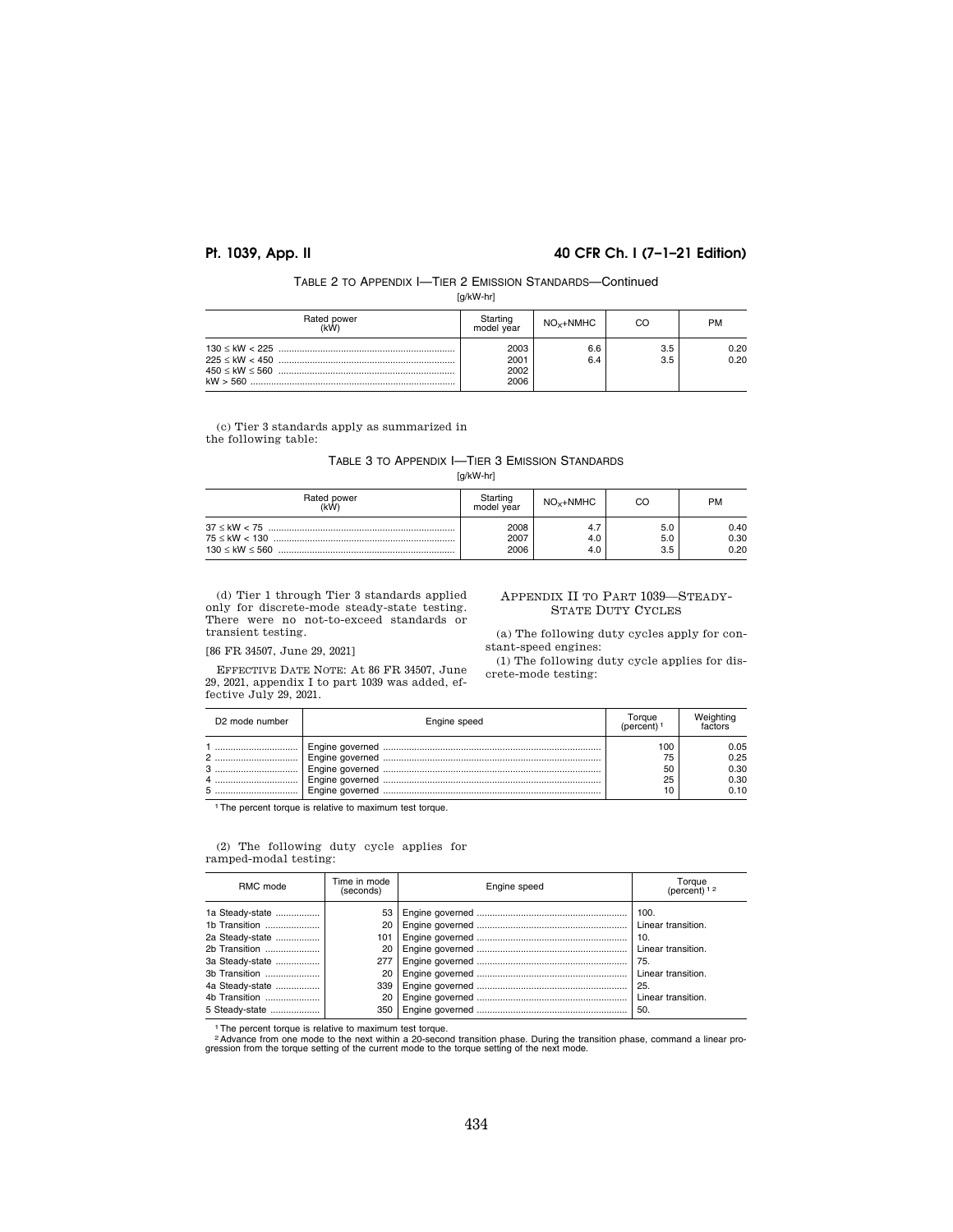#### Environmental Protection Agency **Pt. 1039, App. II**

(b) The following duty cycles apply for variable-speed engines with maximum engine power below 19 kW:

(1) The following duty cycle applies for discrete-mode testing:

| G <sub>2</sub> mode number | Engine speed <sup>1</sup> | Forgue         |                                              |
|----------------------------|---------------------------|----------------|----------------------------------------------|
| 4                          |                           | 75<br>50<br>25 | 0.09<br>0.20<br>0.29<br>0.30<br>0.07<br>0.05 |

1Speed terms are defined in 40 CFR part 1065. 2The percent torque is relative to the maximum torque at the commanded test speed.

(2) The following duty cycle applies for ramped-modal testing:

| RMC mode                                                                                                                                                                                                                               | Time in mode<br>(seconds)                                                                                                                    | Engine speed <sup>13</sup> | Torque<br>(percent) <sup>23</sup>                                                                                                                                                      |
|----------------------------------------------------------------------------------------------------------------------------------------------------------------------------------------------------------------------------------------|----------------------------------------------------------------------------------------------------------------------------------------------|----------------------------|----------------------------------------------------------------------------------------------------------------------------------------------------------------------------------------|
| 1a Steady-state<br>1b Transition<br>2a Steady-state<br>2b Transition<br>3a Steady-state<br>3b Transition<br>4a Steady-state<br>4b Transition<br>5a Steady-state<br>5b Transition<br>6a Steady-state<br>6b Transition<br>7 Steady-state | 20 <sub>1</sub><br>135  <br>20 <sub>1</sub><br>112 <sub>1</sub><br>20<br>337<br>20 <sub>1</sub><br>518<br>20<br>494<br>20 <sub>1</sub><br>43 |                            | 0.<br>Linear transition.<br>100.<br>Linear transition.<br>10.<br>Linear transition.<br>75.<br>Linear transition.<br>25.<br>Linear transition.<br>50.<br>Linear transition.<br>$\Omega$ |

<sup>1</sup> Speed terms are defined in 40 CFR part 1065.<br><sup>2</sup> The percent torque is relative to the maximum torque at the commanded engine speed.<br><sup>2</sup> Advance from one mode to the next within a 20-second transition phase. During the

(c) The following duty cycles apply for variable-speed engines with maximum engine power at or above 19 kW: (1) The following duty cycle applies for discrete-mode testing:

| C1 mode number | Engine speed <sup>1</sup> |     |      |
|----------------|---------------------------|-----|------|
|                |                           | 00  | 0.15 |
|                |                           | 75  | 0.15 |
|                |                           | 50  | 0.15 |
|                |                           |     | 0.10 |
|                |                           | 100 | 0.10 |
|                |                           | 75  | 0.10 |
|                |                           | 50  | 0.10 |
| 8              |                           |     | 0.15 |

1Speed terms are defined in 40 CFR part 1065. 2The percent torque is relative to the maximum torque at the commanded test speed.

(2) The following duty cycle applies for ramped-modal testing:

| RMC mode                                                  | Time in mode<br>(seconds) | Engine speed <sup>13</sup> | Torque<br>(percent) <sup>23</sup> |
|-----------------------------------------------------------|---------------------------|----------------------------|-----------------------------------|
| 1a Steady-state  <br>2a Steady-state  <br>3a Steady-state |                           |                            | ' 0.                              |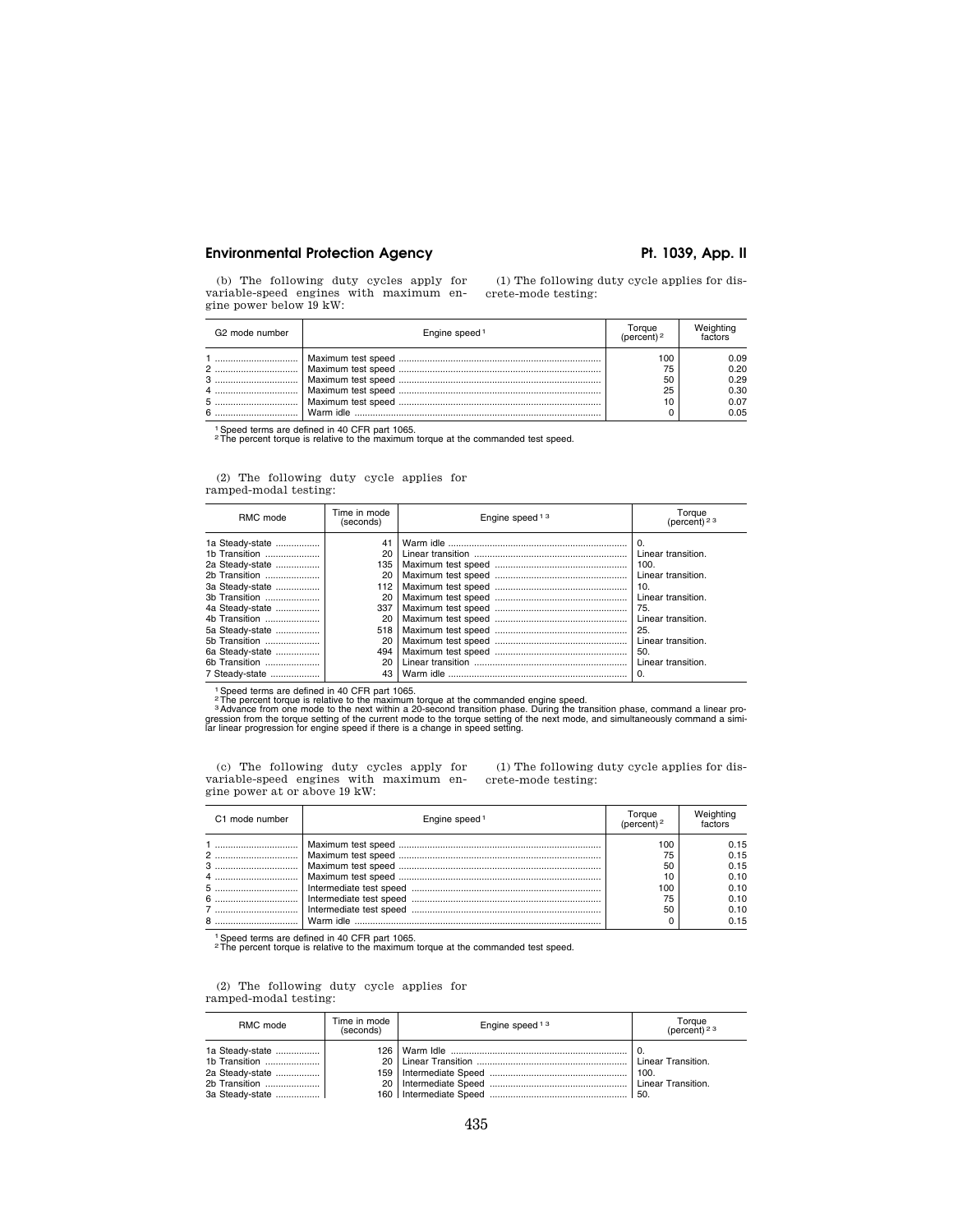### 40 CFR Ch. I (7-1-21 Edition)

| RMC mode        | Time in mode<br>(seconds) | Engine speed <sup>13</sup> | Torque<br>(percent) <sup>23</sup> |
|-----------------|---------------------------|----------------------------|-----------------------------------|
| 3b Transition   | 20                        |                            | Linear Transition.                |
| 4a Steady-state | 162                       |                            | 75.                               |
| 4b Transition   | 20                        |                            | Linear Transition.                |
| 5a Steady-state | 246                       |                            | 100.                              |
| 5b Transition   | 20                        |                            | Linear Transition.                |
| 6a Steady-state | 164                       |                            | 10.                               |
| 6b Transition   | 20                        |                            | Linear Transition.                |
| 7a Steady-state | 248                       |                            | 75.                               |
| 7b Transition   | 20                        |                            | Linear Transition.                |
| 8a Steady-state | 247                       |                            | 50.                               |
| 8b Transition   | 20                        |                            | Linear Transition.                |
| 9 Steady-state  | 128                       |                            | $\Omega$                          |

<sup>1</sup>Speed terms are defined in 40 CFR part 1065.<br>
<sup>2</sup>The percent torque is relative to the maximum torque at the commanded engine speed.<br>
<sup>3</sup> Advance from one mode to the next within a 20-second transition phase. During the

[69 FR 39213, June 29, 2004, as amended at 73 FR 37241, June 30, 2008]

APPENDIX V TO PART 1039 [RESERVED]

#### APPENDIX VI TO PART 1039-NONROAD COMPRESSION-IGNITION COMPOSITE TRANSIENT CYCLE

| Time(s) | Normalized<br>speed<br>(percent) | Normalized<br>torque<br>(percent) <sup>1</sup> |
|---------|----------------------------------|------------------------------------------------|
|         | 0                                | 0                                              |
|         | 0                                | 0                                              |
| 3       | 0                                | 0                                              |
| 4       | 0                                | 0                                              |
| 5       | 0                                | 0                                              |
| 6       | 0                                | 0                                              |
| 7       | 0                                | 0                                              |
| 8       | 0                                | 0                                              |
|         | 0                                | 0                                              |
|         | 0                                | 0                                              |
| 11      | 0                                | 0                                              |
|         | 0                                | 0                                              |
|         | 0                                | 0                                              |
| 14      | 0                                | 0                                              |
|         | 0                                | 0                                              |
|         | 0                                | 0                                              |
|         | 0                                | 0                                              |
|         | 0                                | 0                                              |
|         | 0                                | 0                                              |
| 20      | 0                                | 0                                              |
| 21      | 0                                | 0                                              |
|         | 0                                | 0                                              |
|         |                                  |                                                |
|         | 0<br>1                           | 0<br>3                                         |
| 24      | 1                                |                                                |
|         |                                  | 3                                              |
|         | 1                                | 3                                              |
|         | 1                                | 3                                              |
|         | 1                                | 3                                              |
|         | 1                                | 3                                              |
|         | 1                                | 6                                              |
| 31      | 1                                | 6                                              |
|         | $\overline{2}$                   | 1                                              |
|         | 4                                | 13                                             |
| 34      | 7                                | 18                                             |
|         | 9                                | 21                                             |
|         | 17                               | 20                                             |
| 37      | 33                               | 42                                             |
|         | 57                               | 46                                             |
|         | 44                               | 33                                             |
| 40      | 31                               | $\Omega$                                       |

|          | Time(s)       | Normalized<br>speed<br>(percent) | Normalized<br>torque<br>(percent) <sup>1</sup> |
|----------|---------------|----------------------------------|------------------------------------------------|
|          |               | 22                               | 27                                             |
| 42       |               | 33                               | 43                                             |
|          |               | 80                               | 49                                             |
| 44       |               | 105                              | 47                                             |
| 45       |               | 98                               | 70                                             |
| 46       |               | 104                              | 36                                             |
| 47       |               | 104                              | 65                                             |
| 48       |               | 96                               | 71                                             |
| 49       |               | 101                              | 62                                             |
| 50       | $\sim$        | 102                              | 51                                             |
| 51       |               | 102                              | 50                                             |
| 52       |               | 102                              | 46                                             |
|          |               | 102                              | 41                                             |
| 54       |               | 102                              | 31                                             |
| 55       |               | 89                               | 2                                              |
| 56       | $\cdots$      | 82                               | 0                                              |
| 57       |               | 47                               | 1                                              |
| 58       |               | 23                               | $\mathbf{1}$                                   |
| 59       |               | 1                                | 3                                              |
| 60       |               | 1                                | 8                                              |
| 61       |               | 1                                | 3                                              |
| 62       |               | 1                                | 5                                              |
| 63       |               | 1                                | 6                                              |
| 64       | $\ddotsc$     | 1                                | $\overline{4}$                                 |
| 65       |               | 1                                | $\overline{4}$                                 |
|          |               | 0                                | 6                                              |
| 67       |               | 1                                | $\overline{4}$                                 |
| 68       |               | 9                                | 21                                             |
| 69       | $\ddotsc$<br> | 25                               | 56                                             |
| 70       |               | 64                               | 26                                             |
| 71       |               | 60                               | 31                                             |
|          |               | 63                               | 20                                             |
| 73       |               | 62                               | 24                                             |
| 74       |               | 64                               | 8                                              |
| 75       |               | 58                               | 44                                             |
|          |               | 65                               | 10                                             |
| 77       |               | 65                               | 12                                             |
| 78<br>79 |               | 68<br>69                         | 23<br>30                                       |
|          |               | 71                               | 30                                             |
| 80<br>81 |               | 74                               | 15                                             |
| 82       |               | 71                               | 23                                             |
| 83       | $\ddotsc$     | 73                               | 20                                             |
| 84       |               | 73                               | 21                                             |
| 85       |               | 73                               | 19                                             |
|          |               | 70                               | 33                                             |
|          |               | 70                               | 34                                             |
| 88       |               | 65                               | 47                                             |
| 89       |               | 66                               | 47                                             |
| 90       |               | 64                               | 53                                             |
|          |               |                                  |                                                |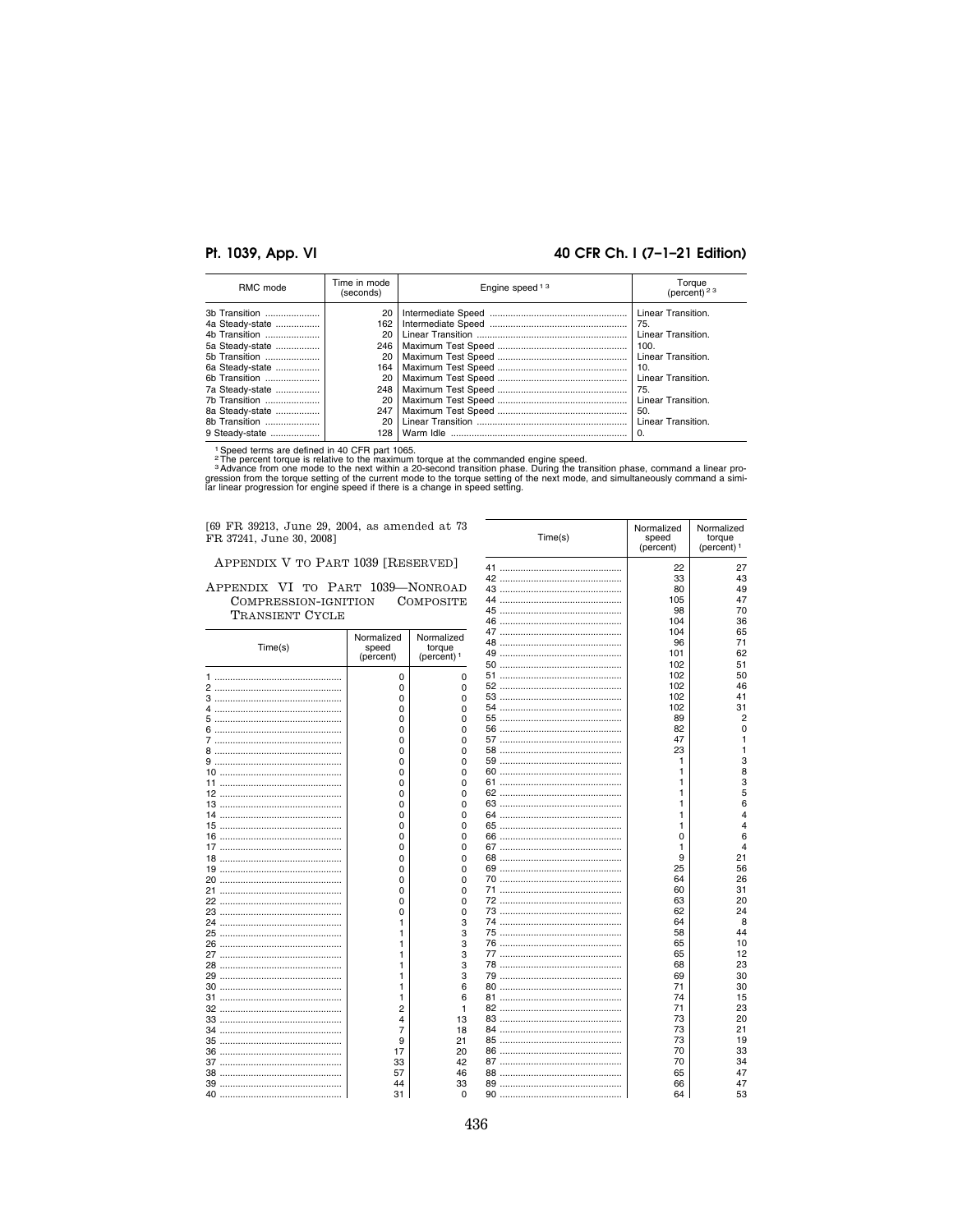# Pt. 1039, App. VI

| Time(s) | Normalized<br>speed<br>(percent) | Normalized<br>torque<br>(percent) <sup>1</sup> | Time(s) | Normalized<br>speed<br>(percent) | Normalized<br>torque<br>(percent) <sup>1</sup> |
|---------|----------------------------------|------------------------------------------------|---------|----------------------------------|------------------------------------------------|
|         | 65                               | 45                                             |         | 35                               | 72                                             |
|         | 66                               | 38                                             |         | 60                               | 39                                             |
|         | 67                               | 49                                             |         | 55                               | 31                                             |
|         | 69                               | 39                                             |         | 47                               |                                                |
|         | 69                               | 39                                             |         | 16                               |                                                |
|         | 66                               | 42                                             |         | 0                                |                                                |
|         | 71                               | 29                                             |         | 0                                |                                                |
|         | 75                               | 29                                             |         | 0                                |                                                |
|         | 72                               | 23                                             |         | 0                                |                                                |
|         | 74                               | 22                                             |         | 2                                |                                                |
|         | 75                               | 24                                             |         | 10                               | 28                                             |
|         | 73                               | 30                                             |         | 28                               | 31                                             |
|         | 74                               | 24                                             |         | 33                               | 30                                             |
|         | 77                               | 6                                              |         | 36                               |                                                |
|         | 76                               | 12                                             |         | 19                               |                                                |
|         | 74                               | 39                                             |         | 1                                |                                                |
|         | 72                               | 30                                             |         | 0                                |                                                |
|         |                                  |                                                |         |                                  |                                                |
|         | 75                               | 22                                             |         | 1                                |                                                |
|         | 78                               | 64                                             |         | 1                                |                                                |
|         | 102                              | 34                                             |         | 1                                |                                                |
|         | 103                              | 28                                             |         | 1                                |                                                |
|         | 103                              | 28                                             |         | 1                                |                                                |
|         | 103                              | 19                                             |         | 1                                |                                                |
|         | 103                              | 32                                             |         | 1                                |                                                |
|         | 104                              | 25                                             |         | 1                                |                                                |
|         | 103                              | 38                                             |         | 1                                |                                                |
|         | 103                              | 39                                             |         | 8                                |                                                |
|         | 103                              | 34                                             |         | 20                               | 51                                             |
|         | 102                              | 44                                             |         | 49                               | 19                                             |
|         | 103                              | 38                                             |         | 41                               |                                                |
|         | 102                              | 43                                             |         | 31                               |                                                |
|         | 103                              | 34                                             |         | 28                               | 21                                             |
|         | 102                              | 41                                             |         | 21                               |                                                |
|         | 103                              | 44                                             |         | 31                               | 21                                             |
|         | 103                              | 37                                             |         | 21                               |                                                |
|         | 103                              | 27                                             |         | 0                                |                                                |
|         | 104                              | 13                                             |         | 0                                |                                                |
|         | 104                              | 30                                             |         | 3                                |                                                |
|         | 104                              | 19                                             |         | 3                                | 22                                             |
|         | 103                              | 28                                             |         | 12                               |                                                |
|         | 104                              | 40                                             |         | 14                               | 20<br>20                                       |
|         | 104                              | 32                                             |         | 16                               |                                                |
|         |                                  |                                                |         |                                  |                                                |
|         | 101                              | 63                                             |         | 20                               | 34                                             |
|         | 102                              | 54                                             |         | 27                               |                                                |
|         | 102                              | 52                                             |         | 32                               | 33                                             |
|         | 102                              | 51                                             |         | 41                               | 31                                             |
|         | 103                              | 40                                             |         | 43                               |                                                |
|         | 104                              | 34                                             |         | 37                               | 33                                             |
|         | 102                              | 36                                             |         | 26                               |                                                |
|         | 104                              | 44                                             |         | 18                               | 29                                             |
|         | 103                              | 44                                             |         | 14                               | 51                                             |
|         | 104                              | 33                                             |         | 13                               |                                                |
|         | 102                              | 27                                             |         | 12                               |                                                |
|         | 103                              | 26                                             |         | 15                               | 33                                             |
|         | 79                               | 53                                             |         | 20                               | 25                                             |
|         | 51                               | 37                                             |         | 25                               |                                                |
|         | 24                               | 23                                             |         | 31                               | 29                                             |
|         | 13                               | 33                                             |         | 36                               |                                                |
|         | 19                               | 55                                             |         | 66                               |                                                |
| 150     | 45                               | 30                                             | 222     | 50                               |                                                |
|         | 34                               | 7                                              |         | 16                               | 24                                             |
|         | 14                               | 4                                              |         | 26                               | 50                                             |
|         | 8                                | 16                                             |         | 64                               |                                                |
|         | 15                               | 6                                              |         | 81                               | 23<br>20                                       |
|         | 39                               | 47                                             |         | 83                               | 11                                             |
|         | 39                               | $\overline{4}$                                 |         | 79                               |                                                |
|         |                                  |                                                |         |                                  | 23<br>31                                       |
|         | 35                               | 26                                             |         | 76                               |                                                |
|         |                                  |                                                |         |                                  |                                                |
|         | 27                               | 38                                             |         | 68                               | 24                                             |
|         | 43                               | 40                                             |         | 59                               | 33                                             |
|         | 14<br>10                         | 23<br>10                                       |         | 59<br>25                         |                                                |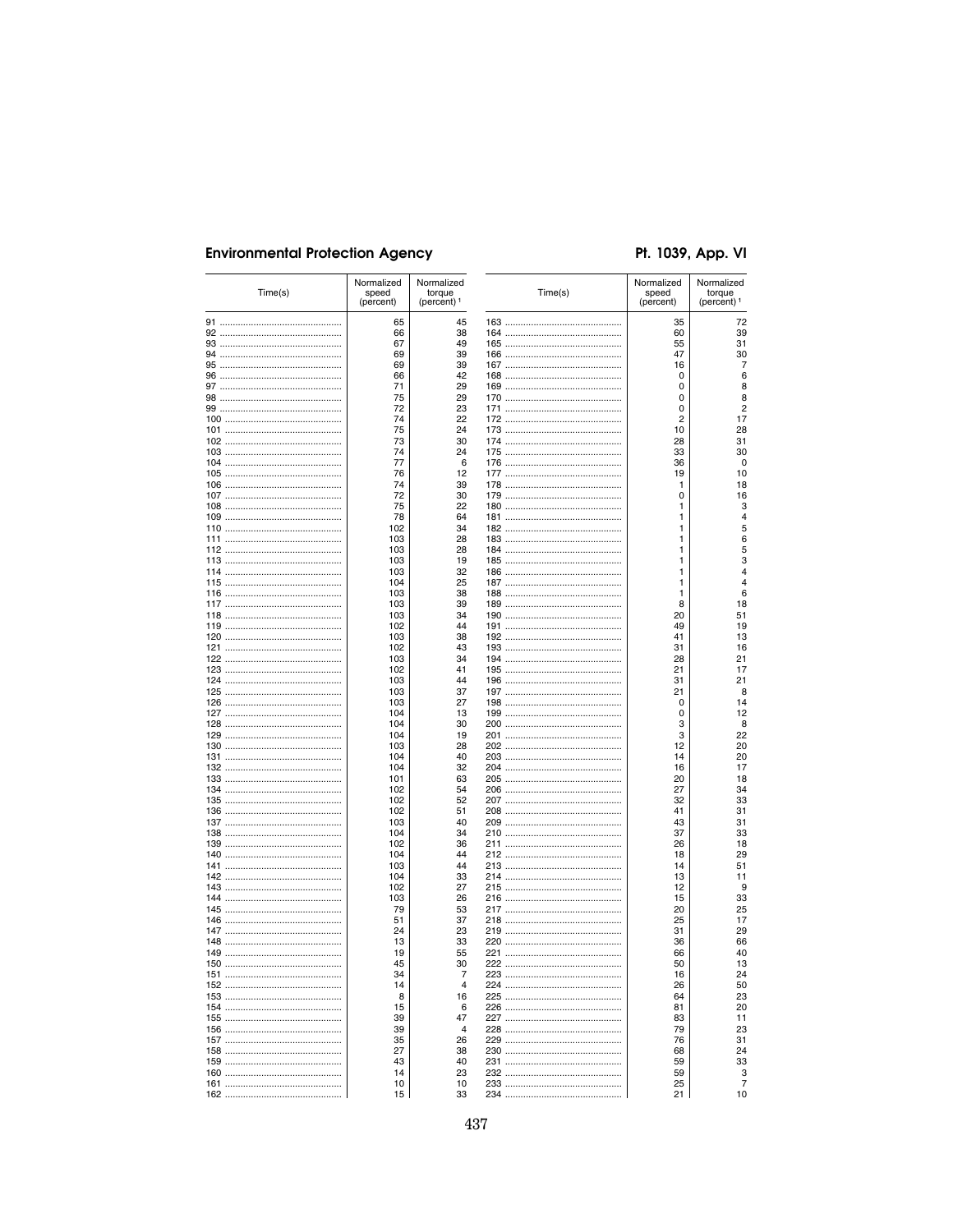# 40 CFR Ch. I (7-1-21 Edition)

| Time(s) | Normalized<br>speed<br>(percent) | Normalized<br>torque<br>(percent) <sup>1</sup> | Time(s) | Normalized<br>speed<br>(percent) | Normalized<br>torque<br>(percent) <sup>1</sup> |
|---------|----------------------------------|------------------------------------------------|---------|----------------------------------|------------------------------------------------|
|         | 20                               | 19                                             |         | 31                               | 10                                             |
|         | 4                                | 10                                             |         | 43                               | 19                                             |
|         | 5                                | 7                                              |         | 49                               | 63                                             |
|         |                                  |                                                |         |                                  |                                                |
|         | 4                                | 5                                              |         | 78                               | 61                                             |
|         | 4                                | 6                                              |         | 78                               | 46                                             |
|         | 4                                | 6                                              |         | 66                               | 65                                             |
|         | 4                                | 5                                              |         | 78                               | 97                                             |
|         | 7                                | 5                                              |         | 84                               | 63                                             |
|         |                                  |                                                |         |                                  |                                                |
|         | 16                               | 28                                             |         | 57                               | 26                                             |
|         | 28                               | 25                                             |         | 36                               | 22                                             |
|         | 52                               | 53                                             |         | 20                               | 34                                             |
|         | 50                               | 8                                              |         | 19                               |                                                |
|         |                                  |                                                |         |                                  |                                                |
|         | 26                               | 40                                             |         | 9                                | 10                                             |
|         | 48                               | 29                                             |         | 5                                |                                                |
|         | 54                               | 39                                             |         | 7                                | 11                                             |
|         | 60                               | 42                                             |         | 15                               | 15                                             |
|         |                                  |                                                |         |                                  |                                                |
|         | 48                               | 18                                             |         | 12                               |                                                |
|         | 54                               | 51                                             |         | 13                               | 27                                             |
|         | 88                               | 90                                             |         | 15                               | 28                                             |
|         | 103                              | 84                                             |         | 16                               | 28                                             |
|         |                                  |                                                |         |                                  |                                                |
|         | 103                              | 85                                             |         | 16                               | 31                                             |
|         | 102                              | 84                                             |         | 15                               | 20                                             |
|         | 58                               | 66                                             |         | 17                               |                                                |
|         | 64                               | 97                                             |         | 20                               |                                                |
|         |                                  |                                                |         |                                  | 34                                             |
|         | 56                               | 80                                             |         | 21                               | 25                                             |
|         | 51                               | 67                                             |         | 20                               |                                                |
|         | 52                               | 96                                             |         | 23                               | 25                                             |
|         | 63                               | 62                                             |         | 30                               | 58                                             |
|         |                                  |                                                |         |                                  |                                                |
|         | 71                               | 6                                              |         | 63                               | 96                                             |
|         | 33                               | 16                                             |         | 83                               | 60                                             |
|         | 47                               | 45                                             |         | 61                               |                                                |
|         | 43                               | 56                                             |         | 26                               |                                                |
|         |                                  |                                                |         |                                  |                                                |
|         | 42                               | 27                                             |         | 29                               |                                                |
|         | 42                               | 64                                             |         | 68                               | 97                                             |
|         | 75                               | 74                                             |         | 80                               | 97                                             |
|         | 68                               | 96                                             |         | 88                               | 97                                             |
|         |                                  | 61                                             |         | 99                               | 88                                             |
|         | 86                               |                                                |         |                                  |                                                |
|         | 66                               | $\mathbf 0$                                    |         | 102                              | 86                                             |
|         | 37                               | 0                                              |         | 100                              | 82                                             |
|         | 45                               | 37                                             |         | 74                               | 79                                             |
|         | 68                               | 96                                             |         | 57                               | 79                                             |
|         |                                  |                                                |         |                                  |                                                |
|         | 80                               | 97                                             |         | 76                               | 97                                             |
|         | 92                               | 96                                             |         | 84                               | 97                                             |
|         | 90                               | 97                                             |         | 86                               | 97                                             |
|         | 82                               | 96                                             |         | 81                               | 98                                             |
|         |                                  |                                                |         |                                  |                                                |
|         | 94                               | 81                                             |         | 83                               | 83                                             |
|         | 90                               | 85                                             |         | 65                               | 96                                             |
|         | 96                               | 65                                             |         | 93                               | 72                                             |
|         | 70                               | 96                                             |         | 63                               | 60                                             |
|         |                                  |                                                |         |                                  |                                                |
|         | 55                               | 95                                             |         | 72                               | 49                                             |
|         | 70                               | 96                                             |         | 56                               | 27                                             |
|         | 79                               | 96                                             |         | 29                               |                                                |
|         | 81                               | 71                                             |         | 18                               |                                                |
|         |                                  |                                                |         |                                  | 13<br>11                                       |
|         | 71                               | 60                                             |         | 25                               |                                                |
|         | 92                               | 65                                             |         | 28                               | 24                                             |
|         | 82                               | 63                                             |         | 34                               | 53                                             |
|         | 61                               | 47                                             |         | 65                               | 83                                             |
|         |                                  |                                                |         |                                  |                                                |
|         | 52                               | 37                                             |         | 80                               |                                                |
|         | 24                               | 0                                              |         | 77                               | 46                                             |
| 294     | 20                               | 7                                              | 366     | 76                               |                                                |
|         | 39                               | 48                                             |         | 45                               |                                                |
|         | 39                               | 54                                             |         | 61                               | 52<br>98                                       |
|         |                                  |                                                |         |                                  |                                                |
|         | 63                               | 58                                             |         | 61                               | 69                                             |
|         | 53                               | 31                                             |         | 63                               | 49                                             |
|         | 51                               | 24                                             |         | 32                               |                                                |
|         | 48                               | 40                                             |         | 10                               |                                                |
|         |                                  |                                                |         |                                  |                                                |
|         | 39                               | 0                                              |         | 17                               |                                                |
|         |                                  | 18                                             |         | 16                               | 13                                             |
|         | 35                               |                                                |         |                                  |                                                |
|         |                                  |                                                |         |                                  |                                                |
|         | 36                               | 16                                             |         | 11                               |                                                |
|         | 29                               | 17                                             |         | 9                                |                                                |
|         | 28<br>31                         | 21                                             |         | 9<br>12                          | 12                                             |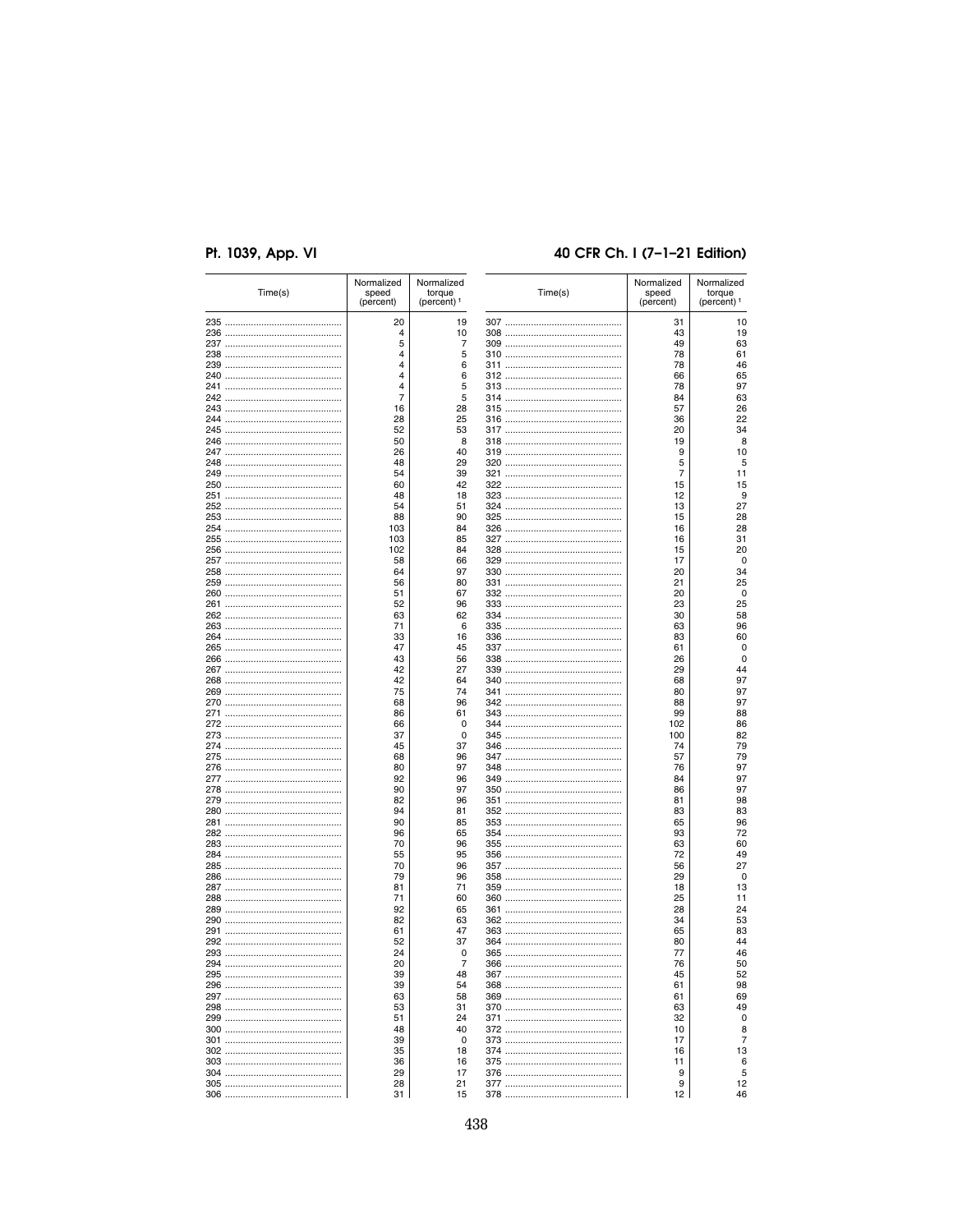# Pt. 1039, App. VI

|     | Time(s) | Normalized<br>speed<br>(percent) | Normalized<br>torque<br>(percent) <sup>1</sup> |     | Time(s) | Normalized<br>speed<br>(percent) | Normalized<br>torque<br>(percent) <sup>1</sup> |
|-----|---------|----------------------------------|------------------------------------------------|-----|---------|----------------------------------|------------------------------------------------|
|     |         | 15                               | 30                                             |     |         | 79                               | 35                                             |
|     |         | 26                               | 28                                             |     |         | 82                               | 38                                             |
|     |         | 13                               | 9                                              |     |         | 81                               | 41                                             |
|     |         | 16                               | 21                                             |     |         | 79                               | 37                                             |
|     |         | 24<br>36                         | $\overline{4}$<br>43                           |     |         | 78<br>78                         | 35<br>38                                       |
|     |         | 65                               | 85                                             |     |         | 78                               | 46                                             |
|     |         | 78                               | 66                                             |     |         | 75                               | 49                                             |
|     |         | 63                               | 39                                             |     |         | 73                               | 50                                             |
|     |         | 32                               | 34                                             |     |         | 79                               | 58                                             |
|     |         | 46                               | 55                                             |     |         | 79                               | 71                                             |
|     |         | 47                               | 42                                             |     |         | 83                               | 44                                             |
|     |         | 42                               | 39                                             |     |         | 53                               | 48                                             |
|     |         | 27                               | $\mathbf 0$                                    |     |         | 40                               | 48                                             |
|     |         | 14<br>14                         | 5<br>14                                        |     |         | 51<br>75                         | 75<br>72                                       |
|     |         | 24                               | 54                                             |     |         | 89                               | 67                                             |
|     |         | 60                               | 90                                             |     |         | 93                               | 60                                             |
|     |         | 53                               | 66                                             |     |         | 89                               | 73                                             |
|     |         | 70                               | 48                                             |     |         | 86                               | 73                                             |
|     |         | 77                               | 93                                             |     |         | 81                               | 73                                             |
|     |         | 79                               | 67                                             |     |         | 78                               | 73                                             |
|     |         | 46                               | 65                                             |     |         | 78                               | 73                                             |
|     |         | 69                               | 98                                             |     |         | 76                               | 73                                             |
|     |         | 80                               | 97                                             |     |         | 79                               | 73                                             |
|     |         | 74                               | 97                                             |     |         | 82                               | 73                                             |
|     |         | 75<br>56                         | 98<br>61                                       |     |         | 86<br>88                         | 73<br>72                                       |
|     |         | 42                               | $\mathbf 0$                                    |     |         | 92                               | 71                                             |
|     |         | 36                               | 32                                             |     |         | 97                               | 54                                             |
|     |         | 34                               | 43                                             |     |         | 73                               | 43                                             |
|     |         | 68                               | 83                                             |     |         | 36                               | 64                                             |
|     |         | 102                              | 48                                             |     |         | 63                               | 31                                             |
|     |         | 62                               | 0                                              |     |         | 78                               | 1                                              |
|     |         | 41                               | 39                                             |     |         | 69                               | 27                                             |
|     |         | 71                               | 86                                             |     |         | 67                               | 28                                             |
|     |         | 91                               | 52                                             |     |         | 72                               | 9                                              |
|     |         | 89                               | 55                                             |     |         | 71                               | 9                                              |
|     |         | 89<br>88                         | 56<br>58                                       |     |         | 78<br>81                         | 36<br>56                                       |
|     |         | 78                               | 69                                             |     |         | 75                               | 53                                             |
|     |         | 98                               | 39                                             |     |         | 60                               | 45                                             |
|     |         | 64                               | 61                                             |     |         | 50                               | 37                                             |
|     |         | 90                               | 34                                             |     |         | 66                               | 41                                             |
|     |         | 88                               | 38                                             |     |         | 51                               | 61                                             |
|     |         | 97                               | 62                                             |     |         | 68                               | 47                                             |
|     |         | 100                              | 53                                             |     |         | 29                               | 42                                             |
|     |         | 81                               | 58                                             |     |         | 24                               | 73                                             |
|     |         | 74                               | 51                                             |     |         | 64                               | 71                                             |
|     |         | 76                               | 57                                             |     |         | 90                               | 71                                             |
|     |         | 76<br>85                         | 72<br>72                                       |     |         | 100<br>94                        | 61<br>73                                       |
|     |         | 84                               | 60                                             |     |         | 84                               | 73                                             |
|     |         | 83                               | 72                                             |     |         | 79                               | 73                                             |
|     |         | 83                               | 72                                             |     |         | 75                               | 72                                             |
|     |         | 86                               | 72                                             |     |         | 78                               | 73                                             |
|     |         | 89                               | 72                                             |     |         | 80                               | 73                                             |
|     |         | 86                               | 72                                             |     |         | 81                               | 73                                             |
|     |         | 87                               | 72                                             |     |         | 81                               | 73                                             |
| 438 |         | 88                               | 72                                             | 510 |         | 83                               | 73                                             |
|     |         | 88                               | 71                                             |     |         | 85                               | 73                                             |
|     |         | 87                               | 72                                             |     |         | 84                               | 73                                             |
|     |         | 85                               | 71                                             |     |         | 85                               | 73                                             |
|     |         | 88<br>88                         | 72<br>72                                       |     |         | 86<br>85                         | 73<br>73                                       |
|     |         | 84                               | 72                                             |     |         | 85                               | 73                                             |
|     |         | 83                               | 73                                             |     |         | 85                               | 72                                             |
|     |         | 77                               | 73                                             |     |         | 85                               | 73                                             |
|     |         | 74                               | 73                                             |     |         | 83                               | 73                                             |
|     |         | 76                               | 72                                             |     |         | 79                               | 73                                             |
|     |         | 46                               | 77                                             |     |         | 78                               | 73                                             |
|     |         | 78                               | 62                                             |     |         | 81                               | 73                                             |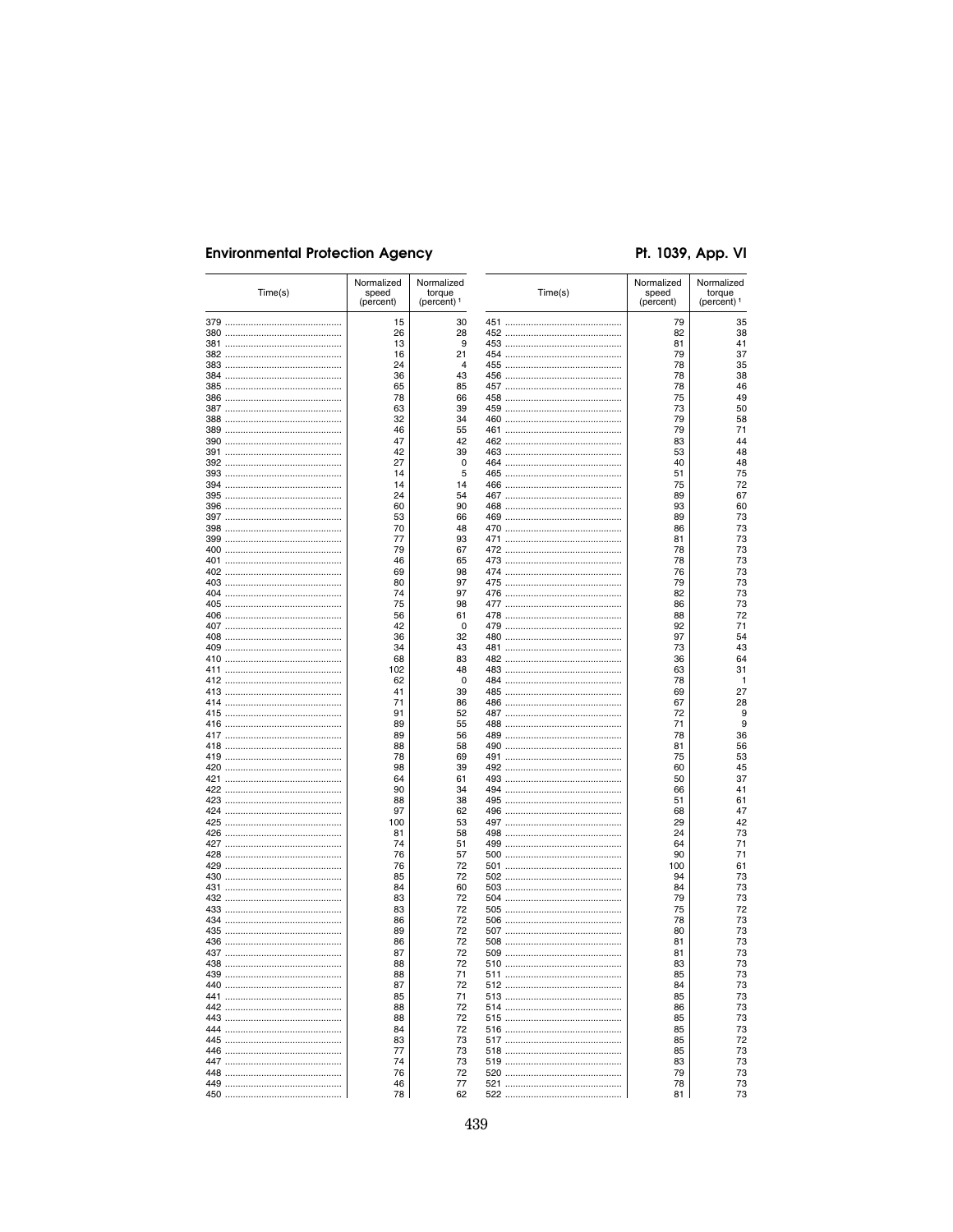# 40 CFR Ch. I (7-1-21 Edition)

|     | (percent)  | (percent) <sup>1</sup> |     | (percent) | torque<br>(percent) <sup>1</sup> |
|-----|------------|------------------------|-----|-----------|----------------------------------|
|     | 82         | 72                     |     | 103       | 61                               |
|     | 94         | 56                     |     | 102       | 64                               |
|     | 66         | 48                     |     | 103       | 60                               |
|     | 35         | 71                     |     | 93        | 72                               |
|     | 51         | 44                     |     | 86        | 73                               |
|     | 60         | 23                     |     | 76        | 73                               |
|     | 64         | 10                     |     | 59        | 49                               |
|     | 63         | 14                     |     | 46        | 22                               |
|     | 70         | 37                     |     | 40        | 65                               |
|     | 76<br>78   | 45<br>18               |     | 72<br>72  | 31<br>27                         |
|     | 76         | 51                     |     | 67        | 44                               |
|     | 75         | 33                     |     | 68        | 37                               |
|     | 81         | 17                     |     | 67        | 42                               |
|     | 76         | 45                     |     | 68        | 50                               |
|     | 76         | 30                     |     | 77        | 43                               |
|     | 80         | 14                     |     | 58        | $\overline{4}$                   |
|     | 71         | 18                     |     | 22        | 37                               |
|     | 71         | 14                     |     | 57        | 69                               |
|     | 71         | 11                     |     | 68        | 38                               |
|     | 65         | $\overline{2}$         |     | 73        | $\overline{2}$                   |
|     | 31         | 26                     |     | 40        | 14                               |
|     | 24         | 72                     |     | 42        | 38                               |
|     | 64         | 70                     |     | 64        | 69                               |
|     | 77         | 62                     |     | 64        | 74                               |
|     | 80         | 68                     |     | 67        | 73                               |
|     | 83         | 53                     |     | 65        | 73                               |
|     | 83         | 50                     |     | 68        | 73                               |
|     | 83         | 50                     |     | 65        | 49                               |
|     | 85         | 43                     |     | 81        | 0                                |
|     | 86         | 45                     |     | 37        | 25                               |
|     | 89         | 35                     |     | 24        | 69                               |
|     | 82         | 61                     |     | 68        | 71<br>71                         |
|     | 87<br>85   | 50<br>55               |     | 70<br>76  | 70                               |
|     | 89         | 49                     |     | 71        | 72                               |
|     | 87         | 70                     |     | 73        | 69                               |
|     | 91         | 39                     |     | 76        | 70                               |
|     | 72         | 3                      |     | 77        | 72                               |
|     | 43         | 25                     |     | 77        | 72                               |
|     | 30         | 60                     |     | 77        | 72                               |
|     | 40         | 45                     |     | 77        | 70                               |
|     | 37         | 32                     |     | 76        | 71                               |
|     | 37         | 32                     |     | 76        | 71                               |
|     | 43         | 70                     |     | 77        | 71                               |
|     | 70         | 54                     |     | 77        | 71                               |
|     | 77         | 47                     |     | 78        | 70                               |
|     | 79         | 66                     |     | 77        | 70                               |
|     | 85         | 53                     |     | 77        | 71                               |
|     | 83         | 57                     |     | 79        | 72                               |
|     | 86         | 52                     |     | 78        | 70                               |
|     | 85         | 51                     |     | 80        | 70                               |
|     | 70         | 39                     |     | 82        | 71                               |
|     | 50<br>38   | 5<br>36                |     | 84<br>83  | 71<br>71                         |
|     | 30         | 71                     |     | 83        | 73                               |
|     | 75         | 53                     |     | 81        | 70                               |
|     | 84         | 40                     |     | 80        | 71                               |
|     | 85         | 42                     |     | 78        | 71                               |
| 582 | 86         | 49                     | 654 | 76        | 70                               |
|     | 86         | 57                     |     | 76        | 70                               |
|     | 89         | 68                     |     | 76        | 71                               |
|     | 99         | 61                     |     | 79        | 71                               |
|     | 77         | 29                     |     | 78        | 71                               |
|     | 81         | 72                     |     | 81        | 70                               |
|     | 89         | 69                     |     | 83        | 72                               |
|     | 49         | 56                     |     | 84        | 71                               |
|     | 79         | 70                     |     | 86        | 71                               |
|     |            |                        |     |           |                                  |
|     | 104        | 59                     |     | 87        | 71                               |
|     | 103<br>102 | 54<br>56               |     | 92<br>91  | 72<br>72                         |

440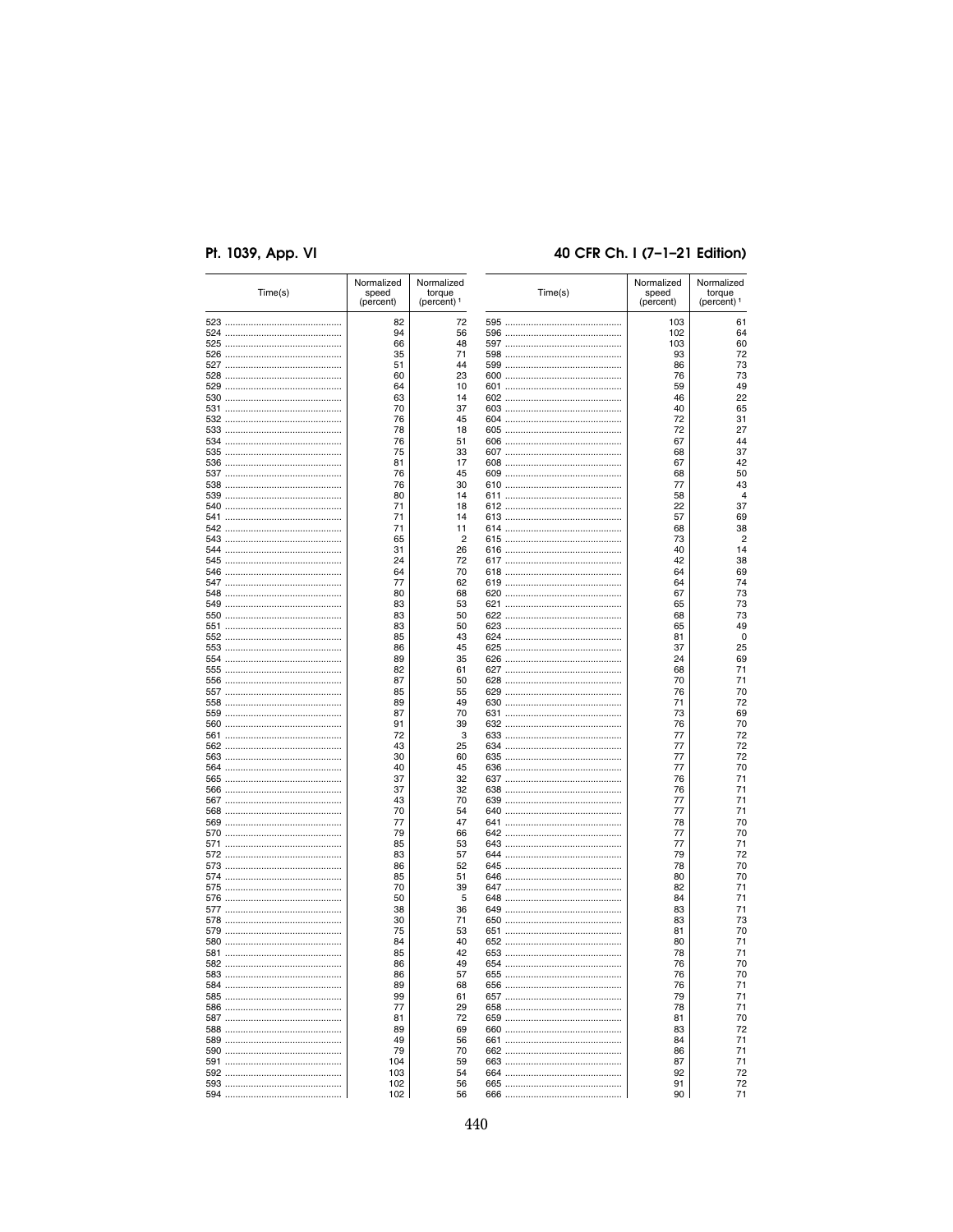# Pt. 1039, App. VI

4143994644945246984945444444425255561556894361556022666676676721299646626641557564666554499409859645264499422255561556956756276676721299646626641557564665665544994

| Time(s) | Normalized<br>speed<br>(percent) | Normalized<br>torque<br>(percent) <sup>1</sup> |     | Time(s) | Normalized<br>speed<br>(percent) | Normalized<br>torque<br>(percent) <sup>1</sup> |
|---------|----------------------------------|------------------------------------------------|-----|---------|----------------------------------|------------------------------------------------|
|         | 90                               | 71                                             |     |         | 102                              | 41                                             |
|         | 91                               | 71                                             |     |         | 103                              | 41                                             |
|         | 90                               | 70                                             |     |         | 102                              | 38                                             |
|         | 90<br>91                         | 72<br>71                                       |     |         | 103<br>102                       | 39<br>46                                       |
|         | 90                               | 71                                             |     |         | 104                              | 46                                             |
|         | 90                               | 71                                             |     |         | 103                              | 49                                             |
|         | 92                               | 72                                             |     |         | 102                              | 45                                             |
|         | 93<br>90                         | 69<br>70                                       |     |         | 103<br>103                       | 42<br>46                                       |
|         | 93                               | 72                                             |     |         | 103                              | 38                                             |
|         | 91                               | 70                                             |     |         | 102                              | 48                                             |
|         | 89                               | 71                                             |     |         | 103                              | 35                                             |
|         | 91                               | 71                                             |     |         | 102                              | 48                                             |
|         | 90<br>90                         | 71<br>71                                       |     |         | 103<br>102                       | 49<br>48                                       |
|         | 92                               | 71                                             |     |         | 102                              | 46                                             |
|         | 91                               | 71                                             |     |         | 103                              | 47                                             |
|         | 93                               | 71                                             |     |         | 102                              | 49                                             |
|         | 93                               | 68                                             |     |         | 102                              | 42                                             |
|         | 98<br>98                         | 68<br>67                                       |     |         | 102<br>102                       | 52<br>57                                       |
|         | 100                              | 69                                             |     |         | 102                              | 55                                             |
|         | 99                               | 68                                             |     |         | 102                              | 61                                             |
|         | 100                              | 71                                             |     |         | 102                              | 61                                             |
|         | 99                               | 68                                             |     |         | 102                              | 58                                             |
|         | 100                              | 69<br>72                                       |     |         | 103<br>102                       | 58<br>59                                       |
|         | 102<br>101                       | 69                                             |     |         | 102                              | 54                                             |
|         | 100                              | 69                                             |     |         | 102                              | 63                                             |
|         | 102                              | 71                                             |     |         | 102                              | 61                                             |
|         | 102                              | 71                                             |     |         | 103                              | 55                                             |
|         | 102<br>102                       | 69<br>71                                       |     |         | 102<br>102                       | 60<br>72                                       |
|         | 102                              | 68                                             |     |         | 103                              | 56                                             |
|         | 100                              | 69                                             |     |         | 102                              | 55                                             |
|         | 102                              | 70                                             |     |         | 102                              | 67                                             |
|         | 102                              | 68                                             |     |         | 103                              | 56                                             |
|         | 102<br>102                       | 70<br>72                                       |     |         | 84<br>48                         | 42<br>7                                        |
|         | 102                              | 68                                             |     |         | 48                               | 6                                              |
|         | 102                              | 69                                             |     |         | 48                               | 6                                              |
|         | 100                              | 68                                             |     |         | 48                               | 7                                              |
|         | 102                              | 71                                             |     |         | 48                               | 6                                              |
|         | 101<br>102                       | 64<br>69                                       |     |         | 48<br>67                         | 7<br>21                                        |
|         | 102                              | 69                                             |     |         | 105                              | 59                                             |
|         | 101                              | 69                                             |     |         | 105                              | 96                                             |
|         | 102                              | 64                                             |     |         | 105                              | 74                                             |
|         | 102                              | 69                                             |     |         | 105                              | 66                                             |
|         | 102<br>102                       | 68<br>70                                       |     |         | 105<br>105                       | 62<br>66                                       |
|         | 102                              | 69                                             |     |         | 89                               | 41                                             |
|         | 102                              | 70                                             |     |         | 52                               | 5                                              |
|         | 102                              | 70                                             |     |         | 48                               | 5                                              |
|         | 102                              | 62                                             |     |         | 48                               | 7                                              |
|         | 104<br>104                       | 38<br>15                                       |     |         | 48<br>48                         | 5<br>6                                         |
|         | 102                              | 24                                             |     |         | 48                               | Δ                                              |
| 726     | 102                              | 45                                             | 798 |         | 52                               |                                                |
|         | 102                              | 47                                             |     |         | 51                               | 5                                              |
|         | 104                              | 40                                             |     |         | 51                               | 6                                              |
|         | 101<br>103                       | 52<br>32                                       |     |         | 51<br>52                         | 6<br>5                                         |
|         | 102                              | 50                                             |     |         | 52                               | 5                                              |
|         | 103                              | 30                                             |     |         | 57                               | 44                                             |
|         | 103                              | 44                                             |     |         | 98                               | 90                                             |
|         | 102                              | 40                                             |     |         | 105                              | 94                                             |
|         | 103<br>103                       | 43<br>41                                       |     |         | 105<br>105                       | 100<br>98                                      |
|         | 102                              | 46                                             |     |         | 105                              | 95                                             |
|         | 103                              | 39                                             |     |         | 105                              | 96                                             |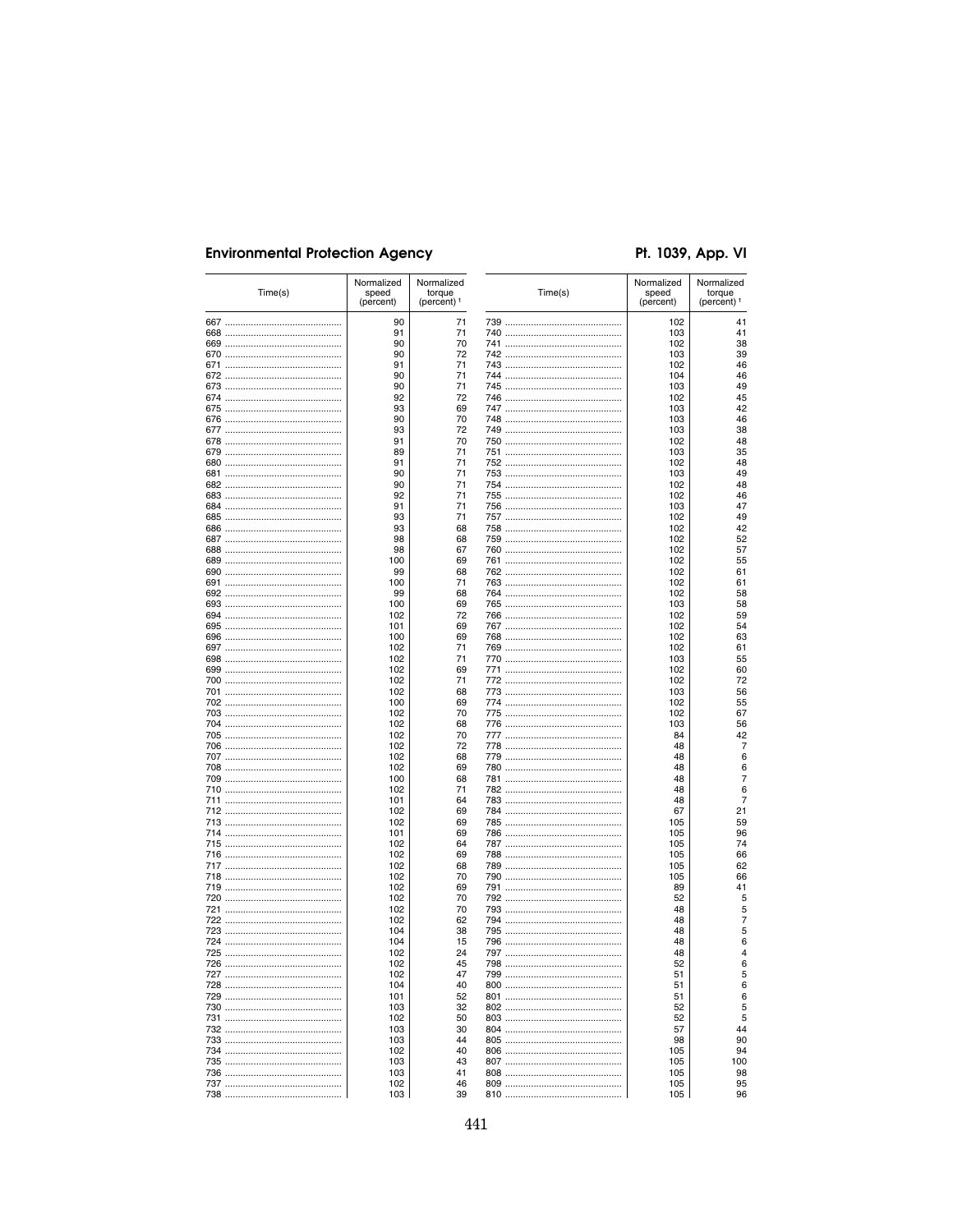# 40 CFR Ch. I (7-1-21 Edition)

| Time(s) | Normalized<br>speed<br>(percent) | Normalized<br>torque<br>(percent) <sup>1</sup> |     | Time(s) | Normalized<br>speed<br>(percent) | Normalized<br>torque<br>(percent) <sup>1</sup> |
|---------|----------------------------------|------------------------------------------------|-----|---------|----------------------------------|------------------------------------------------|
|         | 105                              | 92                                             |     |         | 50                               | 5                                              |
|         | 104                              | 97                                             |     |         | 50                               | 5                                              |
|         | 100                              | 85                                             |     |         | 50                               | 5                                              |
|         | 94                               | 74                                             |     |         | 50                               | 5                                              |
|         | 87                               | 62                                             |     |         | 50                               | 5                                              |
|         | 81                               | 50                                             |     |         | 51                               | 5                                              |
|         | 81                               | 46                                             |     |         | 51                               | 5                                              |
|         | 80                               | 39                                             |     |         | 51                               | 5                                              |
|         | 80                               | 32                                             |     |         | 63                               | 50                                             |
|         | 81                               | 28                                             |     |         | 81                               | 34                                             |
|         | 80                               | 26                                             |     |         | 81                               | 25                                             |
|         | 80                               | 23                                             |     |         | 81                               | 29                                             |
|         | 80                               | 23                                             |     |         | 81                               | 23                                             |
|         | 80                               | 20                                             |     |         | 80                               | 24                                             |
|         | 81                               | 19                                             |     |         | 81                               | 24                                             |
|         | 80                               | 18                                             |     |         | 81                               | 28                                             |
|         | 81                               | 17                                             |     |         | 81                               | 27                                             |
|         | 80                               | 20                                             |     |         | 81                               | 22                                             |
|         | 81                               | 24                                             |     |         | 81                               | 19                                             |
|         | 81                               | 21                                             |     |         | 81                               | 17                                             |
|         | 80                               | 26                                             |     |         | 81                               | 17                                             |
|         | 80                               | 24                                             |     |         | 81                               | 17                                             |
|         | 80                               | 23                                             |     |         | 81                               | 15                                             |
|         | 80                               | 22                                             |     |         | 80                               | 15                                             |
|         | 81                               | 21                                             |     |         | 80                               | 28                                             |
|         | 81                               | 24                                             |     |         | 81                               | 22                                             |
|         | 81                               | 24                                             |     |         | 81                               | 24                                             |
|         | 81                               | 22                                             |     |         | 81                               |                                                |
|         |                                  |                                                |     |         |                                  | 19                                             |
|         | 81                               | 22                                             |     |         | 81                               | 21                                             |
|         | 81                               | 21                                             |     |         | 81                               | 20                                             |
|         | 81                               | 31                                             |     |         | 83                               | 26                                             |
|         | 81                               | 27                                             |     |         | 80                               | 63                                             |
|         | 80                               | 26                                             |     |         | 80                               | 59                                             |
|         | 80                               | 26                                             |     |         | 83                               | 100                                            |
|         | 81                               | 25                                             |     |         | 81                               | 73                                             |
|         | 80                               | 21                                             |     |         | 83                               | 53                                             |
|         | 81                               | 20                                             |     |         | 80                               | 76                                             |
|         | 83                               | 21                                             |     |         | 81                               | 61                                             |
|         | 83                               | 15                                             |     |         | 80                               | 50                                             |
|         | 83                               | 12                                             |     |         | 81                               | 37                                             |
|         | 83                               | 9                                              |     |         | 82                               | 49                                             |
|         | 83                               | 8                                              |     |         | 83                               | 37                                             |
|         | 83                               | 7                                              |     |         | 83                               | 25                                             |
|         | 83                               | 6                                              |     |         | 83                               | 17                                             |
|         | 83                               | 6                                              |     |         | 83                               | 13                                             |
|         | 83                               | 6                                              |     |         | 83                               | 10                                             |
|         | 83                               | 6                                              |     |         | 83                               | 8                                              |
|         | 83                               | 6                                              |     |         | 83                               | 7                                              |
|         | 76                               | 5                                              |     |         | 83                               | 7                                              |
|         | 49                               | 8                                              |     |         | 83                               | 6                                              |
|         | 51                               | 7                                              |     |         | 83                               | 6                                              |
|         | 51                               | 20                                             |     |         | 83                               | 6                                              |
|         | 78                               | 52                                             |     |         | 71                               | 5                                              |
|         | 80                               | 38                                             |     |         | 49                               | 24                                             |
|         | 81                               | 33                                             |     |         | 69                               | 64                                             |
|         | 83                               | 29                                             |     |         | 81                               | 50                                             |
|         | 83                               | 22                                             |     |         | 81                               | 43                                             |
|         | 83                               | 16                                             |     |         | 81                               | 42                                             |
|         | 83                               | 12                                             |     |         | 81                               | 31                                             |
| 870     | 83                               | q                                              | 942 |         | 81                               | ß۲                                             |
|         | 83                               | 8                                              |     |         | 81                               | 35                                             |
|         | 83                               | 7                                              |     |         | 81                               | 28                                             |
|         | 83                               | 6                                              |     |         | 81                               | 27                                             |
|         | 83                               | 6                                              |     |         | 80                               | 27                                             |
|         | 83                               | 6                                              |     |         | 81                               | 31                                             |
|         | 83                               | 6                                              |     |         | 81                               | 41                                             |
|         | 83                               | 6                                              |     |         |                                  | 41                                             |
|         | 59                               | 4                                              |     |         | 81                               |                                                |
|         |                                  |                                                |     |         | 81                               | 37                                             |
|         | 50                               | 5                                              |     |         | 81                               | 43                                             |
|         | 51                               | 5                                              |     |         | 81                               | 34                                             |
|         | 51                               | 5                                              |     |         | 81                               | 31                                             |
|         | 51                               | 5                                              |     |         | 81                               | 26                                             |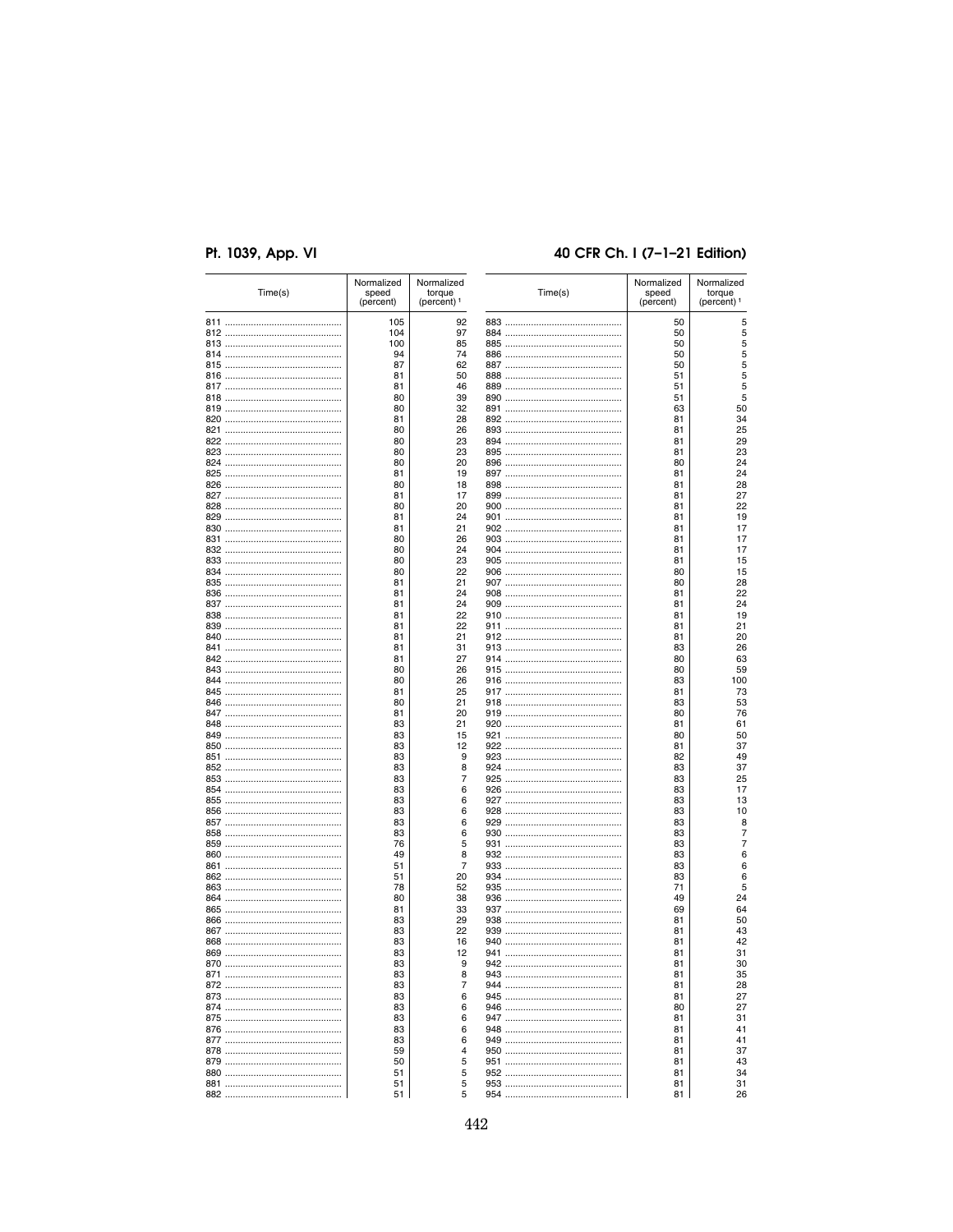# Pt. 1039, App. VI

| Time(s) | Normalized<br>speed<br>(percent) | Normalized<br>torque<br>(percent) <sup>1</sup> | Time(s) | Normalized<br>speed<br>(percent) | Normalized<br>torque<br>(percent) <sup>1</sup> |
|---------|----------------------------------|------------------------------------------------|---------|----------------------------------|------------------------------------------------|
|         | 81                               | 23                                             |         | 76                               | 60                                             |
|         | 81                               | 27                                             |         | 79                               | 51                                             |
|         | 81                               | 38                                             |         | 86                               | 26                                             |
|         | 81<br>81                         | 40<br>39                                       |         | 82<br>84                         | 34<br>25                                       |
|         | 81                               | 27                                             |         | 86                               | 23                                             |
|         | 81                               | 33                                             |         | 85                               | 22                                             |
|         | 80                               | 28                                             |         | 83                               | 26                                             |
|         | 81                               | 34                                             |         | 83                               | 25                                             |
|         | 83                               | 72                                             |         | 83                               | 37                                             |
|         | 81                               | 49                                             |         | 84                               | 14                                             |
|         | 81                               | 51                                             |         | 83                               | 39                                             |
|         | 80                               | 55                                             |         | 76                               | 70                                             |
|         | 81                               | 48                                             |         | 78                               | 81                                             |
|         | 81                               | 36                                             |         | 75                               | 71                                             |
|         | 81                               | 39                                             |         | 86                               | 47                                             |
|         | 81                               | 38<br>41                                       |         | 83                               | 35                                             |
|         | 80<br>81                         | 30                                             |         | 81<br>81                         | 43<br>41                                       |
|         | 81                               | 23                                             |         | 79                               | 46                                             |
|         | 81                               | 19                                             |         | 80                               | 44                                             |
|         | 81                               | 25                                             |         | 84                               | 20                                             |
|         | 81                               | 29                                             |         | 79                               | 31                                             |
|         | 83                               | 47                                             |         | 87                               | 29                                             |
|         | 81                               | 90                                             |         | 82                               | 49                                             |
|         | 81                               | 75                                             |         | 84                               | 21                                             |
|         | 80                               | 60                                             |         | 82                               | 56                                             |
|         | 81                               | 48                                             |         | 81                               | 30                                             |
|         | 81                               | 41                                             |         | 85                               | 21                                             |
|         | 81                               | 30                                             |         | 86                               | 16                                             |
|         | 80                               | 24                                             |         | 79                               | 52                                             |
|         | 81                               | 20                                             |         | 78                               | 60                                             |
|         | 81                               | 21                                             |         | 74                               | 55                                             |
|         | 81                               | 29                                             |         | 78                               | 84                                             |
|         | 81<br>81                         | 29<br>27                                       |         | 80<br>80                         | 54                                             |
|         | 81                               | 23                                             |         | 82                               | 35<br>24                                       |
|         | 81                               | 25                                             |         | 83                               | 43                                             |
|         | 81                               | 26                                             |         | 79                               | 49                                             |
|         | 81                               | 22                                             |         | 83                               | 50                                             |
|         | 81                               | 20                                             |         | 86                               | 12                                             |
|         | 81                               | 17                                             |         | 64                               | 14                                             |
|         | 81                               | 23                                             |         | 24                               | 14                                             |
|         | 83                               | 65                                             |         | 49                               | 21                                             |
|         | 81                               | 54                                             |         | 77                               | 48                                             |
|         | 81                               | 50                                             |         | 103                              | 11                                             |
|         | 81                               | 41                                             |         | 98                               | 48                                             |
|         | 81                               | 35                                             |         | 101                              | 34                                             |
|         | 81                               | 37                                             |         | 99                               | 39                                             |
|         | 81<br>81                         | 29<br>28                                       |         | 103<br>103                       | 11<br>19                                       |
|         | 81                               | 24                                             |         | 103                              | 7                                              |
|         | 81                               | 19                                             |         | 103                              | 13                                             |
|         | 81                               | 16                                             |         | 103                              | 10                                             |
|         | 80                               | 16                                             |         | 102                              | 13                                             |
|         | 83                               | 23                                             |         | 101                              | 29                                             |
|         | 83                               | 17                                             |         | 102                              | 25                                             |
|         | 83                               | 13                                             |         | 102                              | 20                                             |
|         | 83                               | 27                                             |         | 96                               | 60                                             |
|         | 81                               | 58                                             | 1086.   | 99                               | 38                                             |
|         | 81                               | 60                                             |         | 102                              | 24                                             |
|         | 81                               | 46                                             |         | 100                              | 31                                             |
|         | 80                               | 41                                             |         | 100                              | 28                                             |
|         | 80                               | 36                                             |         | 98                               | 3                                              |
|         | 81                               | 26                                             |         | 102                              | 26                                             |
|         | 86<br>82                         | 18<br>35                                       |         | 95<br>102                        | 64<br>23                                       |
|         | 79                               | 53                                             |         | 102                              | 25                                             |
|         | 82                               | 30                                             |         | 98                               | 42                                             |
|         | 83                               | 29                                             |         | 93                               | 68                                             |
|         | 83                               | 32                                             |         | 101                              | 25                                             |
|         |                                  |                                                |         |                                  |                                                |